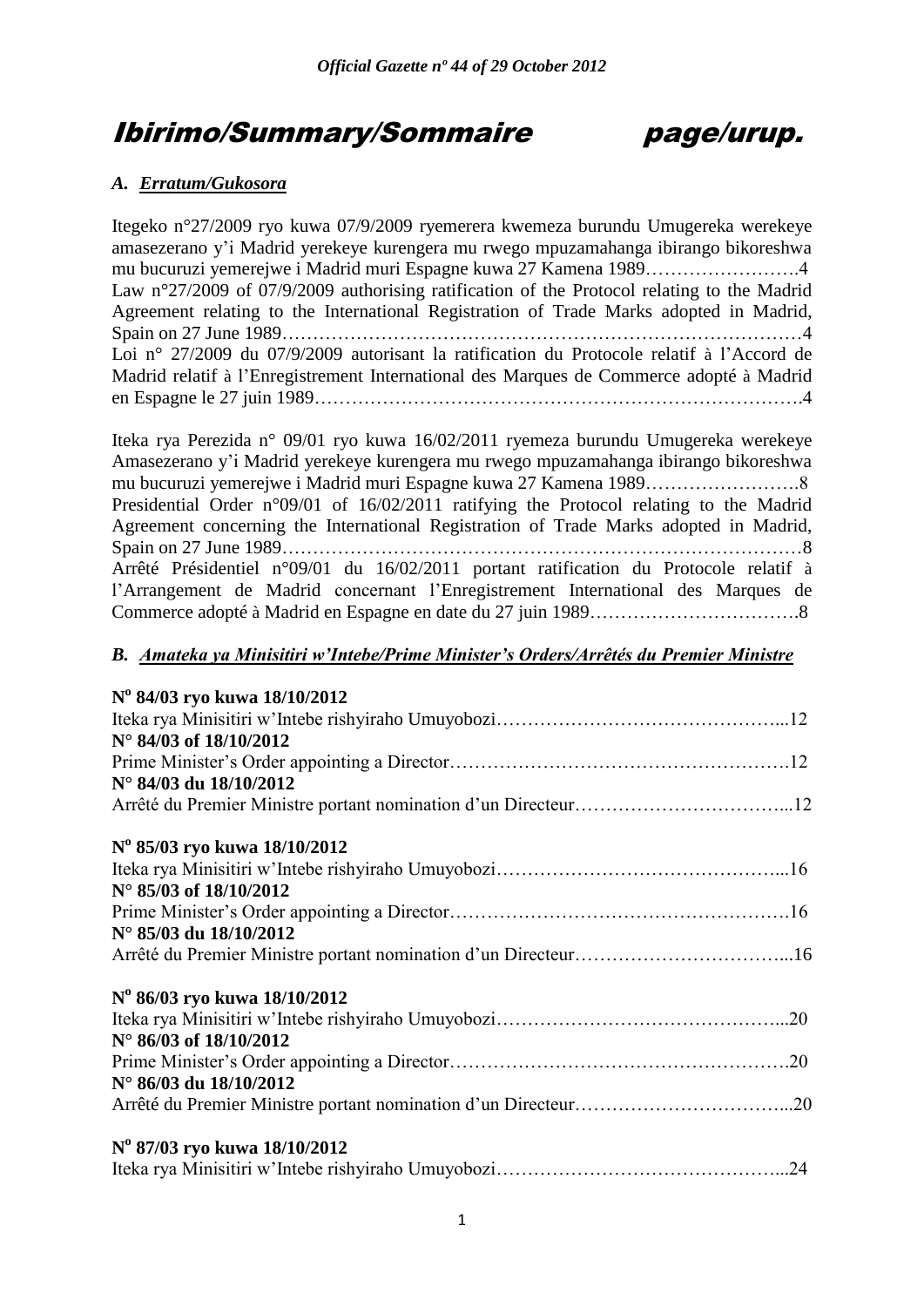| N° 87/03 of 18/10/2012       |  |
|------------------------------|--|
|                              |  |
| N° 87/03 du 18/10/2012       |  |
|                              |  |
| N° 88/03 ryo kuwa 18/10/2012 |  |
|                              |  |
| N° 88/03 of 18/10/2012       |  |
|                              |  |
| N° 88/03 du 18/10/2012       |  |
|                              |  |
| Nº 89/03 ryo kuwa 18/10/2012 |  |
|                              |  |
| N° 89/03 of 18/10/2012       |  |
|                              |  |
| N° 89/03 du 18/10/2012       |  |
|                              |  |
| N° 90/03 ryo kuwa 18/10/2012 |  |
|                              |  |
| N° 90/03 of 18/10/2012       |  |
|                              |  |
| N° 90/03 du 18/10/2012       |  |
|                              |  |
| N° 91/03 ryo kuwa 18/10/2012 |  |
|                              |  |
| N° 91/03 of 18/10/2012       |  |
|                              |  |
| N° 91/03 du 18/10/2012       |  |
|                              |  |
| N° 92/03 ryo kuwa 18/10/2012 |  |
|                              |  |
| N° 92/03 of 18/10/2012       |  |
|                              |  |
| N° 92/03 du 18/10/2012       |  |
|                              |  |
| Nº 93/03 ryo kuwa 18/10/2012 |  |
|                              |  |
| N° 93/03 of 18/10/2012       |  |
|                              |  |
| N° 93/03 du 18/10/2012       |  |
|                              |  |
|                              |  |
|                              |  |

| N° 94/03 ryo kuwa 18/10/2012 |  |
|------------------------------|--|
|                              |  |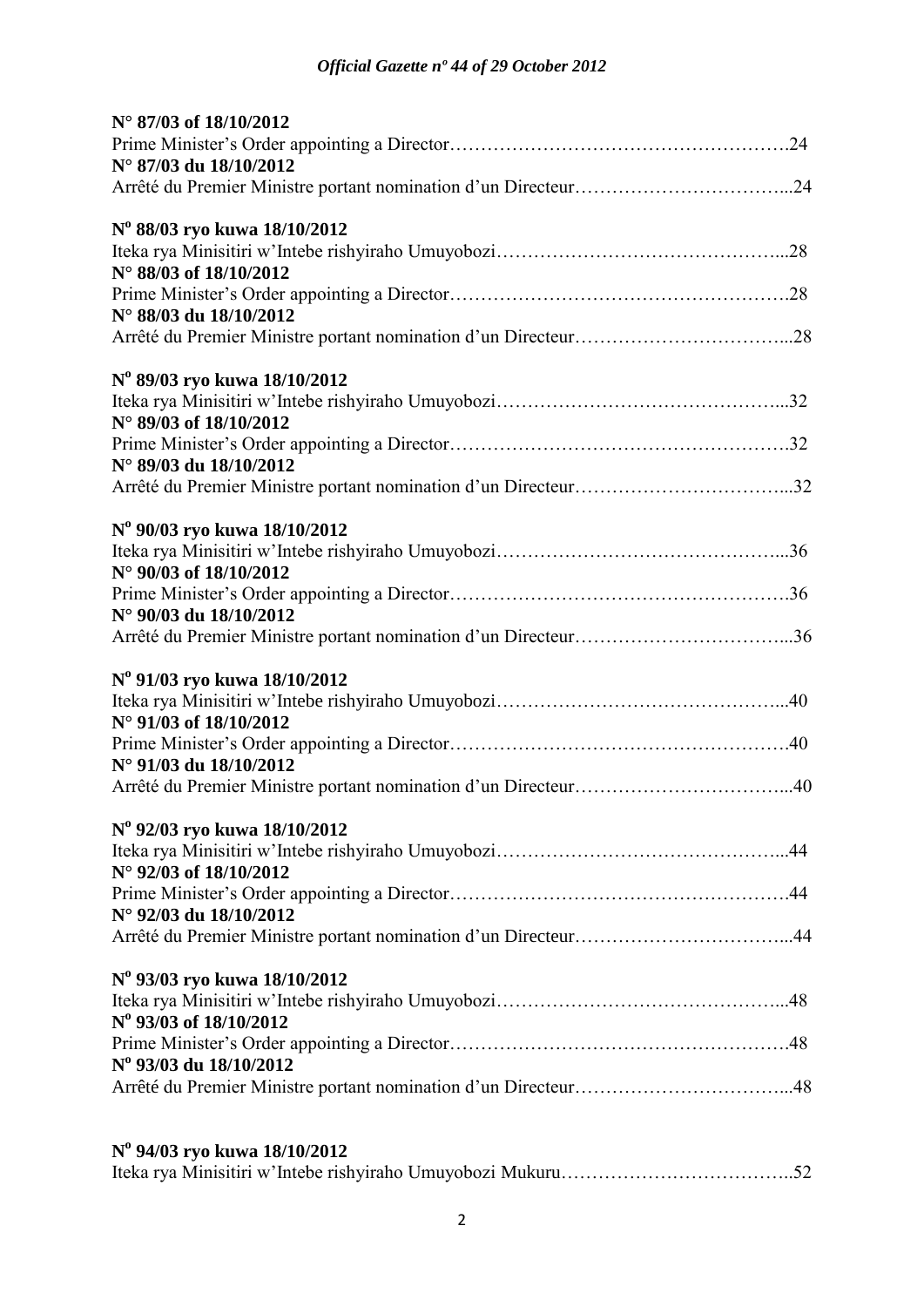| N° 94/03 of 18/10/2012                                                                          |
|-------------------------------------------------------------------------------------------------|
|                                                                                                 |
| N° 94/03 du 18/10/2012                                                                          |
| Arrêté du Premier Ministre portant nomination d'un Directeur Général 52                         |
| N° 95/03 ryo kuwa 18/10/2012                                                                    |
|                                                                                                 |
| N° 95/03 of 18/10/2012                                                                          |
|                                                                                                 |
| N° 95/03 du 18/10/2012                                                                          |
|                                                                                                 |
| N° 96/03 ryo kuwa 18/10/2012                                                                    |
|                                                                                                 |
| N° 96/03 of 18/10/2012                                                                          |
|                                                                                                 |
| N° 96/03 du 18/10/2012                                                                          |
|                                                                                                 |
| C. Amabwiriza/Instructions/Instructions                                                         |
| N° 03/12 yo kuwa 12/08/2012                                                                     |
| Amabwiriza y'Inama Njyanama y'Umujyi wa Kigali agenga parikingi zo ku mihanda yo mu             |
|                                                                                                 |
| N° 03/12 of 12/08/2012                                                                          |
|                                                                                                 |
| N° 03/12 du 12/08/2012                                                                          |
| Instructions du Conseil de la Ville de Kigali relatives aux parkings sur les routes de la Ville |
|                                                                                                 |
| N° 04/12 yo kuwa 12/08/2012                                                                     |
| Amabwiriza y'Inama Njyanama y'Umujyi wa Kigali agenga imikorere y'amapikipiki                   |
|                                                                                                 |
| N° 04/12 of 12/08/2012                                                                          |
| Instructions of Kigali city Council regulating operations of motorcycles in the roads and       |
|                                                                                                 |
|                                                                                                 |

### **N° 04/12 du 12/08/2012**

Instructions du Conseil de la Ville de Kigali portant fonctionnement des motocyclettes et modalités de leur circulation dans la Ville de Kigali………………………………………...72

## *D. Guhindura amazina/Alteration of names/Changement de noms*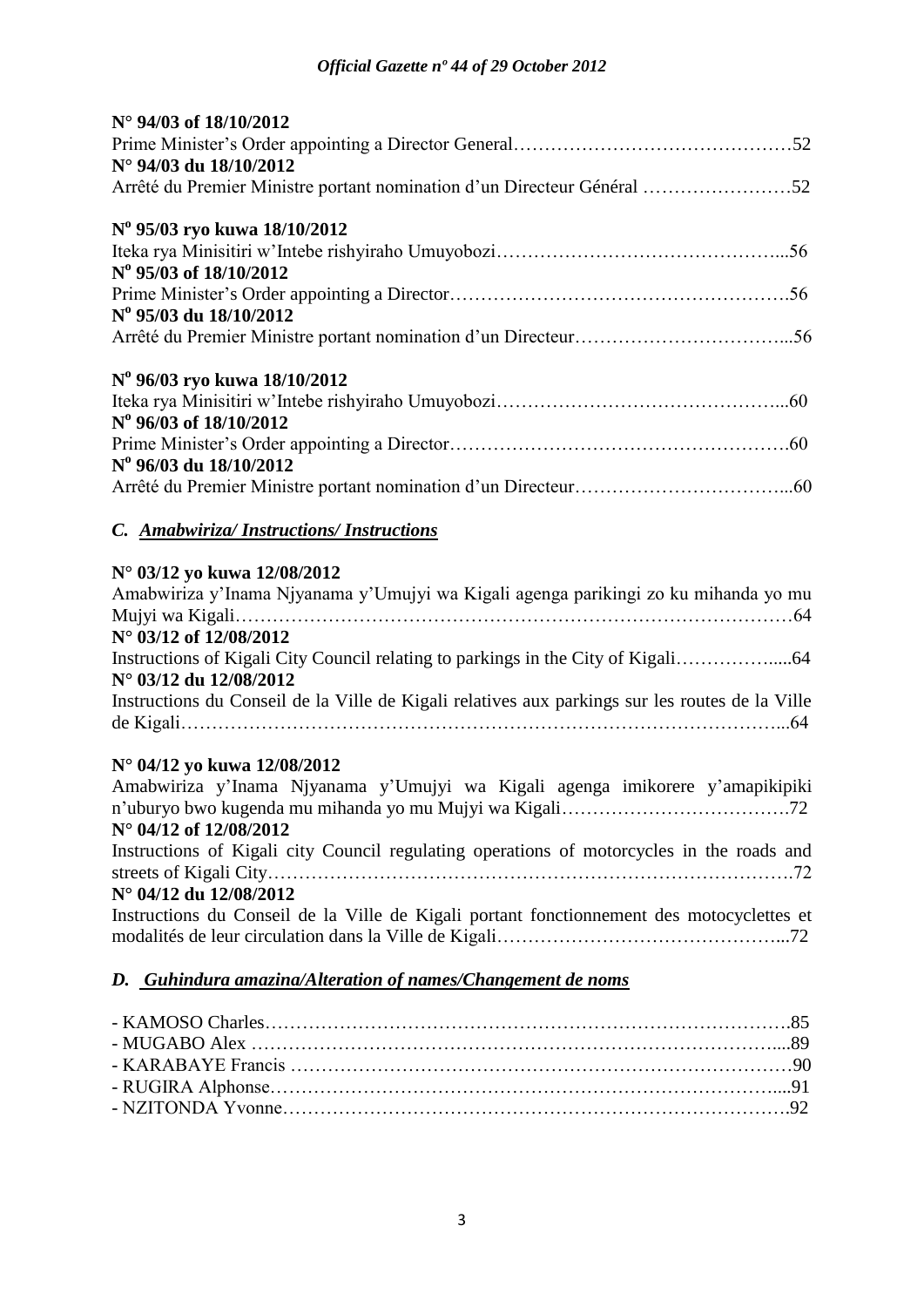## **ERRATUM / GUKOSORA**

| Igazeti ya Leta ya Repubulika y'u Rwanda                        | $\perp$ Official Gazette n° 43 of 26 October 2009 | Journal Officiel nº 43 du 26 octobre 2009 |
|-----------------------------------------------------------------|---------------------------------------------------|-------------------------------------------|
| $\mid n^{\circ}43 \text{ y}$ o kuwa 26 Ukwakira 2009 (pages 13- | $(pages 13-16)$                                   | $\mu$ (pages 13-16)                       |
| 16)                                                             |                                                   |                                           |

| <b>ITEGEKO N°27/2009 RYO KUWA 07/9/2009</b> |                 | OF<br>07/9/2009 LOI N° 27/2009 DU 07/9/2009 AUTORISANT<br><b>LAW</b><br>$N^{\circ}27/2009$ |
|---------------------------------------------|-----------------|--------------------------------------------------------------------------------------------|
| KWEMEZA<br><b>RYEMERERA</b>                 | <b>BURUNDU</b>  | AUTHORISING RATIFICATION OF THE LA RATIFICATION DU PROTOCOLE                               |
| <b>UMUGEREKA</b>                            | <b>WEREKEYE</b> | PROTOCOL RELATING TO THE<br>RELATIF A L'ACCORD DE MADRID                                   |
| AMASEZERANO YA MADRID YEREKEYE              |                 | MADRID AGREEMENT RELATING TO<br><b>RELATIF A L'ENREGISTREMENT</b>                          |
| <b>KURENGERA</b><br>MU                      | RWEGO           | THE INTERNATIONAL REGISTRATION INTERNATIONAL DES MAROUES DE                                |
| MPUZAMAHANGA                                | <b>IBIRANGO</b> | <b>COMMERCE ADOPTE A MADRID EN</b><br>OF TRADE MARKS ADOPTED<br><b>IN</b>                  |
| <b>BIKORESHWA</b><br>MU                     | <b>BUCURUZI</b> | MADRID, SPAIN ON 27 JUNE 1989<br><b>ESPAGNE LE 27 JUIN 1989</b>                            |
| YEMEREJWE I MADRID MURI ESPAGNE             |                 |                                                                                            |
| KUWA 27 KAMENA 1989                         |                 |                                                                                            |

### **ISHAKIRO**

### **TABLE OF CONTENTS**

### **TABLE DES MATIERES**

| Ingingo ya mbere: Uruhushya rwo kwemeza<br>burundu         | <b>Article One: Authorisation of ratification</b>                     | <b>Article premier: Autorisation de</b><br>ratification                |
|------------------------------------------------------------|-----------------------------------------------------------------------|------------------------------------------------------------------------|
| Ingingo ya 2: Itegurwa, isuzumwa n'itorwa<br>ry'iri tegeko | <b>Article 2: Drafting, consideration and</b><br>adoption of this Law | <b>Article 2: Initiation, examen et adoption de</b><br>la présente loi |
| Ingingo ya 3: Igihe itegeko ritangira<br>gukurikizwa       | <b>Article 3: Commencement</b>                                        | Article 3: Entrée en vigueur                                           |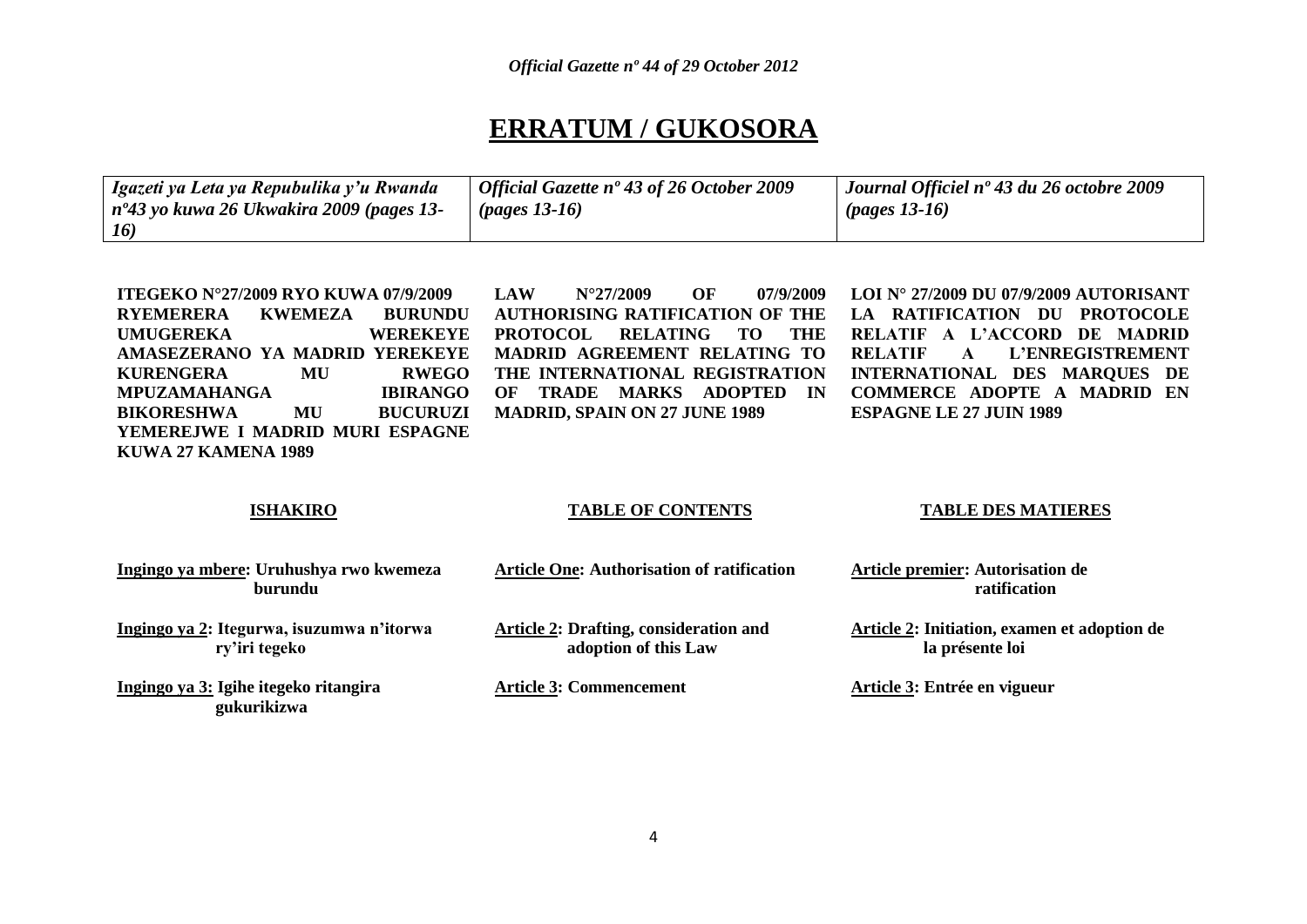**ITEGEKO N° 27/2009 RYO KUWA 07/9/2009 RYEMERERA KWEMEZA BURUNDU UMUGEREKA AMASEZERANO Y'I MADRID YEREKEYE KURENGERA MU RWEGO MPUZAMAHANGA IBIRANGO BIKORESHWA MU BUCURUZI YEMEREJWE I MADRID MURI ESPAGNE KU WA 27 KAMENA 1989**

**LAW N° 27/2009 OF 07/9/2009 AUTHORISING RATIFICATION OF THE PROTOCOL RELATING TO THE MADRID AGREEMENT RELATING TO THE INTERNATIONAL REGISTRATION OF TRADE MARKS ADOPTED IN MADRID, SPAIN ON 27 JUNE 1989** 

**LOI N° 27/2009 DU 07/9/2009 AUTORISANT LA RATIFICATION DU PROTOCOLE RELATIF A L'ACCORD DE MADRID RELATIF A L'ENREGISTREMENT INTERNATIONAL DES MARQUES DE COMMERCE ADOPTE A MADRID EN ESPAGNE LE 27 JUIN 1989**

**Twebwe, KAGAME Paul,** Perezida wa Repubulika;

**INTEKO ISHINGA AMATEGEKO YEMEJE, NONE NATWE DUHAMIJE, DUTANGAJE ITEGEKO RITEYE RITYA KANDI DUTEGETSE KO RYANDIKWA MU IGAZETI YA LETA YA REPUBULIKA Y'U RWANDA**

**INTEKO ISHINGA AMATEGEKO:**

Umutwe w"Abadepite, mu nama yawo yo kuwa 24 Nyakanga 2009;

Umutwe wa Sena, mu nama yawo yo kuwa 04 Kanama 2009;

Ishingiye ku Itegeko Nshinga rya Repubulika y"u Rwanda ryo kuwa 04 Kamena 2003 nk"uko ryavuguruwe kugeza ubu, cyane cyane mu ngingo

**THE PARLIAMENT HAS ADOPTED AND WE SANCTION, PROMULGATE THE FOLLOWING LAW AND ORDER IT BE PUBLISHED IN THE OFFICIAL GAZETTE OF THE REPUBLIC OF RWANDA**

### **THE PARLIAMENT:**

**We, KAGAME Paul,** President of the Republic;

The Chamber of Deputies, in its session of 24 July 2009;

The Senate, in its session of 04 August 2009;

Pursuant to the Constitution of the Republic of Rwanda of 04 June 2003, as amended to date, especially in Articles 29, 62, 88, 89, 90, 93, 94, **Nous, KAGAME Paul,** Président de la République;

**LE PARLEMENT A ADOPTE ET NOUS SANCTIONNONS, PROMULGUONS LA LOI DONT LA TENEUR SUIT ET ORDONNONS QU'ELLE SOIT PUBLIEE AU JOURNAL OFFICIEL DE LA REPUBLIQUE DU RWANDA**

### **LE PARLEMENT:**

La Chambre des Députés, en sa séance du 24 juillet 2009;

Le Sénat, en sa séance du 04 août 2009;

Vu la Constitution de la République du Rwanda du 04 juin 2003, telle que révisée à ce jour, spécialement en ses articles 29, 62, 88, 89, 90,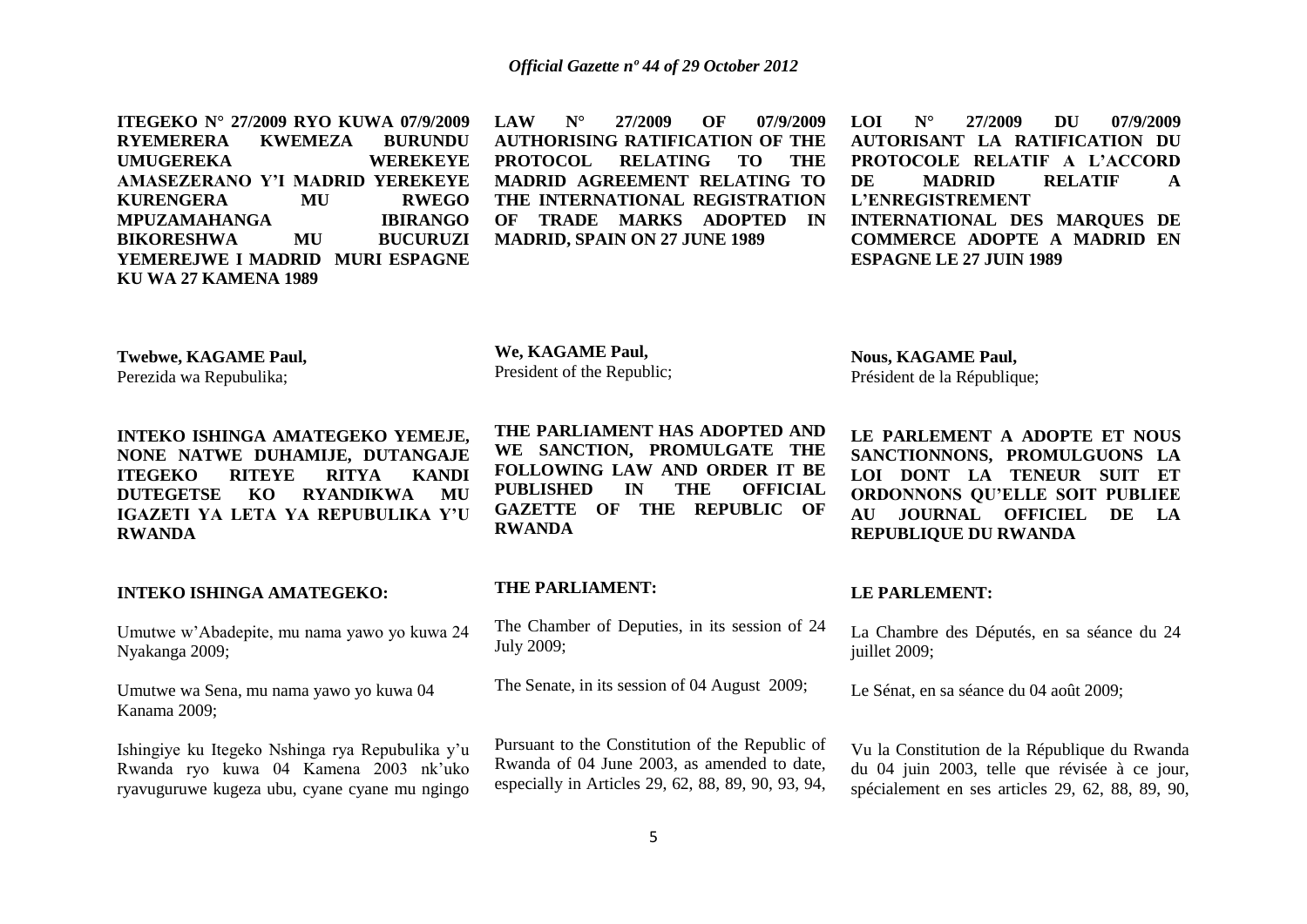zaryo iya 29, iya 62, iya 88, iya 89, iya 90, iya 93, iya 94, iya 108, iya 189, iya 190 n"iya 201;

Imaze gusuzuma Umugereka werekeye Amasezerano y"i Madrid yerekeye kurengera mu rwego mpuzamahanga ibirango bikoreshwa mu bucuruzi yemerejwe i Madrid muri Espagne kuwa 27 Kamena 1989, yatangiye gukurikizwa kuwa 01 Ugushyingo 1995 hamwe n"amabwiriza Nyubahirizamasezerano;

### **YEMEJE:**

### **Ingingo ya mbere: Uruhushya rwo kwemeza burundu**

Umugereka werekeye Amasezerano y"i Madrid yerekeye kurengera mu rwego mpuzamahanga ibirango bikoreshwa mu bucuruzi yemerejwe i Madrid muri Espagne kuwa 27 Kamena 1989, yemerewe kwemezwa burundu.

### **Ingingo ya 2: Itegurwa, isuzumwa n'itorwa ry'iri tegeko**

Iri tegeko ryateguwe mu rurimi rw"Icyongereza, risuzumwa kandi ritorwa mu rurimi rw"Ikinyarwanda.

### **Ingingo ya 3: Igihe itegeko ritangira gukurikizwa**

Iri tegeko ritangira gukurikizwa ku munsi ritangarijweho mu Igazeti ya Leta ya Repubulika y"u Rwanda.

108, 189 190 and 201;

After consideration of the Protocol relating to the Madrid Agreement relating to the International Registration of Trade Marks adopted in Madrid, Spain on 27 June 1989 and its regulations came into force on 01 November 1995;

### **ADOPTS:**

### **Article One: Authorisation of ratification**

The Protocol relating to the Madrid Agreement relating to the International Registration of Trade Marks adopted in Madrid, Spain on 27 June 1989, is hereby authorised for ratification.

### **Article 2: Drafting, consideration and adoption of this Law**

This Law was prepared in English, considered and adopted in Kinyarwanda.

### **Article 3: Commencement**

This Law shall come into force on the date of its publication in the Official Gazette of the Republic of Rwanda.

93, 94, 108, 189, 190 et 201;

Après examen du Protocole relatif á l"Accord de Madrid relatif à l"enregistrement international des marques de commerce adopté à Madrid en Espagne le 27 juin 1989 et son Réglement d"exécution entré en vigueur le 01 novembre 1995;

### **ADOPTE:**

### **Article premier: Autorisation de ratification**

Le Protocole relatif á l"Accord de Madrid relatif à l"Enregistrement International des Marques de Commerce adopté à Madrid en Espagne le 27 juin 1989 est autorisé à être ratifié.

### **Article 2: Initiation, examen et adoption de la présente loi**

La présente loi a été initiée en Anglais, examinée et adoptée en Kinyarwanda.

### **Article 3: Entrée en vigueur**

La présente loi entre en vigueur le jour de sa publication au Journal Officiel de la République du Rwanda.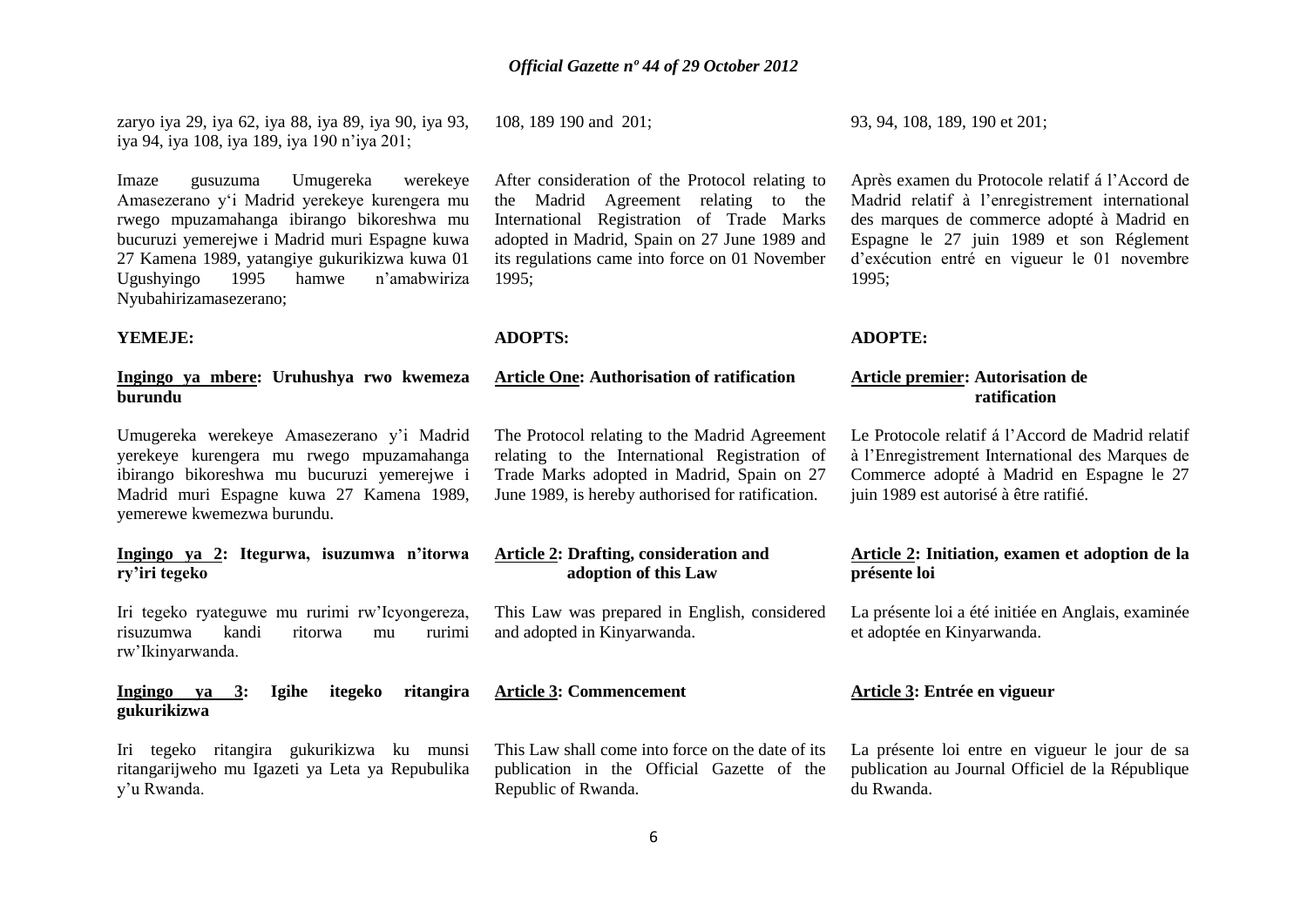Kigali, kuwa 07/9/2009

(sé) **KAGAME Paul** Perezida wa Repubulika

 $(sé)$ **MAKUZA Bernard** Minisitiri w"Intebe

**Bibonywe kandi bishyizweho Ikirango cya Repubulika:**

 $(sé)$ **KARUGARAMA Tharcisse** Minisitiri w"Ubutabera/ Intumwa Nkuru ya Leta

Kigali, on 07/9/2009

Kigali, le 07/9/2009

(sé) **KAGAME Paul** President of the Republic

(sé) **MAKUZA Bernard** Prime Minister

**Seen and sealed with the Seal of the Republic:**

(sé) **KARUGARAMA Tharcisse** Minister of Justice/ Attorney General

(sé) **KAGAME Paul** Président de la République

> $(sé)$ **MAKUZA Bernard** Premier Ministre

**Vu et scellé du Sceau de la République:**

 $(sé)$ **KARUGARAMA Tharcisse** Ministre de la Justice/ Garde des Sceaux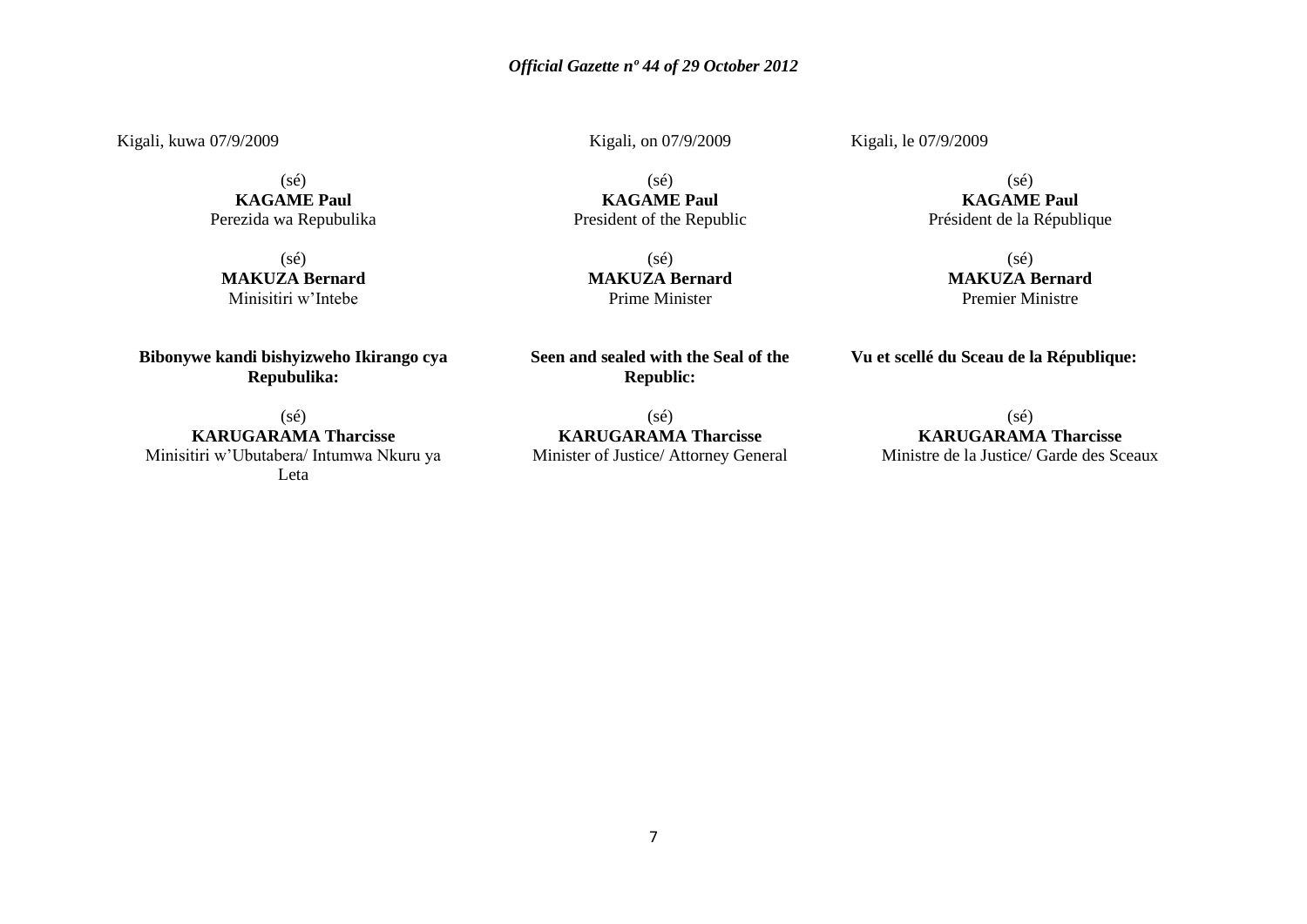| Igazeti ya Leta ya Repubulika y'u Rwanda<br>$n^{\circ}10$ yo kuwa 07 Werurwe 2011 (pages 49-<br>52) | Official Gazette nº 10 of 07 March 2011<br>$(\text{pages } 49-52)$ | Journal Officiel n° 10 du 07 mars 2011<br>$(pages 49-52)$ |
|-----------------------------------------------------------------------------------------------------|--------------------------------------------------------------------|-----------------------------------------------------------|
|-----------------------------------------------------------------------------------------------------|--------------------------------------------------------------------|-----------------------------------------------------------|

| ITEKA RYA PEREZIDA N° 09/01 RYO KUWA<br>16/02/2011<br><b>RYEMEZA</b><br><b>BURUNDU</b><br>UMUGEREKA WEREKEYE AMASEZERANO<br>YA MADRID YEREKEYE KURENGERA MU<br><b>RWEGO</b><br><b>MPUZAMAHANGA</b><br><b>IBIRANGO</b><br><b>BIKORESHWA MU BUCURUZI YEMEREJWE</b><br>I MADRID MURI ESPAGNE KUWA 27<br>KAMENA 1989 | <b>PRESIDENTIAL</b><br>ORDER<br>$N^{\circ}09/01$<br>OF<br>16/02/2011 RATIFYING THE PROTOCOL<br><b>THE</b><br><b>RELATING</b><br><b>TO</b><br><b>MADRID</b><br><b>THE</b><br><b>AGREEMENT</b><br><b>CONCERNING</b><br>INTERNATIONAL REGISTRATION OF<br>TRADE MARKS ADOPTED IN MADRID,<br><b>SPAIN ON 27 JUNE 1989</b> | PRESIDENTIEL<br>ARRETE<br>$N^{\circ}09/01$<br>DU<br>16/02/2011 PORTANT RATIFICATION DU<br><b>PROTOCOLE</b><br><b>RELATIF</b><br>A<br><b>L'ARRANGEMENT</b><br>DE<br><b>MADRID</b><br><b>CONCERNANT</b><br>L'ENREGISTREMENT<br>INTERNATIONAL DES MARQUES DE<br><b>COMMERCE ADOPTE A MADRID EN</b><br><b>ESPAGNE EN DATE DU 27 JUIN 1989</b> |
|------------------------------------------------------------------------------------------------------------------------------------------------------------------------------------------------------------------------------------------------------------------------------------------------------------------|----------------------------------------------------------------------------------------------------------------------------------------------------------------------------------------------------------------------------------------------------------------------------------------------------------------------|-------------------------------------------------------------------------------------------------------------------------------------------------------------------------------------------------------------------------------------------------------------------------------------------------------------------------------------------|
| <b>ISHAKIRO</b>                                                                                                                                                                                                                                                                                                  | <b>TABLE OF CONTENTS</b>                                                                                                                                                                                                                                                                                             | <b>TABE DES MATIERES</b>                                                                                                                                                                                                                                                                                                                  |
| Ingingo ya mbere: Kwemeza burundu                                                                                                                                                                                                                                                                                | <b>Article One: Ratification</b>                                                                                                                                                                                                                                                                                     | <b>Article premier : Ratification</b>                                                                                                                                                                                                                                                                                                     |
| Ingingo ya 2 : Abashinzwe kubahiriza iri teka                                                                                                                                                                                                                                                                    | Article 2: Authorities responsible for the<br>implementation of this Order                                                                                                                                                                                                                                           | Article 2: Autorités chargées de l'exécution du<br>présent arrêté                                                                                                                                                                                                                                                                         |
| Ingingo ya 3: Ivanwaho ry'ingingo zinyuranyije<br>n'iri teka                                                                                                                                                                                                                                                     | <b>Article 3 : Repealing provision</b>                                                                                                                                                                                                                                                                               | <b>Article 3: Disposition abrogatoire</b>                                                                                                                                                                                                                                                                                                 |
| Ingingo ya 4: Igihe iteka ritangira gukurikizwa                                                                                                                                                                                                                                                                  | <b>Article 4: Commencement</b>                                                                                                                                                                                                                                                                                       | Article 4: Entrée en vigueur                                                                                                                                                                                                                                                                                                              |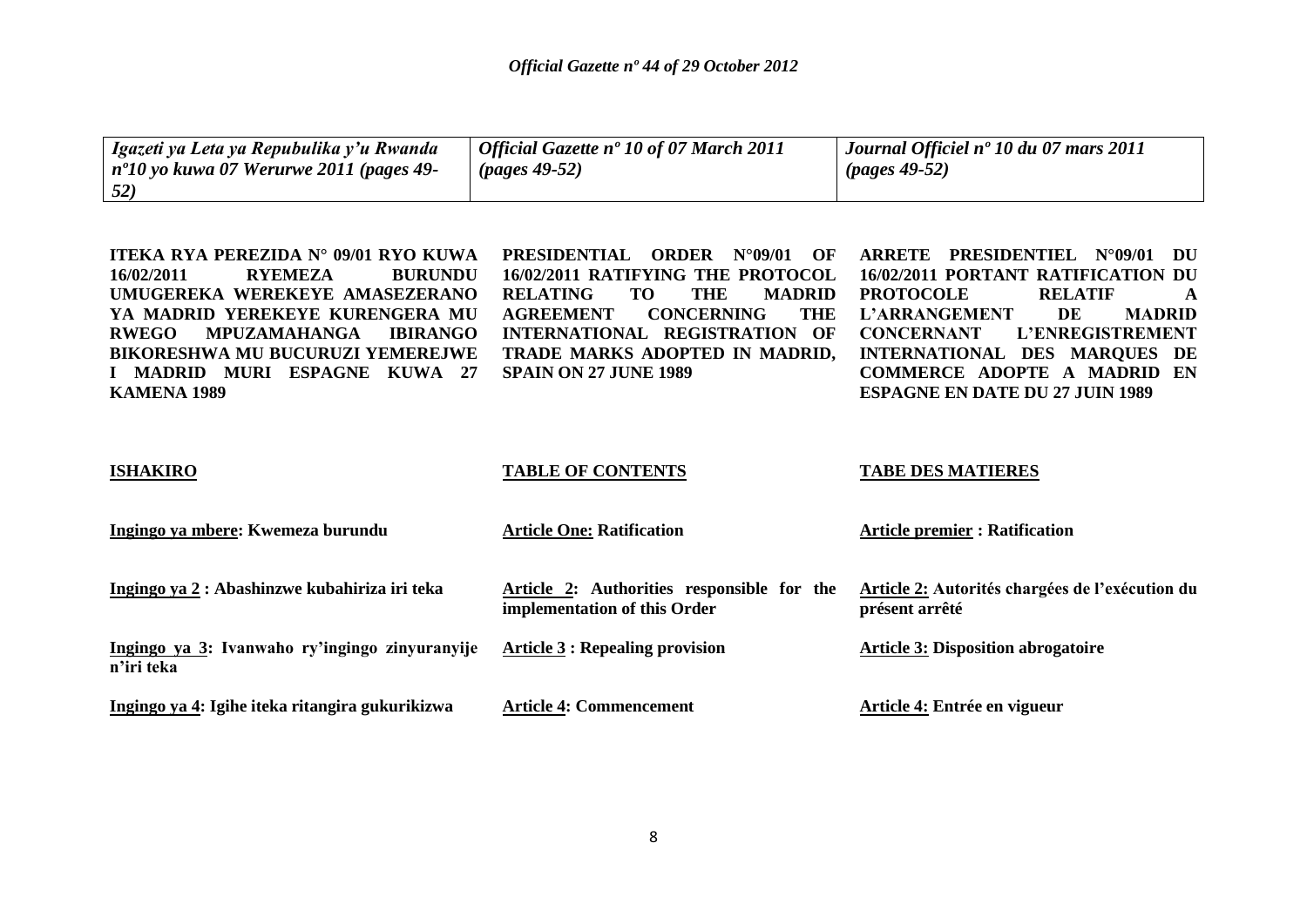**ITEKA RYA PEREZIDA N° 09/01 RYO KUWA 16/02/2011 RYEMEZA BURUNDU UMUGEREKA WEREKEYE AMASEZERANO YA MADRID YEREKEYE KURENGERA MU RWEGO MPUZAMAHANGA IBIRANGO BIKORESHWA MU BUCURUZI YEMEREJWE I MADRID MURI ESPAGNE KUWA 27 KAMENA 1989**

**PRESIDENTIAL ORDER N°09/01 OF 16/02/2011 RATIFYING THE PROTOCOL RELATING TO THE MADRID AGREEMENT CONCERNING THE INTERNATIONAL REGISTRATION OF TRADE MARKS ADOPTED IN MADRID, SPAIN ON 27 JUNE 1989**

**ARRETE PRESIDENTIEL N°09/01 DU 16/02/2011 PORTANT RATIFICATION DU PROTOCOLE RELATIF A L'ARRANGEMENT DE MADRID CONCERNANT L'ENREGISTREMENT INTERNATIONAL DES MARQUES DE COMMERCE ADOPTE A MADRID EN ESPAGNE EN DATE DU 27 JUIN 1989**

### **Twebwe, KAGAME Paul,**

Perezida wa Repubulika;

Dushingiye ku Itegeko Nshinga rya Repubulika y"u Rwanda ryo kuwa 04 Kamena 2003 nk"uko ryavuguruwe kugeza ubu, cyane cyane mu ngingo zaryo; iya 29, iya 189, iya 190 n"iya 201;

Dushingiye ku Itegeko n<sup>o</sup> 27/2009 ryo kuwa 07/09/2009 ryemerera kwemeza burundu Umugereka werekeye Amasezerano ya Madrid yerekeye kurengera mu rwego mpuzamahanga ibirango bikoreshwa mu bucuruzi yemerejwe i Madrid muri Espagne ku wa 27 Kamena 1989;

Tumaze kubona Umugereka werekeye Amasezerano y"i Madrid yerekeye kurengera mu rwego mpuzamahanga ibirango bikoreshwa mu bucuruzi yemerejwe i Madrid muri Espagne kuwa 27 Kamena 1989;

Bisabwe na Minisitiri w"Ubucuruzi n"Inganda;

### **We, KAGAME Paul,**

President of the Republic;

Pursuant to the Constitution of the Republic of Rwanda of 04 June 2003, as amended to date, especially in Articles 29, 189, 190 and 201;

Pursuant to Law n<sup>o</sup> 27/2009 of 07/09/2009 authorising ratification of the Protocol relating to the Madrid Agreement relating to International registration of trade marks adopted in Madrid, Spain on 27 June 1989;

Having considered the Protocol relating to the Madrid Agreement concerning the International Registration of Trade Marks adopted in Madrid, Spain on 27 June 1989;

### **Nous, KAGAME Paul,**

Président de la République ;

Vu la Constitution de la République du Rwanda du 04 juin 2003, telle que révisée à ce jour, spécialement en ses articles 29, 189, 190 et 201;

Vu la Loi nº 27/2009 du 07/09/2009 autorisant la ratification du Protocole relatif á l"Arrangement de Madrid concernant l"enregistrement international des marques adopté à Madrid, Espagne le 27 juin 1989;

Considérant le Protocole relatif á l"Arrangement de Madrid concernant l"enregistrement international des marques de commerce adopté à Madrid, Espagne le 27 juin 1989;

On proposal by the Minister of Trade and Sur proposition du Ministre du Commerce et de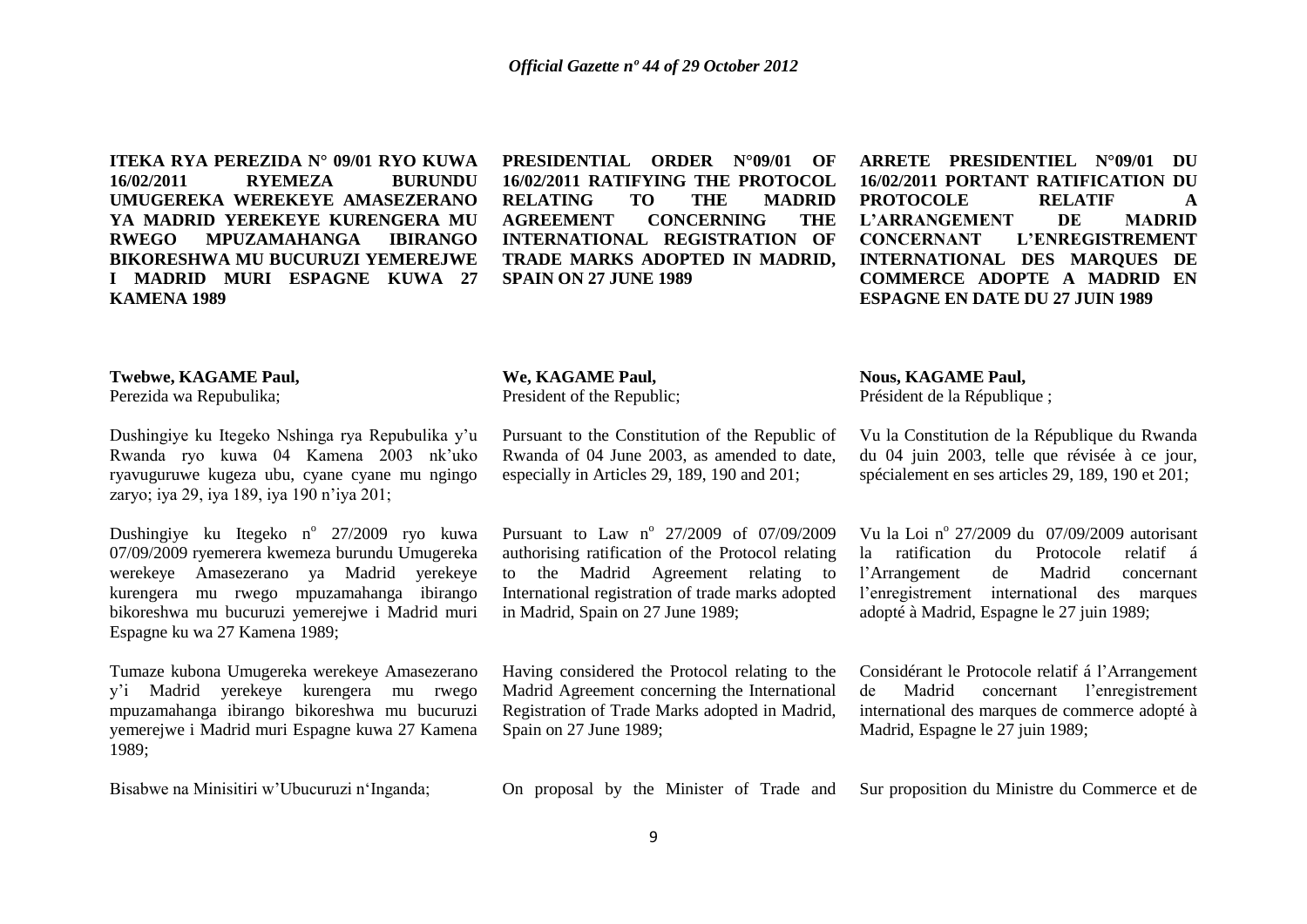|                                                                                                                                                                                                                                                | Industry;                                                                                                                                                                                                   | l'Industrie;                                                                                                                                                                                                         |
|------------------------------------------------------------------------------------------------------------------------------------------------------------------------------------------------------------------------------------------------|-------------------------------------------------------------------------------------------------------------------------------------------------------------------------------------------------------------|----------------------------------------------------------------------------------------------------------------------------------------------------------------------------------------------------------------------|
| Inama y'Abaminisitiri imaze<br>kubisuzuma<br>no<br>kubyemeza;<br>TWATEGETSE KANDI DUTEGETSE:                                                                                                                                                   | After consideration and approval by the<br>Cabinet;<br><b>HAVE ORDERED AND HERE BY ORDER:</b>                                                                                                               | Après examen et adoption par le Conseil des<br>Ministres;<br><b>AVONS ARRETE ET ARRETONS:</b>                                                                                                                        |
| <b>Ingingo</b><br><b>Kwemeza</b><br>mbere:<br>ya<br>burundu                                                                                                                                                                                    | <b>Article One: Ratification</b>                                                                                                                                                                            | <b>Article premier: Ratification</b>                                                                                                                                                                                 |
| Umugereka werekeye Amasezerano y'i Madrid<br>yerekeye kurengera mu rwego mpuzamahanga<br>ibirango bikoreshwa mu bucuruzi yemerejwe i<br>Madrid muri Espagne kuwa 27 Kamena 1989<br>yemejwe burundu kandi atangiye gukurikizwa uko<br>yakabaye. | The Protocol relating to the Madrid Agreement<br>concerning the International Registration of<br>Trade Marks adopted in Madrid, Spain on 27<br>June 1989 is hereby ratified and becomes fully<br>effective. | Le Protocole relatif á l'Arrangement de Madrid<br>concernant l'enregistrement international des<br>marques de commerce adopté à Madrid, Espagne<br>le 27 juin 1989 est ratifié et sort son plein et<br>entier effet. |
| Ingingo ya 2: Abashinzwe kubahiriza iri teka                                                                                                                                                                                                   | Article 2: Authorities responsible for the<br>implementation of this Order                                                                                                                                  | Article 2: Autorités chargées de l'exécution du<br>présent arrêté                                                                                                                                                    |
| w'Ubucuruzi<br>Minisitiri<br>w'Intebe,<br>Minisitiri<br>n'Inganda na Minisitiri w'Ububanyi n'Amahanga<br>n'Ubutwererane basabwe kubahiriza iri teka.                                                                                           | The Prime Minister, the Minister of Trade and<br>industry and the Minister of Foreign Affairs and<br>Cooperation<br>entrusted<br>with<br>the<br>are<br>implementation of this Order.                        | Le Premier Ministre, le Ministre du Commerce<br>et de l'Industrie et le Ministre des Affaires<br>Etrangères et de la Coopération sont chargés de<br>l'exécution du présent arrêté.                                   |
| Ingingo ya 3: Ivanwaho ry'ingingo zinyuranyije<br>n'iri teka                                                                                                                                                                                   | <b>Article 3: Repealing provision</b>                                                                                                                                                                       | <b>Article 3: Disposition abrogatoire</b>                                                                                                                                                                            |
| Ingingo zose z'amateka abanziriza iri kandi<br>zinyuranyije na ryo zivanyweho.                                                                                                                                                                 | All prior provisions contrary to this Order are<br>hereby repealed.                                                                                                                                         | Toutes les dispositions antérieures contraires au<br>présent arrêté sont abrogées.                                                                                                                                   |
| Ingingo ya 4: Igihe iteka ritangira gukurikizwa                                                                                                                                                                                                | <b>Article 4: Commencement</b>                                                                                                                                                                              | Article 4: Entrée en vigueur                                                                                                                                                                                         |
| ritangira<br>gukurikizwa<br>teka<br>ku<br>Iri<br>munsi<br>ritangarijweho mu Igazeti ya Leta ya Repubulika y'u<br>Rwanda.                                                                                                                       | This Order shall come into force on the date of<br>its publication in the Official Gazette of the<br>Republic of Rwanda.                                                                                    | Le présent arrêté entre en vigueur le jour de sa<br>publication au Journal Officiel de la République<br>du Rwanda.                                                                                                   |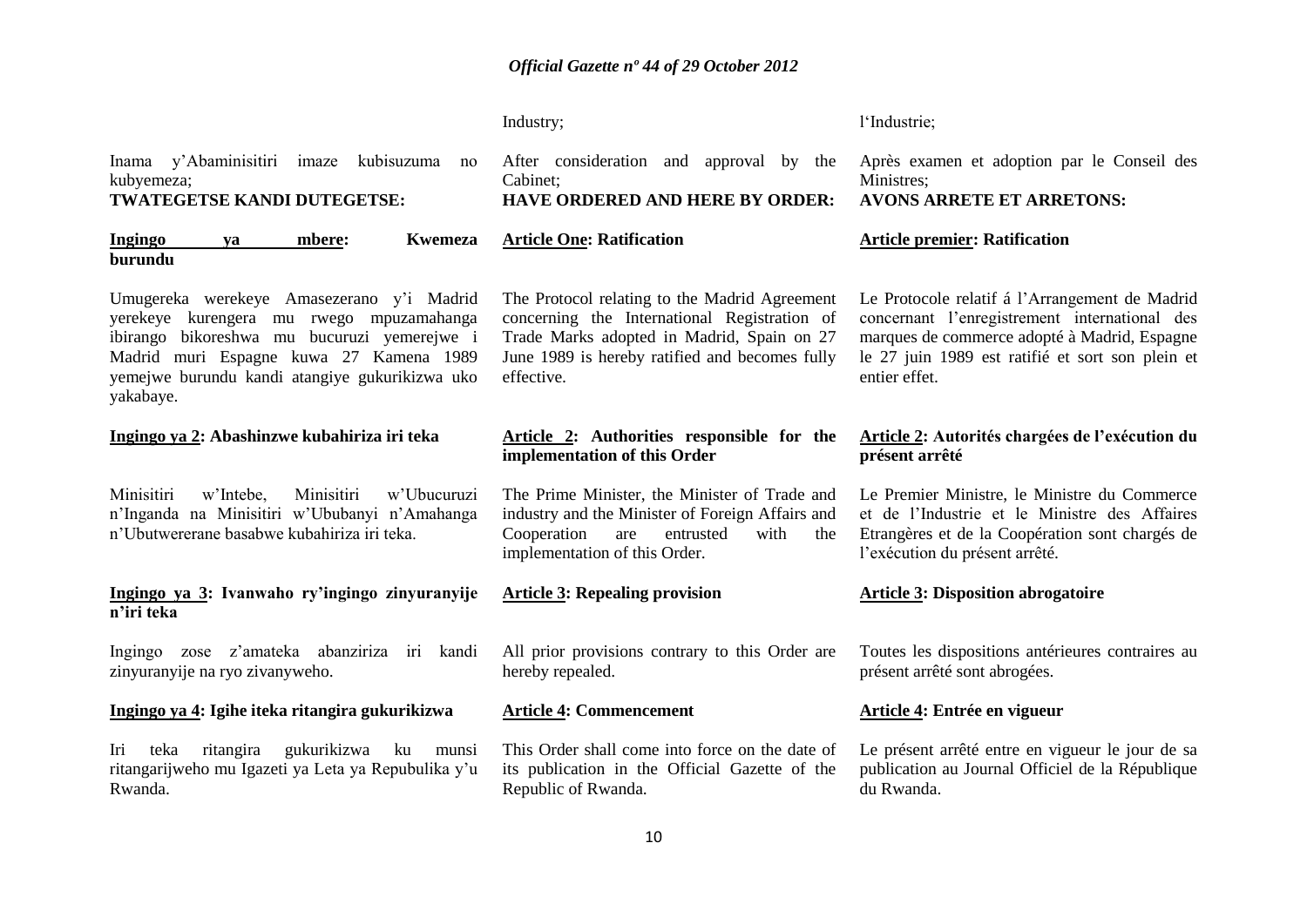Kigali, kuwa **16/02/2011**

Kigali, on **16/02/2011**

(sé) **KAGAME Paul** Perezida wa Repubulika

(sé) **MAKUZA Bernard** Minisitiri w"Intebe

**Bibonywe kandi bishyizweho Ikirango cya Repubulika:**

(sé) **KAGAME Paul** President of the Republic

(sé) **MAKUZA Bernard** Prime Minister

**Seen and sealed with the Seal of the Republic:**

(sé) **KARUGARAMA Tharcisse** Minisitiri w"Ubutabera/Intumwa Nkuru ya Leta

 $(sé)$ **KARUGARAMA Tharcisse** Minister of Justice/Attorney General Kigali, le **16/02/2011**

(sé) **KAGAME Paul** Président de la République

> (sé) **MAKUZA Bernard** Premier Ministre

**Vu et scellé du Sceau de la République:**

(sé) **KARUGARAMA Tharcisse** Ministre de la Justice/Garde des Sceaux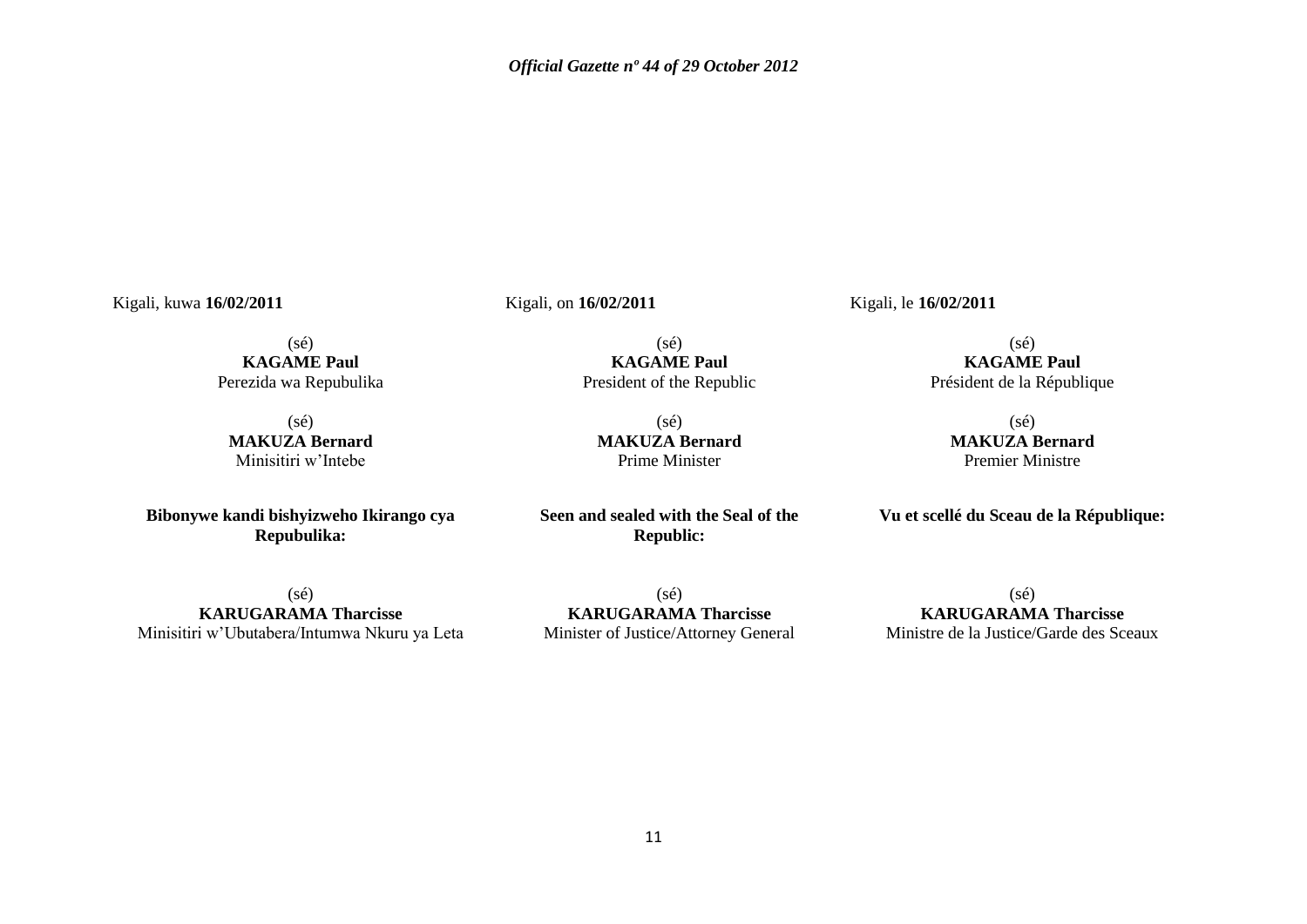### **ITEKA RYA MINISITIRI W'INTEBE N°84/03 PRIME MINISTER'S ORDER N° 84/03 OF ARRETE DU PREMIER MINISTRE N°84/03 RYO KUWA 18/10/2012 RISHYIRAHO 18/10/2012 APPOINTING A DIRECTOR UMUYOBOZI DU 18/10/2012 PORTANT NOMINATION D'UN DIRECTEUR**

### **ISHAKIRO**

### **TABLE OF CONTENTS**

### **TABLE DES MATIERES**

| Ingingo ya mbere: Ishyirwaho                                                                | <b>Article One: Appointment</b>                                                           | <b>Article premier: Nomination</b>                                    |
|---------------------------------------------------------------------------------------------|-------------------------------------------------------------------------------------------|-----------------------------------------------------------------------|
| Ingingo 2: Abashinzwe kubahiriza iri teka                                                   | <b>Authorities</b><br>responsible<br>Article<br><b>2:</b><br>implementation of this Order | for Article 2: Autorités chargées de l'exécution du<br>présent arrêté |
| Ingingo ya 3: Ivanwaho ry'ingingo zinyuranyije Article 3: Repealing provision<br>n'iri teka |                                                                                           | <b>Article 3: Disposition abrogatoire</b>                             |
| Ingingo ya 4: Igihe iri teka ritangira gukurikizwa Article 4: Commencement                  |                                                                                           | Article 4: Entrée en vigueur                                          |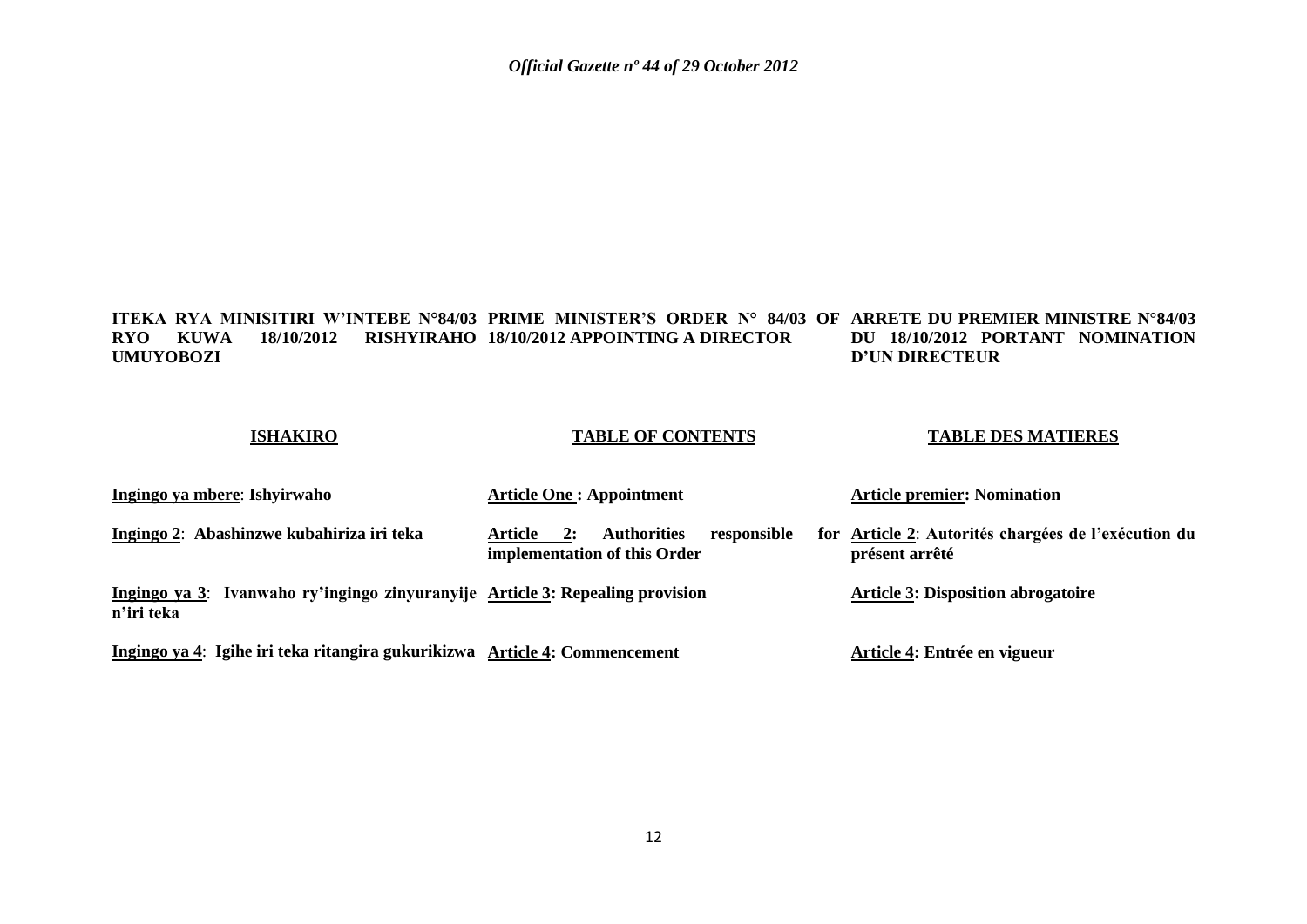#### **ITEKA RYA MINISITIRI W'INTEBE N°84/03 PRIME MINISTER'S ORDER N° 84/03 OF ARRETE DU PREMIER MINISTRE N°84/03 RYO KUWA 18/10/2012 UMUYOBOZI 18/10/2012 APPOINTING A DIRECTOR DU 18/10/2012 PORTANT NOMINATION D'UN DIRECTEUR**

**Minisitiri w'Intebe,**

**The Prime Minister,**

**Le Premier Ministre,**

Ashingiye ku Itegeko Nshinga rya Repubulika y"u Pursuant to the Constitution of the Republic of Vu la Constitution de la République du Rwanda Rwanda ryo kuwa 04 Kamena 2003 nk'uko Rwanda of 04 June 2003, as amended to date du 04 Juin 2003 telle que révisée à ce jour, ryavuguruwe kugeza ubu, cyane cyane mu ngingo especially in Articles 118, 119, 121 and 201 ; zaryo iya 118 , iya 119, iya 121 n"iya 201; spécialement en ses articles 118, 119, 121 et 201;

Ashingiye ku Itegeko n° 22/2002 ryo kuwa Pursuant to Law n° 22/2002 of 09/07/2002 on Vu la Loi n° 22/2002 du 09/07/2002 portant Statut 09/07/2002 rishyiraho Sitati Rusange igenga abakozi General Statutes for Rwanda Public Service, Général de la Fonction Publique Rwandaise, ba Leta n'inzego z'imirimo ya Leta, cyane cyane mu especially in its Articles 17, 24 and 35; ngingo zaryo iya 17, iya 24 n"iya 35; spécialement en ses articles 17, 24 et 35;

Bisabwe na Minisitiri w'Abakozi ba Leta Upon-proposal-by-the-Minister-of-Public-Service Sur-proposition du Ministre de la Fonction n"Umurimo; and Labour; Publique et du Travail;

Inama y'Abaminisitiri yateranye kuwa 27/06/2012 After consideration and approval by Cabinet in its Après examen et adoption par le Conseil des imaze kubisuzuma no kubyemeza; session of 27/06/2012; Ministres en sa séance du 27/06/2012;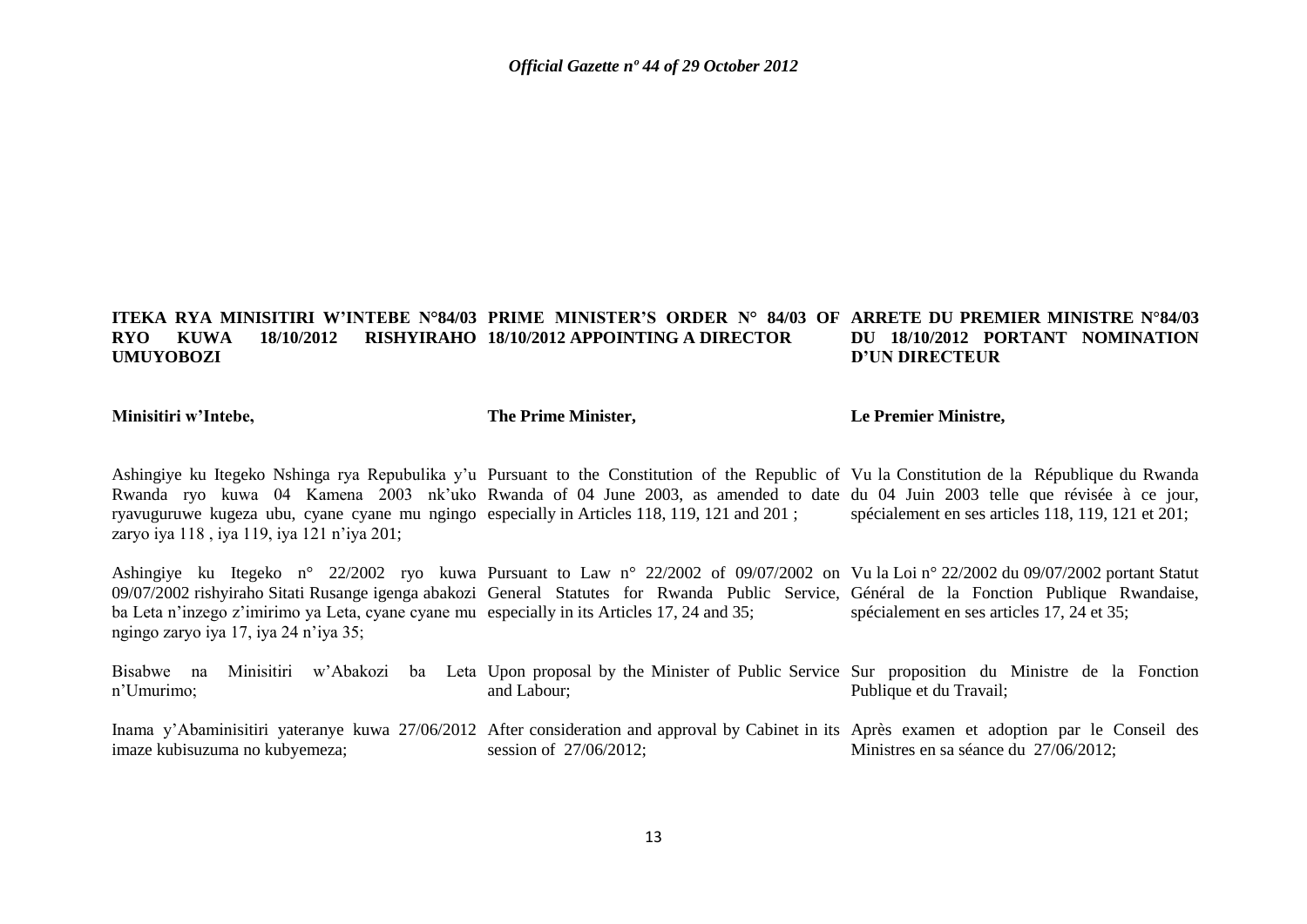| <b>ATEGETSE:</b>                                                                                                                                                                                                                                                                                                                                                                                                                                          | <b>HEREBY ORDERS:</b>                                                                                                                                                                                                                                                                                     | <b>ARRETE:</b>                                                                                        |  |  |  |  |
|-----------------------------------------------------------------------------------------------------------------------------------------------------------------------------------------------------------------------------------------------------------------------------------------------------------------------------------------------------------------------------------------------------------------------------------------------------------|-----------------------------------------------------------------------------------------------------------------------------------------------------------------------------------------------------------------------------------------------------------------------------------------------------------|-------------------------------------------------------------------------------------------------------|--|--|--|--|
| Ingingo ya mbere: Ishyirwaho                                                                                                                                                                                                                                                                                                                                                                                                                              | <b>Article one: Appointment</b>                                                                                                                                                                                                                                                                           | <b>Article premier: Nomination</b>                                                                    |  |  |  |  |
| Bwana RUGENGAMANZI Emmanuel<br>Ubunyamabanga<br>Umuyobozi ushinzwe<br>Perezidansi<br>n'ishyinguranyandiko,<br>muri<br>Repubulika.                                                                                                                                                                                                                                                                                                                         | agizwe Mr RUGENGAMANZI Emmanuel is hereby Monsieur RUGENGAMANZI Emmanuel est<br>rusange appointed as Director of Central Secretariat and nommé Directeur du Secretariat Central et<br>ya Documentation in the Office of the President of the Documentation à la Présidence de la République.<br>Republic. |                                                                                                       |  |  |  |  |
| Ingingo ya 2: Abashinzwe kubahiriza iri teka                                                                                                                                                                                                                                                                                                                                                                                                              | <b>Authorities</b><br>responsible<br>Article 2:<br>implementation of this Order                                                                                                                                                                                                                           | for Article 2: Autorités chargées de l'exécution du<br>présent arrêté                                 |  |  |  |  |
| Minisitiri w'Abakozi ba Leta n'Umurimo, Minisitiri The Minister of Public Service and Labour, the Le Ministre de la Fonction Publique et du Travail,<br>muri Perezidansi ya Repubulika na Minisitiri Minister in the Office of the President of the le Ministre à la Présidence de la République et le<br>w'Imari n'Igenamigambi bashinzwe kubahiriza iri Republic and the Minister of Finances and Ministre des Finances et de la Planification<br>teka. | implementation of this order.                                                                                                                                                                                                                                                                             | Economic Planning are entrusted with the Economique sont chargés de l'exécution du<br>présent arrêté. |  |  |  |  |
| Ingingo ya 3: Ivanwaho ry'ingingo zinyuranyije Article 3: Repealing provision<br>n'iri teka                                                                                                                                                                                                                                                                                                                                                               |                                                                                                                                                                                                                                                                                                           | <b>Article3 : Disposition abrogatoire</b>                                                             |  |  |  |  |
| Ingingo zose z'amateka abanziriza iri zinyuranye All prior provisions contrary to this order are Toutes les dispositions antérieures contraires au<br>naryo zivanyweho.                                                                                                                                                                                                                                                                                   | hereby repealed.                                                                                                                                                                                                                                                                                          | présent arrêté sont abrogées.                                                                         |  |  |  |  |
| Ingingo ya 4: Igihe cy'ikurikizwa                                                                                                                                                                                                                                                                                                                                                                                                                         | <b>Article 4: Commencement</b>                                                                                                                                                                                                                                                                            | Article 4 : Entrée en vigueur                                                                         |  |  |  |  |
| Iri teka ritangira gukurikizwa umunsi ritangarijwe This Order shall come into force on the day of its Le présent arrêté entre en vigueur le jour de sa<br>mu Igazeti ya Leta ya Repubulika y'u Rwanda. publication in the Official Gazette of the Republic publication au Journal Officiel de la République<br>Agaciro karyo gahera kuwa 27/06/2012.                                                                                                      | of Rwanda. It takes effect as of 27/06/2012.                                                                                                                                                                                                                                                              | du Rwanda. Il sort ses effets à partir du<br>27/06/2012.                                              |  |  |  |  |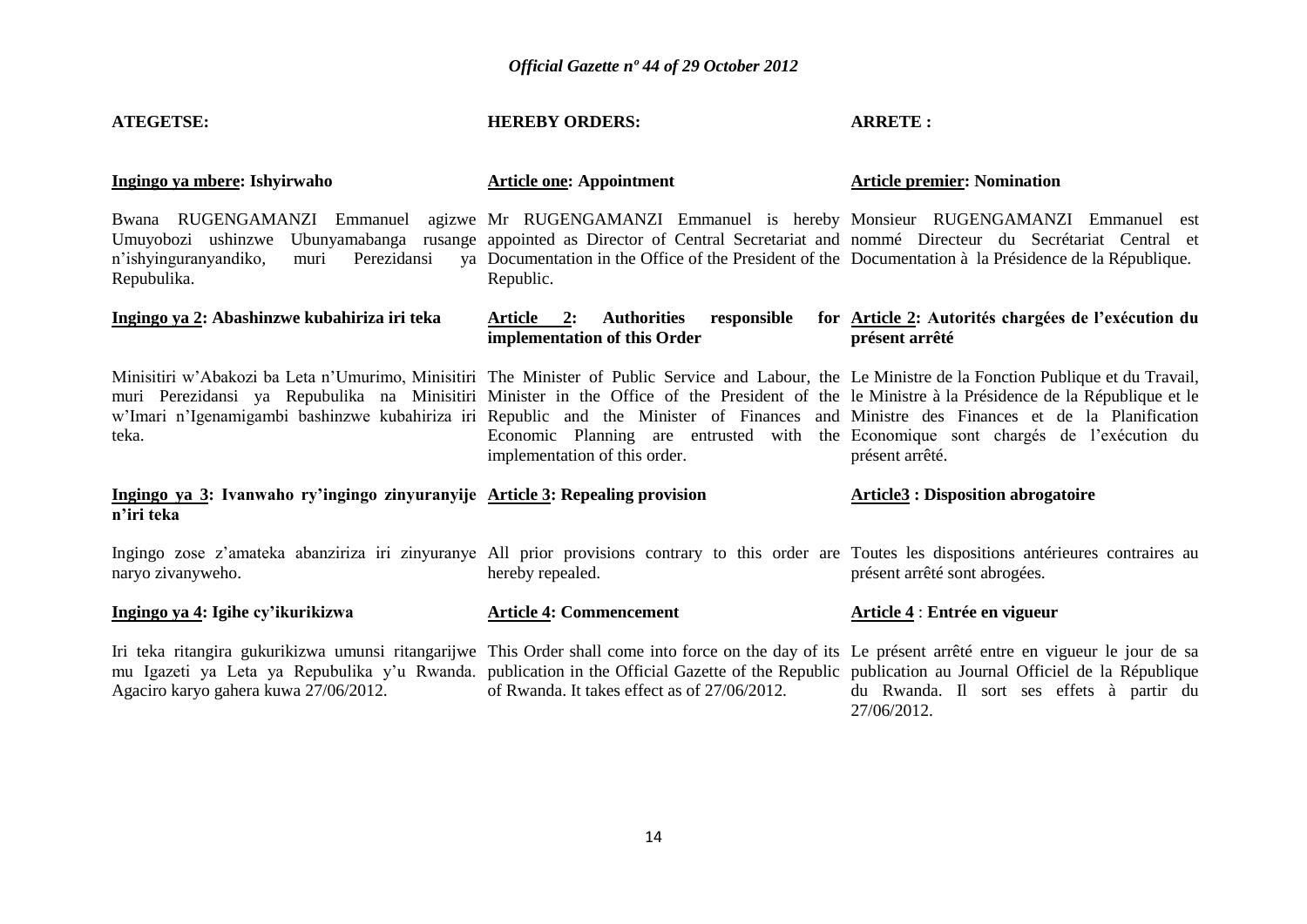Kigali, kuwa **18/10/2012**

Kigali, on **18/10/2012**

Kigali, le **18/10/2012**

**(sé)**

**Dr HABUMUREMYI Pierre Damien** Minisitiri w"Intebe

### **Dr HABUMUREMYI Pierre Damien** Prime Minister

**(sé)**

### **Dr HABUMUREMYI Pierre Damien** Premier Ministre

**(sé)**

**(sé)**

**MUREKEZI Anastase** Minisitiri w"Abakozi ba Leta n"Umurimo

**MUREKEZI Anastase** Minister of Public Service and Labour

**(sé)**

**(sé)**

**MUREKEZI Anastase** Ministre de la Fonction Publique et du Travail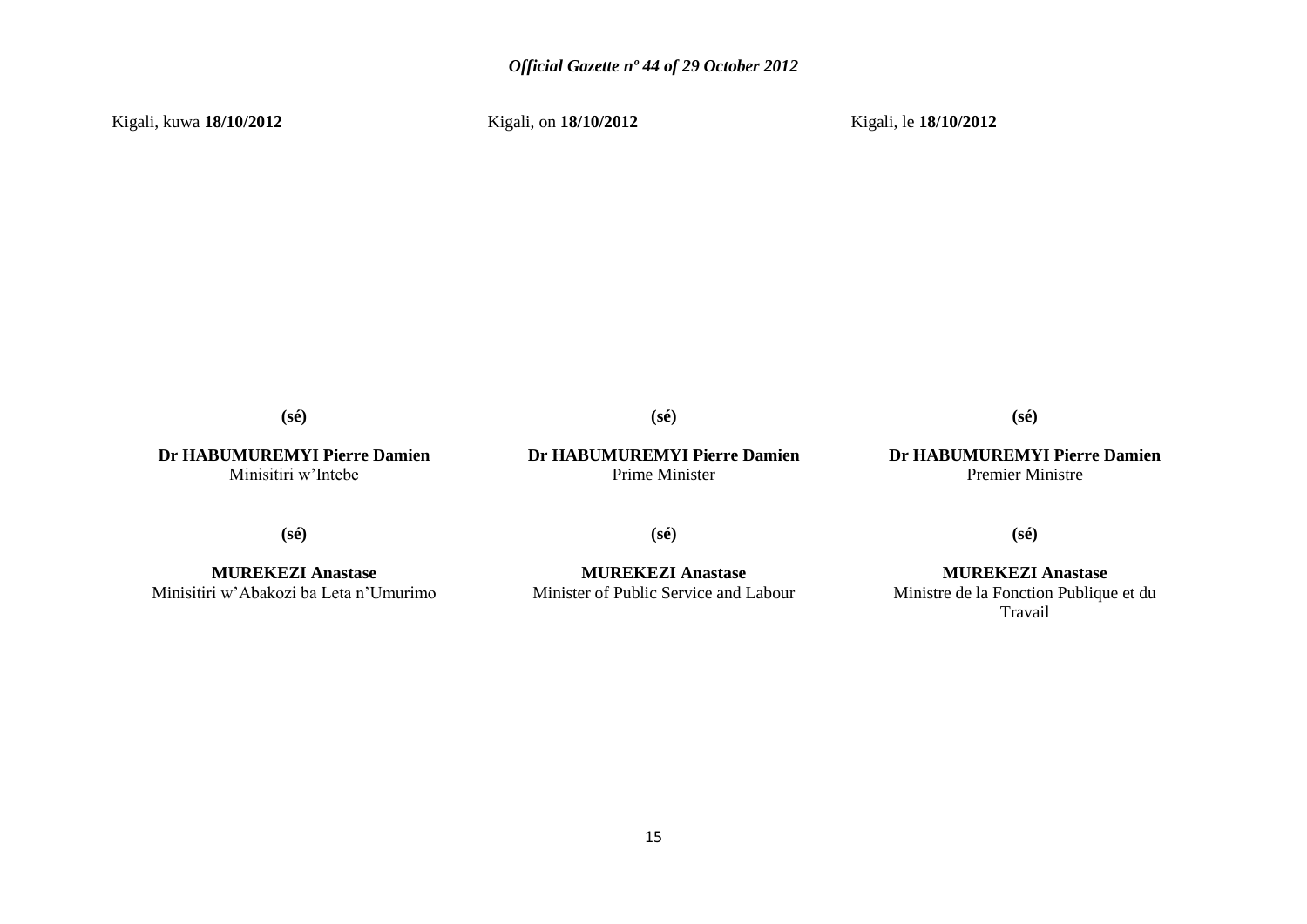**Bibonywe kandi bishyizweho Ikirango cya Repubulika:**

**(sé)**

**Seen and sealed with the Seal of the Republic:**

**Vu et scellé du Sceau de la République:**

**KARUGARAMA Tharcisse** Minisitiri w"Ubutabera / Intumwa Nkuru ya Leta

**ISHAKIRO**

**KARUGARAMA Tharcisse** Minister of Justice /Attorney General

**(sé)**

**KARUGARAMA Tharcisse** Ministre de la Justice / Garde des Sceaux

**TABLE DES MATIERES**

**(sé)**

**ITEKA RYA MINISITIRI W'INTEBE N°85/03 PRIME MINISTER'S ORDER N°85/03 OF ARRETE DU PREMIER MINISTRE N°85/03 RYO KUWA 18/10/2012 RISHYIRAHO 18/10/2012 APPOINTING A DIRECTOR UMUYOBOZI DU 18/10/2012 PORTANT NOMINATION D'UN DIRECTEUR**

| $\sim$                                                                                      |                                                                                    |                                                                        |
|---------------------------------------------------------------------------------------------|------------------------------------------------------------------------------------|------------------------------------------------------------------------|
| Ingingo ya mbere : Ishyirwaho                                                               | <b>Article One: Appointment</b>                                                    | <b>Article premier : Nomination</b>                                    |
| Ingingo 2: Abashinzwe kubahiriza iri teka                                                   | <b>Authorities</b><br>responsible<br>Article<br>2:<br>implementation of this Order | for Article 2 : Autorités chargées de l'exécution du<br>présent arrêté |
| Ingingo ya 3: Ivanwaho ry'ingingo zinyuranyije Article 3: Repealing provision<br>n'iri teka |                                                                                    | <b>Article 3: Disposition abrogatoire</b>                              |

**TABLE OF CONTENTS**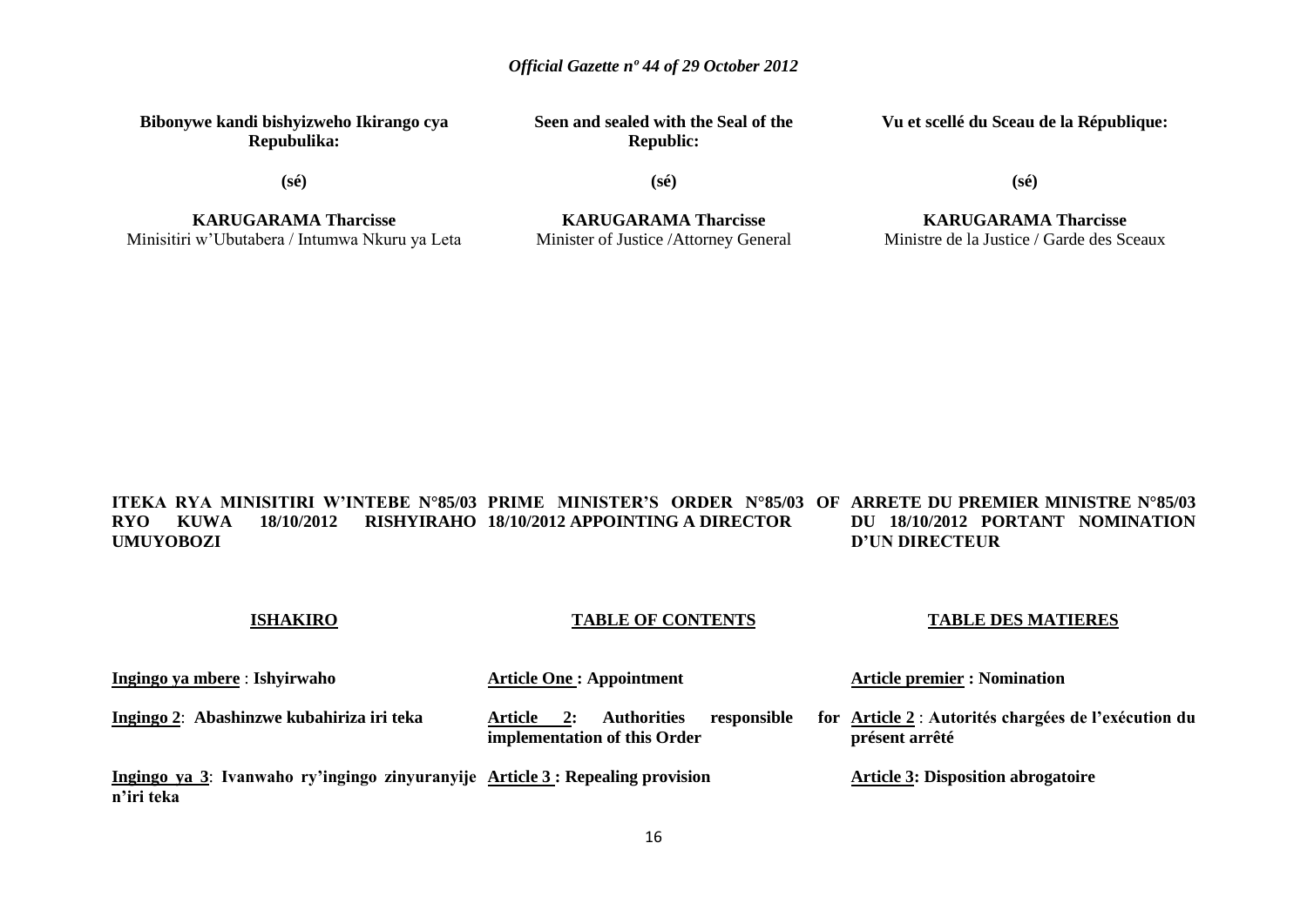**Ingingo ya 4**: **Igihe iri teka ritangira gukurikizwa Article 4 : Commencement Article 4: Entrée en vigueur**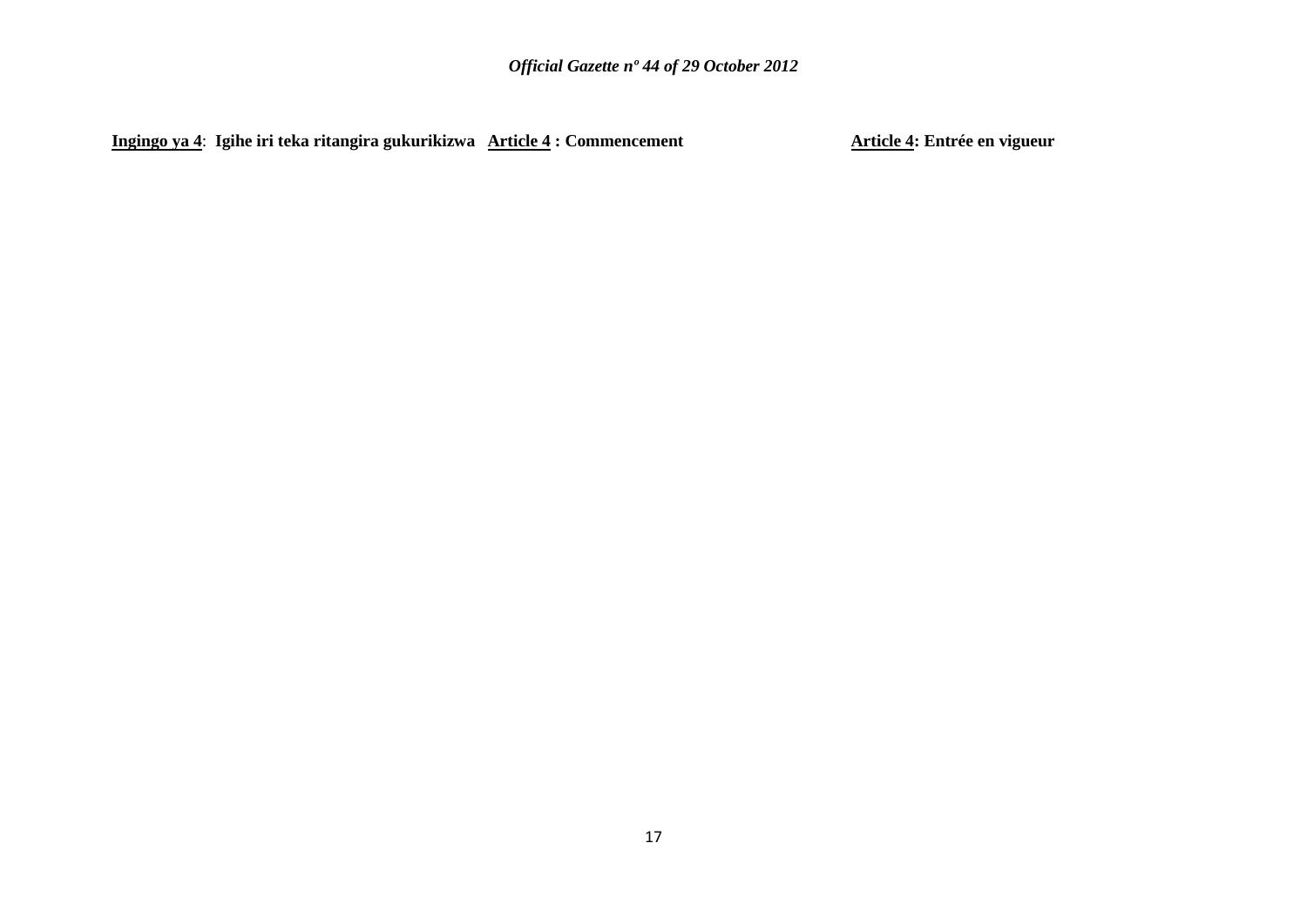#### **ITEKA RYA MINISITIRI W'INTEBE N°85/03 PRIME MINISTER'S ORDER N°85/03 OF ARRETE DU PREMIER MINISTRE N°85/03 RYO KUWA 18/10/2012 RISHYIRAHO 18/10/2012 APPOINTING A DIRECTOR UMUYOBOZI DU 18/10/2012 PORTANT NOMINATION D'UN DIRECTEUR**

**Minisitiri w'Intebe,**

**The Prime Minister,**

**Le Premier Ministre,**

Ashingiye ku Itegeko Nshinga rya Repubulika y"u Pursuant to the Constitution of the Republic of Vu la Constitution de la République du Rwanda Rwanda ryo kuwa 04 Kamena 2003 nk'uko Rwanda of 04 June 2003, as amended to date du 04 Juin 2003 telle que révisée à ce jour, ryavuguruwe kugeza ubu, cyane cyane mu ngingo especially in Articles 118, 119, 121 and 201 ; zaryo iya 118, iya 119, iya 121 n"iya 201; spécialement en ses articles 118, 119, 121 et 201;

Ashingiye ku Itegeko n°22/2002 ryo kuwa Pursuant to Law n° 22/2002 of 09/07/2002 on Vu la Loi n° 22/2002 du 09/07/2002 portant Statut 09/07/2002 rishyiraho Sitati Rusange igenga abakozi General Statutes for Rwanda Public Service, Général de la Fonction Publique Rwandaise, ba Leta n'inzego z'imirimo ya Leta, cyane cyane mu especially in its Articles 17, 24 and 35; ngingo zaryo iya 17, iya 24 n"iya 35; spécialement en ses articles 17, 24 et 35;

Bisabwe na Minisitiri w'Abakozi ba Leta Upon-proposal-by-the-Minister-of-Public-Service Sur-proposition du Ministre de la Fonction n"Umurimo; and Labour; Publique et du Travail ;

Inama y'Abaminisitiri yateranye kuwa 27/06/2012 After consideration and approval by Cabinet in its Après examen et adoption par le Conseil des imaze kubisuzuma no kubyemeza; session of 27/06/2012; Ministres en sa séance du 27/06/2012;

| <b>ATEGETSE:</b>                                                                                                                                                                     | <b>HEREBY ORDERS:</b>           | <b>ARRETE:</b>                                    |
|--------------------------------------------------------------------------------------------------------------------------------------------------------------------------------------|---------------------------------|---------------------------------------------------|
| Ingingo ya mbere: Ishyirwaho                                                                                                                                                         | <b>Article one: Appointment</b> | <b>Article premier: Nomination</b>                |
| Bwana BAYINGANA Andrew agizwe Umuyobozi Mr BAYINGANA Andrew is hereby appointed as Monsieur BAYINGANA Andrew est nommé                                                               |                                 |                                                   |
| w'Ishami rishinzwe Imitangire y'Amasoko ya Leta, the Director of Procurement Unit, in the Office of Directeur de l'Unité chargée de Passation des<br>muri Perezidansi ya Repubulika. | the President of the Republic.  | Marchés Publics à la Présidence de la République. |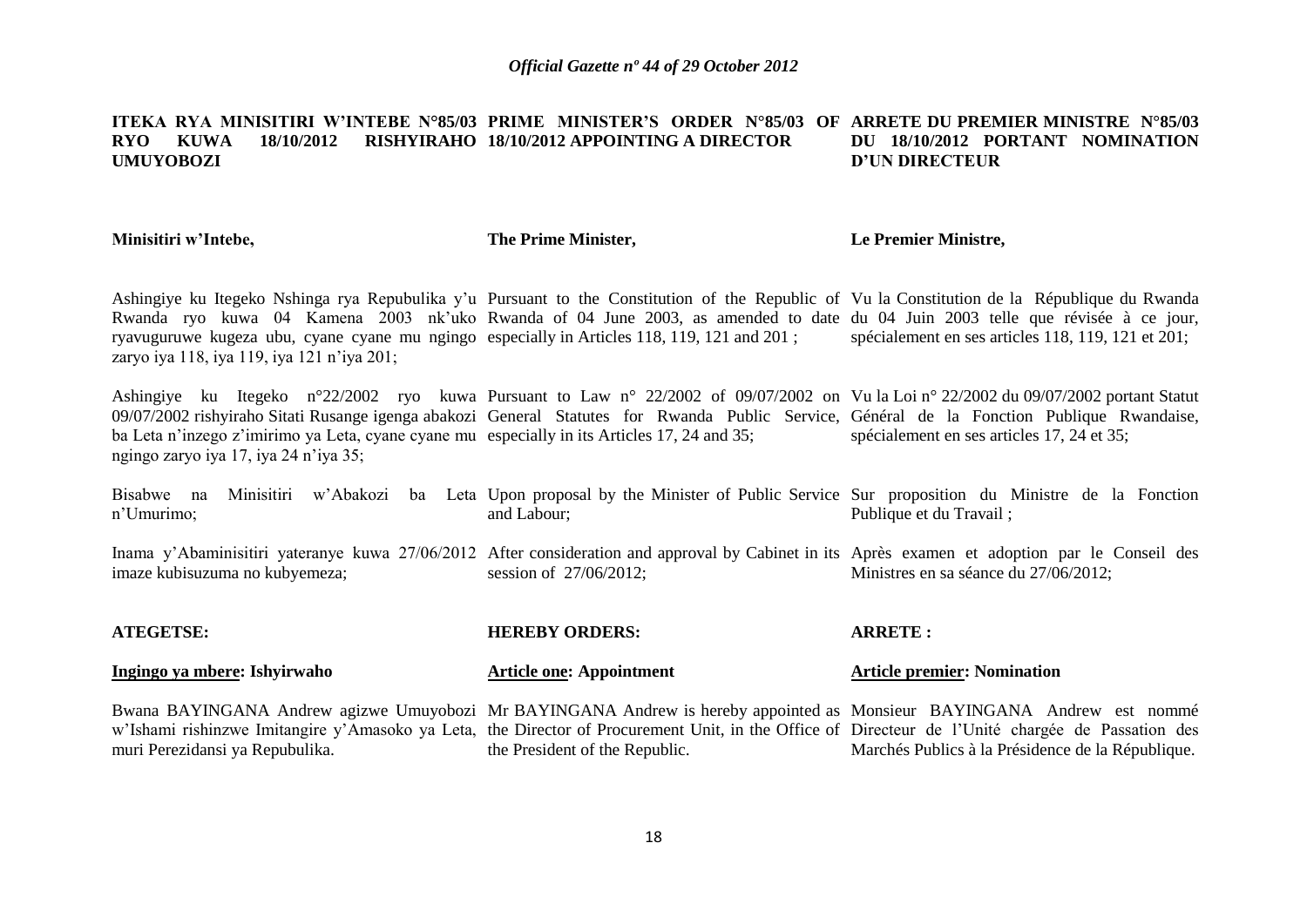| Ingingo ya 2: Abashinzwe kubahiriza iri teka                                                                                                                                                                                                                                                                                                                                                                                                              | Authorities responsible<br>Article 2:<br>implementation of this Order                                               | for Article 2: Autorités chargées de l'exécution du<br>présent arrêté |
|-----------------------------------------------------------------------------------------------------------------------------------------------------------------------------------------------------------------------------------------------------------------------------------------------------------------------------------------------------------------------------------------------------------------------------------------------------------|---------------------------------------------------------------------------------------------------------------------|-----------------------------------------------------------------------|
| Minisitiri w'Abakozi ba Leta n'Umurimo, Minisitiri The Minister of Public Service and Labour, the Le Ministre de la Fonction Publique et du Travail,<br>muri Perezidansi ya Repubulika na Minisitiri Minister in the Office of the President of the le Ministre à la Présidence de la République et le<br>w'Imari n'Igenamigambi bashinzwe kubahiriza iri Republic and the Minister of Finances and Ministre des Finances et de la Planification<br>teka. | Economic Planning are entrusted with the Economique sont chargés de l'exécution du<br>implementation of this order. | présent arrêté.                                                       |
| Ingingo ya 3: Ivanwaho ry'ingingo zinyuranyije Article 3: Repealing provision<br>n'iri teka                                                                                                                                                                                                                                                                                                                                                               |                                                                                                                     | <b>Article 3 : Disposition abrogatoire</b>                            |
| Ingingo zose z'amateka abanziriza iri zinyuranye All prior provisions contrary to this order are Toutes les dispositions antérieures contraires au<br>naryo zivanyweho.                                                                                                                                                                                                                                                                                   | hereby repealed.                                                                                                    | présent arrêté sont abrogées.                                         |
| Ingingo ya 4: Igihe cy'ikurikizwa                                                                                                                                                                                                                                                                                                                                                                                                                         | <b>Article 4: Commencement</b>                                                                                      | Article 4 : Entrée en vigueur                                         |
| Iri teka ritangira gukurikizwa umunsi ritangarijwe This Order shall come into force on the day of its Le présent arrêté entre en vigueur le jour de sa<br>mu Igazeti ya Leta ya Repubulika y'u Rwanda. publication in the Official Gazette of the Republic publication au Journal Officiel de la République<br>Agaciro karyo gahera kuwa 27/06/2012.                                                                                                      | of Rwanda. It takes effect as of 27/06/2012.                                                                        | du Rwanda. Il sort ses effets à partir du<br>27/06/2012.              |
| Kigali, kuwa 18/10/2012                                                                                                                                                                                                                                                                                                                                                                                                                                   | Kigali, on 18/10/2012                                                                                               | Kigali, le 18/10/2012                                                 |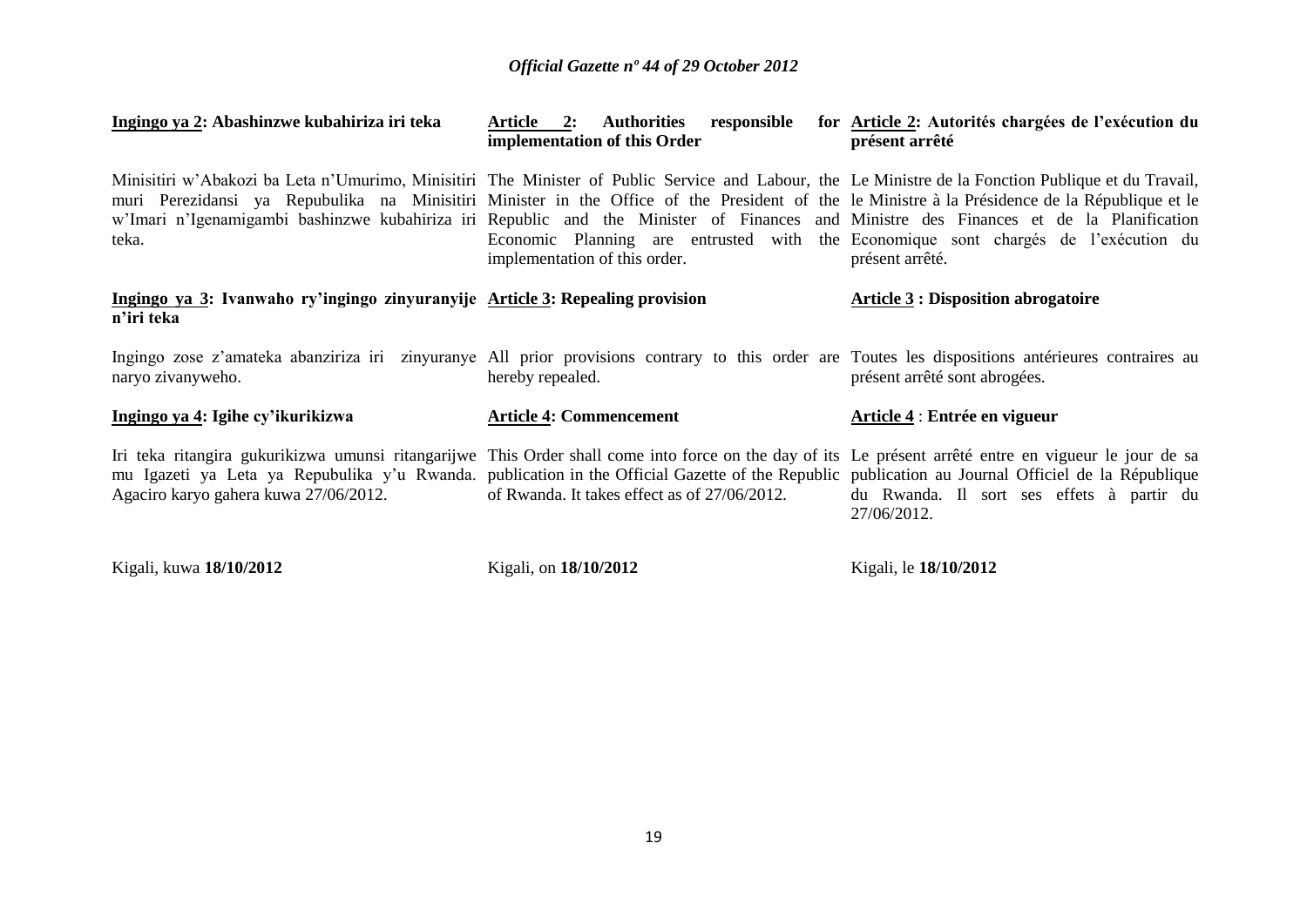**(sé)**

**Dr HABUMUREMYI Pierre Damien** Minisitiri w"Intebe

**(sé)**

**(sé)**

**Dr HABUMUREMYI Pierre Damien** Premier Ministre

**(sé)**

**MUREKEZI Anastase** Minisitiri w"Abakozi ba Leta n"Umurimo

**(sé)**

**Dr HABUMUREMYI Pierre Damien** Prime Minister

**(sé)**

**MUREKEZI Anastase** Minister of Public Service and Labour

**MUREKEZI Anastase** Ministre de la Fonction Publique et du Travail

**Bibonywe kandi bishyizweho Ikirango cya Repubulika:**

**Seen and sealed with the Seal of the Republic:**

**Vu et scellé du Sceau de la République:**

**(sé)**

**KARUGARAMA Tharcisse** Minisitiri w"Ubutabera / Intumwa Nkuru ya Leta **(sé)**

**KARUGARAMA Tharcisse** Minister of Justice /Attorney General **KARUGARAMA Tharcisse**

**(sé)**

Ministre de la Justice / Garde des Sceaux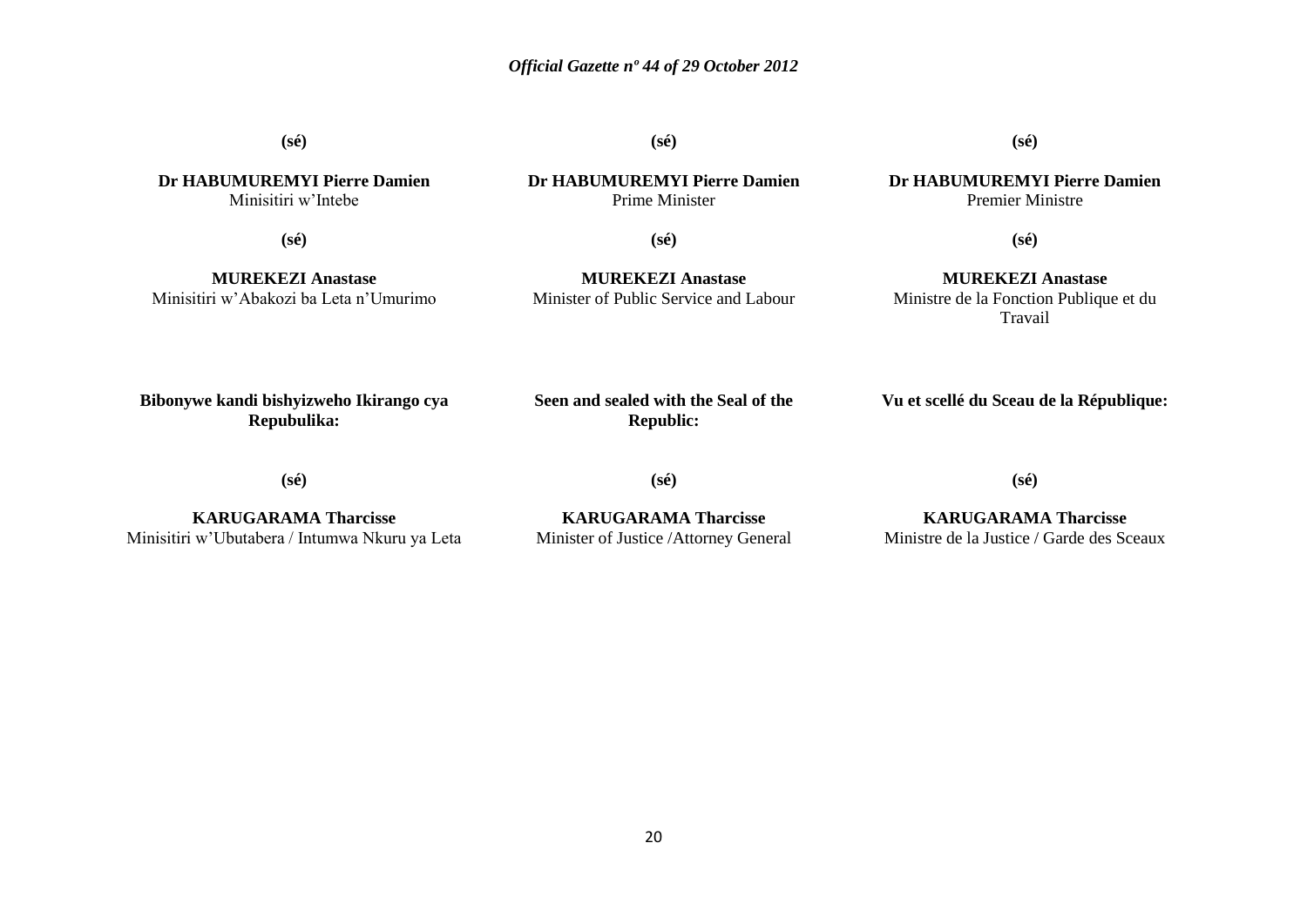### **ITEKA RYA MINISITIRI W'INTEBE N°86/03 PRIME MINISTER'S ORDER N°86/03 OF ARRETE DU PREMIER MINISTRE N°86/03 RYO KUWA 18/10/2012 RISHYIRAHO 18/10/2012 APPOINTING A DIRECTOR UMUYOBOZI DU 18/10/2012 PORTANT NOMINATION D'UN DIRECTEUR**

### **ISHAKIRO**

### **TABLE OF CONTENTS**

### **TABLE DES MATIERES**

| Ingingo ya mbere : Ishyirwaho                                                                | <b>Article One: Appointment</b>                                                    | <b>Article premier : Nomination</b>                                    |  |  |  |
|----------------------------------------------------------------------------------------------|------------------------------------------------------------------------------------|------------------------------------------------------------------------|--|--|--|
| Ingingo 2 : Abashinzwe kubahiriza iri teka                                                   | <b>Authorities</b><br>responsible<br>Article<br>2:<br>implementation of this Order | for Article 2 : Autorités chargées de l'exécution du<br>présent arrêté |  |  |  |
| Ingingo ya 3: Ivanwaho ry'ingingo zinyuranyije Article 3 : Repealing provision<br>n'iri teka |                                                                                    | <b>Article 3: Disposition abrogatoire</b>                              |  |  |  |
| Ingingo ya 4: Igihe iri teka ritangira gukurikizwa Article 4: Commencement                   |                                                                                    | Article 4 : Entrée en vigueur                                          |  |  |  |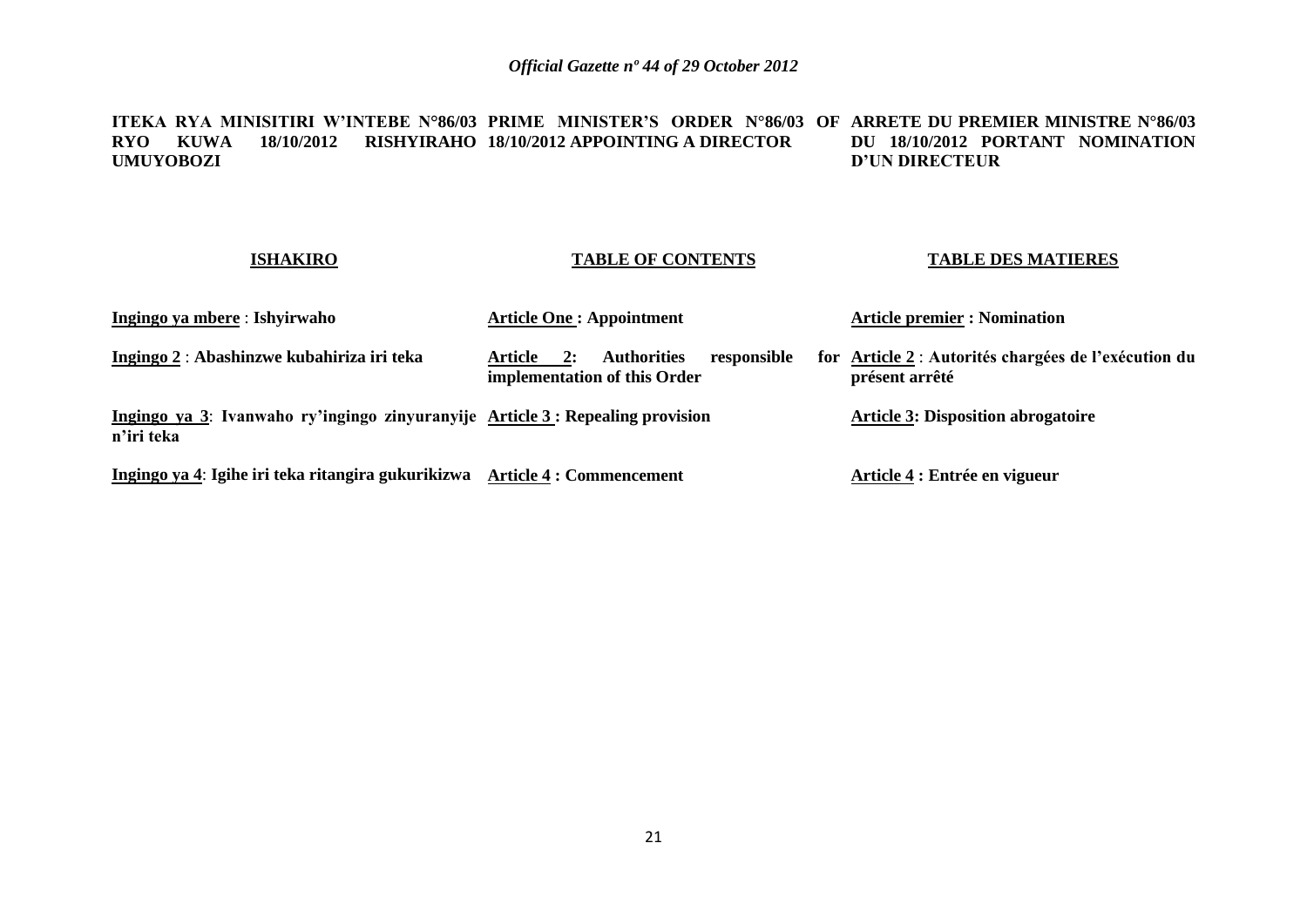#### **ARRETE DU PREMIER MINISTRE N°86/03 ITEKA RYA MINISITIRI W'INTEBE PRIME MINISTER'S ORDER N°86/03 OF DU 18/10/2012 PORTANT NOMINATION D'UN DIRECTEUR N°86/03 RYO KUWA 18/10/2012 18/10/2012 APPOINTING A DIRECTOR RISHYIRAHO UMUYOBOZI**

| Le Premier Ministre,                               | Minisitiri w'Intebe,                                                                                                                                                                                                                                                                                   | The Prime Minister,                                                                                                                                                                                                                                                            |
|----------------------------------------------------|--------------------------------------------------------------------------------------------------------------------------------------------------------------------------------------------------------------------------------------------------------------------------------------------------------|--------------------------------------------------------------------------------------------------------------------------------------------------------------------------------------------------------------------------------------------------------------------------------|
| spécialement en ses articles 118, 119, 121 et 201; | ryavuguruwe kugeza ubu, cyane cyane mu ngingo especially in Articles 118, 119, 121 and 201;<br>zaryo iya 118, iya 119, iya 121 n'iya 201;                                                                                                                                                              | Vu la Constitution de la République du Rwanda Ashingiye ku Itegeko Nshinga rya Repubulika y'u Pursuant to the Constitution of the Republic of<br>du 04 Juin 2003 telle que révisée à ce jour, Rwanda ryo kuwa 04 Kamena 2003 nk'uko Rwanda of 04 June 2003, as amended to date |
| spécialement en ses articles 17, 24 et 35;         | abakozi ba Leta n'inzego z'imirimo ya Leta, especially in its Articles 17, 24 and 35;<br>cyane cyane mu ngingo zaryo iya 17, iya 24 n'iya<br>35:                                                                                                                                                       | Vu la Loi nº 22/2002 du 09/07/2002 portant Statut Ashingiye ku Itegeko nº 22/2002 ryo kuwa Pursuant to Law nº 22/2002 of 09/07/2002 on<br>Général de la Fonction Publique Rwandaise, 09/07/2002 rishyiraho Sitati Rusange igenga General Statutes for Rwanda Public Service,   |
| Publique et du Travail;                            | n'Umurimo;                                                                                                                                                                                                                                                                                             | Sur proposition du Ministre de la Fonction Bisabwe na Minisitiri w'Abakozi ba Leta Upon proposal by the Minister of Public Service<br>and Labour;                                                                                                                              |
| Ministres en sa séance du 27/06/2012;              | imaze kubisuzuma no kubyemeza;                                                                                                                                                                                                                                                                         | Après examen et adoption par le Conseil des Inama y'Abaminisitiri yateranye kuwa 27/06/2012 After consideration and approval by Cabinet in its<br>session of 27/06/2012;                                                                                                       |
| <b>ARRETE:</b>                                     | <b>ATEGETSE:</b>                                                                                                                                                                                                                                                                                       | <b>HEREBY ORDERS:</b>                                                                                                                                                                                                                                                          |
| <b>Article premier: Nomination</b>                 | Ingingo ya mbere: Ishyirwaho                                                                                                                                                                                                                                                                           | <b>Article one: Appointment</b>                                                                                                                                                                                                                                                |
| Fonction Publique et du Travail.                   | Directeur de l'Unité chargée de la Rémunération w'Ishami rishinzwe Ihemba n'Imishahara Director of Civil Servants Remuneration Unit in<br>des Agents de l'Etat au sein du Ministère de la y'Abakozi ba Leta muri Minisiteri y'Abakozi ba the Ministry of Public Service and Labour.<br>Leta n'Umurimo. | Monsieur KANYANKORE Tite est nommé Bwana KANYANKORE Tite agizwe Umuyobozi Mr KANYANKORE Tite is hereby appointed                                                                                                                                                               |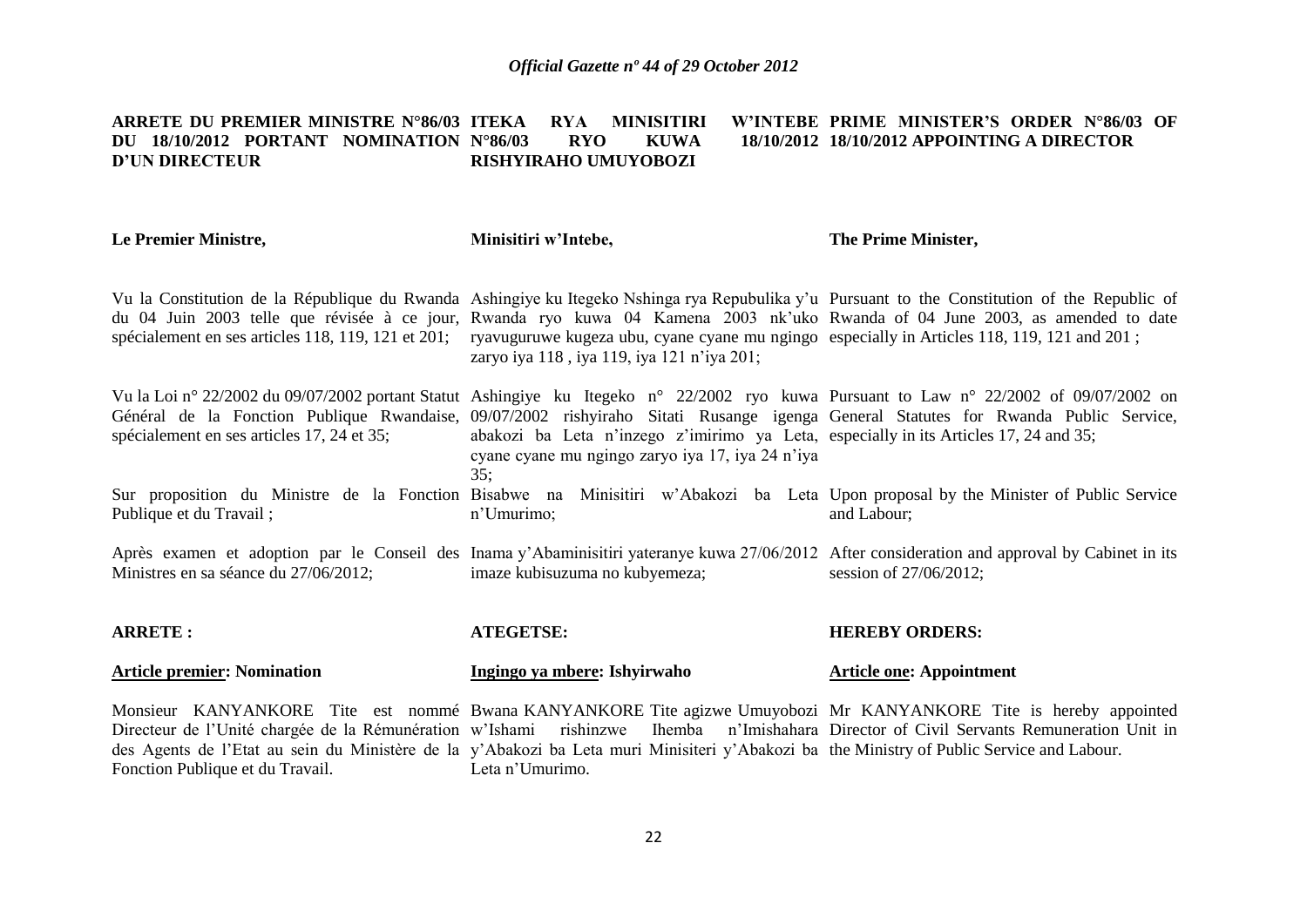**Article 2: Autorités chargées de l'exécution du Ingingo ya 2: Abashinzwe kubahiriza iri teka présent arrêté Article 2: Authorities responsible for implementation of this Order**

Le Ministre de la Fonction Publique et du Travail Minisitiri w'Abakozi ba Leta n'Umurimo na The Minister of Public Service and Labour and the et le Ministre des Finances et de la Planification Minisitiri w'Imari n'Igenamigambi bashinzwe Minister of Finances and Economic Planning are Economique sont chargés de l"exécution du kubahiriza iri teka. présent arrêté. entrusted with the implementation of this order.

| <b>Article3 : Disposition abrogatoire</b>                                                                                                                        | Ivanwaho<br>Ingingo<br>va $3:$<br>zinyuranyije n'iri teka                                                                                 | ry'ingingo Article 3: Repealing provision                                                                                                                              |
|------------------------------------------------------------------------------------------------------------------------------------------------------------------|-------------------------------------------------------------------------------------------------------------------------------------------|------------------------------------------------------------------------------------------------------------------------------------------------------------------------|
| présent arrêté sont abrogées.                                                                                                                                    | naryo zivanyweho.                                                                                                                         | Toutes les dispositions antérieures contraires au Ingingo zose z'amateka abanziriza iri zinyuranye All prior provisions contrary to this order are<br>hereby repealed. |
| Article 4 : Entrée en vigueur                                                                                                                                    | Ingingo ya 4: Igihe cy'ikurikizwa                                                                                                         | <b>Article 4: Commencement</b>                                                                                                                                         |
| Le présent arrêté entre en vigueur le jour de sa<br>publication au Journal Officiel de la République<br>du Rwanda. Il sort ses effets à partir du<br>27/06/2012. | mu Igazeti ya Leta ya Repubulika y'u Rwanda. publication in the Official Gazette of the Republic<br>Agaciro karyo gahera kuwa 27/06/2012. | Iri teka ritangira gukurikizwa umunsi ritangarijwe. This Order shall come into force on the day of its<br>of Rwanda. It takes effect as of 27/06/2012.                 |
| Kigali, le 18/10/2012                                                                                                                                            | Kigali, kuwa 18/10/2012                                                                                                                   | Kigali, on 18/10/2012                                                                                                                                                  |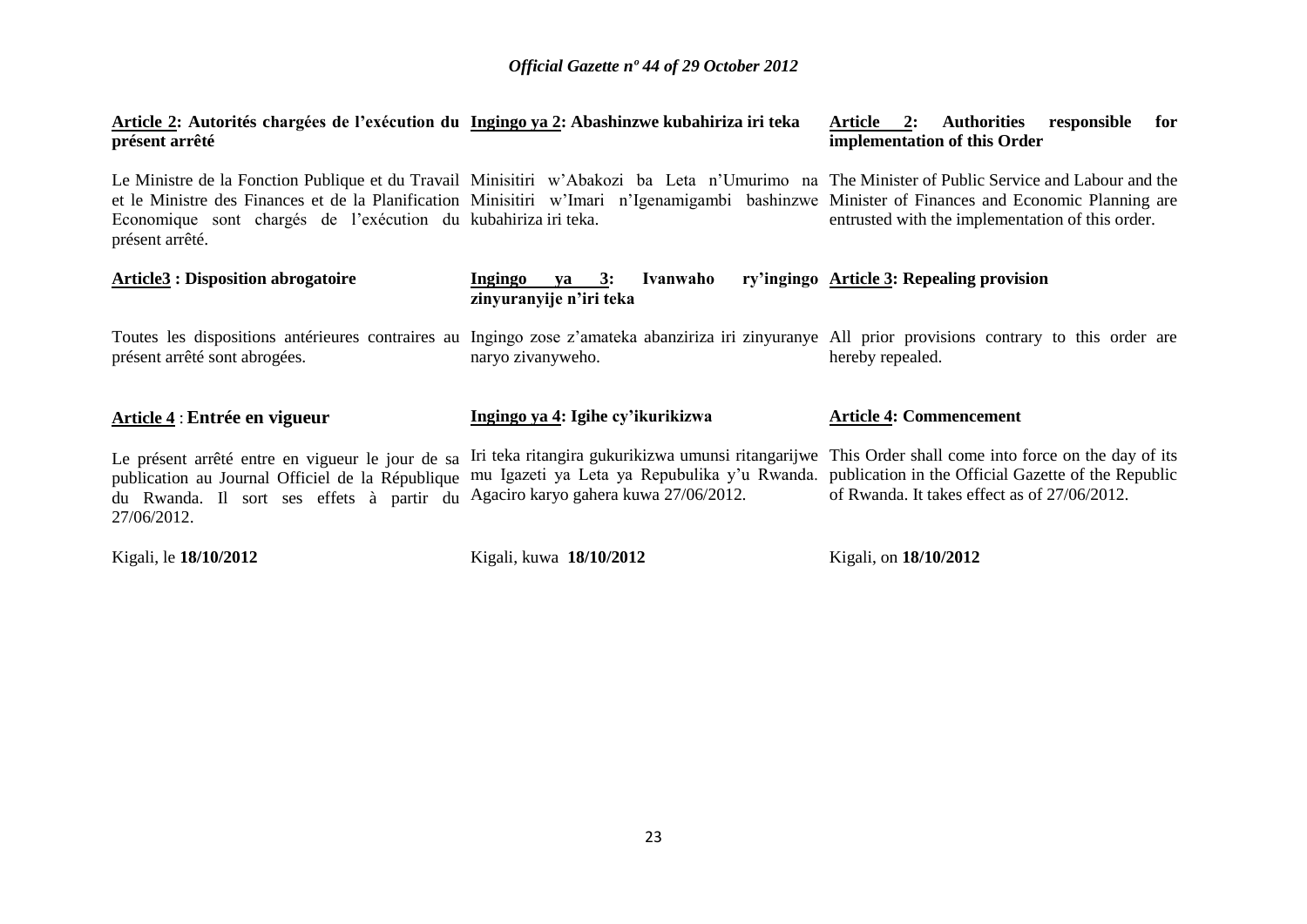**(sé)**

**(sé)**

**(sé)**

**Dr HABUMUREMYI Pierre Damien** Premier Ministre

### **Dr HABUMUREMYI Pierre Damien** Minisitiri w"Intebe

**Dr HABUMUREMYI Pierre Damien** Prime Minister

**(sé)**

**(sé)**

**MUREKEZI Anastase** Ministre de la Fonction Publique et du Travail

**MUREKEZI Anastase** Minisitiri w"Abakozi ba Leta n"Umurimo

**MUREKEZI Anastase** Minister of Public Service and Labour

**(sé)**

**Vu et scellé du Sceau de la République:**

**Bibonywe kandi bishyizweho Ikirango cya Repubulika:**

**Seen and sealed with the Seal of the Republic:**

**(sé)**

**(sé)**

**(sé)**

**KARUGARAMA Tharcisse** Ministre de la Justice / Garde des Sceaux

**KARUGARAMA Tharcisse** Minisitiri w"Ubutabera / Intumwa Nkuru ya Leta

**KARUGARAMA Tharcisse** Minister of Justice /Attorney General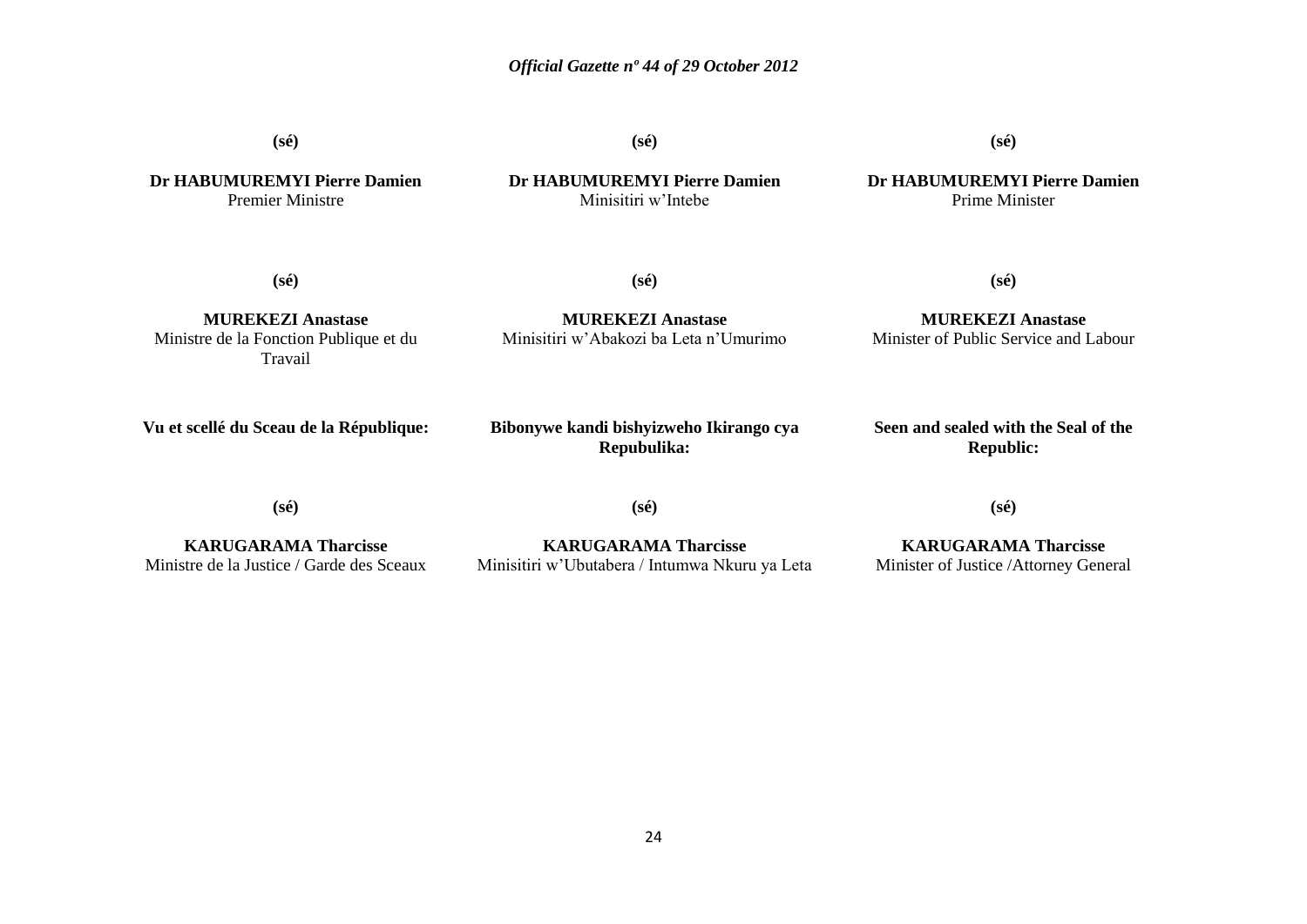### **ITEKA RYA MINISITIRI W'INTEBE N°87/03 PRIME MINISTER'S ORDER N°87/03 OF ARRETE DU PREMIER MINISTRE N°87/03 RYO KUWA 18/10/2012 RISHYIRAHO 18/10/2012 APPOINTING A DIRECTOR UMUYOBOZI DU 18/10/2012 PORTANT NOMINATION D'UN DIRECTEUR**

### **ISHAKIRO**

### **TABLE OF CONTENTS**

### **TABLE DES MATIERES**

| Ingingo ya mbere: Ishyirwaho                                                                 | <b>Article One: Appointment</b>                                                    | <b>Article premier : Nomination</b>                                    |  |  |  |
|----------------------------------------------------------------------------------------------|------------------------------------------------------------------------------------|------------------------------------------------------------------------|--|--|--|
| Ingingo 2 : Abashinzwe kubahiriza iri teka                                                   | <b>Authorities</b><br>responsible<br>Article<br>2:<br>implementation of this Order | for Article 2 : Autorités chargées de l'exécution du<br>présent arrêté |  |  |  |
| Ingingo ya 3: Ivanwaho ry'ingingo zinyuranyije Article 3 : Repealing provision<br>n'iri teka |                                                                                    | <b>Article 3: Disposition abrogatoire</b>                              |  |  |  |
| Ingingo ya 4: Igihe iri teka ritangira gukurikizwa                                           | <b>Article 4 : Commencement</b>                                                    | Article 4 : Entrée en vigueur                                          |  |  |  |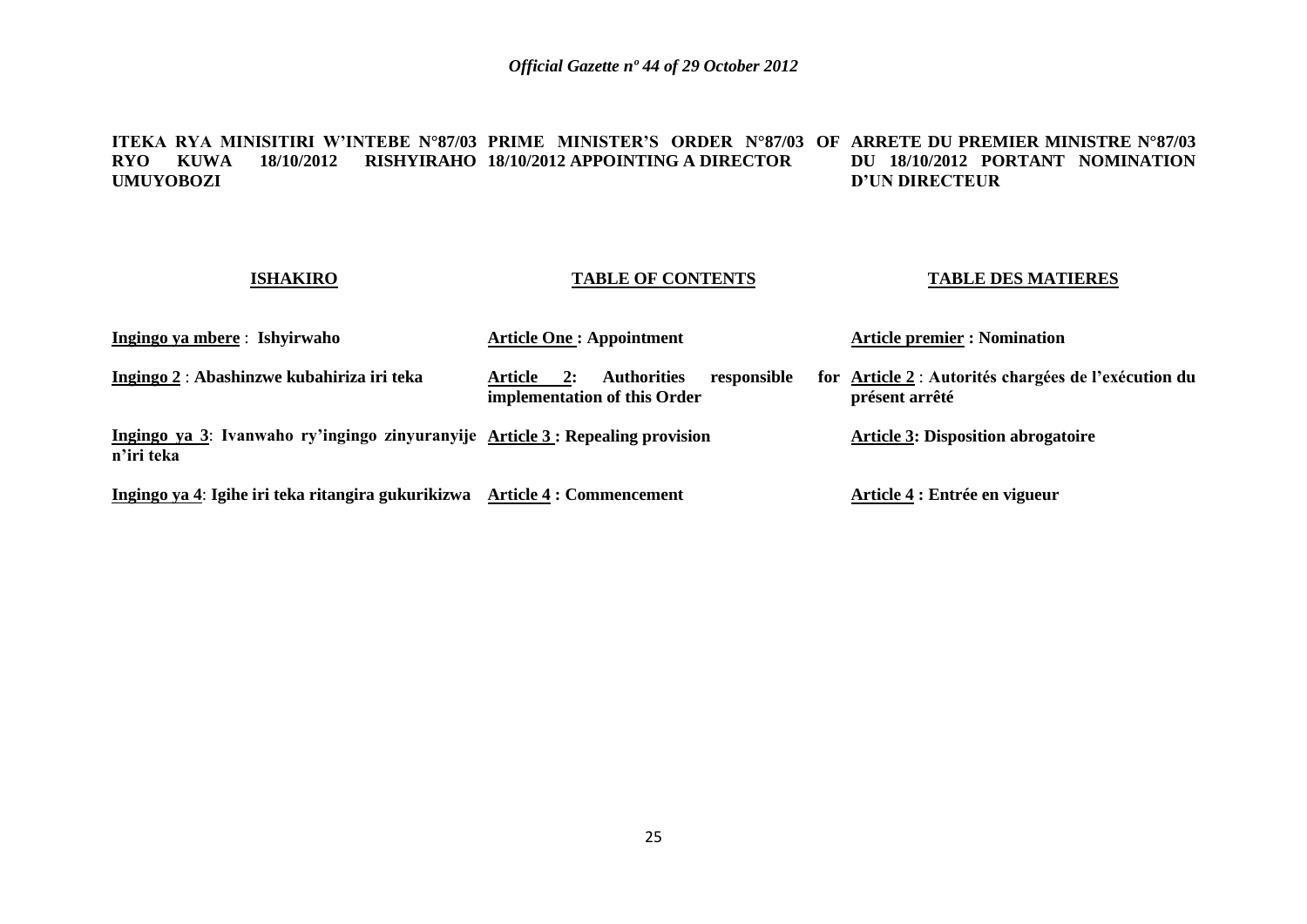#### **ITEKA RYA MINISITIRI W'INTEBE N°87/03 PRIME MINISTER'S ORDER N°87/03 OF ARRETE DU PREMIER MINISTRE N°87/03 RYO KUWA 18/10/2012 RISHYIRAHO 18/10/2012 APPOINTING A DIRECTOR UMUYOBOZI DU 18/10/2012 PORTANT NOMINATION D'UN DIRECTEUR**

**Minisitiri w'Intebe,**

### **The Prime Minister,**

### **Le Premier Ministre,**

Publique et du Travail.

Ashingiye ku Itegeko Nshinga rya Repubulika y"u Pursuant to the Constitution of the Republic of Vu la Constitution de la République du Rwanda Rwanda ryo kuwa 04 Kamena 2003 nk'uko Rwanda of 04 June 2003, as amended to date du 04 Juin 2003 telle que révisée à ce jour, ryavuguruwe kugeza ubu, cyane cyane mu ngingo especially in Articles 118, 119, 121 and 201 ; zaryo iya 118, iya 119, iya 121 n'iya 201; spécialement en ses articles 118, 119, 121 et 201;

Ashingiye ku Itegeko n° 22/2002 ryo kuwa Pursuant to Law n° 22/2002 of 09/07/2002 on Vu la Loi n° 22/2002 du 09/07/2002 portant Statut 09/07/2002 rishyiraho Sitati Rusange igenga abakozi General Statutes for Rwanda Public Service, Général de la Fonction Publique Rwandaise, ba Leta n'inzego z'imirimo ya Leta, cyane cyane mu especially in its Articles 17, 24 and 35; ngingo zaryo iya 17, iya 24 n"iya 35; spécialement en ses articles 17, 24 et 35;

Bisabwe na Minisitiri w'Abakozi ba Leta Upon-proposal-by-the-Minister-of-Public-Service Sur-proposition du Ministre de la Fonction n"Umurimo; and Labour; Publique et du Travail;

Inama y'Abaminisitiri yateranye kuwa 27/06/2012 After consideration and approval by Cabinet in its Après examen et adoption par le Conseil des imaze kubisuzuma no kubyemeza; session of 27/06/2012; Ministres en sa séance du 27/06/2012;

| <b>ATEGETSE:</b>                                                                                                                                                                                                                              | <b>HEREBY ORDERS:</b>           | <b>ARRETE:</b>                                |
|-----------------------------------------------------------------------------------------------------------------------------------------------------------------------------------------------------------------------------------------------|---------------------------------|-----------------------------------------------|
| Ingingo ya mbere: Ishyirwaho                                                                                                                                                                                                                  | <b>Article one: Appointment</b> | <b>Article premier: Nomination</b>            |
| Bwana UWAMAHORO Bonaventure agizwe Mr UWAMAHORO Bonaventure is hereby Monsieur UWAMAHORO Bonaventure est<br>Umuyobozi w'Ishami rishinzwe Igenamigambi, appointed as Director of Planning, Reform and nommé Directeur de l'Unité chargée de la |                                 |                                               |
| Ivugurura no kongerera ubushobozi Abakozi ba Leta Capacity Building Unit in the Ministry of Public Planification, Réforme et Renforcement des<br>muri Minisiteri y'Abakozi ba Leta n'Umurimo.                                                 | Service and Labour.             | Capacités au sein du Ministère de la Fonction |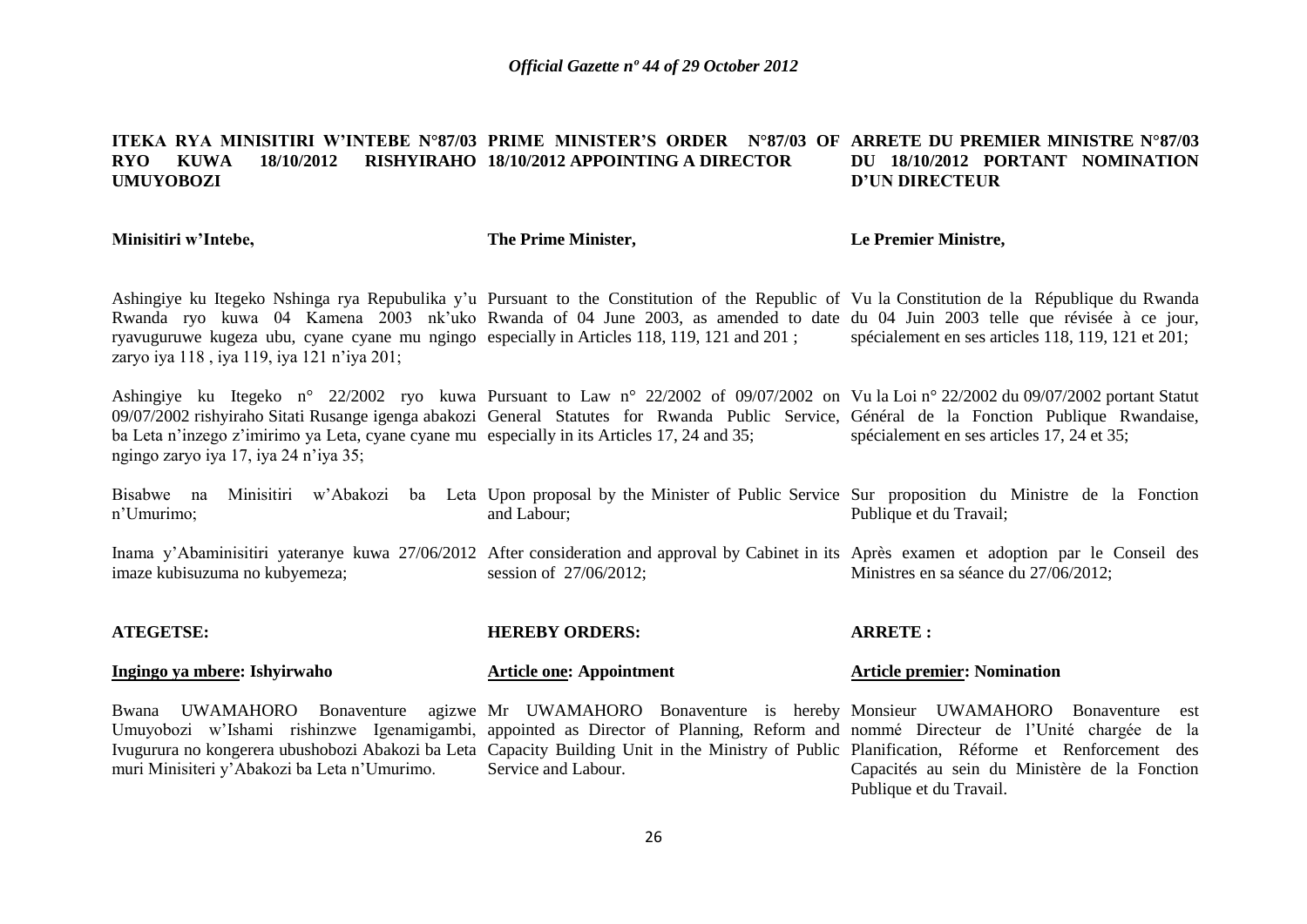| Ingingo ya 2: Abashinzwe kubahiriza iri teka                                                                                                                                                                                                                                                                                                         | responsible<br><b>Authorities</b><br>Article 2:<br>implementation of this Order                                                                                                                                                                                   | for Article 2: Autorités chargées de l'exécution du<br>présent arrêté                                              |
|------------------------------------------------------------------------------------------------------------------------------------------------------------------------------------------------------------------------------------------------------------------------------------------------------------------------------------------------------|-------------------------------------------------------------------------------------------------------------------------------------------------------------------------------------------------------------------------------------------------------------------|--------------------------------------------------------------------------------------------------------------------|
| Minisitiri<br>Minisitiri<br>w'Imari<br>kubahiriza iri teka.                                                                                                                                                                                                                                                                                          | w'Abakozi ba Leta n'Umurimo na The Minister of Public Service and Labour and the Le Ministre de la Fonction Publique et du Travail<br>n'Igenamigambi bashinzwe Minister of Finances and Economic Planning are<br>entrusted with the implementation of this order. | et le Ministre des Finances et de la Planification<br>Economique sont chargés de l'exécution du<br>présent arrêté. |
| Ingingo ya 3: Ivanwaho ry'ingingo zinyuranyije Article 3: Repealing provision<br>n'iri teka                                                                                                                                                                                                                                                          |                                                                                                                                                                                                                                                                   | <b>Article3: Disposition abrogatoire</b>                                                                           |
| Ingingo zose z'amateka abanziriza iri zinyuranye All prior provisions contrary to this order are Toutes les dispositions antérieures contraires au<br>naryo zivanyweho.                                                                                                                                                                              | hereby repealed.                                                                                                                                                                                                                                                  | présent arrêté sont abrogées.                                                                                      |
| Ingingo ya 4: Igihe cy'ikurikizwa                                                                                                                                                                                                                                                                                                                    | <b>Article 4: Commencement</b>                                                                                                                                                                                                                                    | Article 4 : Entrée en vigueur                                                                                      |
| Iri teka ritangira gukurikizwa umunsi ritangarijwe This Order shall come into force on the day of its Le présent arrêté entre en vigueur le jour de sa<br>mu Igazeti ya Leta ya Repubulika y'u Rwanda. publication in the Official Gazette of the Republic publication au Journal Officiel de la République<br>Agaciro karyo gahera kuwa 27/06/2012. | of Rwanda. It takes effect as of 27/06/2012.                                                                                                                                                                                                                      | du Rwanda. Il sort ses effets à partir du<br>27/06/2012.                                                           |
| Kigali, kuwa 18/10/2012                                                                                                                                                                                                                                                                                                                              | Kigali, on 18/10/2012                                                                                                                                                                                                                                             | Kigali, le 18/10/2012                                                                                              |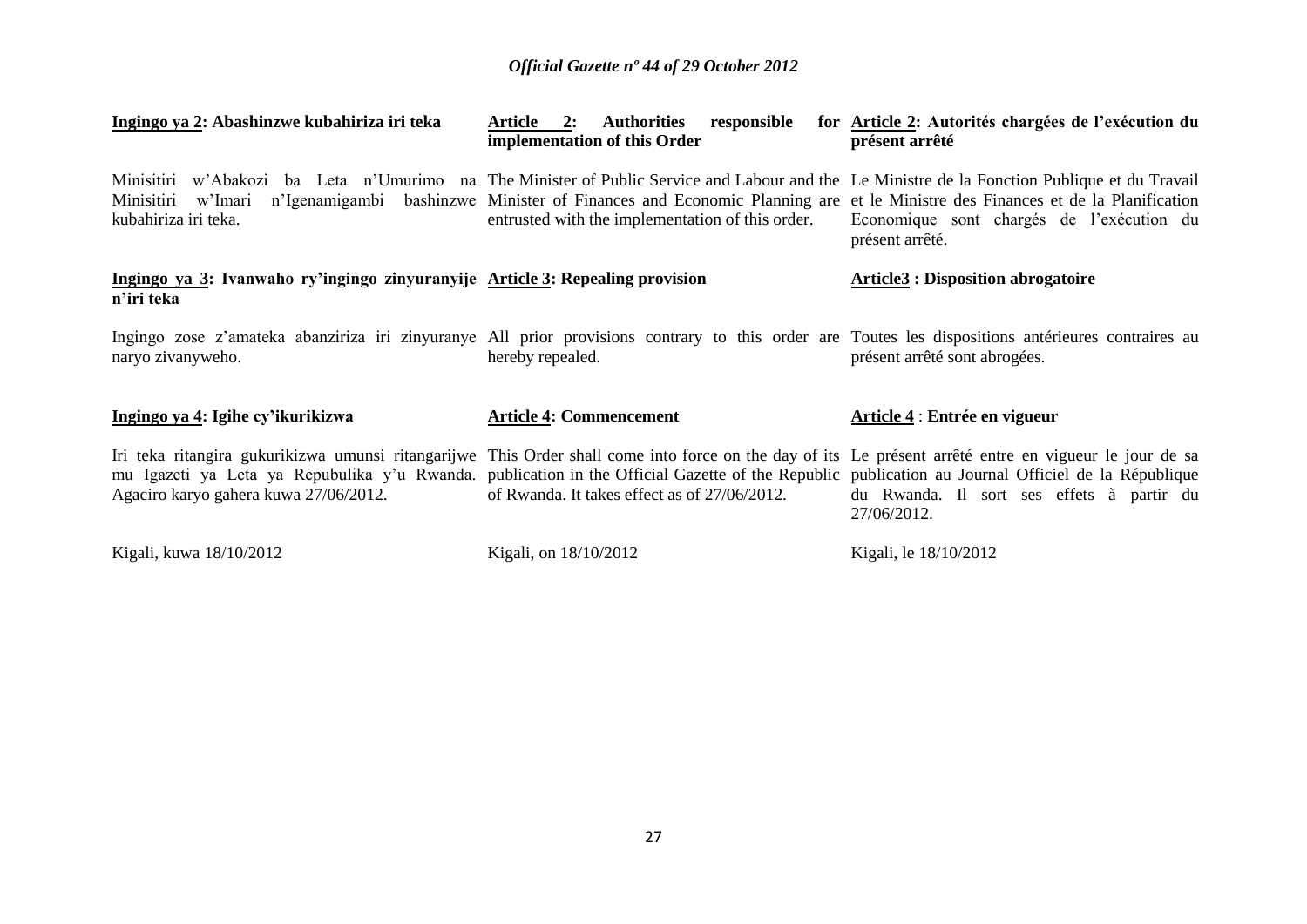**(sé)**

**(sé)**

**(sé)**

**Dr HABUMUREMYI Pierre Damien** Minisitiri w"Intebe

**Dr HABUMUREMYI Pierre Damien** Prime Minister

**Dr HABUMUREMYI Pierre Damien** Premier Ministre

**(sé)**

**(sé)**

**MUREKEZI Anastase** Minisitiri w"Abakozi ba Leta n"Umurimo

**MUREKEZI Anastase** Minister of Public Service and Labour

**MUREKEZI Anastase** Ministre de la Fonction Publique et du Travail

**(sé)**

**Bibonywe kandi bishyizweho Ikirango cya Repubulika:**

**Seen and sealed with the Seal of the Republic:**

**Vu et scellé du Sceau de la République:**

**(sé)**

**(sé)**

**KARUGARAMA Tharcisse** Minisitiri w"Ubutabera / Intumwa Nkuru ya Leta

**KARUGARAMA Tharcisse** Minister of Justice /Attorney General

**KARUGARAMA Tharcisse** Ministre de la Justice / Garde des Sceaux

**(sé)**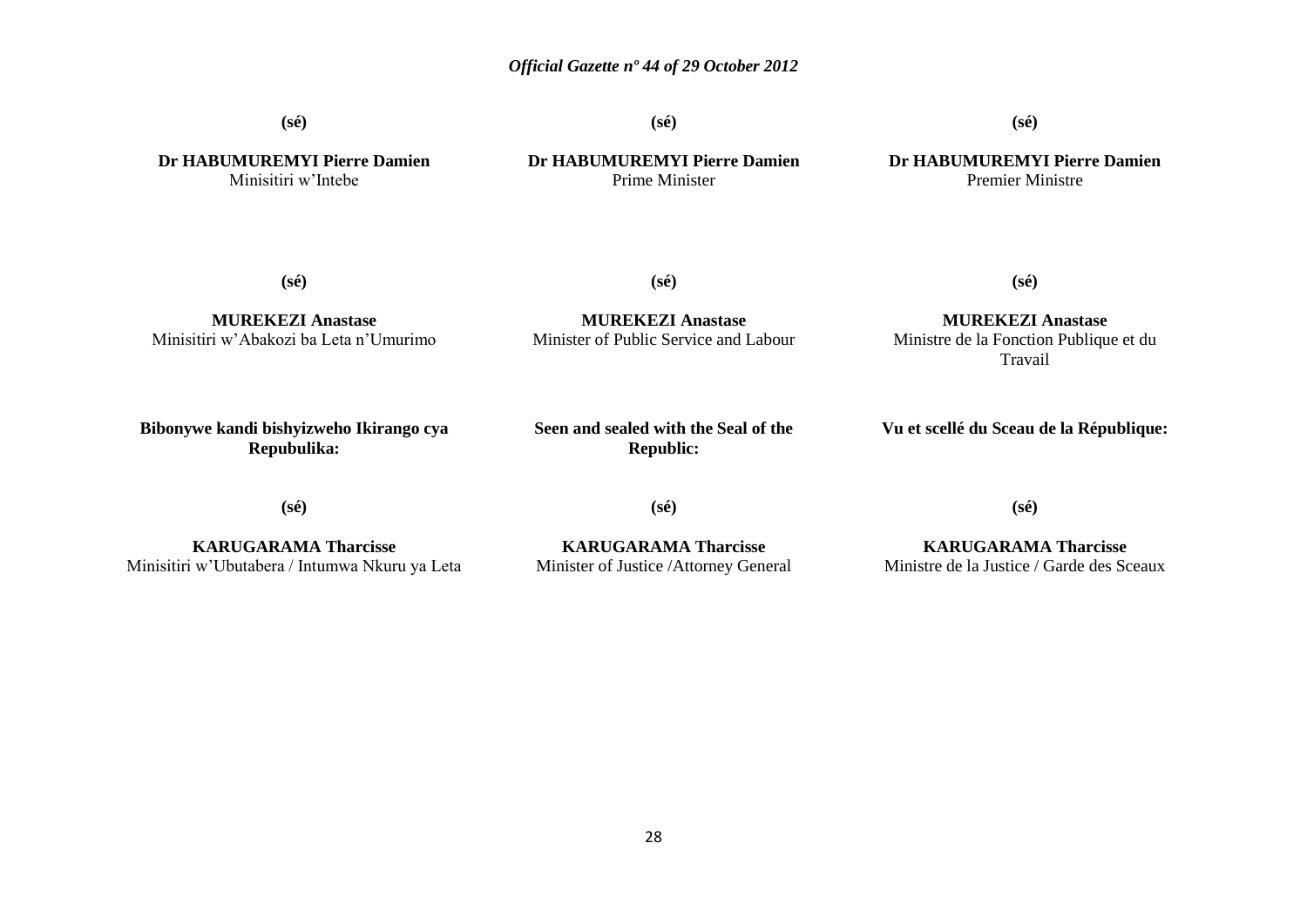### **ITEKA RYA MINISITIRI W'INTEBE N° 88/03 PRIME MINISTER'S ORDER N° 88/03 OF ARRETE DU PREMIER MINISTRE N° 88/03 RYO KUWA 18/10/2012 RISHYIRAHO 18/10/2012 APPOINTING A DIRECTOR UMUYOBOZI DU 18/10/2012 PORTANT NOMINATION D'UN DIRECTEUR**

### **ISHAKIRO Ingingo ya mbere** : **Ishyirwaho Ingingo 2** : **Abashinzwe kubahiriza iri teka Ingingo ya 3**: **Ivanwaho ry'ingingo zinyuranyije Article 3 : Repealing provision n'iri teka Ingingo ya 4**: **Igihe iri teka ritangira gukurikizwa Article 4 : Commencement TABLE OF CONTENTS Article One : Appointment Article 2: Authorities responsible for implementation of this Order TABLE DES MATIERES Article premier : Nomination Article 2** : **Autorités chargées de l'exécution du présent arrêté Article 3: Disposition abrogatoire Article 4 : Entrée en vigueur**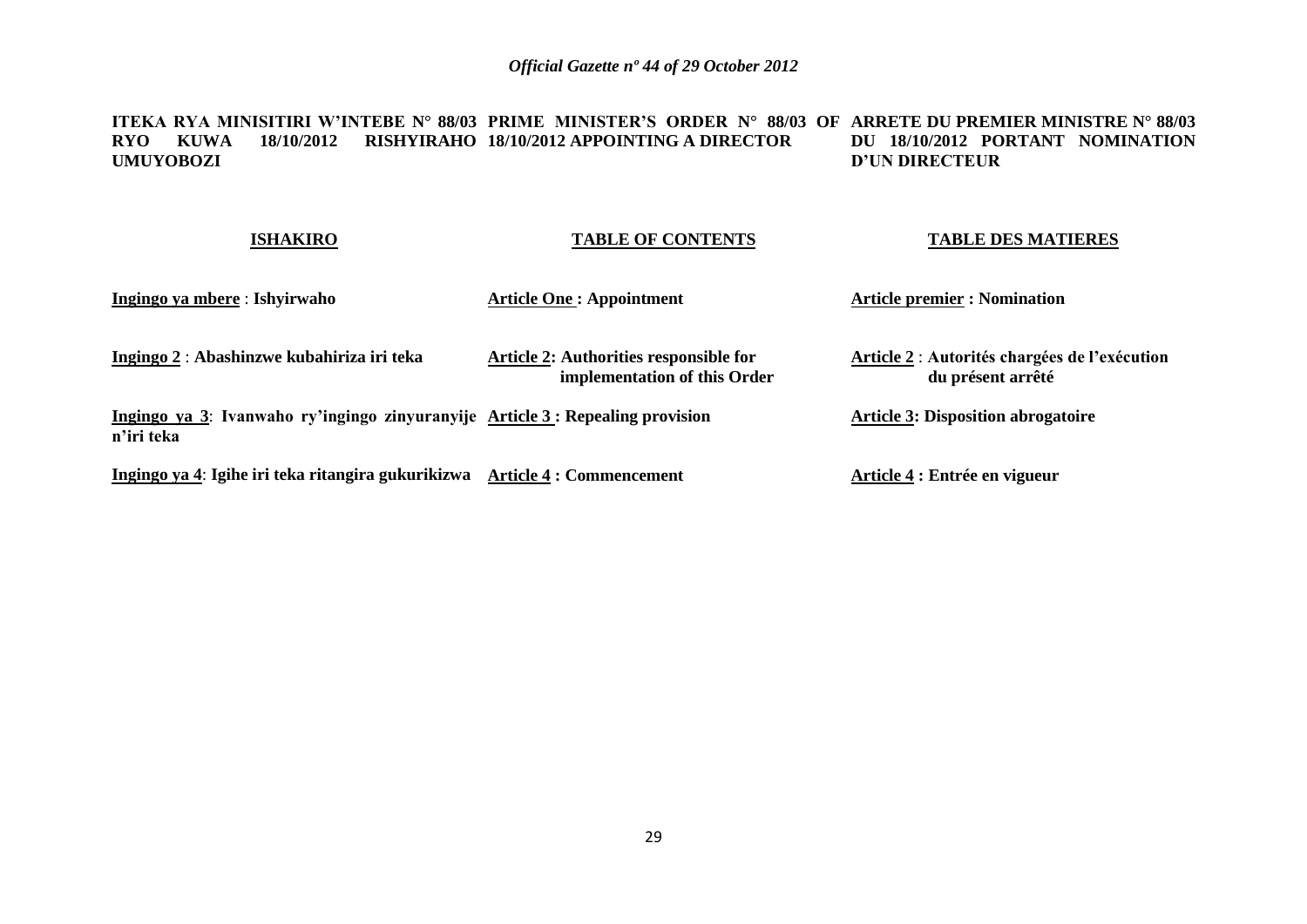#### **ITEKA RYA MINISITIRI W'INTEBE N° 88/03 PRIME MINISTER'S ORDER N° 88/03 OF ARRETE DU PREMIER MINISTRE N° 88/03 RYO KUWA 18/10/2012 RISHYIRAHO 18/10/2012 APPOINTING A DIRECTOR UMUYOBOZI DU 18/10/2012 PORTANT NOMINATION D'UN DIRECTEUR**

**Minisitiri w'Intebe,**

**Ingingo ya mbere: Ishyirwaho**

**The Prime Minister,**

**Le Premier Ministre,**

Ashingiye ku Itegeko Nshinga rya Repubulika y"u Pursuant to the Constitution of the Republic of Vu la Constitution de la République du Rwanda Rwanda ryo kuwa 04 Kamena 2003 nk'uko Rwanda of 04 June 2003, as amended to date du 04 Juin 2003 telle que révisée à ce jour, ryavuguruwe kugeza ubu, cyane cyane mu ngingo especially in Articles 118, 119, 121 and 201; zaryo iya 118, iya 119, iya 121 n"iya 201; spécialement en ses articles 118, 119, 121 et 201;

Ashingiye ku Itegeko n° 22/2002 ryo kuwa Pursuant to Law n° 22/2002 of 09/07/2002 on Vu la Loi n° 22/2002 du 09/07/2002 portant Statut 09/07/2002 rishyiraho Sitati Rusange igenga abakozi General Statutes for Rwanda Public Service, Général de la Fonction Publique Rwandaise, ba Leta n'inzego z'imirimo ya Leta, cyane cyane mu especially in its Articles 17, 24 and 35; ngingo zaryo iya 17, iya 24 n"iya 35; spécialement en ses articles 17, 24 et 35;

Bisabwe na Minisitiri w'Abakozi ba Leta Upon-proposal-by-the-Minister-of-Public-Service Sur-proposition du Ministre de la Fonction n"Umurimo; and Labour; Publique et du Travail;

Inama y'Abaminisitiri yateranye kuwa 27/06/2012 After consideration and approval by Cabinet in its Après examen et adoption par le Conseil des imaze kubisuzuma no kubyemeza; session of 27/06/2012; Ministres en sa séance du 27/06/2012;

**ATEGETSE: HEREBY ORDERS: Article one: Appointment ARRETE : Article premier: Nomination**

| Madamu KURADUSENGE Annoncée agizwe Mrs KURADUSENGE Annoncée is hereby Mme KURADUSENGE Annoncée est nommée                               |  |           |  |  |  |              |  |                                                                                      |  |
|-----------------------------------------------------------------------------------------------------------------------------------------|--|-----------|--|--|--|--------------|--|--------------------------------------------------------------------------------------|--|
| Umuyobozi w'Iterambere ryo kwihangira imirimo appointed as Director of Entrepreneurship Directrice du Développement de l'Entreprenariat |  |           |  |  |  |              |  |                                                                                      |  |
| muri Minisiteri y'Ubucuruzi n'Inganda.                                                                                                  |  |           |  |  |  |              |  | Development Unit in the Ministry of Trade and au sein du Ministère du Commerce et de |  |
|                                                                                                                                         |  | Industry. |  |  |  | l'Industrie. |  |                                                                                      |  |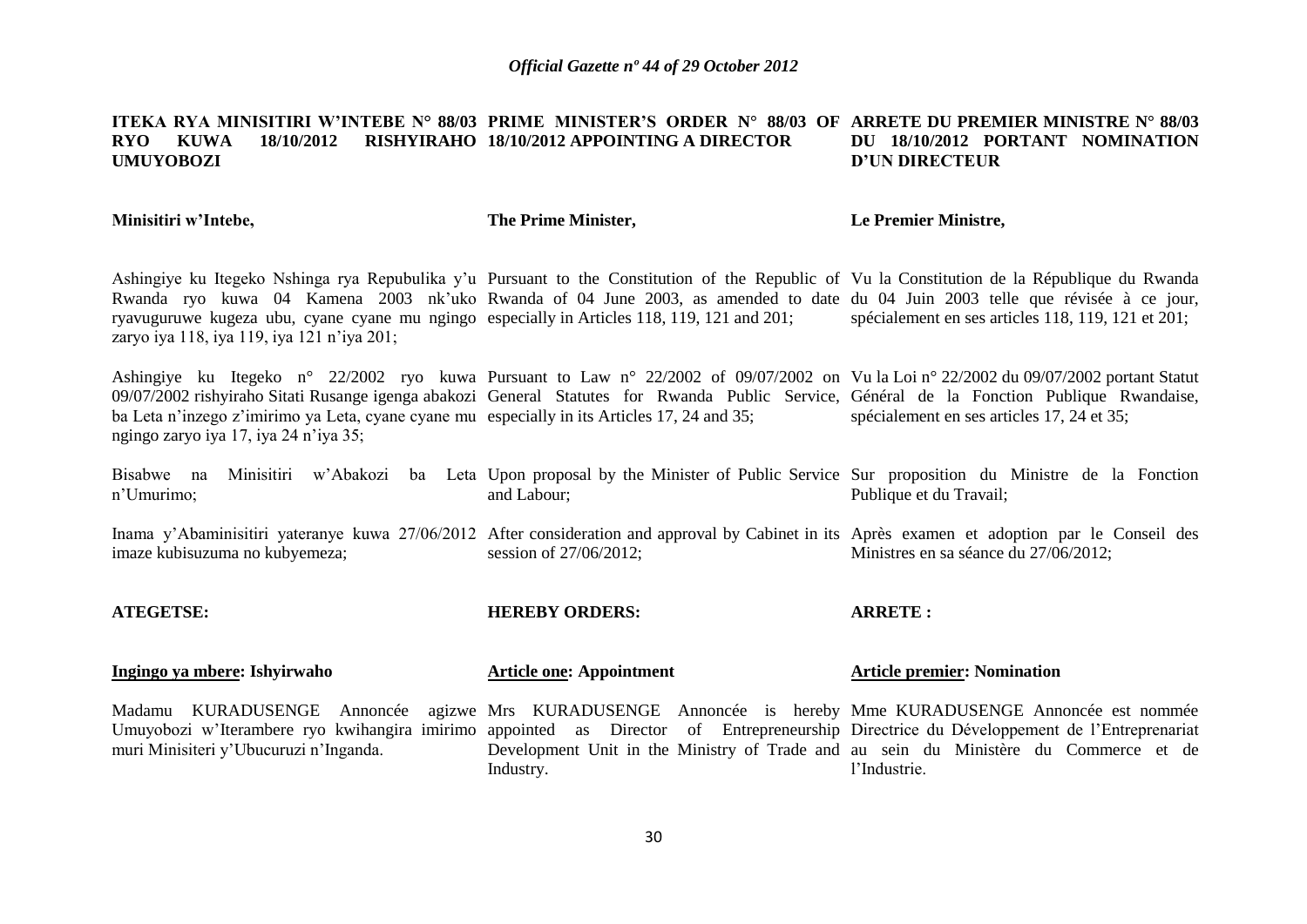| Ingingo ya 2: Abashinzwe kubahiriza iri teka                                                                                                                                                                                                       | Article 2:<br>responsible<br><b>Authorities</b><br>implementation of this Order                                                                                                                                                                                               | for Article 2: Autorités chargées de l'exécution du<br>présent arrêté                                                                                            |
|----------------------------------------------------------------------------------------------------------------------------------------------------------------------------------------------------------------------------------------------------|-------------------------------------------------------------------------------------------------------------------------------------------------------------------------------------------------------------------------------------------------------------------------------|------------------------------------------------------------------------------------------------------------------------------------------------------------------|
| Minisitiri<br>w'Abakozi ba Leta n'Umurimo na Minisitiri w'Imari Public Service and Labour and the Minister of Ministre de la Fonction Publique et du Travail et<br>n'Igenamigambi bashinzwe kubahiriza iri teka.                                   | w'Ubucuruzi n'Inganda, Minisitiri The Minister of Trade and Industry, the Minister of Le Ministre du Commerce et de l'Industrie, le<br>Finances and Economic Planning are entrusted le Ministre des Finances et de la Planification<br>with the implementation of this order. | Economique sont chargés de l'exécution du<br>présent arrêté.                                                                                                     |
| Ingingo ya 3: Ivanwaho ry'ingingo zinyuranyije Article 3: Repealing provision<br>n'iri teka                                                                                                                                                        |                                                                                                                                                                                                                                                                               | <b>Article 3 : Disposition abrogatoire</b>                                                                                                                       |
| Ingingo zose z'amateka abanziriza iri zinyuranye All prior provisions contrary to this order are Toutes les dispositions antérieures contraires au<br>naryo zivanyweho.                                                                            | hereby repealed.                                                                                                                                                                                                                                                              | présent arrêté sont abrogées.                                                                                                                                    |
| Ingingo ya 4: Igihe cy'ikurikizwa                                                                                                                                                                                                                  | <b>Article 4: Commencement</b>                                                                                                                                                                                                                                                | Article 4 : Entrée en vigueur                                                                                                                                    |
| Iri teka ritangira gukurikizwa umunsi ritangarijwe This Order shall come into force on the day of its<br>mu Igazeti ya Leta ya Repubulika y'u Rwanda. publication in the Official Gazette of the Republic<br>Agaciro karyo gahera kuwa 27/06/2012. | of Rwanda. It takes effect as of 27/06/2012.                                                                                                                                                                                                                                  | Le présent arrêté entre en vigueur le jour de sa<br>publication au Journal Officiel de la République<br>du Rwanda. Il sort ses effets à partir du<br>27/06/2012. |
| Kigali, kuwa 18/10/2012                                                                                                                                                                                                                            | Kigali, on 18/10/2012                                                                                                                                                                                                                                                         | Kigali, le 18/10/2012                                                                                                                                            |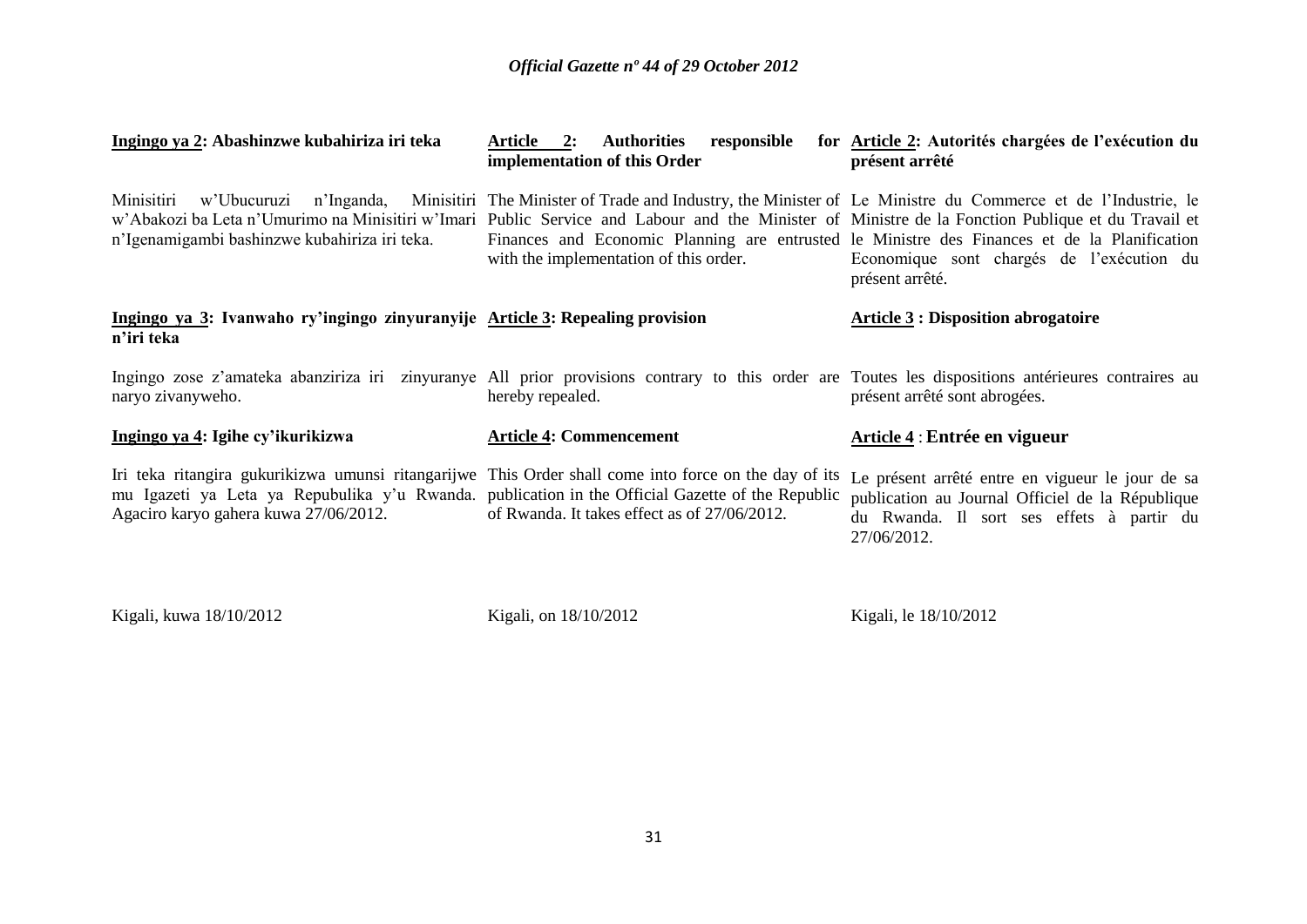**(sé)**

**Dr HABUMUREMYI Pierre Damien** Minisitiri w"Intebe

**(sé)**

**Dr HABUMUREMYI Pierre Damien** Prime Minister

**(sé)**

**Dr HABUMUREMYI Pierre Damien** Premier Ministre

**(sé)**

**(sé)**

**MUREKEZI Anastase** Minister of Public Service and Labour

**MUREKEZI Anastase** Minisitiri w"Abakozi ba Leta n"Umurimo

**Bibonywe kandi bishyizweho Ikirango cya Repubulika:**

**Seen and sealed with the Seal of the Republic:**

**(sé)**

**MUREKEZI Anastase** Ministre de la Fonction Publique et du Travail

**Vu et scellé du Sceau de la République:**

**(sé)**

**(sé)**

**KARUGARAMA Tharcisse** Minisitiri w"Ubutabera / Intumwa Nkuru ya Leta

**KARUGARAMA Tharcisse** Minister of Justice /Attorney General

**KARUGARAMA Tharcisse** Ministre de la Justice / Garde des Sceaux

**(sé)**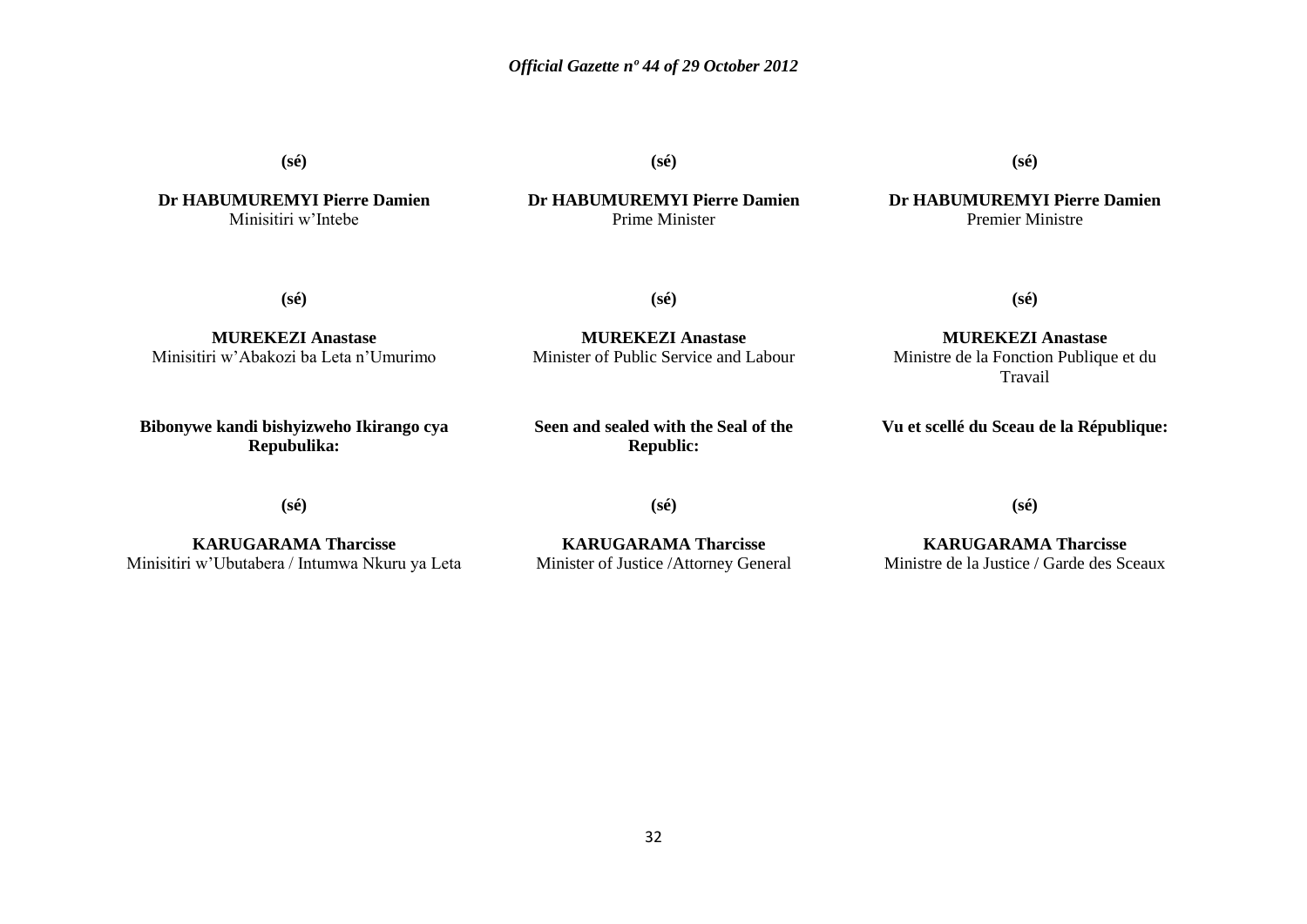**ITEKA RYA MINISITIRI W'INTEBE N° 89/03 PRIME MINISTER'S ORDER N° 89/03 OF ARRETE DU PREMIER MINISTRE N° 89/03 RYO KUWA 18/10/2012 RISHYIRAHO 18/10/2012 APPOINTING A DIRECTOR UMUYOBOZI DU 18/10/2012 PORTANT NOMINATION D'UN DIRECTEUR**

| <b>ISHAKIRO</b>                                                            | <b>TABLE OF CONTENTS</b>                                               | <b>TABLE DES MATIERES</b>                                         |
|----------------------------------------------------------------------------|------------------------------------------------------------------------|-------------------------------------------------------------------|
| Ingingo ya mbere : Ishyirwaho                                              | <b>Article One: Appointment</b>                                        | <b>Article premier: Nomination</b>                                |
| Ingingo 2: Abashinzwe kubahiriza iri teka                                  | Article 2: Authorities responsible for<br>implementation of this Order | Article 2: Autorités chargées de l'exécution<br>du présent arrêté |
| Ingingo ya 3: Ivanwaho ry'ingingo zinyuranyije<br>n'iri teka               | <b>Article 3: Repealing provision</b>                                  | <b>Article 3: Disposition abrogatoire</b>                         |
| Ingingo ya 4: Igihe iri teka ritangira gukurikizwa Article 4: Commencement |                                                                        | Article 4: Entrée en vigueur                                      |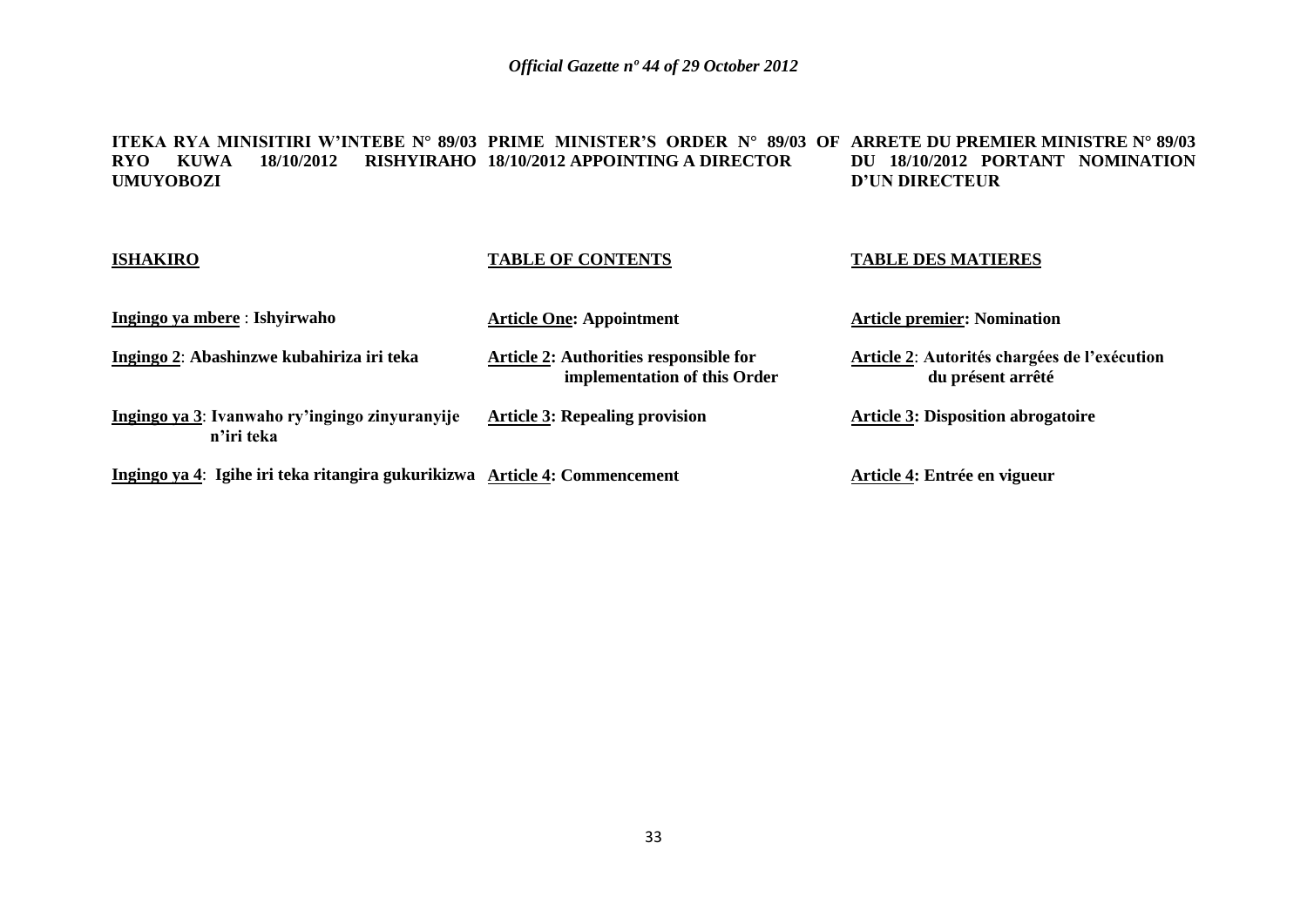### **ITEKA RYA MINISITIRI W'INTEBE N° 89/03 PRIME MINISTER'S ORDER N° 89/03 OF ARRETE DU PREMIER MINISTRE N° 89/03 RYO KUWA 18/10/2012 RISHYIRAHO 18/10/2012 APPOINTING A DIRECTOR UMUYOBOZI DU 18/10/2012 PORTANT NOMINATION D'UN DIRECTEUR**

**Minisitiri w'Intebe,**

**The Prime Minister,**

**Le Premier Ministre,**

Ashingiye ku Itegeko Nshinga rya Repubulika y'u Pursuant to the Constitution of the Republic of Vu la Constitution de la République du Rwanda Rwanda ryo kuwa 04 Kamena 2003 nk'uko Rwanda of 04 June 2003, as amended to date du 04 Juin 2003 telle que révisée à ce jour, ryavuguruwe kugeza ubu, cyane cyane mu ngingo especially in Articles 118, 119, 121 and 201 ; zaryo iya 118, iya 119, iya 121 n'iya 201; spécialement en ses articles 118, 119, 121 et 201;

Ashingiye ku Itegeko n° 22/2002 ryo kuwa Pursuant to Law n° 22/2002 of 09/07/2002 on Vu la Loi n° 22/2002 du 09/07/2002 portant Statut 09/07/2002 rishyiraho Sitati Rusange igenga abakozi General Statutes for Rwanda Public Service, Général de la Fonction Publique Rwandaise, ba Leta n'inzego z'imirimo ya Leta, cyane cyane mu especially in its Articles 17, 24 and 35; ngingo zaryo iya 17, iya 24 n"iya 35; spécialement en ses articles 17, 24 et 35;

Bisabwe na Minisitiri w'Abakozi ba Leta Upon-proposal-by-the-Minister-of-Public-Service Sur-proposition du Ministre de la Fonction n"Umurimo; and Labour; Publique et du Travail;

Inama y'Abaminisitiri yateranye kuwa 27/06/2012 After consideration and approval by Cabinet in its Après examen et adoption par le Conseil des imaze kubisuzuma no kubyemeza; session of 27/06/2012; Ministres en sa séance du 27/06/2012;

| <b>ATEGETSE:</b>                                                                                                                                                                                                                                                         | <b>HEREBY ORDERS:</b>           | <b>ARRETE:</b>                     |
|--------------------------------------------------------------------------------------------------------------------------------------------------------------------------------------------------------------------------------------------------------------------------|---------------------------------|------------------------------------|
| Ingingo ya mbere: Ishyirwaho                                                                                                                                                                                                                                             | <b>Article one: Appointment</b> | <b>Article premier: Nomination</b> |
| Madamu TWIZEYE Alice agizwe Umuyobozi Mrs TWIZEYE Alice is hereby appointed Director Mme TWIZEYE Alice est nommée Directrice du<br>w'Ubucuruzi n'Amahanga muri Minisiteri of External Trade Unit in the Ministry of Trade and Commerce Extérieur au sein du Ministère du |                                 |                                    |
| y'Ubucuruzi n'Inganda.                                                                                                                                                                                                                                                   | Industry.                       | Commerce et de l'Industrie.        |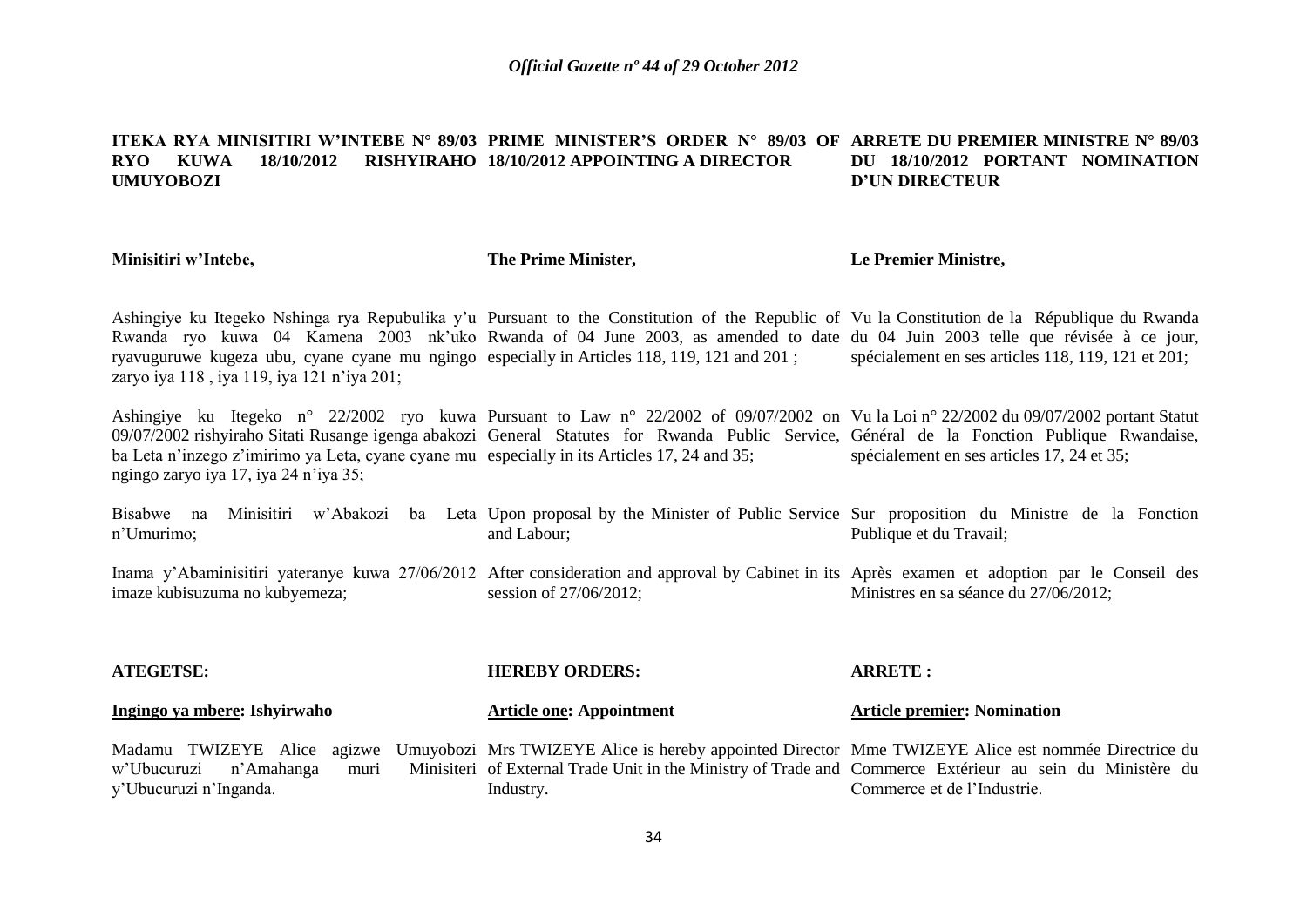| Ingingo ya 2: Abashinzwe kubahiriza iri teka                                                                                                                                                                                                       | responsible<br>Article 2:<br><b>Authorities</b><br>implementation of this Order                                                                                                                                                                                               | for <u>Article 2</u> : Autorités chargées de l'exécution du<br>présent arrêté                                                                                    |
|----------------------------------------------------------------------------------------------------------------------------------------------------------------------------------------------------------------------------------------------------|-------------------------------------------------------------------------------------------------------------------------------------------------------------------------------------------------------------------------------------------------------------------------------|------------------------------------------------------------------------------------------------------------------------------------------------------------------|
| Minisitiri<br>w'Abakozi ba Leta n'Umurimo na Minisitiri w'Imari Public Service and Labour and the Minister of Ministre de la Fonction Publique et du Travail et<br>n'Igenamigambi bashinzwe kubahiriza iri teka.                                   | w'Ubucuruzi n'Inganda, Minisitiri The Minister of Trade and Industry, the Minister of Le Ministre du Commerce et de l'Industrie, le<br>Finances and Economic Planning are entrusted le Ministre des Finances et de la Planification<br>with the implementation of this order. | Economique sont chargés de l'exécution du<br>présent arrêté.                                                                                                     |
| Ingingo ya 3: Ivanwaho ry'ingingo zinyuranyije Article 3: Repealing provision<br>n'iri teka                                                                                                                                                        |                                                                                                                                                                                                                                                                               | <b>Article 3: Disposition abrogatoire</b>                                                                                                                        |
| Ingingo zose z'amateka abanziriza iri zinyuranye All prior provisions contrary to this order are Toutes les dispositions antérieures contraires au<br>naryo zivanyweho.                                                                            | hereby repealed.                                                                                                                                                                                                                                                              | présent arrêté sont abrogées.                                                                                                                                    |
| Ingingo ya 4: Igihe cy'ikurikizwa                                                                                                                                                                                                                  | <b>Article 4: Commencement</b>                                                                                                                                                                                                                                                | Article 4: Entrée en vigueur                                                                                                                                     |
| Iri teka ritangira gukurikizwa umunsi ritangarijwe This Order shall come into force on the day of its<br>mu Igazeti ya Leta ya Repubulika y'u Rwanda, publication in the Official Gazette of the Republic<br>Agaciro karyo gahera kuwa 27/06/2012. | of Rwanda. It takes effect as of 27/06/2012.                                                                                                                                                                                                                                  | Le présent arrêté entre en vigueur le jour de sa<br>publication au Journal Officiel de la République<br>du Rwanda. Il sort ses effets à partir du<br>27/06/2012. |
| Kigali, kuwa 18/10/2012                                                                                                                                                                                                                            | Kigali, on 18/10/2012                                                                                                                                                                                                                                                         | Kigali, le 18/10/2012                                                                                                                                            |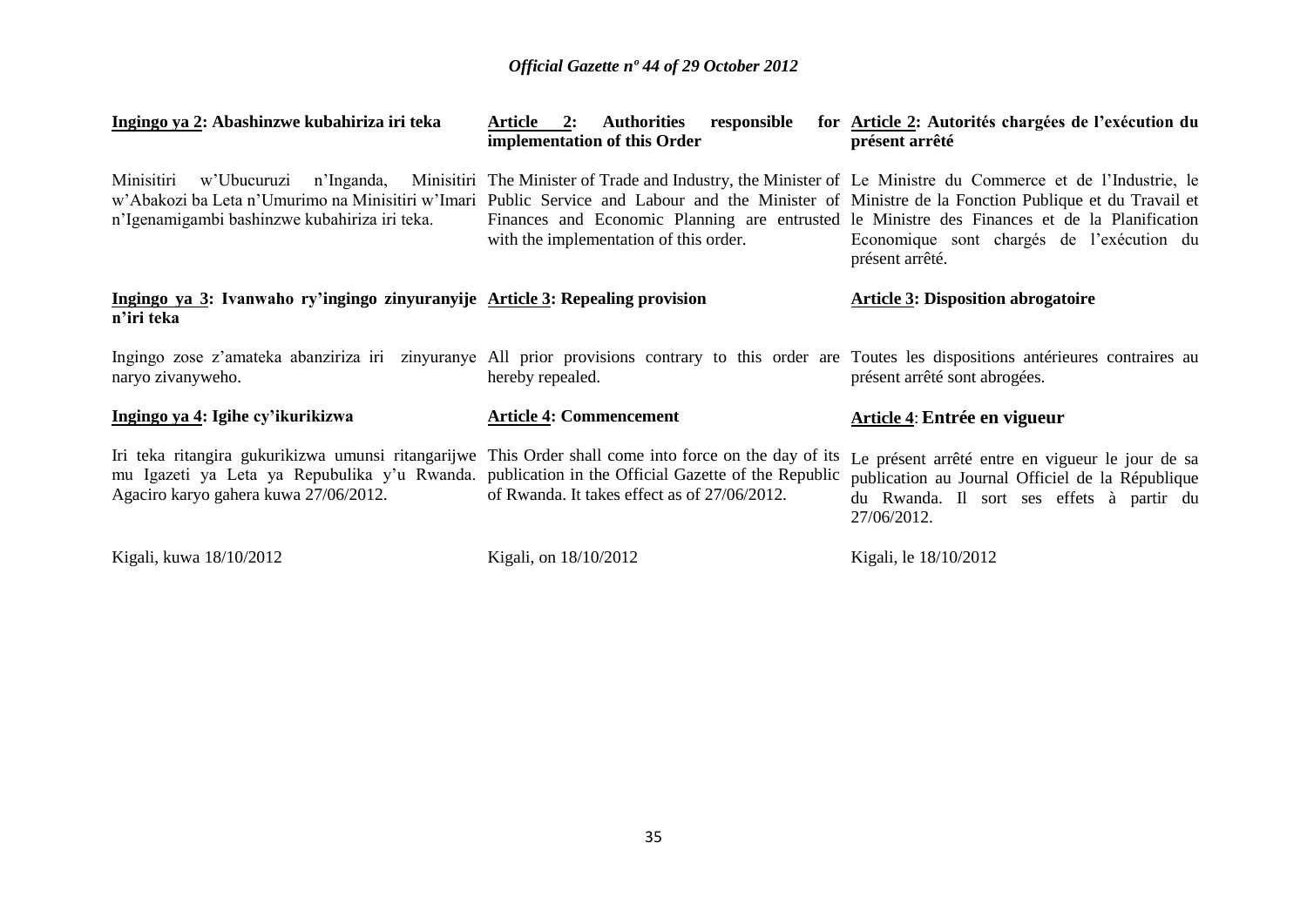**(sé)**

**(sé)**

**Dr HABUMUREMYI Pierre Damien** Prime Minister

**(sé)**

**Dr HABUMUREMYI Pierre Damien** Premier Ministre

**Dr HABUMUREMYI Pierre Damien** Minisitiri w"Intebe

**(sé)**

**(sé)**

**MUREKEZI Anastase** Minisitiri w"Abakozi ba Leta n"Umurimo

**Bibonywe kandi bishyizweho Ikirango cya Repubulika:**

**MUREKEZI Anastase** Minister of Public Service and Labour

**MUREKEZI Anastase** Ministre de la Fonction Publique et du Travail

**(sé)**

**Vu et scellé du Sceau de la République:**

**(sé)**

**KARUGARAMA Tharcisse** Minisitiri w"Ubutabera / Intumwa Nkuru ya Leta **Seen and sealed with the Seal of the Republic:**

**(sé)**

**KARUGARAMA Tharcisse** Minister of Justice /Attorney General

**KARUGARAMA Tharcisse** Ministre de la Justice / Garde des Sceaux

**(sé)**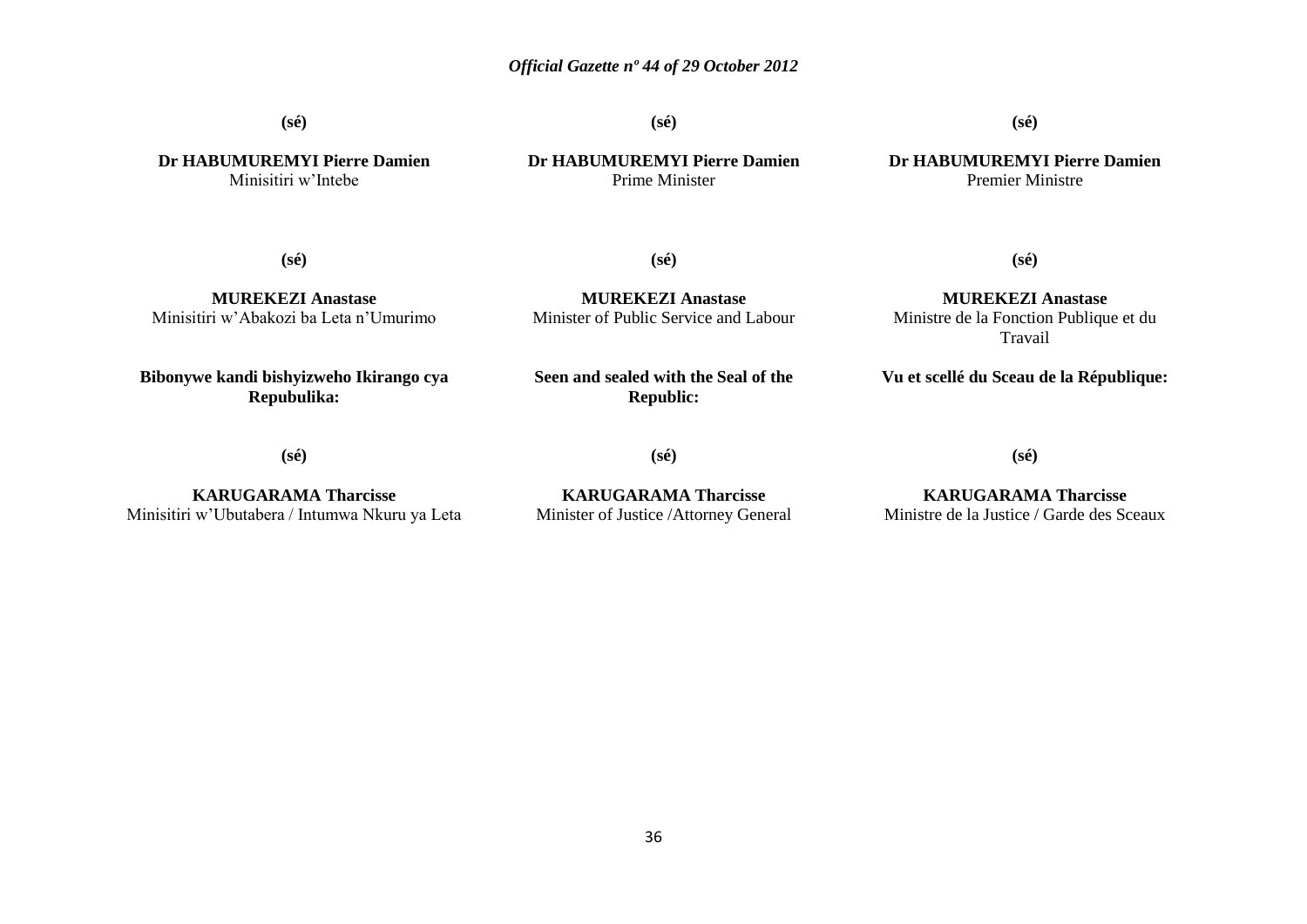#### **ITEKA RYA MINISITIRI W'INTEBE N°90/03 PRIME MINISTER'S ORDER N°90/03 OF ARRETE DU PREMIER MINISTRE N°90/03 RYO KUWA 18/10/2012 RISHYIRAHO 18/10/2012 APPOINTING A DIRECTOR UMUYOBOZI DU 18/10/2012 PORTANT NOMINATION D'UN DIRECTEUR**

| <b>ISHAKIRO</b>                                              | <b>TABLE OF CONTENTS</b>                                               | <b>TABLE DES MATIERES</b>                                         |
|--------------------------------------------------------------|------------------------------------------------------------------------|-------------------------------------------------------------------|
| Ingingo ya mbere: Ishyirwaho                                 | <b>Article One: Appointment</b>                                        | <b>Article premier : Nomination</b>                               |
| Ingingo 2 : Abashinzwe kubahiriza iri teka                   | Article 2: Authorities responsible for<br>implementation of this Order | Article 2: Autorités chargées de l'exécution du<br>présent arrêté |
| Ingingo ya 3: Ivanwaho ry'ingingo zinyuranyije<br>n'iri teka | <b>Article 3: Repealing provision</b>                                  | <b>Article 3: Disposition abrogatoire</b>                         |
| Ingingo ya 4: Igihe iri teka ritangira gukurikizwa           | <b>Article 4: Commencement</b>                                         | Article 4: Entrée en vigueur                                      |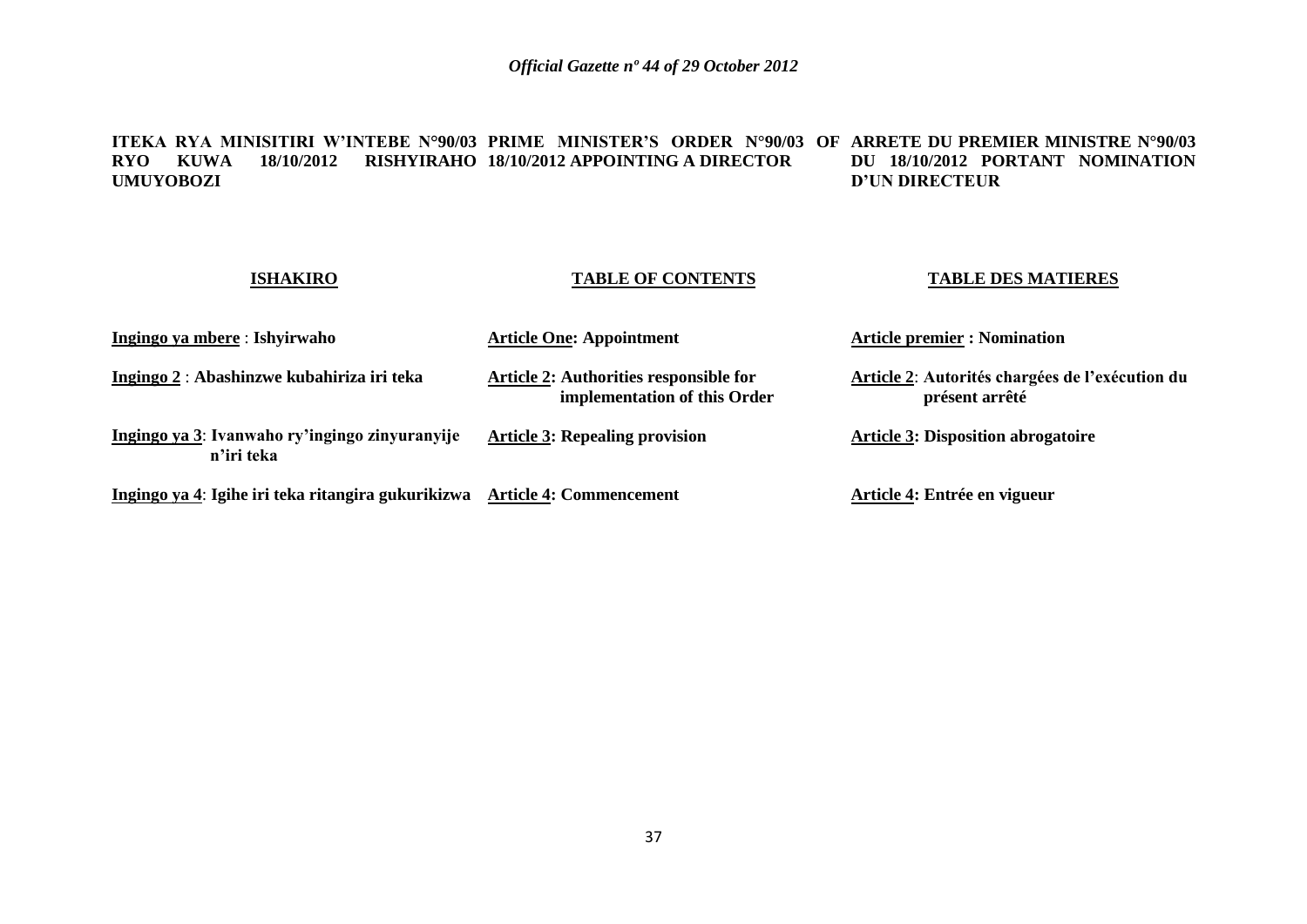#### **ITEKA RYA MINISITIRI W'INTEBE N°90/03 PRIME MINISTER'S ORDER N°90/03 OF ARRETE DU PREMIER MINISTRE N°90/03 RYO KUWA 18/10/2012 RISHYIRAHO 18/10/2012 APPOINTING A DIRECTOR UMUYOBOZI DU 18/10/2012 PORTANT NOMINATION D'UN DIRECTEUR**

**Minisitiri w'Intebe,**

y"Ubucuruzi n"Inganda.

**The Prime Minister,**

**Le Premier Ministre,**

sein du Ministère du Commerce et de l"Industrie.

Ashingiye ku Itegeko Nshinga rya Repubulika y'u Pursuant to the Constitution of the Republic of Vu la Constitution de la République du Rwanda Rwanda ryo kuwa 04 Kamena 2003 nk'uko Rwanda of 04 June 2003, as amended to date du 04 Juin 2003 telle que révisée à ce jour, ryavuguruwe kugeza ubu, cyane cyane mu ngingo especially in Articles 118, 119, 121 and 201 ; zaryo iya 118, iya 119, iya 121 n'iya 201; spécialement en ses articles 118, 119, 121 et 201;

Ashingiye ku Itegeko n° 22/2002 ryo kuwa Pursuant to Law n° 22/2002 of 09/07/2002 on Vu la Loi n° 22/2002 du 09/07/2002 portant Statut 09/07/2002 rishyiraho Sitati Rusange igenga abakozi General Statutes for Rwanda Public Service, Général de la Fonction Publique Rwandaise, ba Leta n'inzego z'imirimo ya Leta, cyane cyane mu especially in its Articles 17, 24 and 35; ngingo zaryo iya 17, iya 24 n"iya 35; spécialement en ses articles 17, 24 et 35;

Bisabwe na Minisitiri w'Abakozi ba Leta Upon-proposal-by-the-Minister-of-Public-Service Sur-proposition du Ministre de la Fonction n"Umurimo; and Labour; Publique et du Travail ;

Inama y'Abaminisitiri yateranye kuwa 27/06/2012 After consideration and approval by Cabinet in its Après examen et adoption par le Conseil des imaze kubisuzuma no kubyemeza; session of 27/06/2012; Ministres en sa séance du 27/06/2012;

| <b>ATEGETSE:</b>                                                                                                                                 | <b>HEREBY ORDERS:</b>           | <b>ARRETE :</b>                    |
|--------------------------------------------------------------------------------------------------------------------------------------------------|---------------------------------|------------------------------------|
| <u>Ingingo ya mbere</u> : Ishyirwaho                                                                                                             | <b>Article one: Appointment</b> | <b>Article premier: Nomination</b> |
| Bwana OPIRAH Robert agizwe Umuyobozi Mr OPIRAH Robert is hereby appointed as Monsieur OPIRAR Robert est nommé                                    |                                 |                                    |
| w'Ubucuruzi bw'Imbere mu Gihugu muri Minisiteri Director of Internal Trade Unit in the Ministry of Directeur de l'Unité du Commerce Intérieur au |                                 |                                    |

Trade and Industry.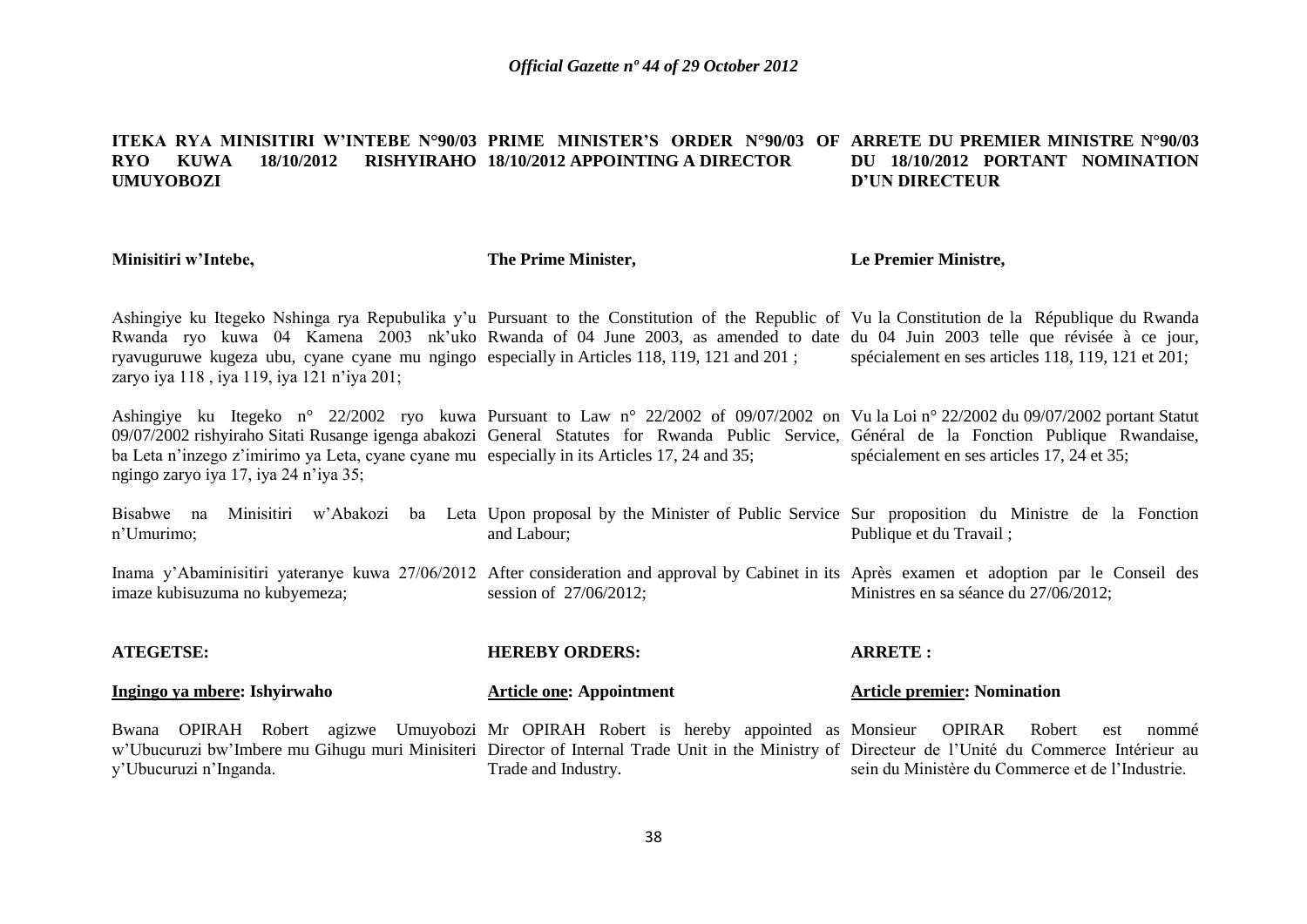| Ingingo ya 2: Abashinzwe kubahiriza iri teka                                                                                                                                                                                                       | responsible<br>Article 2:<br><b>Authorities</b><br>implementation of this Order                                                                                                                                                                                               | for Article 2: Autorités chargées de l'exécution du<br>présent arrêté                                                                                            |
|----------------------------------------------------------------------------------------------------------------------------------------------------------------------------------------------------------------------------------------------------|-------------------------------------------------------------------------------------------------------------------------------------------------------------------------------------------------------------------------------------------------------------------------------|------------------------------------------------------------------------------------------------------------------------------------------------------------------|
| Minisitiri<br>w'Abakozi ba Leta n'Umurimo na Minisitiri w'Imari Public Service and Labour and the Minister of Ministre de la Fonction Publique et du Travail et<br>n'Igenamigambi bashinzwe kubahiriza iri teka.                                   | w'Ubucuruzi n'Inganda, Minisitiri The Minister of Trade and Industry, the Minister of Le Ministre du Commerce et de l'Industrie, le<br>Finances and Economic Planning are entrusted le Ministre des Finances et de la Planification<br>with the implementation of this order. | Economique sont chargés de l'exécution du<br>présent arrêté.                                                                                                     |
| Ingingo ya 3: Ivanwaho ry'ingingo zinyuranyije Article 3: Repealing provision<br>n'iri teka                                                                                                                                                        |                                                                                                                                                                                                                                                                               | <b>Article3</b> : Disposition abrogatoire                                                                                                                        |
| Ingingo zose z'amateka abanziriza iri zinyuranye All prior provisions contrary to this order are Toutes les dispositions antérieures contraires au<br>naryo zivanyweho.                                                                            | hereby repealed.                                                                                                                                                                                                                                                              | présent arrêté sont abrogées.                                                                                                                                    |
| Ingingo ya 4: Igihe cy'ikurikizwa                                                                                                                                                                                                                  | <b>Article 4: Commencement</b>                                                                                                                                                                                                                                                | Article 4 : Entrée en vigueur                                                                                                                                    |
| Iri teka ritangira gukurikizwa umunsi ritangarijwe This Order shall come into force on the day of its<br>mu Igazeti ya Leta ya Repubulika y'u Rwanda. publication in the Official Gazette of the Republic<br>Agaciro karyo gahera kuwa 27/06/2012. | of Rwanda. It takes effect as of 27/06/2012.                                                                                                                                                                                                                                  | Le présent arrêté entre en vigueur le jour de sa<br>publication au Journal Officiel de la République<br>du Rwanda. Il sort ses effets à partir du<br>27/06/2012. |
| Kigali, ku wa 18/10/2012                                                                                                                                                                                                                           | Kigali, on 18/10/2012                                                                                                                                                                                                                                                         | Kigali, le 18/10/2012                                                                                                                                            |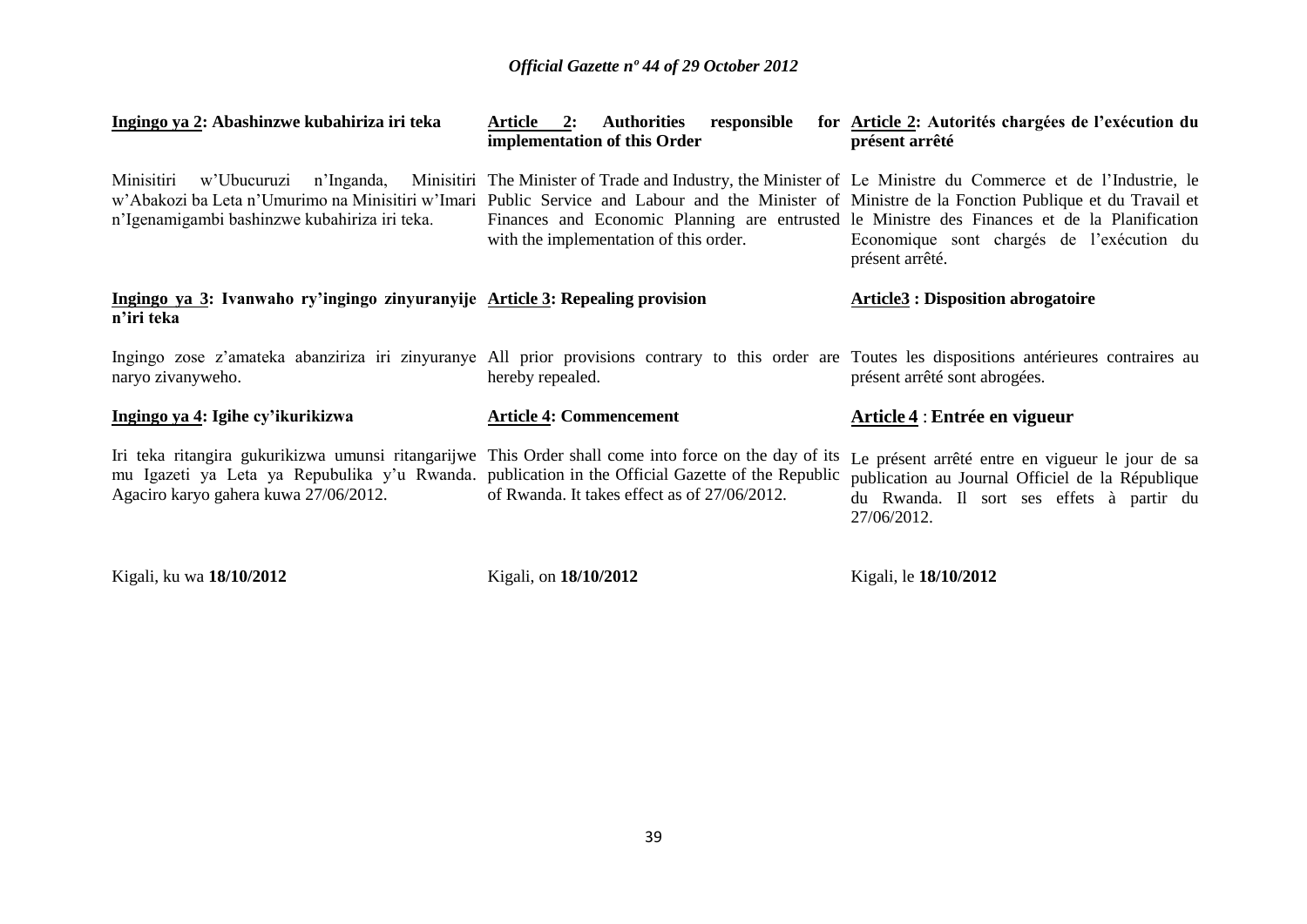**(sé)**

**(sé)**

**(sé)**

**Dr HABUMUREMYI Pierre Damien** Minisitiri w"Intebe

**Dr HABUMUREMYI Pierre Damien** Prime Minister

**Dr HABUMUREMYI Pierre Damien** Premier Ministre

**(sé)**

**(sé)**

**(sé)**

**MUREKEZI Anastase** Minisitiri w"Abakozi ba Leta n"Umurimo

**MUREKEZI Anastase** Minister of Public Service and Labour

**MUREKEZI Anastase** Ministre de la Fonction Publique et du Travail

**Bibonywe kandi bishyizweho Ikirango cya Repubulika:**

**Seen and sealed with the Seal of the Republic:**

**Vu et scellé du Sceau de la République**

**(sé)**

**KARUGARAMA Tharcisse** Minisitiri w"Ubutabera / Intumwa Nkuru ya Leta **(sé)**

**KARUGARAMA Tharcisse** Minister of Justice /Attorney General **(sé)**

**KARUGARAMA Tharcisse** Ministre de la Justice / Garde des Sceaux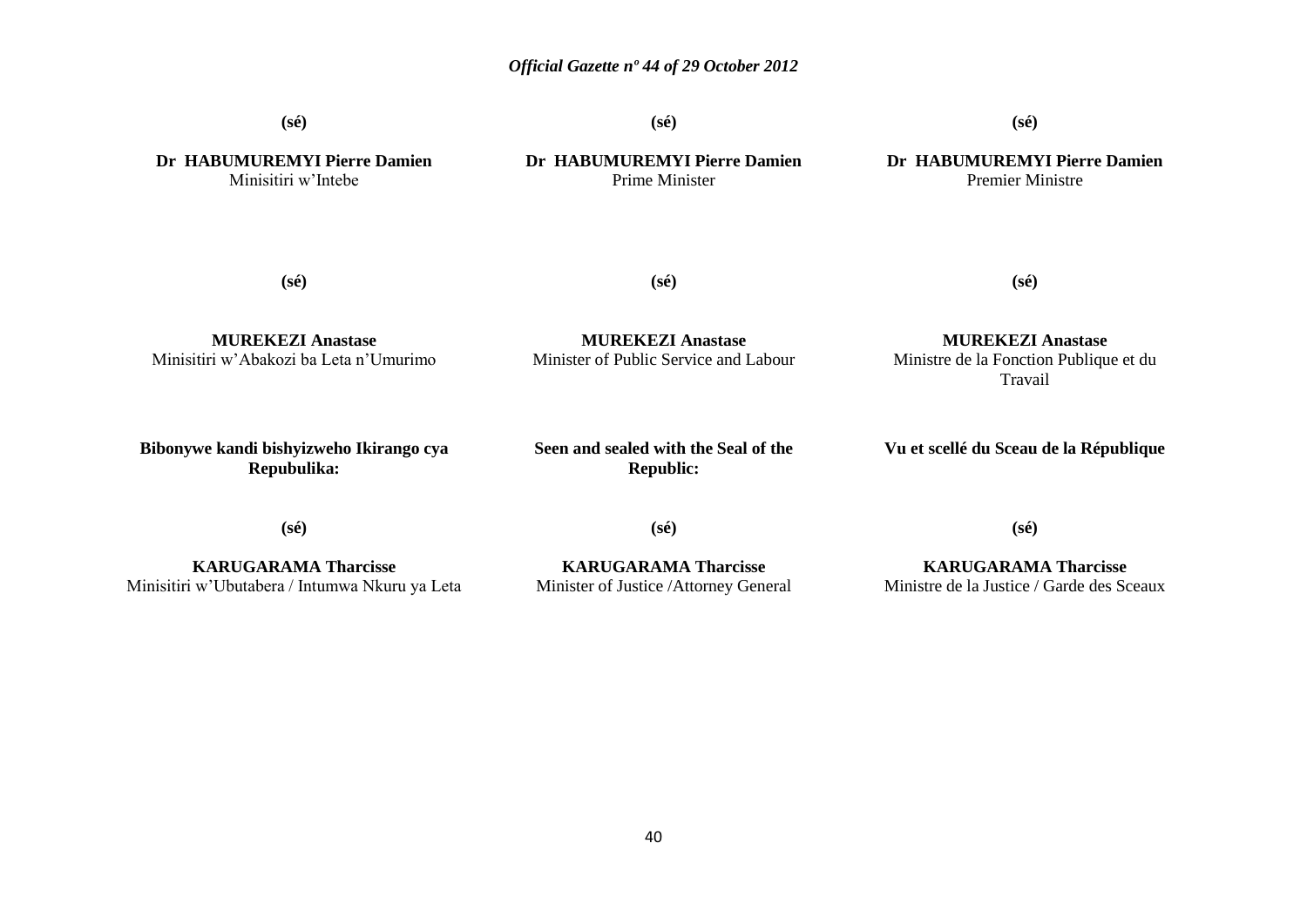#### **ITEKA RYA MINISITIRI W'INTEBE N°91/03 PRIME MINISTER'S ORDER N°91/03 OF ARRETE DU PREMIER MINISTRE N°91/03 RYO KUWA 18/10/2012 RISHYIRAHO 18/10/2012 APPOINTING A DIRECTOR UMUYOBOZI DU 18/10/2012 PORTANT NOMINATION D'UN DIRECTEUR**

| <b>ISHAKIRO</b>                                              | <b>TABLE OF CONTENTS</b>                                               | <b>TABLE DES MATIERES</b>                                          |
|--------------------------------------------------------------|------------------------------------------------------------------------|--------------------------------------------------------------------|
| Ingingo ya mbere : Ishyirwaho                                | <b>Article One: Appointment</b>                                        | <b>Article premier: Nomination</b>                                 |
| Ingingo 2 : bashinzwe kubahiriza iri teka                    | Article 2: Authorities responsible for<br>implementation of this Order | Article 2 : Autorités chargées de l'exécution du<br>présent arrêté |
| Ingingo ya 3: Ivanwaho ry'ingingo zinyuranyije<br>n'iri teka | <b>Article 3 : Repealing provision</b>                                 | <b>Article 3: Disposition abrogatoire</b>                          |
| Ingingo ya 4: Igihe iri teka ritangira gukurikizwa           | <b>Article 4 : Commencement</b>                                        | Article 4 : Entrée en vigueur                                      |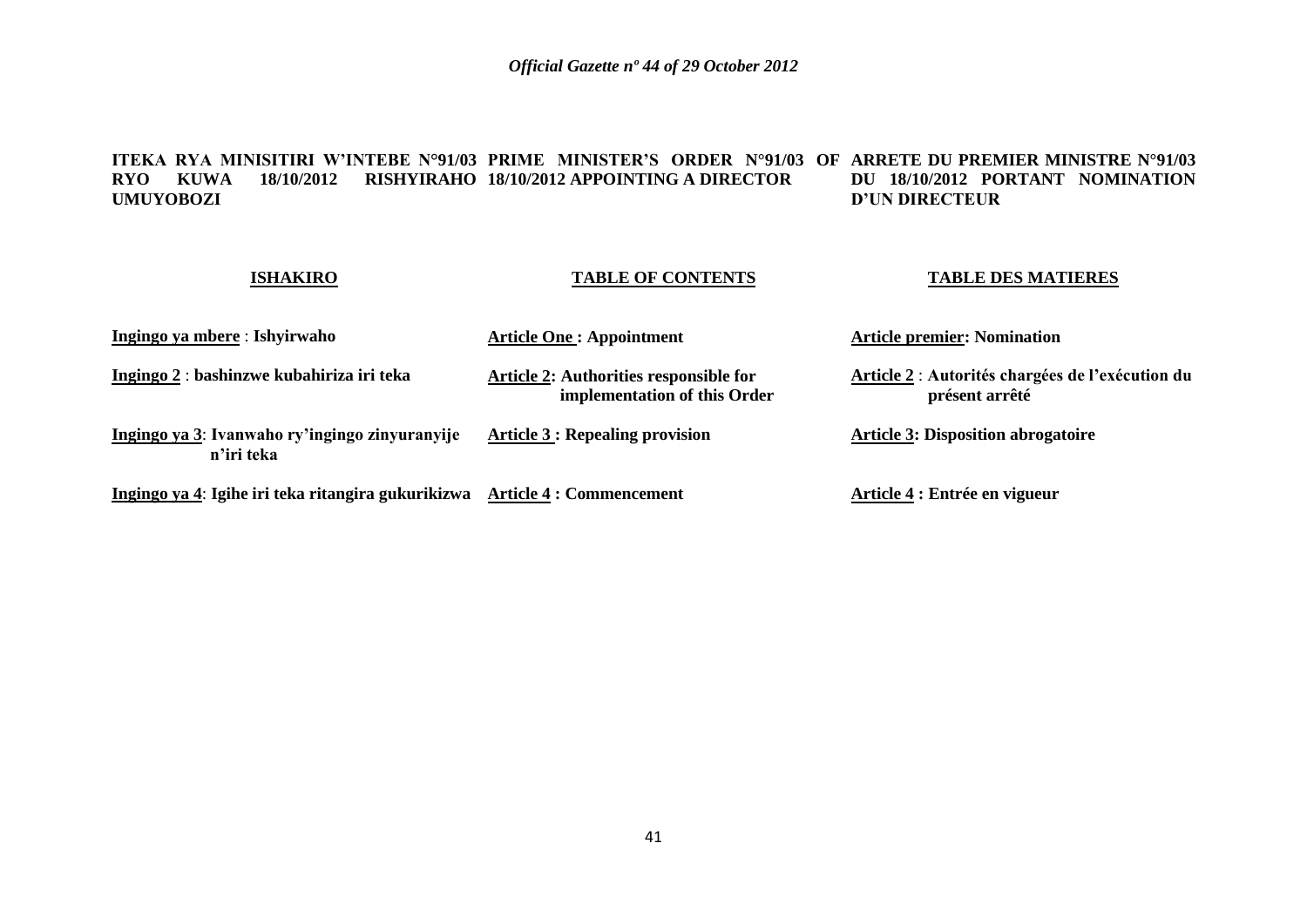#### **ITEKA RYA MINISITIRI W'INTEBE N°91/03 PRIME MINISTER'S ORDER N°91/03 OF ARRETE DU PREMIER MINISTRE N°91/03 RYO KUWA 18/10/2012 RISHYIRAHO 18/10/2012 APPOINTING A DIRECTOR UMUYOBOZI DU 18/10/2012 PORTANT NOMINATION D'UN DIRECTEUR**

**Minisitiri w'Intebe,**

#### **The Prime Minister,**

#### **Le Premier Ministre,**

Ashingiye ku Itegeko Nshinga rya Repubulika y"u Pursuant to the Constitution of the Republic of Vu la Constitution de la République du Rwanda Rwanda ryo kuwa 04 Kamena 2003 nk'uko Rwanda of 04 June 2003, as amended to date du 04 Juin 2003 telle que révisée à ce jour, ryavuguruwe kugeza ubu, cyane cyane mu ngingo especially in Articles 118, 119, 121 and 201 ; zaryo iya 118, iya 119, iya 121 n'iya 201; spécialement en ses articles 118, 119, 121 et 201;

Ashingiye ku Itegeko n° 22/2002 ryo kuwa Pursuant to Law n° 22/2002 of 09/07/2002 on Vu la Loi n° 22/2002 du 09/07/2002 portant Statut 09/07/2002 rishyiraho Sitati Rusange igenga abakozi General Statutes for Rwanda Public Service, Général de la Fonction Publique Rwandaise, ba Leta n'inzego z'imirimo ya Leta, cyane cyane mu especially in its Articles 17, 24 and 35; ngingo zaryo iya 17, iya 24 n"iya 35; spécialement en ses articles 17, 24 et 35;

Bisabwe na Minisitiri w'Abakozi ba Leta Upon-proposal-by-the-Minister-of-Public-Service Sur-proposition du Ministre de la Fonction n"Umurimo; and Labour; Publique et du Travail ;

Inama y'Abaminisitiri yateranye kuwa 27/06/2012 After consideration and approval by Cabinet in its Après examen et adoption par le Conseil des imaze kubisuzuma no kubyemeza; session of 27/06/2012; Ministres en sa séance du 27/06/2012;

| <b>ATEGETSE:</b>                                                                                                                                                                                                              | <b>HEREBY ORDERS:</b>                                                                                                                                                                         | <b>ARRETE:</b>                     |
|-------------------------------------------------------------------------------------------------------------------------------------------------------------------------------------------------------------------------------|-----------------------------------------------------------------------------------------------------------------------------------------------------------------------------------------------|------------------------------------|
| Ingingo ya mbere: Ishyirwaho                                                                                                                                                                                                  | <b>Article one: Appointment</b>                                                                                                                                                               | <b>Article premier: Nomination</b> |
| Bwana MUSABYIMANA Innocent<br>Umuyobozi w'Igenamigambi Ikurikirana n'Isuzuma appointed as Director of Planning, Monitoring and Directeur de la Planification, du Suivi et de<br>ry Ibikorwa muri Minisiteri y'Umutungo Kamere | agizwe Mr MUSABYIMANA Innocent is hereby Monsieur MUSABYIMANA Innocent est nommé<br>Evaluation Unit in the Ministry of Natural l'Evaluation au sein du Ministère des Ressources<br>Resources. | Naturelles.                        |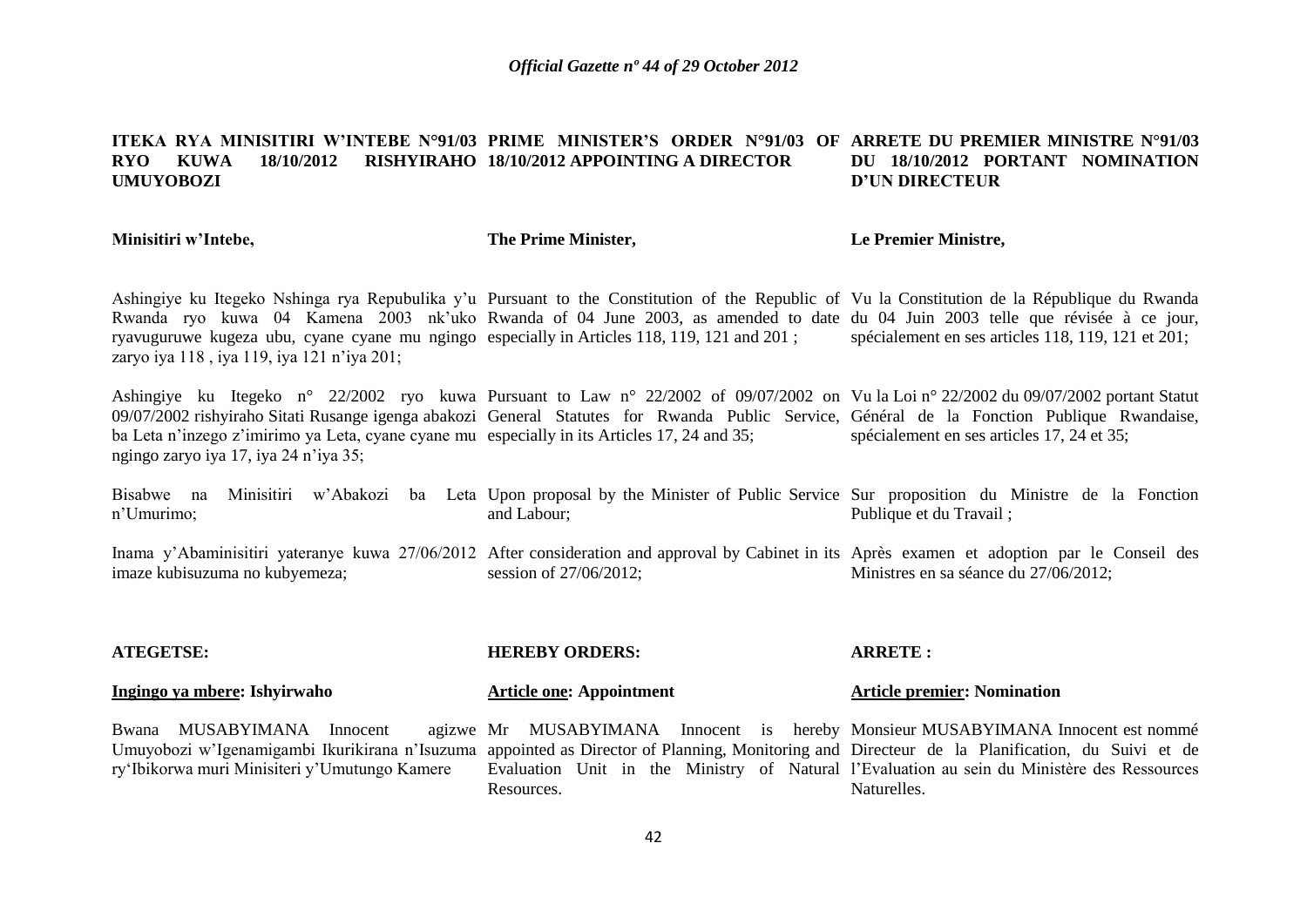| Ingingo ya 2: Abashinzwe kubahiriza iri teka                                                                                                                                                                                                       | Article 2: Authorities responsible for<br>implementation of this Order                                                                                                                                                                                  | Article 2: Autorités chargées de l'exécution du<br>présent arrêté                                                                                                |
|----------------------------------------------------------------------------------------------------------------------------------------------------------------------------------------------------------------------------------------------------|---------------------------------------------------------------------------------------------------------------------------------------------------------------------------------------------------------------------------------------------------------|------------------------------------------------------------------------------------------------------------------------------------------------------------------|
| Minisitiri<br>w'Umutungo<br>Kamere,<br>w'Abakozi ba Leta n'Umurimo na Minisitiri w'Imari Public Service and Labour and the Minister of de la Fonction Publique et du Travail et le<br>n'Igenamigambi bashinzwe kubahiriza iri teka.                | Minisitiri The Minister of Natural Resources, the Minister of Le Ministre des Ressources Naturelles, le Ministre<br>Finances and Economic Planning are entrusted Ministre des Finances et de la Planification<br>with the implementation of this order. | Economique sont chargés de l'exécution du<br>présent arrêté.                                                                                                     |
| Ingingo ya 3: Ivanwaho ry'ingingo zinyuranyije Article 3: Repealing provision<br>n'iri teka                                                                                                                                                        |                                                                                                                                                                                                                                                         | <b>Article3 : Disposition abrogatoire</b>                                                                                                                        |
| Ingingo zose z'amateka abanziriza iri zinyuranye All prior provisions contrary to this order are Toutes les dispositions antérieures contraires au<br>naryo zivanyweho.                                                                            | hereby repealed.                                                                                                                                                                                                                                        | présent arrêté sont abrogées.                                                                                                                                    |
| Ingingo ya 4: Igihe cy'ikurikizwa                                                                                                                                                                                                                  | <b>Article 4: Commencement</b>                                                                                                                                                                                                                          | Article 4 : Entrée en vigueur                                                                                                                                    |
| Iri teka ritangira gukurikizwa umunsi ritangarijwe This Order shall come into force on the day of its<br>mu Igazeti ya Leta ya Repubulika y'u Rwanda. publication in the Official Gazette of the Republic<br>Agaciro karyo gahera kuwa 27/06/2012. | of Rwanda. It takes effect as of 27/06/2012.                                                                                                                                                                                                            | Le présent arrêté entre en vigueur le jour de sa<br>publication au Journal Officiel de la République<br>du Rwanda. Il sort ses effets à partir du<br>27/06/2012. |
| Kigali, kuwa 18/10/2012                                                                                                                                                                                                                            | Kigali, on 18/10/2012                                                                                                                                                                                                                                   | Kigali, le 18/10/2012                                                                                                                                            |
| $(s\acute{e})$                                                                                                                                                                                                                                     | $(s\acute{e})$                                                                                                                                                                                                                                          | $(s\acute{e})$                                                                                                                                                   |
| Dr HABUMUREMYI Pierre Damien<br>Minisitiri w'Intebe                                                                                                                                                                                                | Dr HABUMUREMYI Pierre Damien<br>Prime Minister                                                                                                                                                                                                          | Dr HABUMUREMYI Pierre Damien<br><b>Premier Ministre</b>                                                                                                          |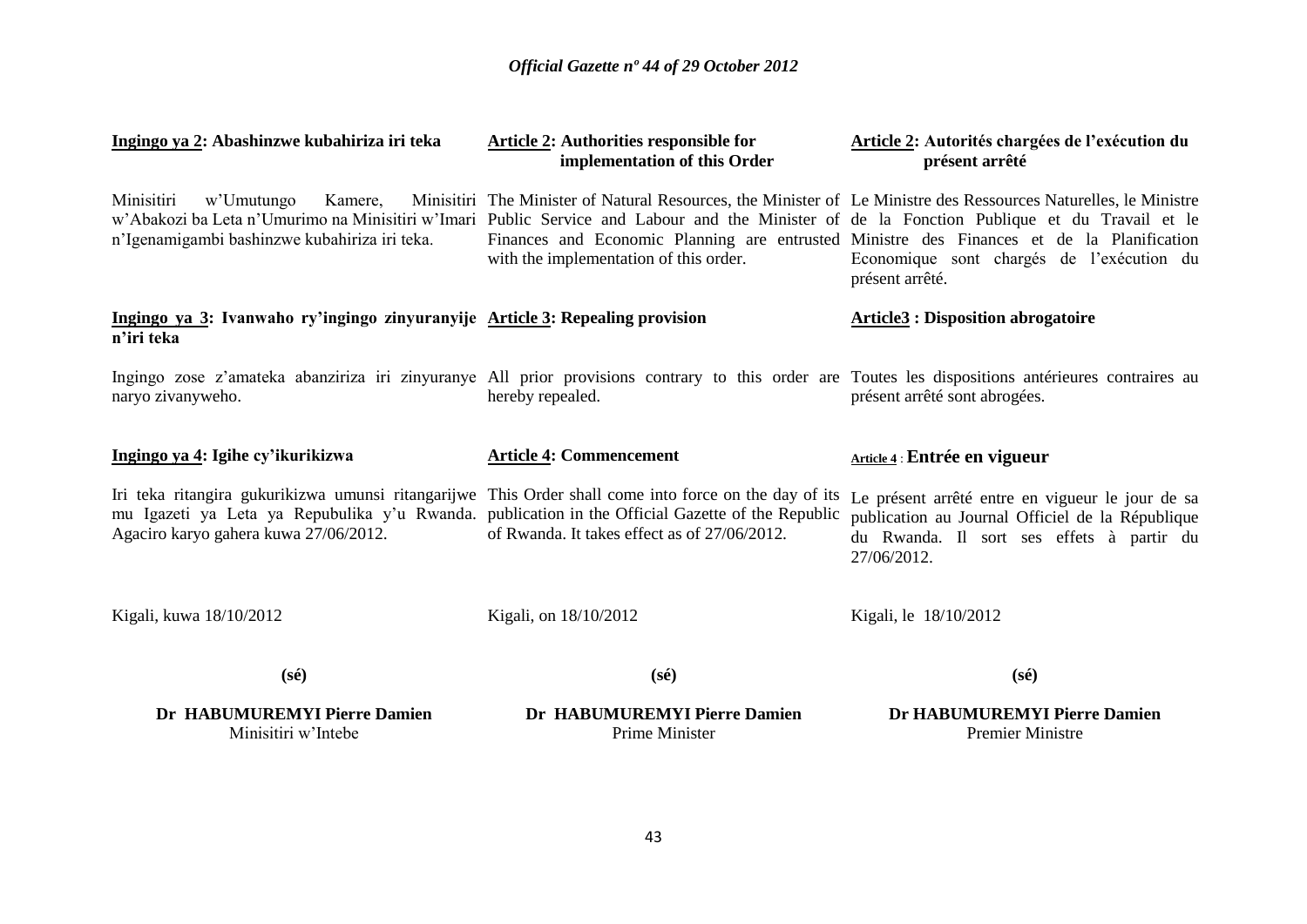**(sé)**

**MUREKEZI Anastase** Minisitiri w"Abakozi ba Leta n"Umurimo

**Bibonywe kandi bishyizweho Ikirango cya Repubulika:**

**(sé)**

**MUREKEZI Anastase** Minister of Public Service and Labour

**Seen and sealed with the Seal of the Republic:**

**(sé)**

**MUREKEZI Anastase** Ministre de la Fonction Publique et du Travail

**Vu et scellé du Sceau de la République**

**(sé)**

**KARUGARAMA Tharcisse** Minisitiri w"Ubutabera / Intumwa Nkuru ya Leta

**KARUGARAMA Tharcisse** Minister of Justice /Attorney General

**(sé)**

**(sé)**

**KARUGARAMA Tharcisse** Ministre de la Justice / Garde des Sceaux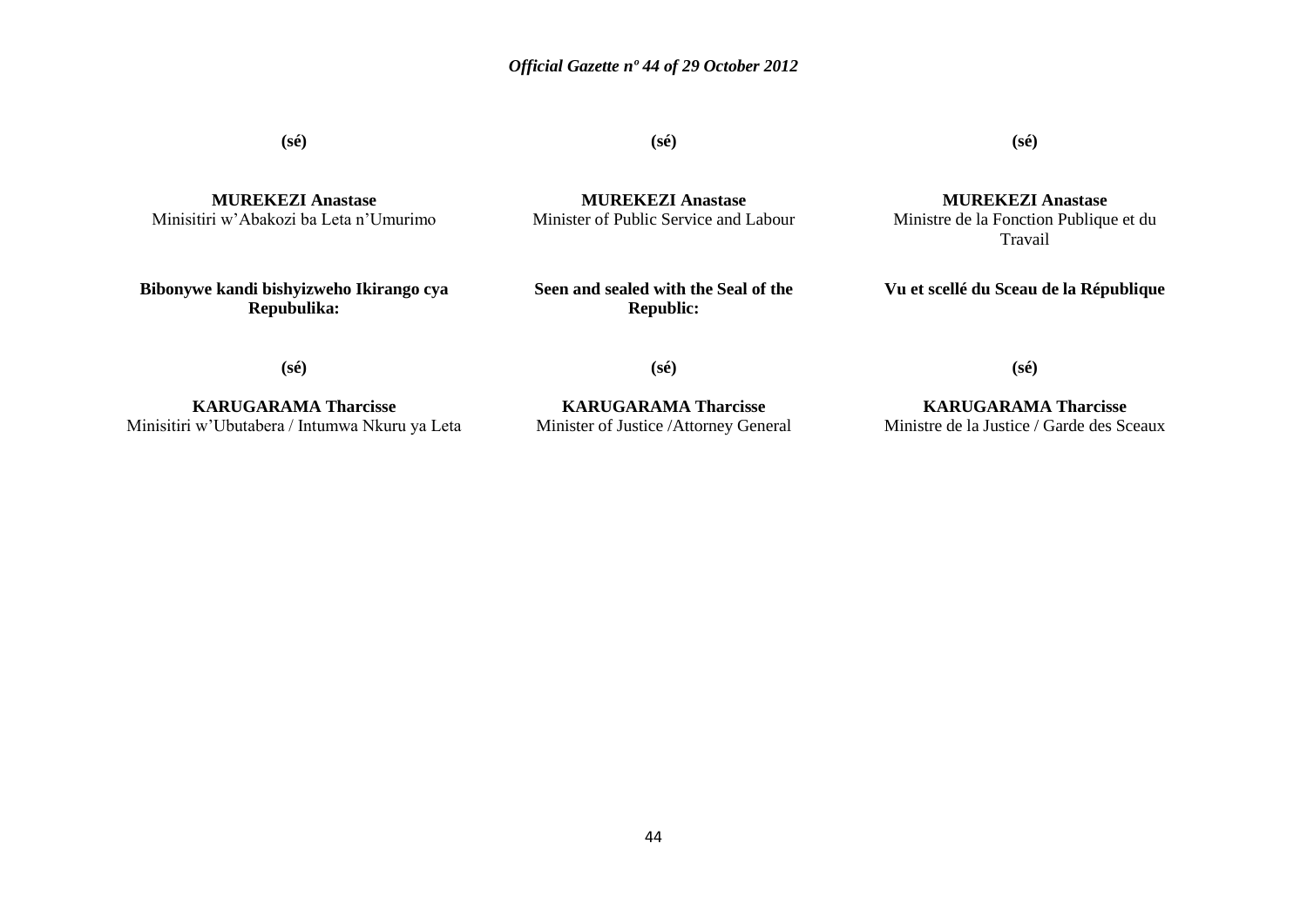**ITEKA RYA MINISITIRI W'INTEBE N°92/03 PRIME MINISTER'S ORDER N°92/03 OF ARRETE DU PREMIER MINISTRE N°92/03 RYO KUWA 18/10/2012 RISHYIRAHO 18/10/2012 APPOINTING A DIRECTOR UMUYOBOZI DU 18/10/2012 PORTANT NOMINATION D'UN DIRECTEUR**

| <b>ISHAKIRO</b> |                                                                            | <b>TABLE OF CONTENTS</b>                                               | <b>TABLE DES MATIERES</b>                                          |
|-----------------|----------------------------------------------------------------------------|------------------------------------------------------------------------|--------------------------------------------------------------------|
|                 | Ingingo ya mbere : Ishyirwaho                                              | <b>Article One: Appointment</b>                                        | <b>Article premier : Nomination</b>                                |
|                 | Ingingo 2: Abashinzwe kubahiriza iri teka                                  | Article 2: Authorities responsible for<br>implementation of this Order | Article 2 : Autorités chargées de l'exécution du<br>présent arrêté |
|                 | Ingingo ya 3: Ivanwaho ry'ingingo zinyuranyije<br>n'iri teka               | <b>Article 3 : Repealing provision</b>                                 | <b>Article 3: Disposition abrogatoire</b>                          |
|                 | Ingingo ya 4: Igihe iri teka ritangira gukurikizwa Article 4: Commencement |                                                                        | Article 4 : Entrée en vigueur                                      |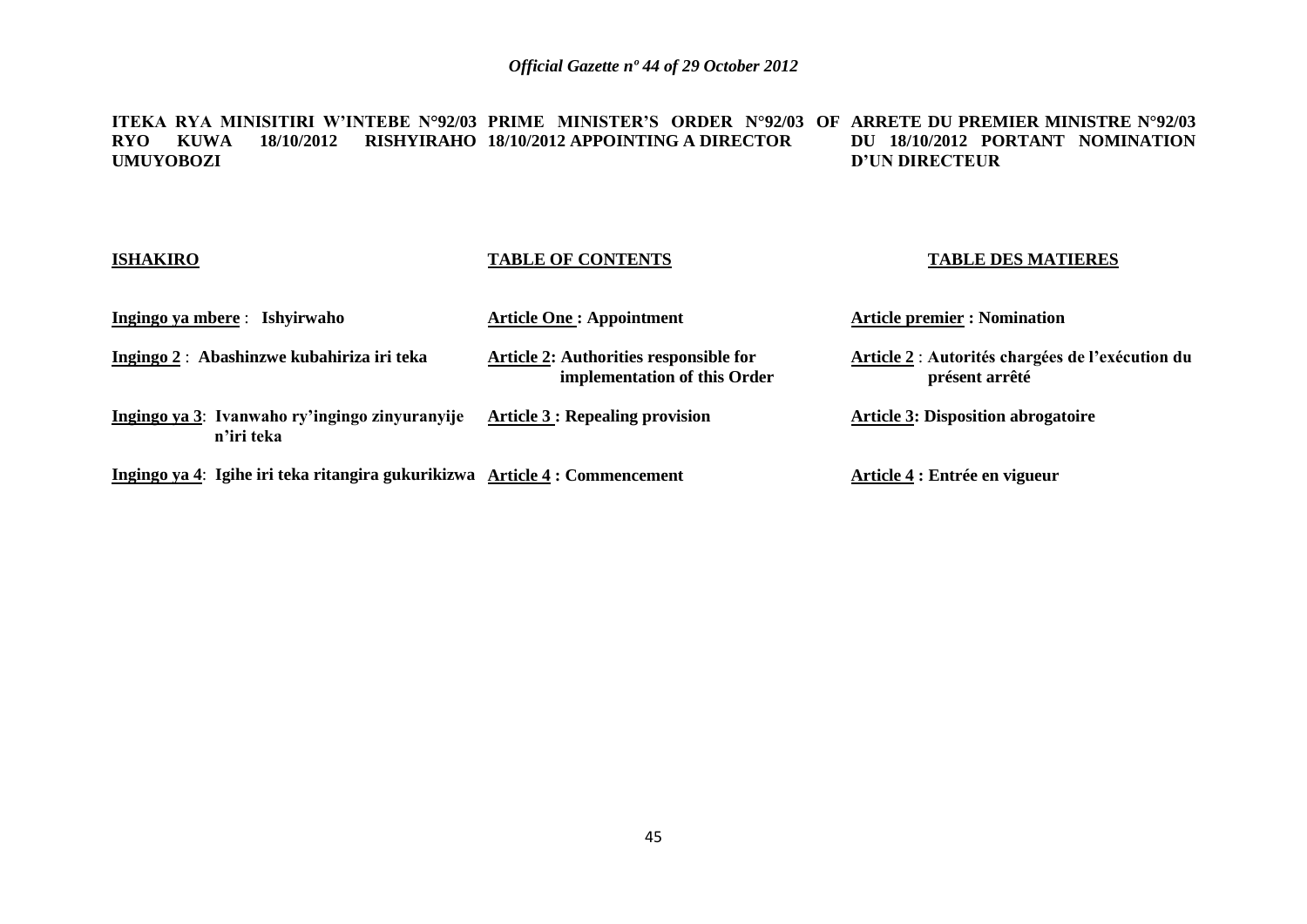#### **ITEKA RYA MINISITIRI W'INTEBE N°92/03 PRIME MINISTER'S ORDER N°92/03 OF ARRETE DU PREMIER MINISTRE N°92/03 RYO KUWA 18/10/2012 RISHYIRAHO 18/10/2012 APPOINTING A DIRECTOR UMUYOBOZI DU 18/10/2012 PORTANT NOMINATION D'UN DIRECTEUR**

**Minisitiri w'Intebe,**

**The Prime Minister,**

#### **Le Premier Ministre,**

Ashingiye ku Itegeko Nshinga rya Repubulika y"u Pursuant to the Constitution of the Republic of Vu la Constitution de la République du Rwanda Rwanda ryo kuwa 04 Kamena 2003 nk'uko Rwanda of 04 June 2003, as amended to date du 04 Juin 2003 telle que révisée à ce jour, ryavuguruwe kugeza ubu, cyane cyane mu ngingo especially in Articles 118, 119, 121 and 201 ; zaryo iya 118, iya 119, iya 121 n'iya 201; spécialement en ses articles 118, 119, 121 et 201;

Ashingiye ku Itegeko n° 22/2002 ryo kuwa Pursuant to Law n° 22/2002 of 09/07/2002 on Vu la Loi n° 22/2002 du 09/07/2002 portant Statut 09/07/2002 rishyiraho Sitati Rusange igenga General Statutes for Rwanda Public Service, Général de la Fonction Publique Rwandaise, abakozi ba Leta n"inzego z"imirimo ya Leta, cyane especially in its Articles 17, 24 and 35; cyane mu ngingo zaryo iya 17, iya 24 n"iya 35; spécialement en ses articles 17, 24 et 35;

Bisabwe na Minisitiri w'Abakozi ba Leta Upon-proposal-by-the-Minister-of-Public-Service Sur-proposition du Ministre de la Fonction n"Umurimo; and Labour; Publique et du Travail ;

Inama y'Abaminisitiri yateranye kuwa 27/06/2012 After consideration and approval by Cabinet in its Après examen et adoption par le Conseil des imaze kubisuzuma no kubyemeza; session of 27/06/2012; Ministres en sa séance du 27/06/2012;

| <b>ATEGETSE:</b>             | <b>HEREBY ORDERS:</b>                                                                                                                                                                                                                                                                                   | <b>ARRETE:</b>                           |
|------------------------------|---------------------------------------------------------------------------------------------------------------------------------------------------------------------------------------------------------------------------------------------------------------------------------------------------------|------------------------------------------|
| Ingingo ya mbere: Ishyirwaho | <b>Article one: Appointment</b>                                                                                                                                                                                                                                                                         | <b>Article premier: Nomination</b>       |
| y'Ubucuruzi n'Inganda.       | Bwana MUGWIZA Telesphore agizwe Umuyobozi Mr MUGWIZA Telesphore is hereby appointed Monsieur MUGWIZA Telesphore est nommé<br>w'Iterambere ry'Inganda muri Minisiteri Director of Industrial Development Unit in the Directeur du Développement Industriel au sein du<br>Ministry of Trade and Industry. | Ministère du Commerce et de l'Industrie. |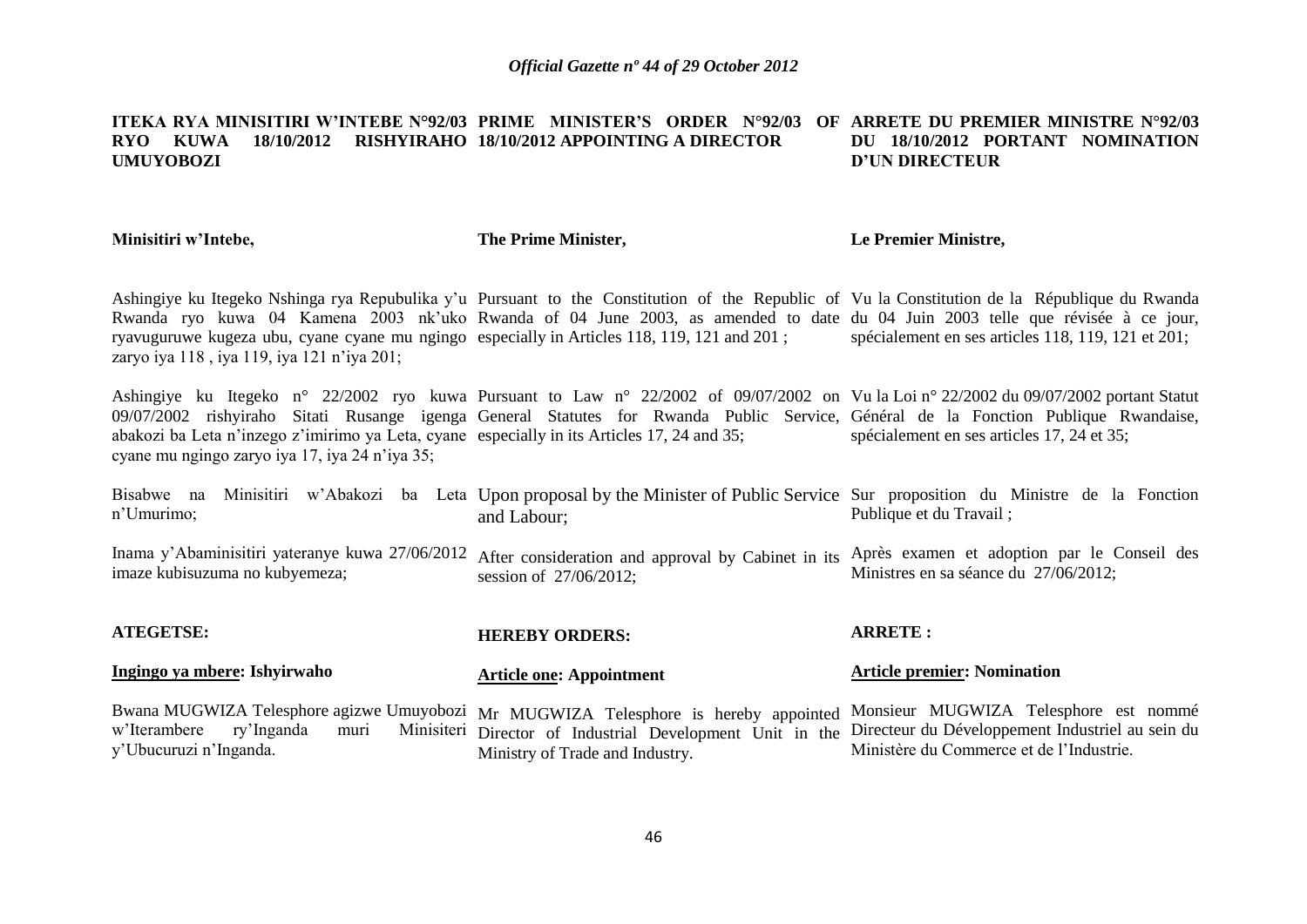| Ingingo ya 2: Abashinzwe kubahiriza iri teka                                                | 2:<br>Article<br><b>Authorities</b><br>responsible<br>implementation of this Order                                                                                                                                                                                                                                                                                                                                                                  | for Article 2: Autorités chargées de l'exécution du<br>présent arrêté                                                                                            |
|---------------------------------------------------------------------------------------------|-----------------------------------------------------------------------------------------------------------------------------------------------------------------------------------------------------------------------------------------------------------------------------------------------------------------------------------------------------------------------------------------------------------------------------------------------------|------------------------------------------------------------------------------------------------------------------------------------------------------------------|
| Minisitiri<br>w'Ubucuruzi n'Inganda,<br>teka.                                               | Minisitiri The Minister of Trade and Industry, the Minister of Le Ministre du Commerce et de l'Industrie, le<br>w'Abakozi ba Leta n'Umurimo na Minisitiri Public Service and Labour and the Minister of Ministre de la Fonction Publique et du Travail et<br>w'Imari n'Igenamigambi bashinzwe kubahiriza iri Finances and Economic Planning are entrusted with le Ministre des Finances et de la Planification<br>the implementation of this order. | Economique sont chargés de l'exécution du<br>présent arrêté.                                                                                                     |
| Ingingo ya 3: Ivanwaho ry'ingingo zinyuranyije Article 3: Repealing provision<br>n'iri teka |                                                                                                                                                                                                                                                                                                                                                                                                                                                     | <b>Article3: Disposition abrogatoire</b>                                                                                                                         |
| naryo zivanyweho.                                                                           | Ingingo zose z'amateka abanziriza iri zinyuranye All prior provisions contrary to this order are hereby Toutes les dispositions antérieures contraires au<br>repealed.                                                                                                                                                                                                                                                                              | présent arrêté sont abrogées.                                                                                                                                    |
| Ingingo ya 4: Igihe cy'ikurikizwa                                                           | <b>Article 4: Commencement</b>                                                                                                                                                                                                                                                                                                                                                                                                                      | Article 4 : Entrée en vigueur                                                                                                                                    |
| Agaciro karyo gahera kuwa 27/06/2012.                                                       | Iri teka ritangira gukurikizwa umunsi ritangarijwe This Order shall come into force on the day of its<br>mu Igazeti ya Leta ya Repubulika y'u Rwanda. publication in the Official Gazette of the Republic of<br>Rwanda. It takes effect as of 27/06/2012.                                                                                                                                                                                           | Le présent arrêté entre en vigueur le jour de sa<br>publication au Journal Officiel de la République<br>du Rwanda. Il sort ses effets à partir du<br>27/06/2012. |
| Kigali, kuwa 18/10/2012                                                                     | Kigali, on 18/10/2012                                                                                                                                                                                                                                                                                                                                                                                                                               | Kigali, le 18/10/2012                                                                                                                                            |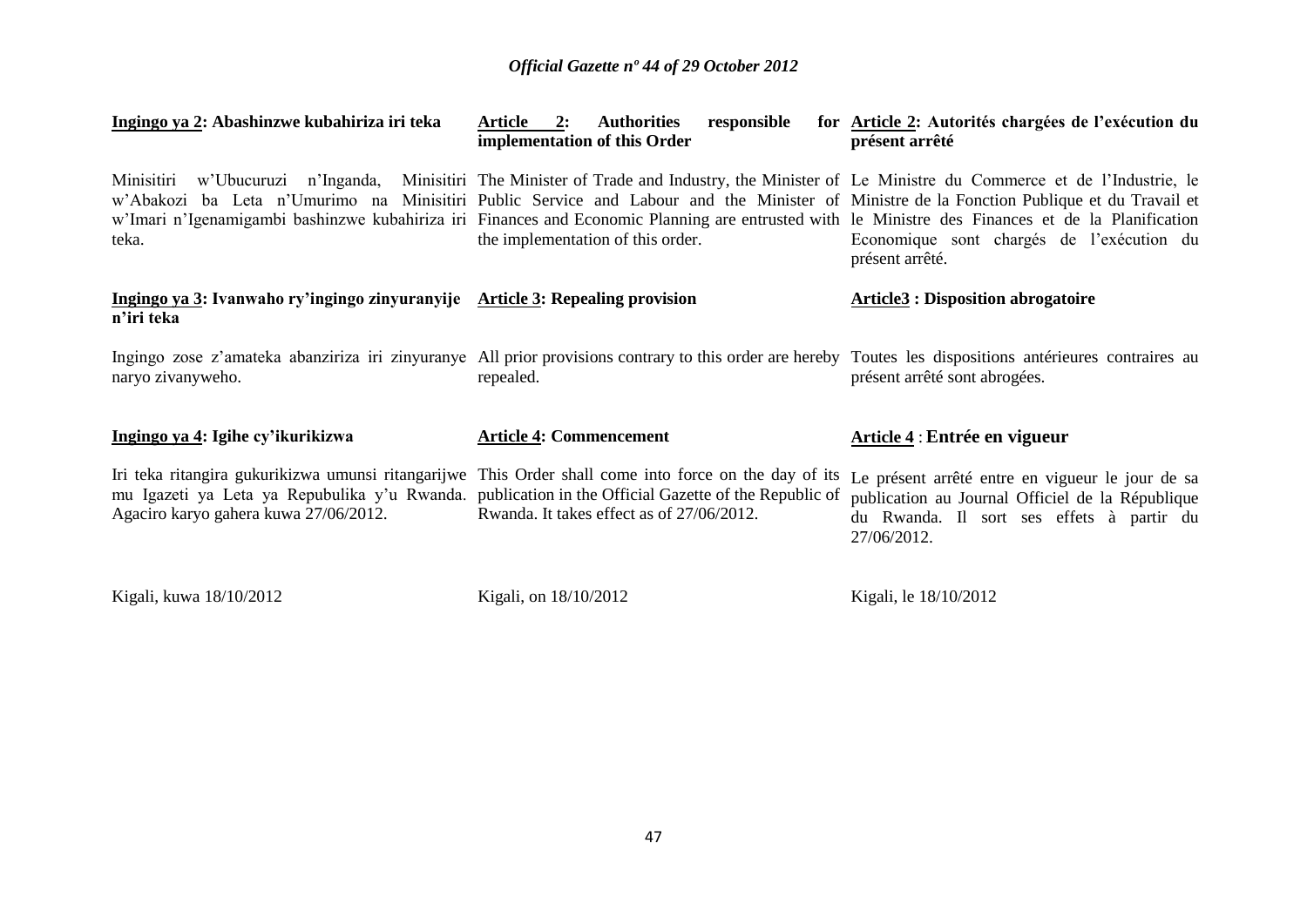**(sé)**

**Dr HABUMUREMYI Pierre Damien** Minisitiri w"Intebe

**(sé)**

Prime Minister

**Dr HABUMUREMYI Pierre Damien**

**(sé)**

**Dr HABUMUREMYI Pierre Damien** Premier Ministre

**(sé)**

**MUREKEZI Anastase** Minisitiri w"Abakozi ba Leta n"Umurimo

**Bibonywe kandi bishyizweho Ikirango cya Repubulika:**

**MUREKEZI Anastase** Minister of Public Service and Labour

**(sé)**

**Seen and sealed with the Seal of the Republic:**

**(sé)**

**MUREKEZI Anastase** Ministre de la Fonction Publique et du Travail

**Vu et scellé du Sceau de la République:**

**(sé)**

**KARUGARAMA Tharcisse** Minisitiri w"Ubutabera / Intumwa Nkuru ya Leta **(sé)**

**KARUGARAMA Tharcisse** Minister of Justice /Attorney General **(sé)**

**KARUGARAMA Tharcisse** Ministre de la Justice / Garde des Sceaux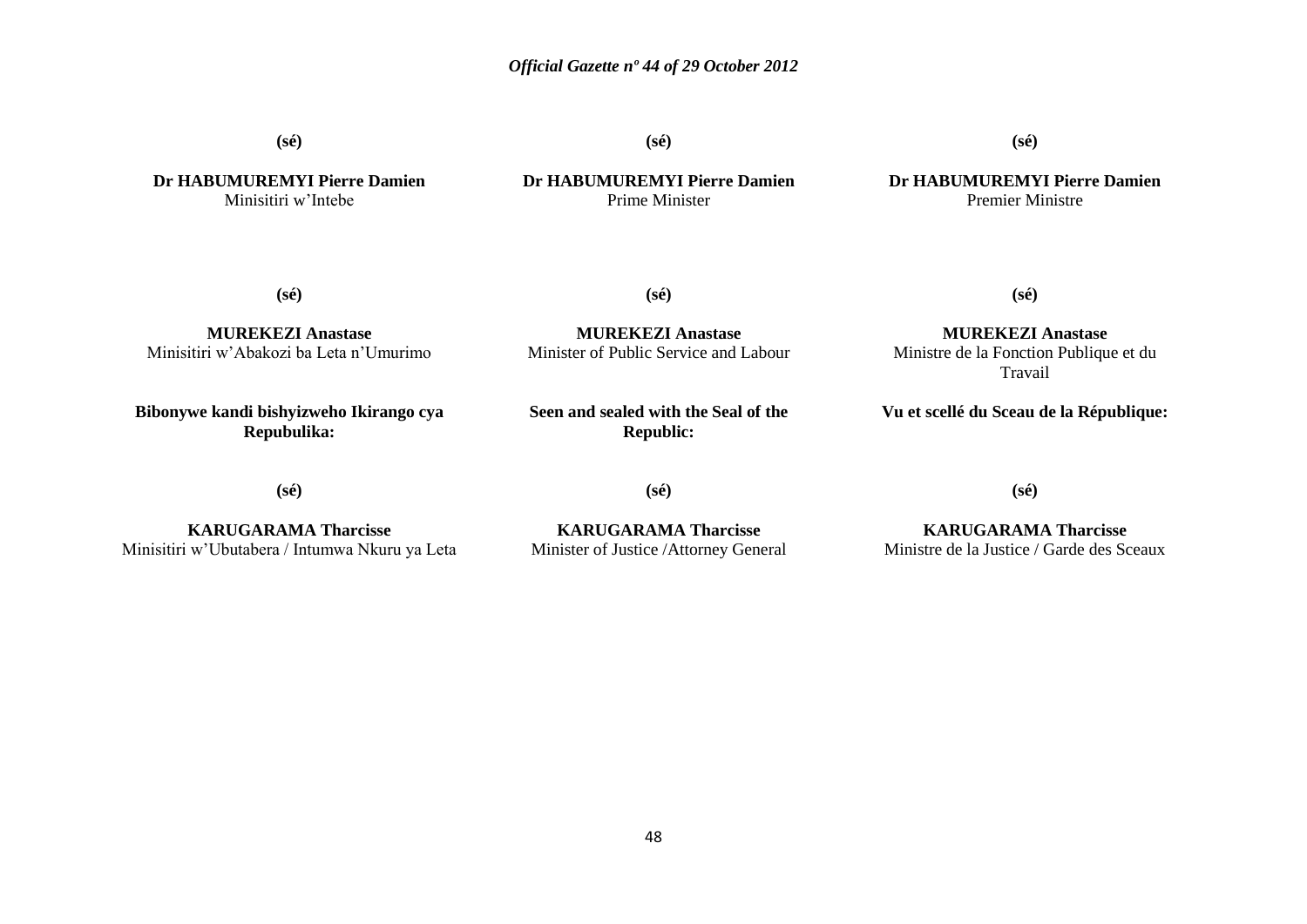#### **ITEKA RYA MINISITIRI W'INTEBE N°93/03 PRIME MINISTER'S ORDER N°93/03 OF ARRETE DU PREMIER MINISTRE N°93/03 RYO KUWA 18/10/2012 RISHYIRAHO 18/10/2012 APPOINTING A DIRECTOR UMUYOBOZI DU 18/10/2012 PORTANT NOMINATION D'UN DIRECTEUR**

#### **ISHAKIRO**

## **TABLE OF CONTENTS**

**TABLE DES MATIERES**

| Ingingo ya mbere : Ishyirwaho                                                               | <b>Article One: Appointment</b>                                                    | <b>Article premier : Nomination</b>                                    |
|---------------------------------------------------------------------------------------------|------------------------------------------------------------------------------------|------------------------------------------------------------------------|
| Ingingo 2: Abashinzwe kubahiriza iri teka                                                   | <b>Authorities</b><br>Article<br>responsible<br>2:<br>implementation of this Order | for Article 2 : Autorités chargées de l'exécution du<br>présent arrêté |
| Ingingo ya 3: Ivanwaho ry'ingingo zinyuranyije Article 3: Repealing provision<br>n'iri teka |                                                                                    | <b>Article 3: Disposition abrogatoire</b>                              |
| Ingingo ya 4: Igihe iri teka ritangira<br>gukurikizwa                                       | <b>Article 4 : Commencement</b>                                                    | Article 4 : Entrée en vigueur                                          |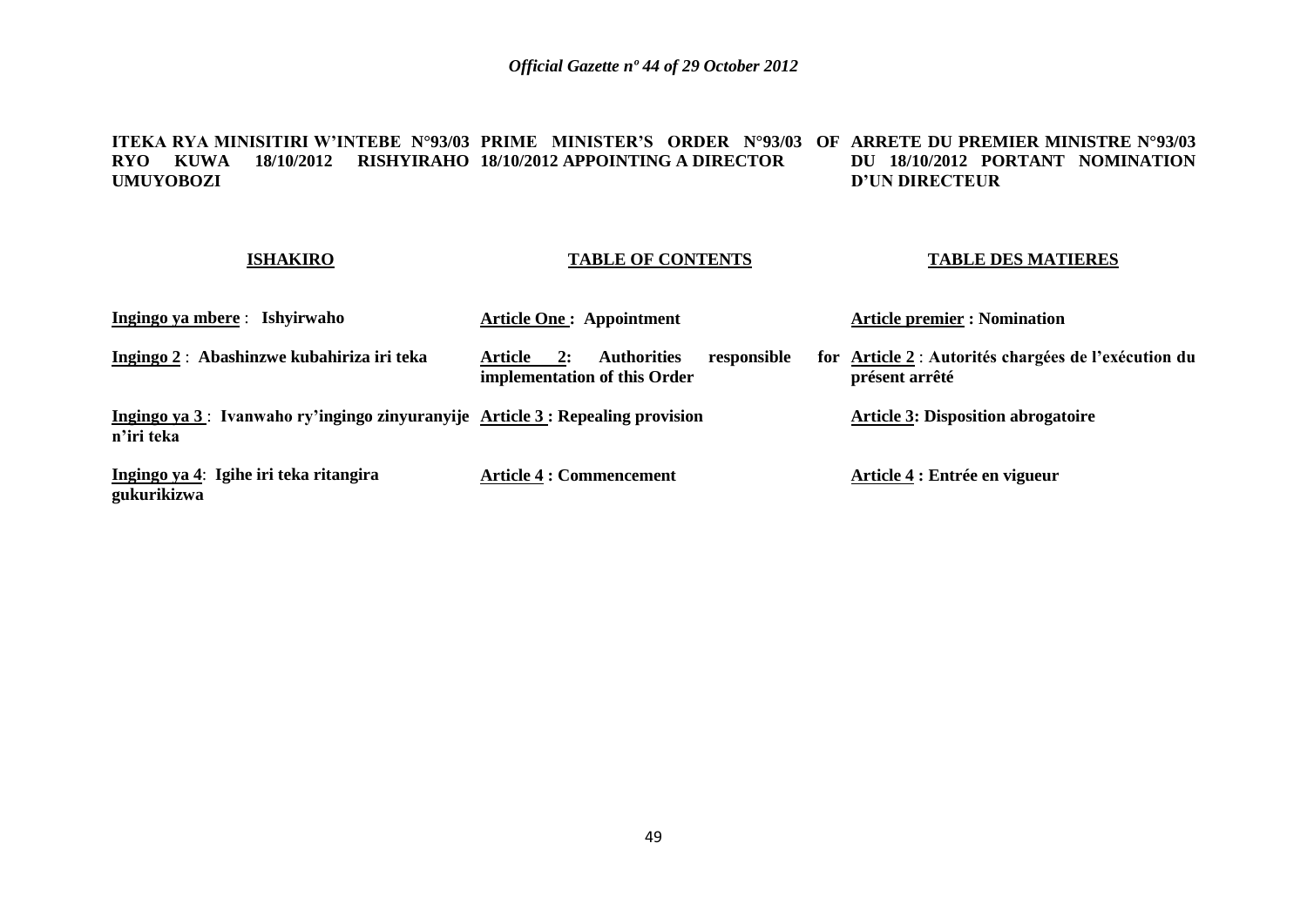#### **ITEKA RYA MINISITIRI W'INTEBE N°93/03 PRIME MINISTER'S ORDER N°93/03 OF ARRETE DU PREMIER MINISTRE N°93/03 RYO KUWA 18/10/2012 RISHYIRAHO 18/10/2012 APPOINTING A DIRECTOR UMUYOBOZI DU 18/10/2012 PORTANT NOMINATION D'UN DIRECTEUR**

**Minisitiri w'Intebe, The Prime Minister, Le Premier Ministre,**

Ashingiye ku Itegeko Nshinga rya Repubulika y"u Pursuant to the Constitution of the Republic of Vu la Constitution de la République du Rwanda du Rwanda ryo kuwa 04 Kamena 2003 nk'uko Rwanda of 04 June 2003, as amended to date 04 Juin 2003 telle que révisée à ce jour, ryavuguruwe kugeza ubu, cyane cyane mu ngingo especially in Articles 118, 119, 121 and 201 ; zaryo iya 118 , iya 119, iya 121 n"iya 201; spécialement en ses articles 118, 119, 121 et 201;

Ashingiye ku Itegeko n° 22/2002 ryo kuwa Pursuant to Law n° 22/2002 of 09/07/2002 on Vu la Loi n° 22/2002 du 09/07/2002 portant Statut 09/07/2002 rishyiraho Sitati Rusange igenga General Statutes for Rwanda Public Service, Général de la Fonction Publique Rwandaise, abakozi ba Leta n"inzego z"imirimo ya Leta, cyane especially in its Articles 17, 24 and 35; cyane mu ngingo zaryo iya 17, iya 24 n"iya 35; spécialement en ses articles 17, 24 et 35;

Bisabwe na Minisitiri w'Abakozi ba Leta Upon-proposal-by-the-Minister-of-Public-Service Sur-proposition du Ministre de la Fonction n"Umurimo; and Labour; Publique et du Travail ;

Inama y'Abaminisitiri yateranye kuwa 27/06/2012 After consideration and approval by Cabinet in its Après examen et adoption par le Conseil des imaze kubisuzuma no kubyemeza; session of 27/06/2012; Ministres en sa séance du 27/06/2012;

| <b>ATEGETSE:</b>             | <b>HEREBY ORDERS:</b>                                                                                                                       | <b>ARRETE:</b>                       |
|------------------------------|---------------------------------------------------------------------------------------------------------------------------------------------|--------------------------------------|
| Ingingo ya mbere: Ishyirwaho | <b>Article One: Appointment</b>                                                                                                             | <b>Article premier: Nomination</b>   |
|                              | Bwana UWIZEYE Emmanuel agizwe Umuyobozi Mr UWIZEYE Emmanuel is hereby appointed as Monsieur UWIZEYE Emmanuel est nommé                      |                                      |
|                              | w'Ubutaka n'Amabuye y'agaciro muri Minisiteri Director of Lands and Mines Unit in the Ministry Directeur des Terres et des Mines au sein du |                                      |
| y'Umutungo Kamere.           | of Natural Resources.                                                                                                                       | Ministère des Ressources Naturelles. |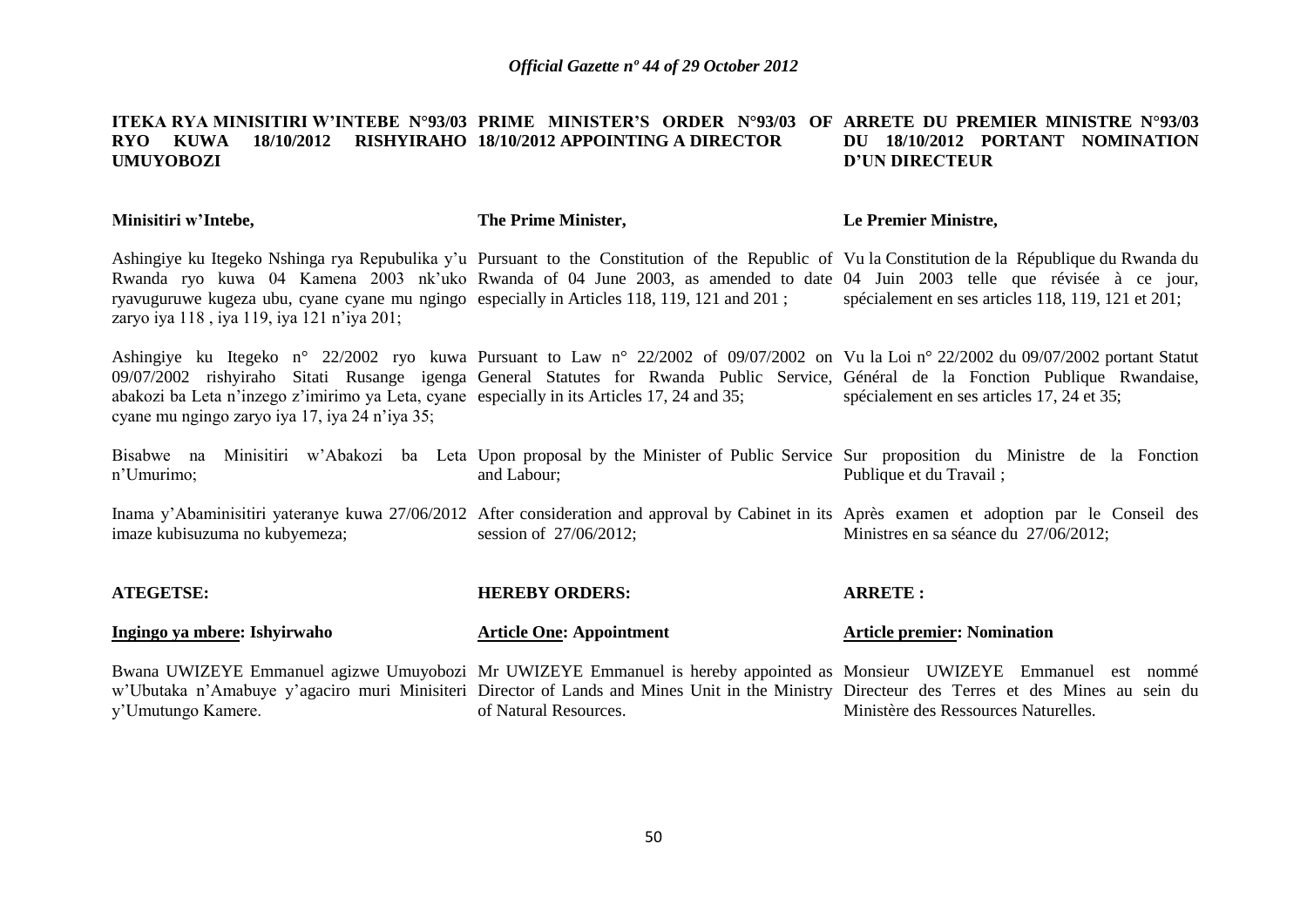| Ingingo ya 2: Abashinzwe kubahiriza iri teka                                                                                              | <b>Authorities</b><br>responsible<br><b>Article 2:</b><br>implementation of this Order                                                                                                                                                                                                                                                                                                                                                                                       | for Article 2: Autorités chargées de l'exécution du<br>présent arrêté                                                                                                               |
|-------------------------------------------------------------------------------------------------------------------------------------------|------------------------------------------------------------------------------------------------------------------------------------------------------------------------------------------------------------------------------------------------------------------------------------------------------------------------------------------------------------------------------------------------------------------------------------------------------------------------------|-------------------------------------------------------------------------------------------------------------------------------------------------------------------------------------|
| Minisitiri<br>teka.                                                                                                                       | w'Abakozi ba Leta n'Umurimo, The Minister of Public Service and Labour, the Le Ministre de la Fonction Publique et du Travail,<br>Minisitiri w'Umutungo Kamere na Minisitiri Minister of Natural Resources and the Minister of le Ministre des Ressources Naturelles et le Ministre<br>w'Imari n'Igenamigambi bashinzwe kubahiriza iri Finances and Economic Planning are entrusted with des Finances et de la Planification Economique<br>the implementation of this order. | sont chargés de l'exécution du présent arrêté.                                                                                                                                      |
| Ingingo ya 3: Ivanwaho ry'ingingo zinyuranyije Article 3: Repealing provision<br>n'iri teka                                               |                                                                                                                                                                                                                                                                                                                                                                                                                                                                              | <b>Article 3 : Disposition abrogatoire</b>                                                                                                                                          |
| naryo zivanyweho.                                                                                                                         | hereby repealed.                                                                                                                                                                                                                                                                                                                                                                                                                                                             | Ingingo zose z'amateka abanziriza iri zinyuranye All prior provisions contrary to this order are Toutes les dispositions antérieures contraires au<br>présent arrêté sont abrogées. |
| Ingingo ya 4: Igihe cy'ikurikizwa                                                                                                         | <b>Article 4: Commencement</b>                                                                                                                                                                                                                                                                                                                                                                                                                                               | Article 4 : Entrée en vigueur                                                                                                                                                       |
| mu Igazeti ya Leta ya Repubulika y'u Rwanda. publication in the Official Gazette of the Republic<br>Agaciro karyo gahera kuwa 27/06/2012. | Iri teka ritangira gukurikizwa umunsi ritangarijwe This Order shall come into force on the day of its<br>of Rwanda. It takes effect as of 27/06/2012.                                                                                                                                                                                                                                                                                                                        | Le présent arrêté entre en vigueur le jour de sa<br>publication au Journal Officiel de la République du<br>Rwanda. Il sort ses effets à partir du 27/06/2012.                       |

Kigali, kuwa 18/10/2012 Kigali, on 18/10/2012 Kigali, le 18/10/2012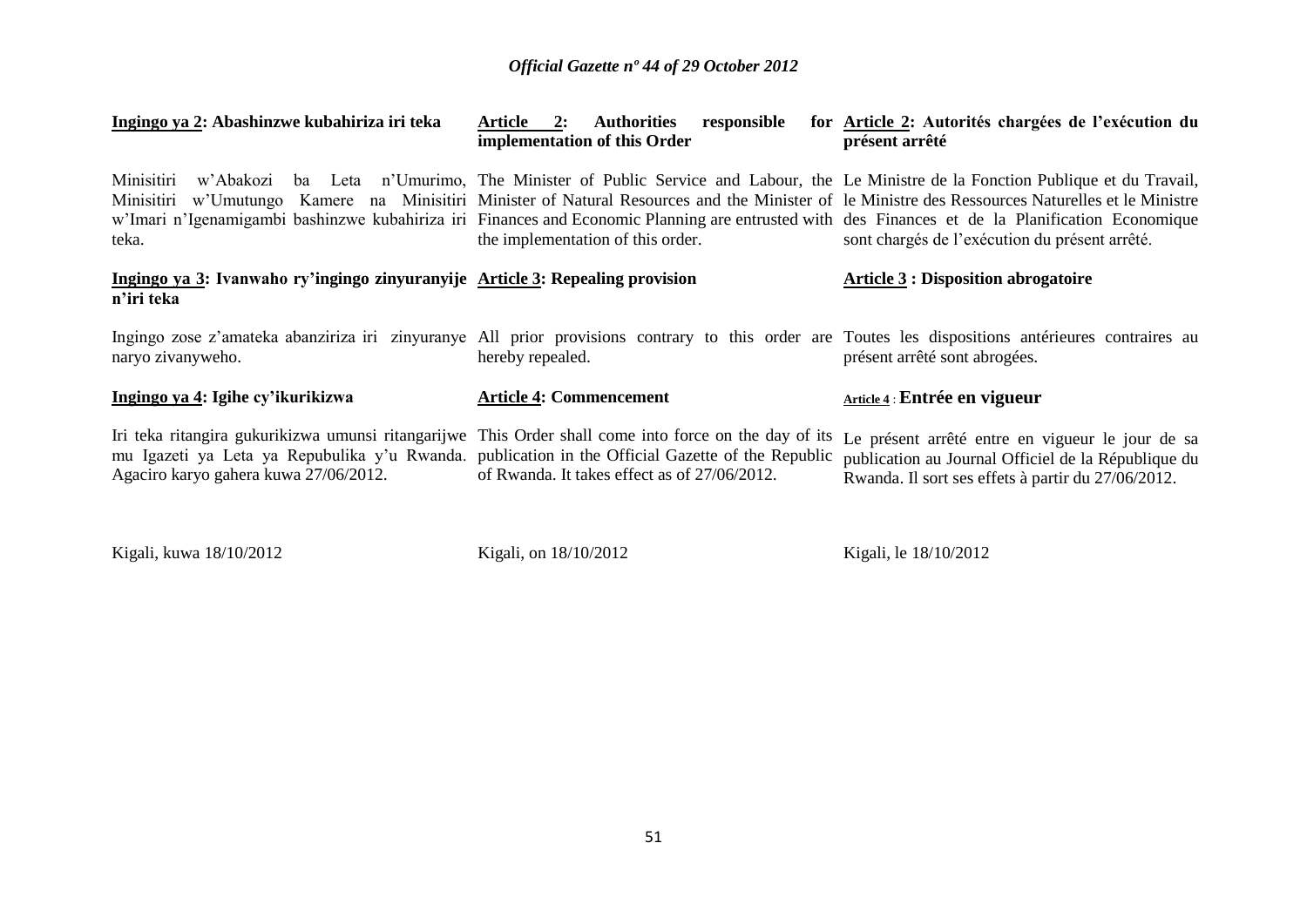**(sé)**

**(sé)**

**(sé)**

**Dr HABUMUREMYI Pierre Damien** Minisitiri w"Intebe

#### **Dr HABUMUREMYI Pierre Damien** Prime Minister

**Dr HABUMUREMYI Pierre Damien** Premier Ministre

**(sé)**

**(sé)**

**MUREKEZI Anastase** Minisitiri w"Abakozi ba Leta n"Umurimo

**MUREKEZI Anastase** Minister of Public Service and Labour

**MUREKEZI Anastase** Ministre de la Fonction Publique et du Travail

**(sé)**

**Bibonywe kandi bishyizweho Ikirango cya Repubulika:**

**Seen and sealed with the Seal of the Republic:**

**Vu et scellé du Sceau de la République:**

**(sé)**

**KARUGARAMA Tharcisse** Minisitiri w"Ubutabera / Intumwa Nkuru ya Leta **(sé)**

**KARUGARAMA Tharcisse** Minister of Justice /Attorney General **(sé)**

**KARUGARAMA Tharcisse** Ministre de la Justice / Garde des Sceaux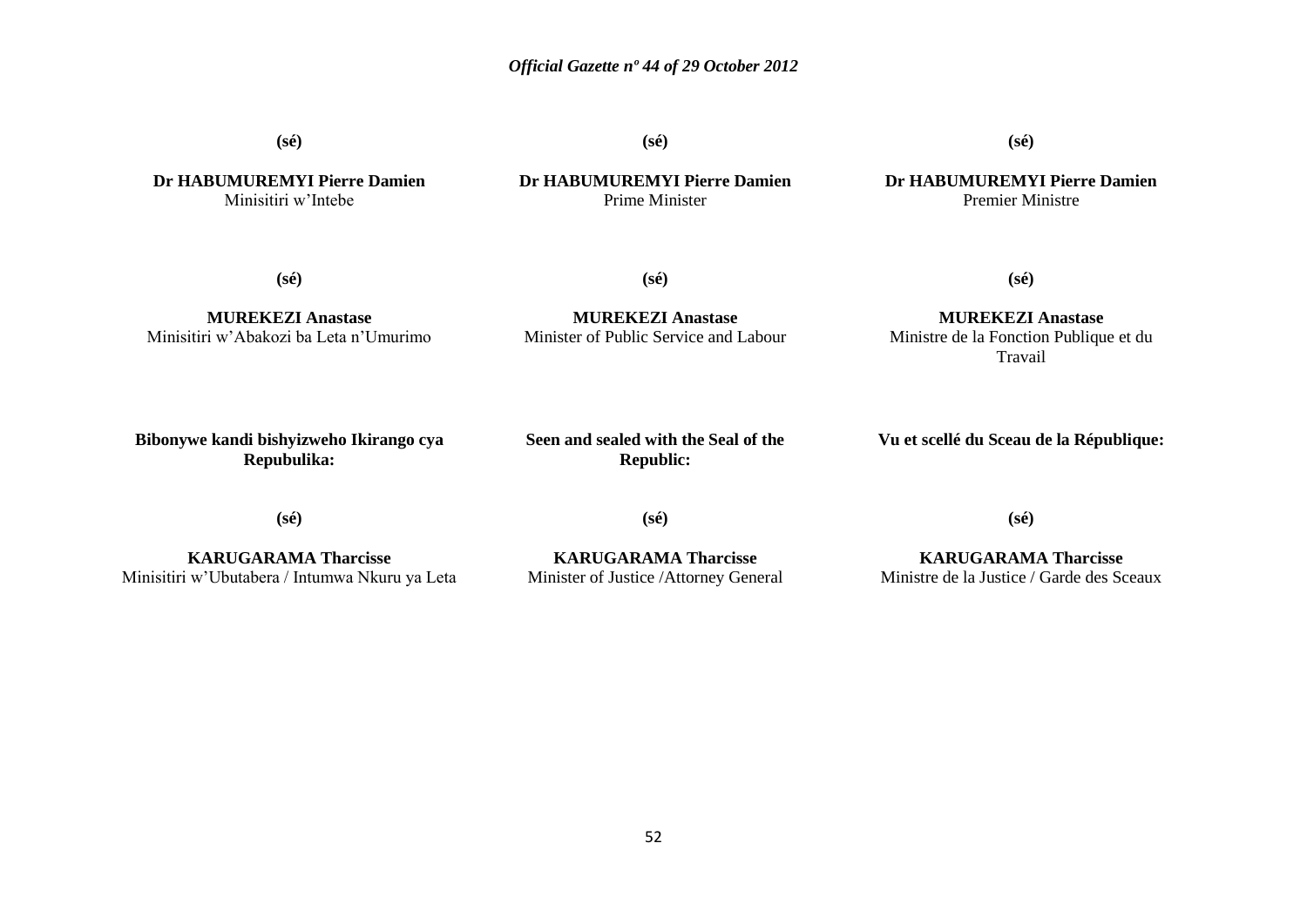**ITEKA RYA MINISITIRI W'INTEBE N°94/03 PRIME MINISTER'S ORDER N°94/03 OF RYO KUWA 18/10/2012 RISHYIRAHO 18/10/2012 APPOINTING A DIRECTOR UMUYOBOZI MUKURU GENERAL**

**ARRETE DU PREMIER MINISTRE N°94/03 DU 18/10/2012 PORTANT NOMINATION D'UN DIRECEUR GENERAL**

| <b>ISHAKIRO</b>                                              | <b>TABLE OF CONTENTS</b>                                                    | <b>TABLE DES MATIERES</b>                                         |  |  |
|--------------------------------------------------------------|-----------------------------------------------------------------------------|-------------------------------------------------------------------|--|--|
| Ingingo ya mbere : Ishyirwaho                                | <b>Article One: Appointment</b>                                             | <b>Article premier : Nomination</b>                               |  |  |
| Ingingo ya 2 : Abashinzwe kubahiriza iri teka                | Article 2 : Authorities responsible for<br>the implementation of this Order | Article 2: Autorités chargées de l'exécution du<br>présent arrêté |  |  |
| Ingingo ya 3: Ivanwaho ry'ingingo<br>zinyuranyije n'iri teka | Article $\underline{3}$ : Repealing provision                               | <b>Article 3 : Disposition abrogatoire</b>                        |  |  |
| Ingingo ya 4 : Igihe iteka ritangira gukurikizwa             | <b>Article 4 : Commencement</b>                                             | Article 4 : Entrée en vigueur                                     |  |  |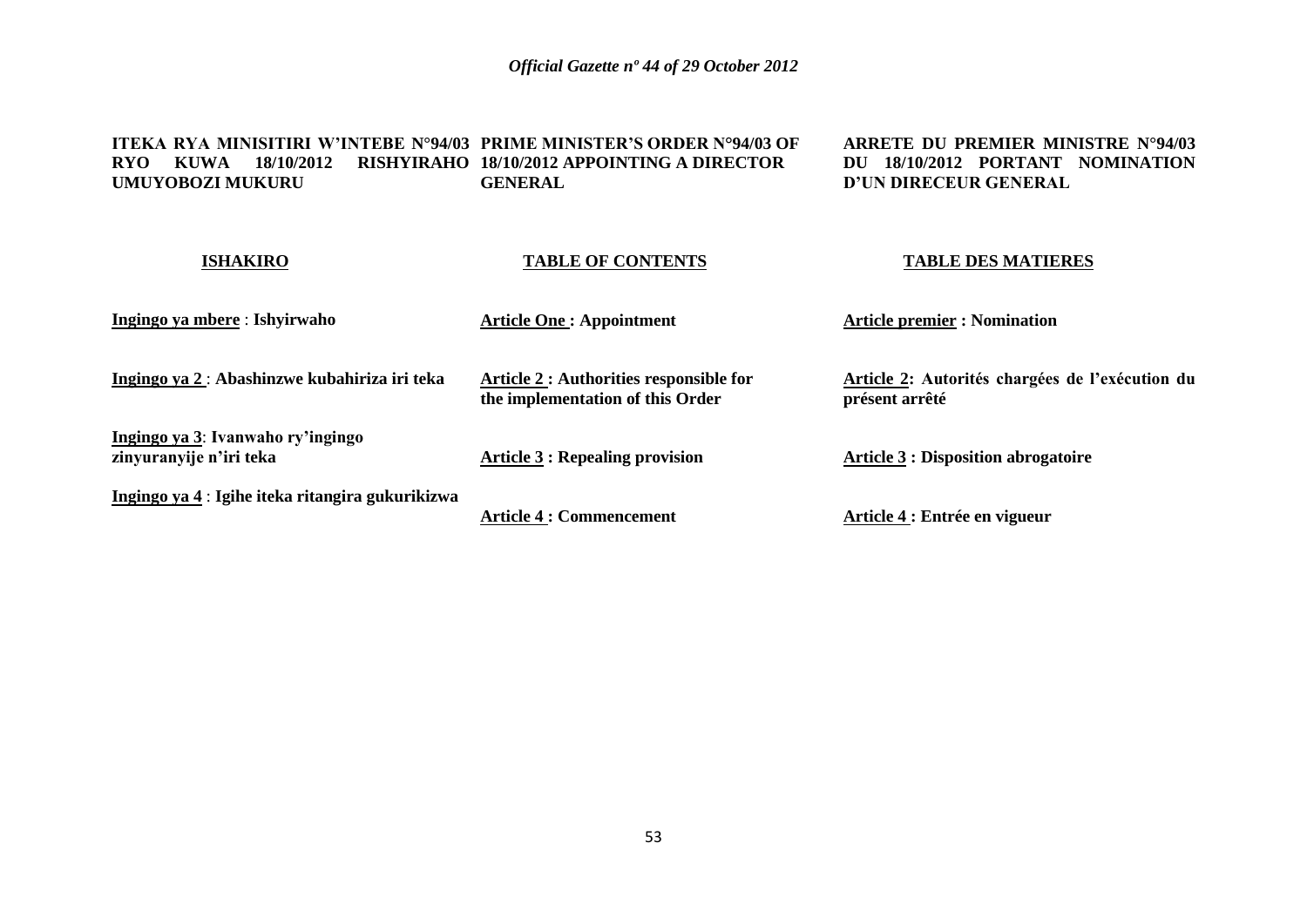#### **ITEKA RYA MINISITIRI W'INTEBE N°94/03 PRIME MINISTER'S ORDER N°94/03 OF RYO KUWA 18/10/2012 RISHYIRAHO 18/10/2012 APPOINTING A DIRECTOR UMUYOBOZI MUKURU GENERAL**

#### **ARRETE DU PREMIER MINISTRE N°94/03 DU 18/10/2012 PORTANT NOMINATION D'UN DIRECEUR GENERAL**

**Minisitiri w'Intebe,**

**ATEGETS** 

n"Ikoranabuhanga.

**The Prime Minister,**

#### **Le Premier Ministre,**

**ARRETE :**

Ashingiye ku Itegeko Nshinga rya Repubulika y"u Pursuant to the Constitution of the Republic of Vu la Constitution de la République du Rwanda du Rwanda ryo kuwa 04 Kamena 2003 nk'uko Rwanda of 04 June 2003, as amended to date 04 juin 2003 telle que révisée à ce jour, ryavuguruwe kugeza ubu, cyane cyane mu ngingo especially in Articles 118, 119, 121 and 201; zaryo iya 118, iya 119, iya 121 n"iya 201; spécialement en ses articles 118, 119, 121 et 201;

Dushingiye ku Itegeko n° 22/2002 ryo kuwa Pursuant to Law n° 22/2002 of 09/07/2002 on Vu la Loi n° 22/2002 du 09/07/2002 portant Statut 09/07/2002 rishyiraho Sitati Rusange igenga General Statutes for Rwanda Public Service, Général de la Fonction Publique Rwandaise, Abakozi ba Leta n'inzego z'imirimo ya Leta, cyane especially in Articles 17, 24 and 35; cyane mu ngingo zaryo iya 17, iya 24 n"iya 35; spécialement en ses articles 17, 24 et 35 ;

Bisabwe na Minisitiri w'Urubyiruko, Itumanaho, On the proposal by the Minister of Youth and Sur proposition du Ministre de la Jeunesse et de la Isakazabumenyi n"Ikoranabuhanga; Information and Communication Technology; Technologie de l"Information et de la Communication ;

Inama y'Abaminisitiri yateranye kuwa 27/06/2012 After consideration and approval by the Cabinet in Après examen et adoption par le Conseil des imaze kubisuzuma no kubyemeza; its session of 27/06/2012; Ministres en sa séance du 27/06/2012;

| ATEGETSE :                   | <b>HEREBY ORDERS :</b>                                                                                                             | ARRETE :                          |  |
|------------------------------|------------------------------------------------------------------------------------------------------------------------------------|-----------------------------------|--|
| Ingingo ya mbere: Ishyirwaho | <b>Article One: Appointment</b>                                                                                                    | <b>Article premier Nomination</b> |  |
|                              | Bwana NKURIKIYIMFURA Didier agizwe Mr. NKURIKIYIMFURA Didier is hereby Monsieur-NKURIKIYIMFURA-L                                   |                                   |  |
|                              | Umuyobozi Mukuru ushinzwe ICT muri Minisiteri appointed Director General in charge of ICT in the Directeur Général chargé de ICT a |                                   |  |

Communication Technology.

**HEREBY ORDERS :**

y"Urubyiruko, Itumanaho, Isakazabumenyi Ministry of Youth and Information and Jeunesse et de la Technologie de l"Information et Monsieur est nommé au Ministère de la de la Communication.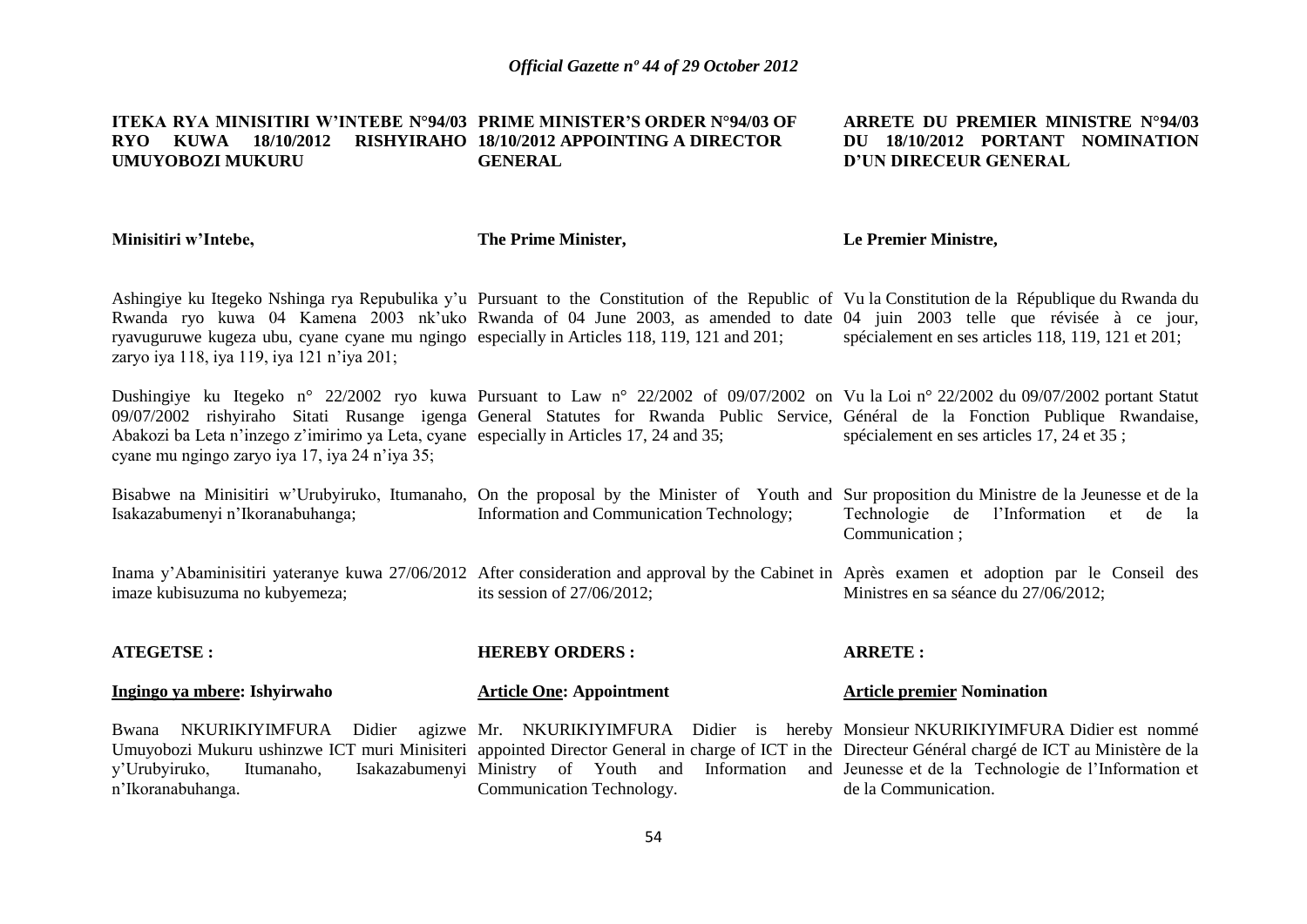| Ingingo ya 2: Abashinzwe kubahiriza iri<br>teka                                                                               | Article 2: Authorities responsible for the<br>implementation of this Order                                                                                                                | <b>Article 2: Autorités chargées de l'exécution du</b><br>présent arrêté                                                                                                                                                                                                                                                                                                                                                                                                                   |  |  |  |
|-------------------------------------------------------------------------------------------------------------------------------|-------------------------------------------------------------------------------------------------------------------------------------------------------------------------------------------|--------------------------------------------------------------------------------------------------------------------------------------------------------------------------------------------------------------------------------------------------------------------------------------------------------------------------------------------------------------------------------------------------------------------------------------------------------------------------------------------|--|--|--|
| Minisitiri<br>Minisitiri<br>w'Imari<br>kuubahiriza iri teka.                                                                  | entrusted with the Implementation of this order.                                                                                                                                          | w'Intebe, Minisitiri w'Urubyiruko, The Prime Minister, the Minister of Youth and Le Premier Ministre, le Ministre de la Jeunesse et<br>Itumanaho, Isakazabumenyi n'Ikoranabuhanga na Information and Communication Technology and de la Technologie de l'Information et de la<br>n'Igenamigambi basabwe the Minister of Finance and Economic Planning are Communication et le Ministre des Finances et de<br>la Planification Economique sont chargés de<br>l'exécution du présent arrêté. |  |  |  |
| Ingingo ya 3: Ivanwaho ry'ingingo zinyuranyije Article 3: Repealing provision<br>n'iri teka                                   |                                                                                                                                                                                           | <b>Article 3 : Disposition abrogatoire</b>                                                                                                                                                                                                                                                                                                                                                                                                                                                 |  |  |  |
| Ingingo zose z'amateka abanziriza iri kandi All prior provisions contrary to this Order are<br>zinyuranyije naryo zivanyweho. | hereby repealed.                                                                                                                                                                          | Toutes les dispositions antérieures contraires au<br>présent arrêté sont abrogées.                                                                                                                                                                                                                                                                                                                                                                                                         |  |  |  |
| Ingingo ya 4 : Igihe iteka ritangira gukurikizwa Article 4 : Commencement                                                     |                                                                                                                                                                                           | Article 4 : Entrée en vigueur                                                                                                                                                                                                                                                                                                                                                                                                                                                              |  |  |  |
| Iri<br>teka<br>y'u Rwanda. Agaciro karyo gahera kuwa of Rwanda. It takes effect as of 27/06/2012.<br>27/06/2012.              | ritangira gukurikizwa ku munsi This Order shall come into force on the date of its<br>ritangarijweho mu Igazeti ya Leta ya Repubulika publication in the Official Gazette of the Republic | Le présent arrêté entre en vigueur le jour de sa<br>publication au Journal Officiel de la République du<br>Rwanda. Il sort ses effets à partir du 27/06/2012.                                                                                                                                                                                                                                                                                                                              |  |  |  |

Kigali, kuwa 18/10/2012 Kigali, on 18/10/2012 Kigali, le 18/10/2012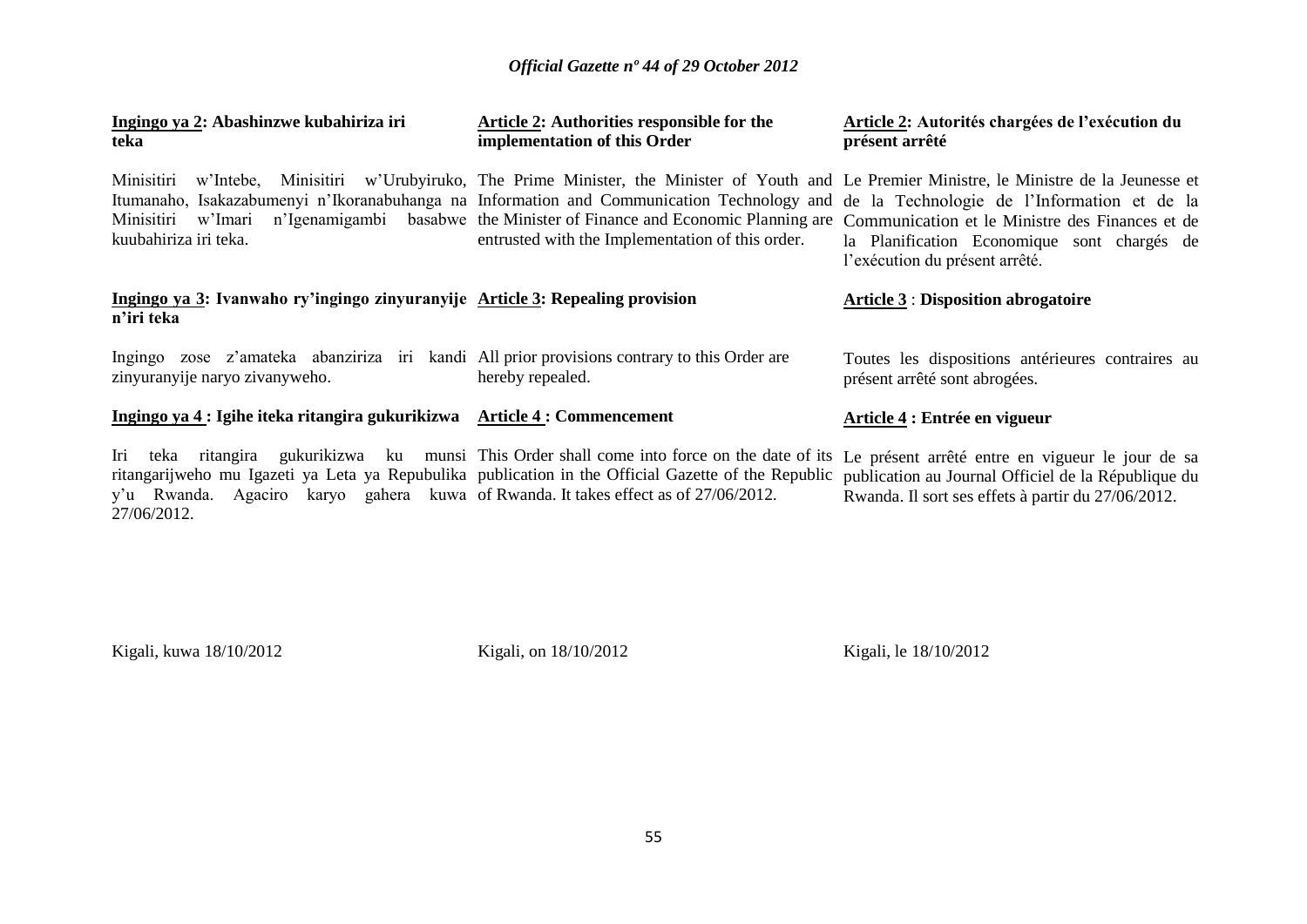**(sé)**

**(sé)**

**(sé)**

**Dr HABUMUREMYI Pierre Damien** Minisitiri w"Intebe

**Dr HABUMUREMYI Pierre Damien** Prime Minister

**(sé)**

**NSENGIMANA Philbert** Minister of Youth and Information and Communication Technology

**Dr HABUMUREMYI Pierre Damien** Premier Ministre

**(sé)**

**NSENGIMANA Philbert** Ministre de la Jeunesse et de la Technologie de l"Information et de la Communication

**(sé)**

**NSENGIMANA Philbert** Minisitiri w"Urubyiruko, Itumanaho, Isakazabumenyi n"Ikoranabuhanga

**Bibonywe kandi bishyizweho Ikirango cya Repubulika:**

**Seen and sealed with the Seal of the Republic:**

**Vu et scellé du Sceau de la République :**

**(sé)**

**KARUGARAMA Tharcisse** Minisitiri w"Ubutabera / Intumwa Nkuru ya Leta

**KARUGARAMA Tharcisse** Minister of Justice /Attorney General

**(sé)**

**(sé)**

**KARUGARAMA Tharcisse**

Ministre de la Justice / Garde des Sceaux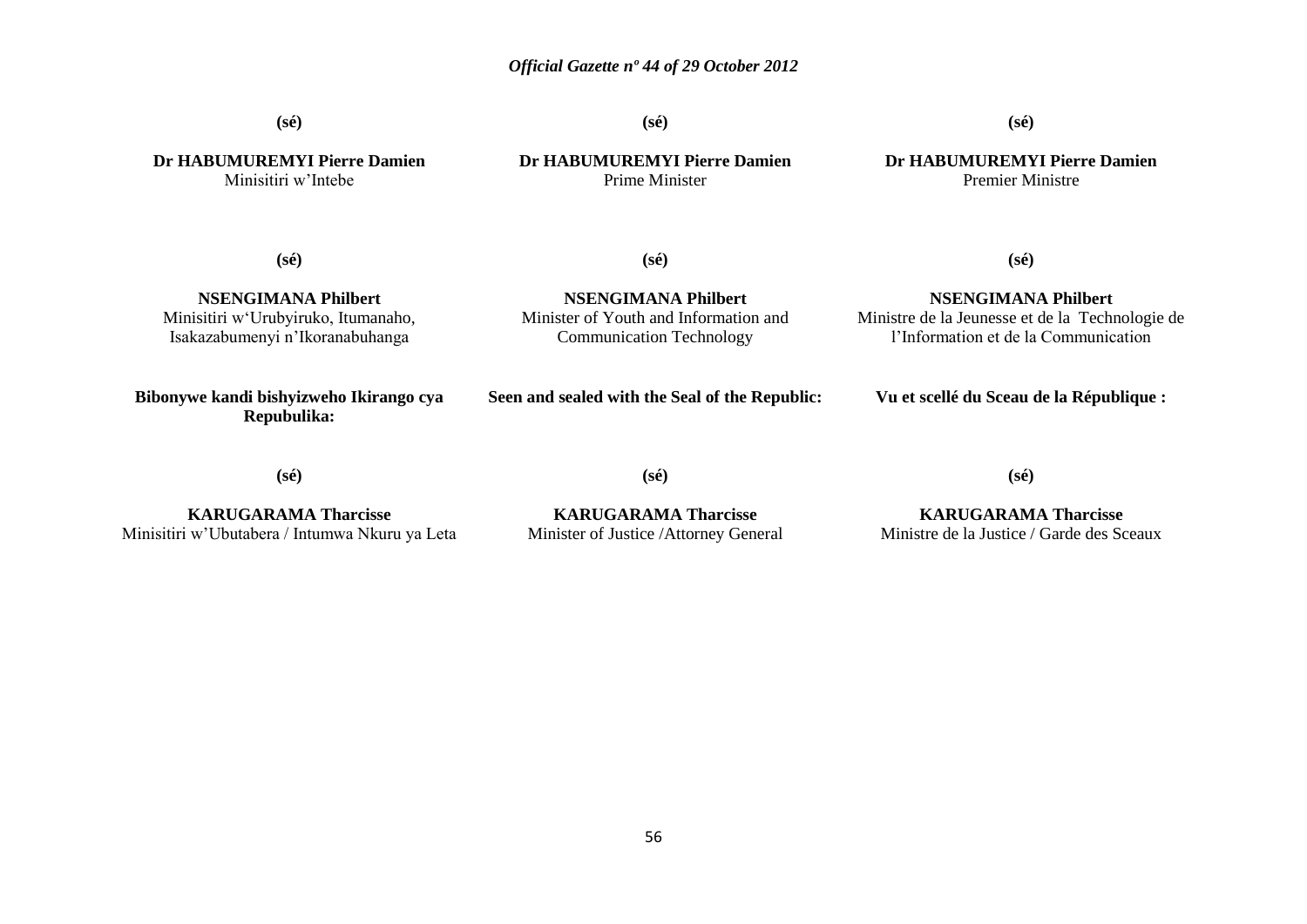**ITEKA RYA MINISITIRI W'INTEBE N°95/03 PRIME MINISTER'S ORDER N°95/03 OF ARRETE DU PREMIER MINISTRE N°95/03 RYO KUWA 18/10/2012 RISHYIRAHO 18/10/2012 APPOINTING A DIRECTOR UMUYOBOZI DU 18/10/2012 PORTANT NOMINATION D'UN DIRECTEUR**

| <b>ISHAKIRO</b>                                                                                     | <b>TABLE OF CONTENTS</b>                                               | <b>TABLE DES MATIERES</b>                                          |
|-----------------------------------------------------------------------------------------------------|------------------------------------------------------------------------|--------------------------------------------------------------------|
| Ingingo ya mbere : Ishyirwaho                                                                       | <b>Article One: Appointment</b>                                        | <b>Article premier : Nomination</b>                                |
| Ingingo 2 : Abashinzwe kubahiriza iri teka                                                          | Article 2: Authorities responsible for<br>implementation of this Order | Article 2 : Autorités chargées de l'exécution du<br>présent arrêté |
| Ingingo ya 3: Ivanwaho ry'ingingo zinyuranyije $\Delta$ rticle 3: Repealing provision<br>n'iri teka |                                                                        | <b>Article 3: Disposition abrogatoire</b>                          |
| Ingingo ya 4: Igihe iri teka ritangira<br>gukurikizwa                                               | <b>Article 4 : Commencement</b>                                        | Article 4 : Entrée en vigueur                                      |

## 57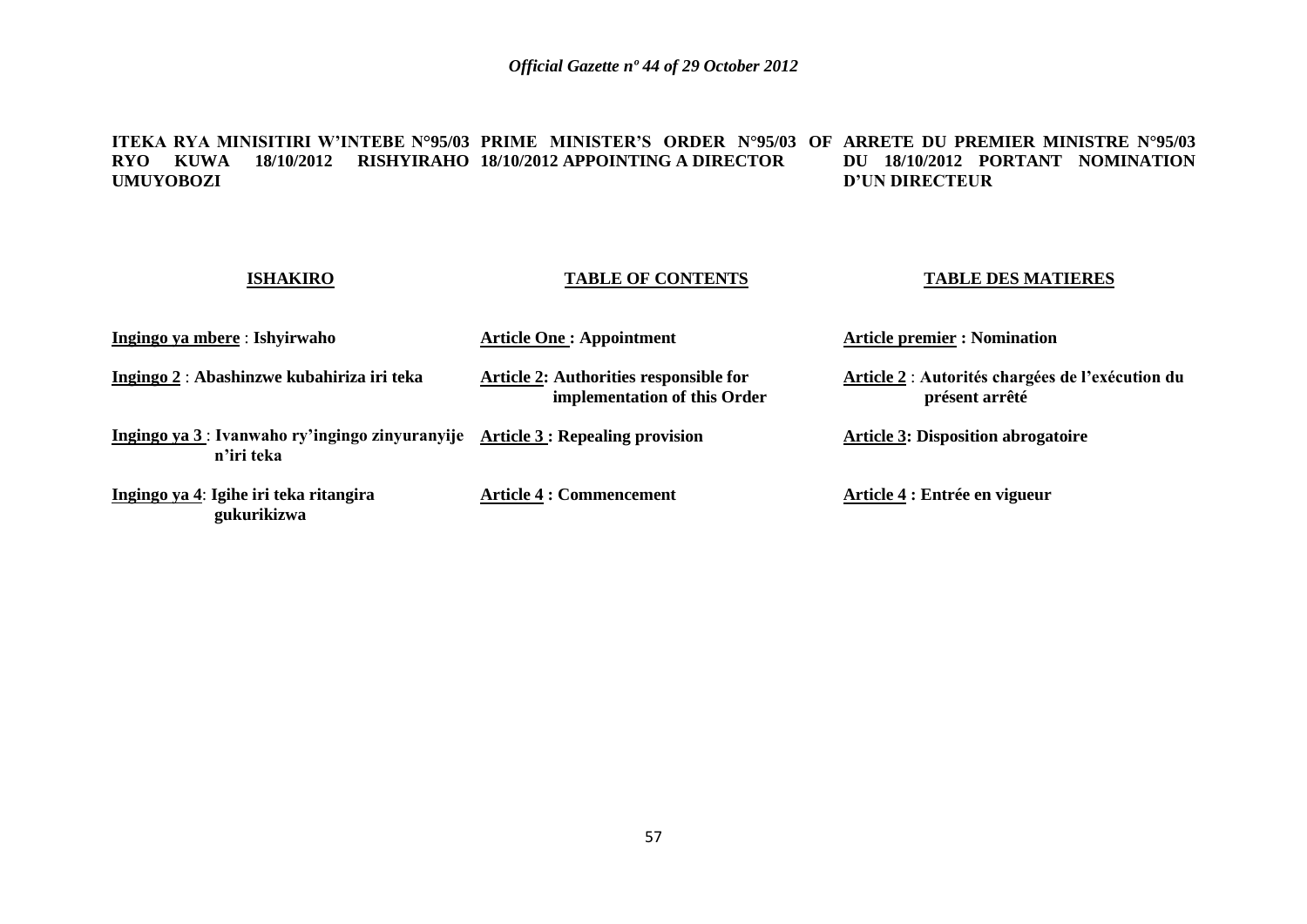#### **ITEKA RYA MINISITIRI W'INTEBE N°95/03 PRIME MINISTER'S ORDER N°95/03 OF ARRETE DU PREMIER MINISTRE N°95/03 RYO KUWA 18/10/2012 RISHYIRAHO 18/10/2012 APPOINTING A DIRECTOR UMUYOBOZI DU 18/10/2012 PORTANT NOMINATION D'UN DIRECTEUR**

**Minisitiri w'Intebe,**

Nkuru y"Amashuri Makuru.

**The Prime Minister,**

**Le Premier Ministre,**

l"Enseignement Supérieur.

Ashingiye ku Itegeko Nshinga rya Repubulika y"u Pursuant to the Constitution of the Republic of Vu la Constitution de la République du Rwanda du Rwanda ryo kuwa 04 Kamena 2003 nk'uko Rwanda of 04 June 2003, as amended to date 04 Juin 2003 telle que révisée à ce jour, ryavuguruwe kugeza ubu, cyane cyane mu ngingo especially in Articles 118, 119, 121 and 201 ; zaryo iya 118, iya 119, iya 121 n'iya 201; spécialement en ses articles 118, 119, 121 et 201;

Ashingiye ku Itegeko n° 22/2002 ryo kuwa Pursuant to Law n° 22/2002 of 09/07/2002 on Vu la Loi n° 22/2002 du 09/07/2002 portant Statut 09/07/2002 rishyiraho Sitati Rusange igenga General Statutes for Rwanda Public Service, Général de la Fonction Publique Rwandaise, abakozi ba Leta n"inzego z"imirimo ya Leta, cyane especially in its Articles 17, 24 and 35; cyane mu ngingo zaryo iya 17, iya 24 n"iya 35; spécialement en ses articles 17, 24 et 35;

Bisabwe na Minisitiri w'Abakozi ba Leta Upon-proposal-by-the-Minister of Public Service Sur-proposition du Ministre de la Fonction n"Umurimo; and Labour; Publique et du Travail;

Inama y'Abaminisitiri yateranye kuwa 27/06/2012 After consideration and approval by Cabinet in its Après examen et adoption par le Conseil des imaze kubisuzuma no kubyemeza; session of 27/06/2012; Ministres en sa séance du 27/06/2012;

| <b>ATEGETSE:</b>             | <b>HEREBY ORDERS:</b>                                                                                                                 | <b>ARRETE:</b>                     |  |  |
|------------------------------|---------------------------------------------------------------------------------------------------------------------------------------|------------------------------------|--|--|
| Ingingo ya mbere: Ishyirwaho | <b>Article one: Appointment</b>                                                                                                       | <b>Article premier: Nomination</b> |  |  |
|                              | Bwana AKANA BAKUNZI Jovin agizwe Mr AKANA BAKUNZI Jovin is hereby appointed Monsieur AKANA BAKUNZI Jovin est nommé                    |                                    |  |  |
|                              | Umujyanama w'Umuyobozi Mukuru w'Inama as Advisor to the Director General of Higher Conseiller du Directeur Général du Haut Conseil de |                                    |  |  |

Education Council.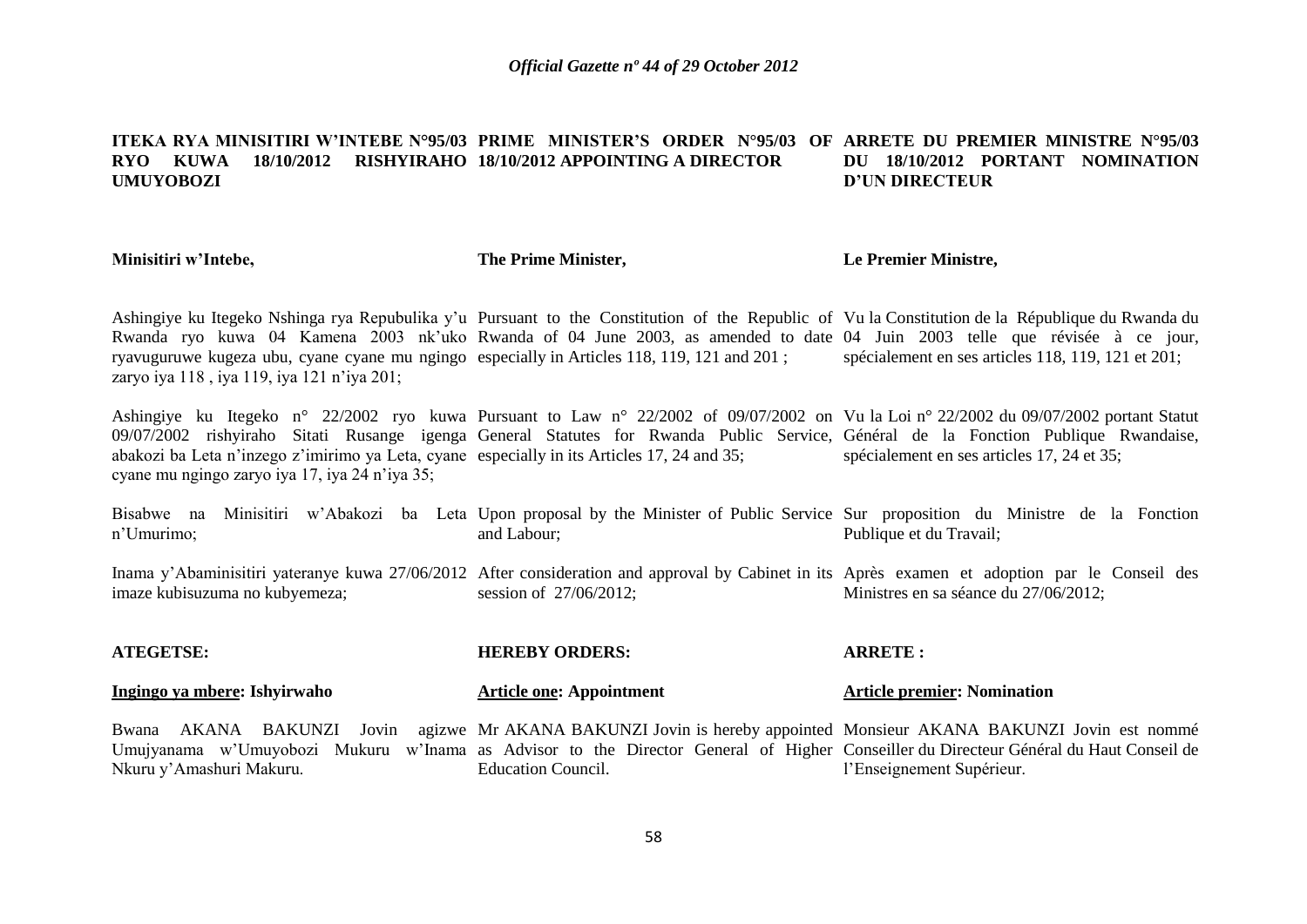| Ingingo ya 2: Abashinzwe kubahiriza iri teka                                                                 | Article 2: Authorities<br>responsible<br>implementation of this Order                                                                                                                                                                                                                                                                                                                                                  | for Article 2: Autorités chargées de l'exécution du<br>présent arrêté                                                                                         |  |  |  |  |  |
|--------------------------------------------------------------------------------------------------------------|------------------------------------------------------------------------------------------------------------------------------------------------------------------------------------------------------------------------------------------------------------------------------------------------------------------------------------------------------------------------------------------------------------------------|---------------------------------------------------------------------------------------------------------------------------------------------------------------|--|--|--|--|--|
| Minisitiri<br>w'Abakozi ba<br>Minisitiri<br>w'Uburezi<br>na<br>n'Igenamigambi bashinzwe kubahiriza iri teka. | Leta n'Umurimo, The Minister of Public Service and Labour, the Le Ministre de la Fonction Publique et du Travail,<br>Minisitiri w'Imari Minister of Education and the Minister of Finances le Ministre de l'Education et le Ministre des<br>and Economic Planning are entrusted with the Finances et de la Planification Economique sont<br>implementation of this order.<br>chargés de l'exécution du présent arrêté. |                                                                                                                                                               |  |  |  |  |  |
| Ingingo ya 3: Ivanwaho ry'ingingo zinyuranyije Article 3: Repealing provision<br>n'iri teka                  |                                                                                                                                                                                                                                                                                                                                                                                                                        | <b>Article 3: Disposition abrogatoire</b>                                                                                                                     |  |  |  |  |  |
| naryo zivanyweho.                                                                                            | Ingingo zose z'amateka abanziriza iri zinyuranye All prior provisions contrary to this order are Toutes les dispositions antérieures contraires au<br>hereby repealed.                                                                                                                                                                                                                                                 | présent arrêté sont abrogées.                                                                                                                                 |  |  |  |  |  |
| Ingingo ya 4: Igihe cy'ikurikizwa                                                                            | <b>Article 4: Commencement</b>                                                                                                                                                                                                                                                                                                                                                                                         | Article 4 : Entrée en vigueur                                                                                                                                 |  |  |  |  |  |
| Agaciro karyo gahera kuwa 27/06/2012.                                                                        | Iri teka ritangira gukurikizwa umunsi ritangarijwe This Order shall come into force on the day of its<br>mu Igazeti ya Leta ya Repubulika y'u Rwanda. publication in the Official Gazette of the Republic<br>of Rwanda. It takes effect as of 27/06/2012.                                                                                                                                                              | Le présent arrêté entre en vigueur le jour de sa<br>publication au Journal Officiel de la République du<br>Rwanda. Il sort ses effets à partir du 27/06/2012. |  |  |  |  |  |

Kigali, kuwa 18/10/2002 Kigali, on 18/10/2002 Kigali, le 18/10/2002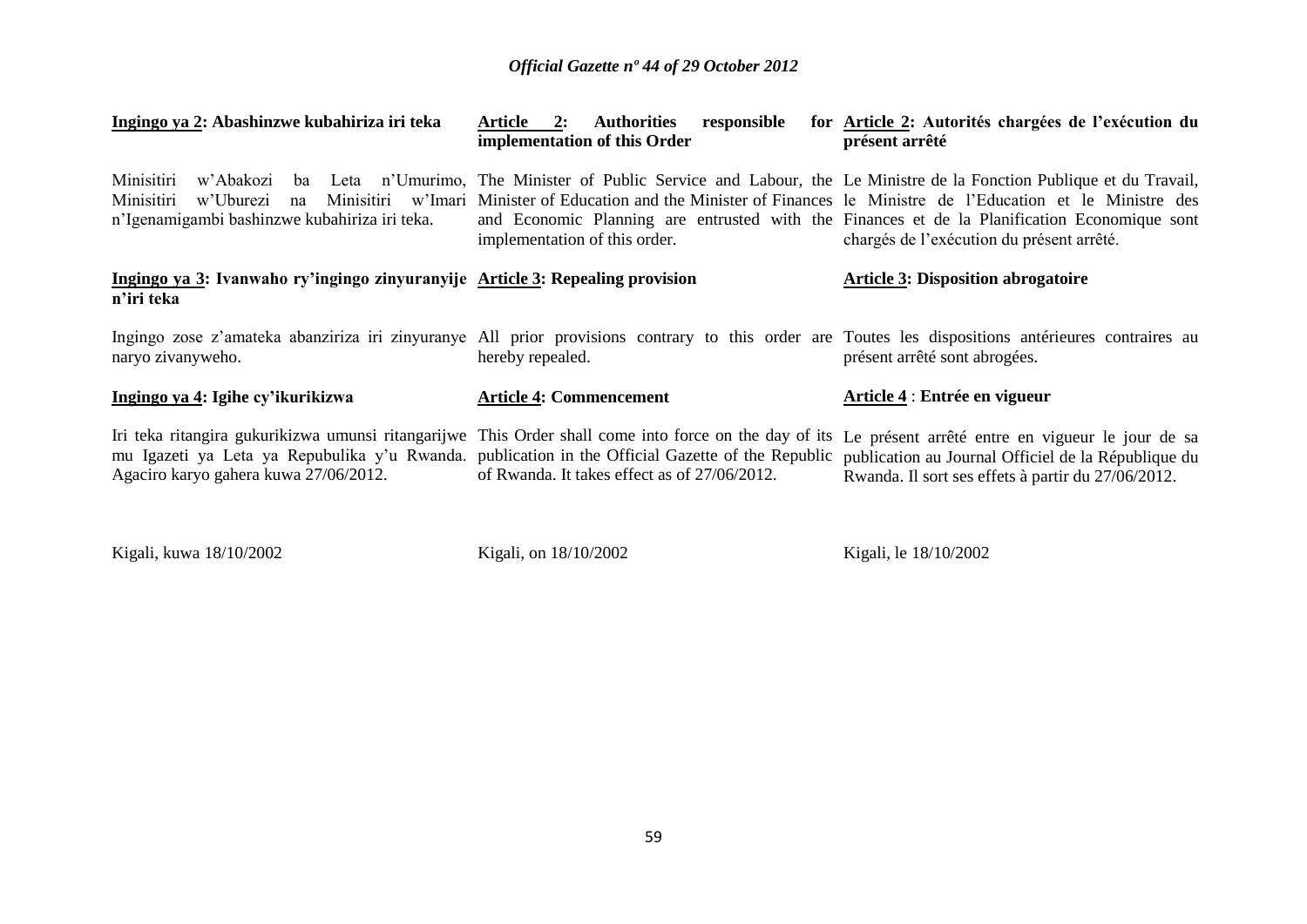**(sé)**

**(sé)**

**(sé)**

**Dr HABUMUREMYI Pierre Damien** Minisitiri w"Intebe

**Dr HABUMUREMYI Pierre Damien** Prime Minister

**Dr HABUMUREMYI Pierre Damien** Premier Ministre

**(sé)**

**(sé)**

**(sé)**

**MUREKEZI Anastase** Minisitiri w"Abakozi ba Leta n"Umurimo

**MUREKEZI Anastase** Minister of Public Service and Labour

**MUREKEZI Anastase** Ministre de la Fonction Publique et du Travail

**Bibonywe kandi bishyizweho Ikirango cya Repubulika:**

**Seen and sealed with the Seal of the Republic:**

**Vu et scellé du Sceau de la République:**

**(sé)**

**(sé)**

**KARUGARAMA Tharcisse** Minisitiri w"Ubutabera / Intumwa Nkuru ya Leta

**KARUGARAMA Tharcisse** Minister of Justice /Attorney General **(sé)**

**KARUGARAMA Tharcisse** Ministre de la Justice / Garde des Sceaux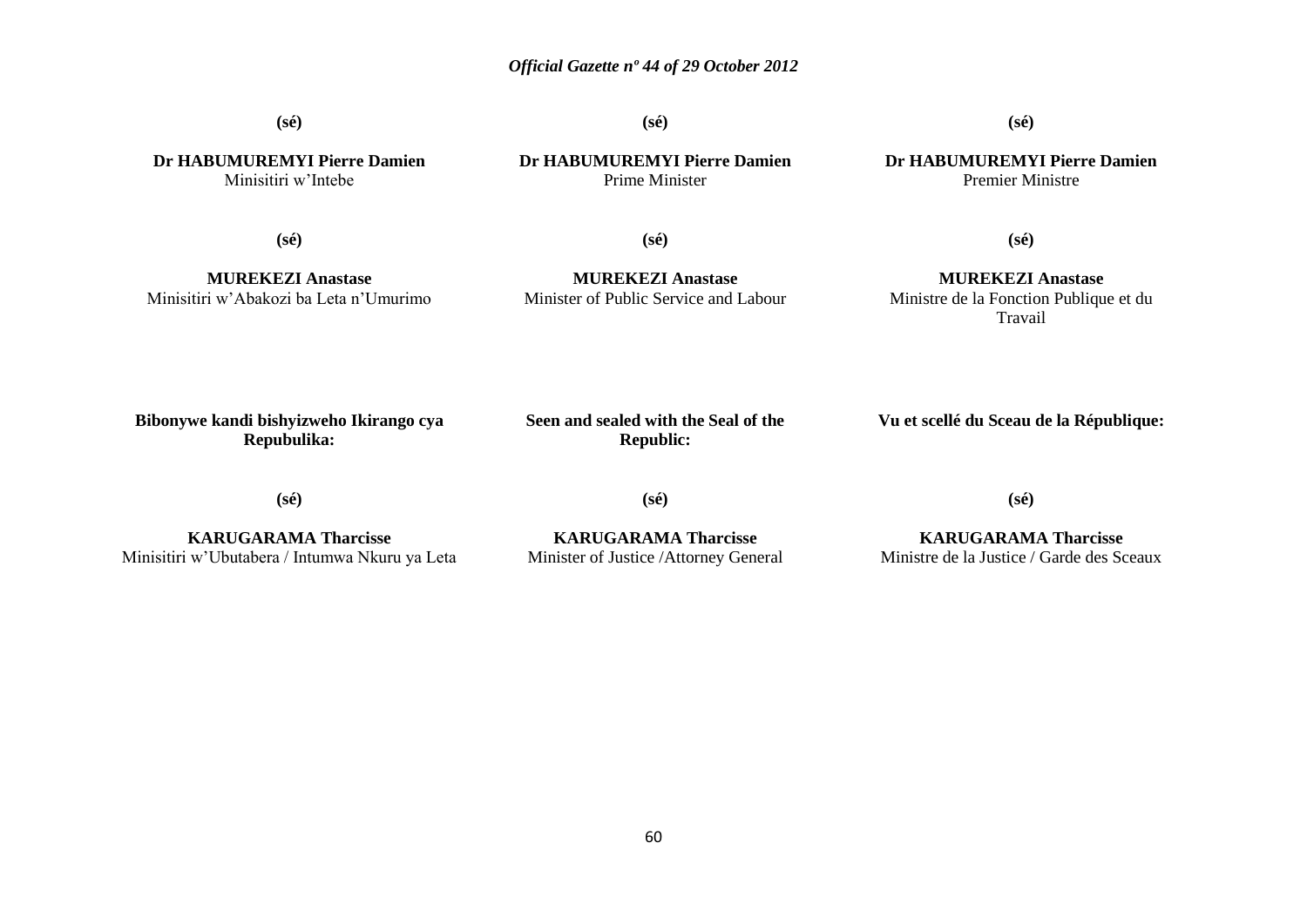**ITEKA RYA MINISITIRI W'INTEBE N°96/03 PRIME MINISTER'S ORDER N°96/03 OF ARRETE DU PREMIER MINISTRE RYO KUWA 18/10/2012 RISHYIRAHO 18/10/2012 APPOINTING A DIRECTOR UMUYOBOZI N°96/03 DU 18/10/2012 PORTANT NOMINATION D'UN DIRECTEUR**

#### **ISHAKIRO Ingingo ya mbere**: **Ishyirwaho Ingingo 2**: **Abashinzwe kubahiriza iri teka Ingingo ya 3**: **Ivanwaho ry'ingingo zinyuranyije n'iri teka Ingingo ya 4**: **Igihe iri teka ritangira gukurikizwa TABLE OF CONTENTS Article One: Appointment Article 2: Authorities responsible for implementation of this Order Article 3 : Repealing provision Article 4: Commencement TABLE DES MATIERES Article premier: Nomination Article 2**: **Autorités chargées de l'exécution du présent arrêté Article 3: Disposition abrogatoire Article 4: Entrée en vigueur**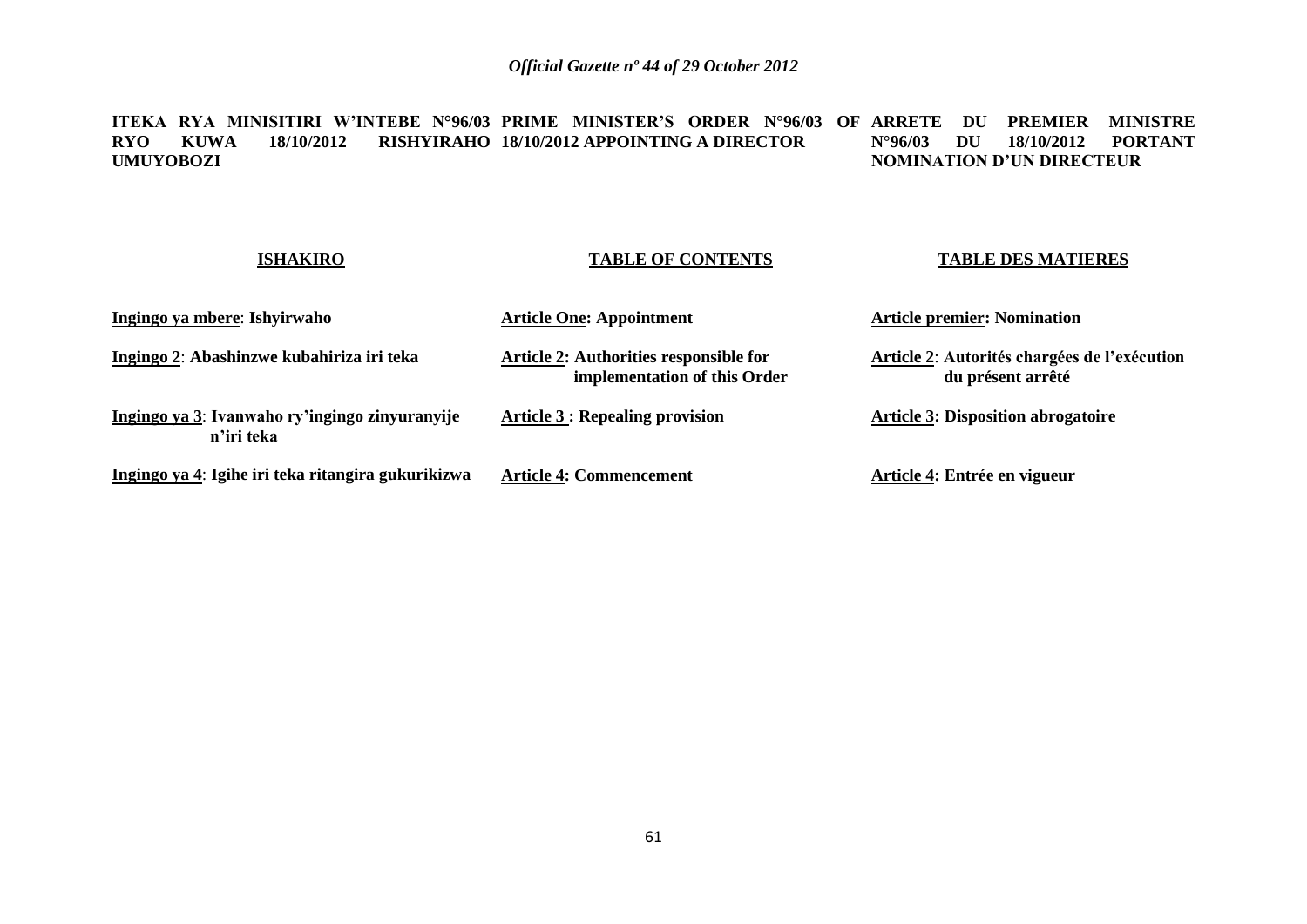#### **ITEKA RYA MINISITIRI W'INTEBE N°96/03 PRIME MINISTER'S ORDER N°96/03 OF ARRETE DU PREMIER MINISTRE N°96/03 RYO KUWA 18/10/2012 RISHYIRAHO 18/10/2012 APPOINTING A DIRECTOR UMUYOBOZI DU 18/10/2012 PORTANT NOMINATION D'UN DIRECTEUR**

**Minisitiri w'Intebe,**

ya Siporo n"Umuco.

**The Prime Minister,**

**Le Premier Ministre,**

Ashingiye ku Itegeko Nshinga rya Repubulika y"u Pursuant to the Constitution of the Republic of Vu la Constitution de la République du Rwanda Rwanda ryo kuwa 04 Kamena 2003 nk'uko Rwanda of 04 June 2003, as amended to date du 04 Juin 2003 telle que révisée à ce jour, ryavuguruwe kugeza ubu, cyane cyane mu ngingo especially in Articles 118, 119, 121 and 201 ; zaryo iya 118, iya 119, iya 121 n'iya 201; spécialement en ses articles 118, 119, 121 et 201;

Ashingiye ku Itegeko n° 22/2002 ryo kuwa Pursuant to Law n° 22/2002 of 09/07/2002 on Vu la Loi n° 22/2002 du 09/07/2002 portant Statut 09/07/2002 rishyiraho Sitati Rusange igenga General Statutes for Rwanda Public Service, Général de la Fonction Publique Rwandaise, abakozi ba Leta n"inzego z"imirimo ya Leta, cyane especially in its Articles 17, 24 and 35; cyane mu ngingo zaryo iya 17, iya 24 n"iya 35; spécialement en ses articles 17, 24 et 35;

Bisabwe na Minisitiri w'Abakozi ba Leta Upon-proposal-by-the-Minister-of-Public-Service-and-Sur-proposition du Ministre de la Fonction n"Umurimo; Labour; Publique et du Travail ;

Inama y'Abaminisitiri yateranye kuwa 27/06/2012 After consideration and approval by Cabinet in its Après examen et adoption par le Conseil des imaze kubisuzuma no kubyemeza; session of 27/06/2012; Ministres en sa séance du 27/06/2012;

**ATEGETSE: Ingingo ya mbere: Ishyirwaho** Madamu MUKESHIMANA Claire Umuyobozi w"Imari n"Ubutegetsi muri Minisiteri Ministry of Sports and Culture. **HEREBY ORDERS: Article one: Appointment** Ms MUKESHIMANA Claire is hereby appointed as Mme MUKESHIMANA Claire est nommée Director of Finance and Administration Unit in the Directrice des Finances et Administration au sein **ARRETE : Article premier: Nomination** du Ministère des Sports et de la Culture.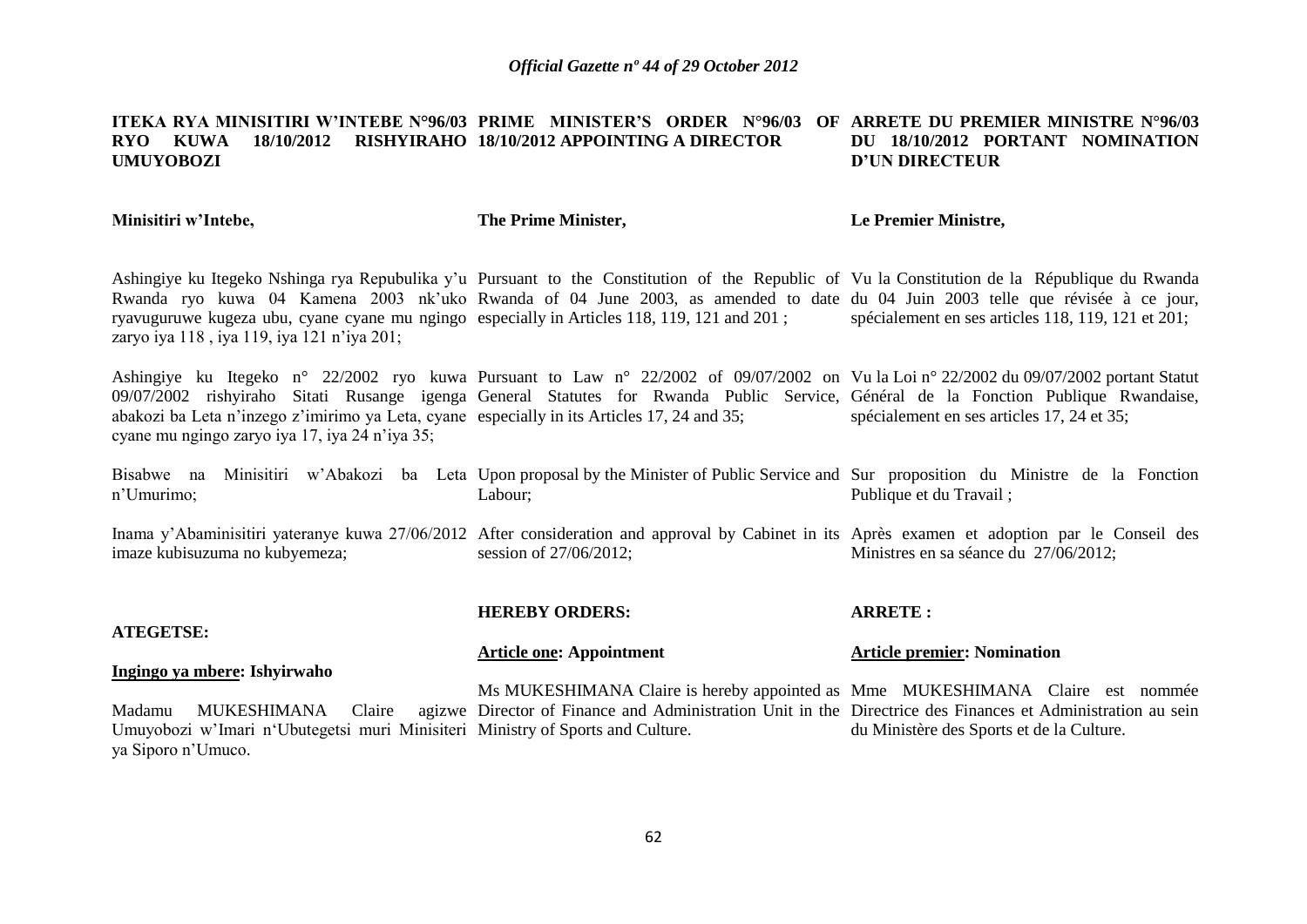| Ingingo ya 2: Abashinzwe kubahiriza iri teka                                                | 2:<br>Article<br><b>Authorities</b><br>responsible<br>implementation of this Order                                                                                                                                                                                                                                                                                                                   | for Article 2: Autorités chargées de l'exécution du<br><b>Article 2: Autorités chargées de l'exécution</b><br>du présent arrêté                                  |
|---------------------------------------------------------------------------------------------|------------------------------------------------------------------------------------------------------------------------------------------------------------------------------------------------------------------------------------------------------------------------------------------------------------------------------------------------------------------------------------------------------|------------------------------------------------------------------------------------------------------------------------------------------------------------------|
| Minisitiri<br>Siporo n'Umuco,<br>wa<br>teka.                                                | Minisitiri The Minister of Sports and Culture, the Minister of<br>w'Abakozi ba Leta n'Umurimo na Minisitiri Public Service and Labour and the Minister of Le Ministre des Sports et de la Culture, le Ministre<br>w'Imari n'Igenamigambi bashinzwe kubahiriza iri Finances and Economic Planning are entrusted with de la Fonction Publique et du Travail et le<br>the implementation of this order. | Ministre des Finances et de la Planification<br>Economique sont chargés de l'exécution du<br>présent arrêté.                                                     |
| Ingingo ya 3: Ivanwaho ry'ingingo zinyuranyije Article 3: Repealing provision<br>n'iri teka |                                                                                                                                                                                                                                                                                                                                                                                                      | <b>Article 3: Disposition abrogatoire</b>                                                                                                                        |
| zinyuranye naryo zivanyweho.                                                                | Ingingo zose z'amateka abanziriza iri kandi All prior provisions contrary to this order are hereby<br>repealed.                                                                                                                                                                                                                                                                                      | Toutes les dispositions antérieures contraires au<br>présent arrêté sont abrogées.                                                                               |
| Ingingo ya 4: Igihe cy'ikurikizwa                                                           | <b>Article 4: Commencement</b><br>Iri teka ritangira gukurikizwa umunsi ritangarijwe This Order shall come into force on the day of its                                                                                                                                                                                                                                                              | Article 4 : Entrée en vigueur                                                                                                                                    |
| Agaciro karyo gahera kuwa 27/06/2012.                                                       | mu Igazeti ya Leta ya Repubulika y'u Rwanda. publication in the Official Gazette of the Republic of<br>Rwanda. It takes effect as of 27/06/2012.                                                                                                                                                                                                                                                     | Le présent arrêté entre en vigueur le jour de sa<br>publication au Journal Officiel de la République<br>du Rwanda. Il sort ses effets à partir du<br>27/06/2012. |
| Kigali, ku wa 18/10/2012                                                                    | Kigali, on 18/10/2012                                                                                                                                                                                                                                                                                                                                                                                | Kigali, le 18/10/2012                                                                                                                                            |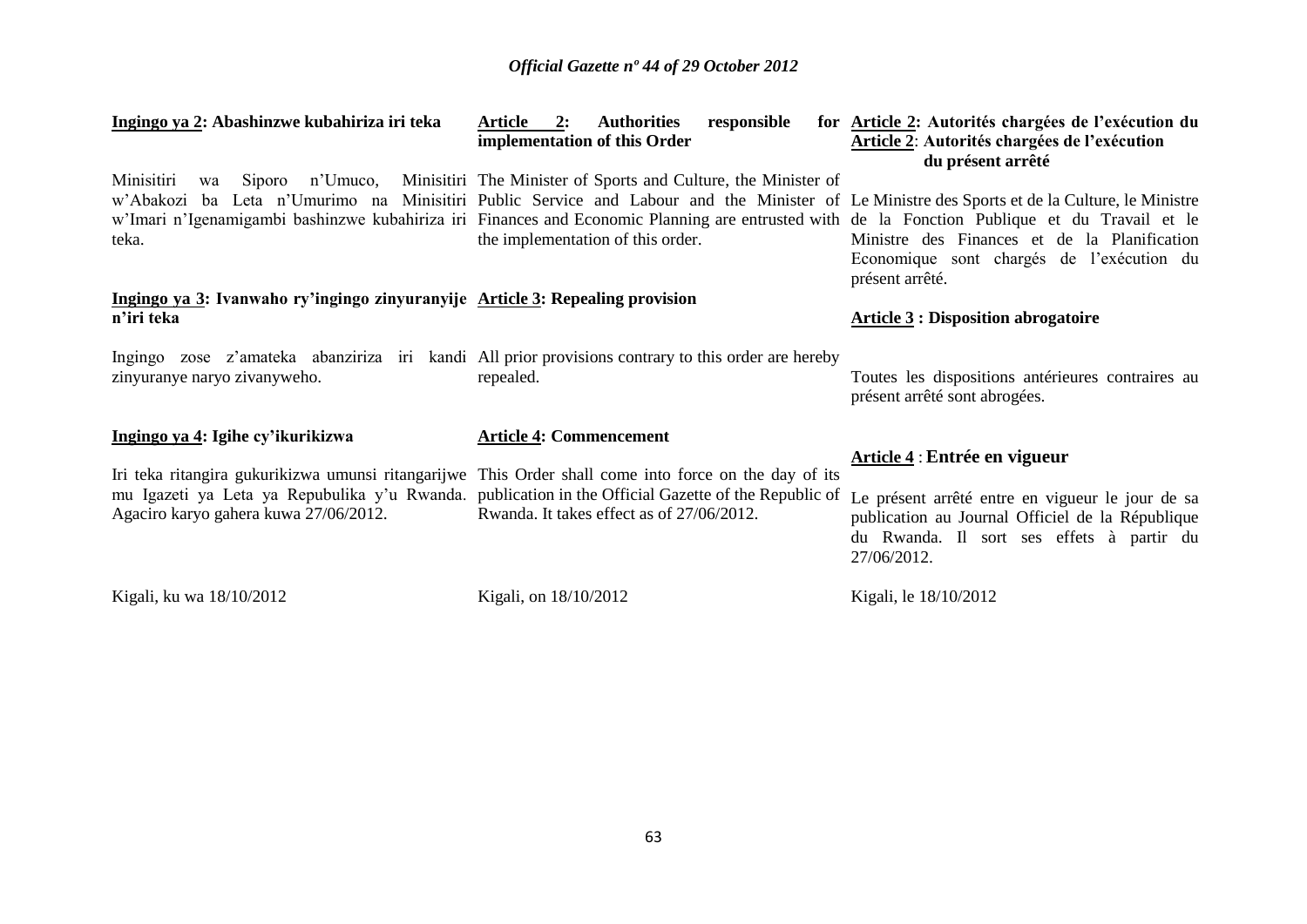(sé)

**Dr HABUMUREMYI Pierre Damien** Minisitiri w"Intebe

(sé)

**Dr HABUMUREMYI Pierre Damien** Prime Minister

 $(s\acute{e})$ 

**Dr HABUMUREMYI Pierre Damien** Premier Ministre

(sé)

(sé)

**MUREKEZI Anastase** Minister of Public Service and Labour

**MUREKEZI Anastase** Minisitiri w"Abakozi ba Leta n"Umurimo

**Bibonywe kandi bishyizweho Ikirango cya Repubulika:**

**Seen and sealed with the Seal of the**

**Republic:**

**MUREKEZI Anastase**

(sé)

Ministre de la Fonction Publique et du Travail

**Vu et scellé du Sceau de la République**

(sé)

**KARUGARAMA Tharcisse** Minisitiri w"Ubutabera / Intumwa Nkuru ya Leta (sé)

**KARUGARAMA Tharcisse** Minister of Justice /Attorney General (sé)

**KARUGARAMA Tharcisse** Ministre de la Justice / Garde des Sceaux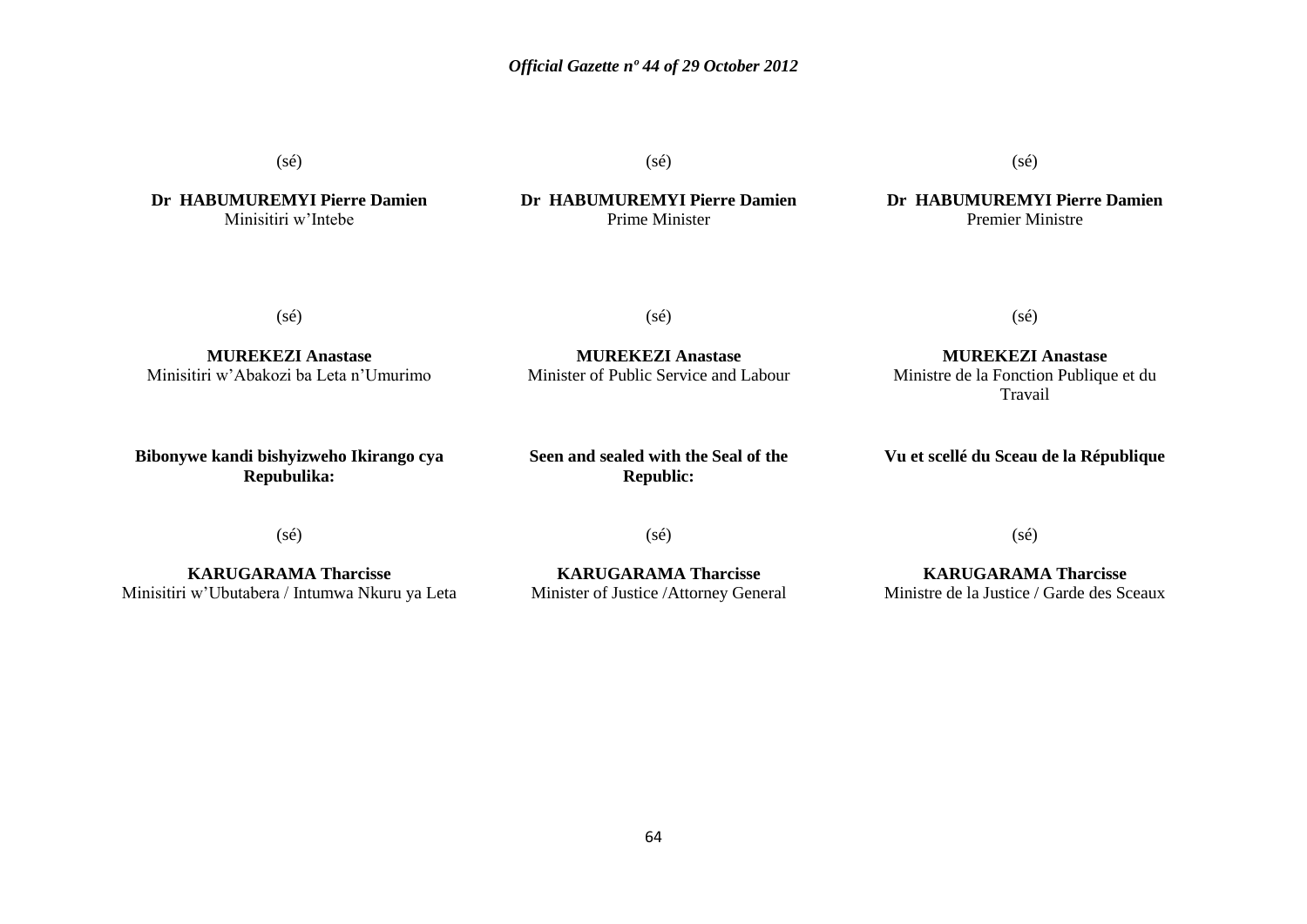**AMABWIRIZA N°03/12 YO KUWA 12 INSTRUCTIONS N° 03/12 OF 12 AUGUST INSTRUCTIONS N° 03/12 DU 12 AOUT 2012**  KANAMA 2012 Y'INAMA NJYANAMA 2012 OF KIGALI CITY COUNCIL DU CONSEIL DE LA VILLE DE KIGALI **Y'UMUJYI WA KIGALI AGENGA RELATING TO PARKINGS IN THE CITY RELATIVES AUX PARKINGS SUR LES PARIKINGI ZO KU MIHANDA YO MU OF KIGALI MUJYI WA KIGALI ROUTES DE LA VILLE DE KIGALI** 

| <b>ISHAKIRO</b>                                      | <b>TABLE OF CONTENTS</b>                                     | <b>TABLE DES MATIERES</b>                                               |  |  |  |  |
|------------------------------------------------------|--------------------------------------------------------------|-------------------------------------------------------------------------|--|--|--|--|
| Ingingo ya mbere: Icyo aya mabwiriza agamije         | <b>Article One: Purpose of these Instructions</b>            | Objet<br><u>Article</u><br>premier:<br>présentes<br>des<br>instructions |  |  |  |  |
| Ingingo ya 2: Igisobanuro cya parikingi              | <b>Article 2: Definition of parking</b>                      | <b>Article 2 : Définition du parking</b>                                |  |  |  |  |
| Ingingo ya 3: Parikingi zishyurwa                    | <b>Article 3: Chargeable parking spaces</b>                  | $Article 3: Parking$ payants                                            |  |  |  |  |
| Ingingo ya 4: Gucunga parikingi                      | <b>Article 4: Management of parking spaces</b>               | <b>Article 4 : Gestion des parkings</b>                                 |  |  |  |  |
| Ingingo ya 5: Ibinyabiziga byishyuzwa                | Article 5: Vehicles which pay parking fees                   | Article 5: Véhicules devant payer les frais de<br>parking               |  |  |  |  |
| Ingingo ya 6: Ibiciro                                | <b>Article 6: Tariffs</b>                                    | <b>Article 6: Tarifs</b>                                                |  |  |  |  |
| Ingingo ya 7: Urwego rushinzwe parikingi             | Article 7: Authority in charge of parking spaces             | Article 7: Autorité chargée des parkings                                |  |  |  |  |
| Ingingo ya 8: Amasezerano yo<br>gucunga<br>parikingi | Article 8: Agreement for the management of<br>parking spaces | <b>Article 8 : Contrat de gestion des parkings</b>                      |  |  |  |  |
| Ingingo ya 9: Ibinyabiziga bitishyura                | Article 9: Vehicles exempted from paying<br>parking fees     | Article 9: Véhicules exonérés des frais de<br>parking                   |  |  |  |  |
| Ingingo ya 10: Iminsi y'akazi                        | <b>Article 10: Working days</b>                              | <b>Article 10: Jours de service</b>                                     |  |  |  |  |
| Ingingo ya 11: Amasaha yo kwishyura                  | <b>Article 11: Chargeable hours</b>                          | <b>Article 11: Heures payées</b>                                        |  |  |  |  |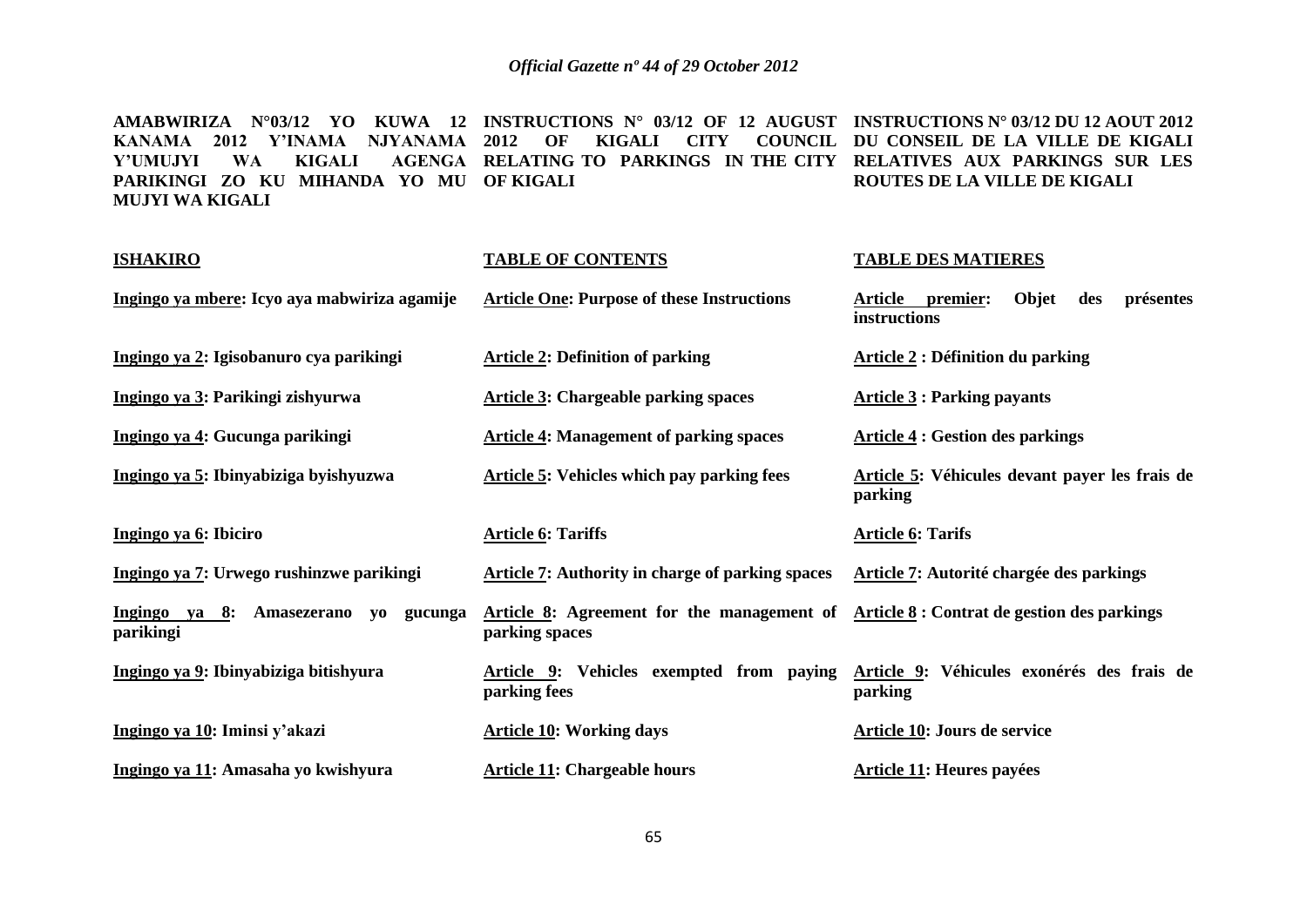| Ingingo ya 12: Ibihano                                                                                      | <b>Article 12: Sanctions</b>                           | <b>Article 12: Sanctions</b>                              |
|-------------------------------------------------------------------------------------------------------------|--------------------------------------------------------|-----------------------------------------------------------|
| Ingingo ya 13: Gufatira ikinyabiziga no<br>kugiteza cyamunara                                               | Article 13: Seizure and public auction of a<br>vehicle | Article 13: Saisie et vente aux enchères d'un<br>véhicule |
| Ingingo ya 14: Umutekano w'ibinyabiziga biri Article 14: Safety of vehicles in the parking<br>muri pariking |                                                        | Article 14 : Sécurité des véhicules dans le<br>parking    |
| $ya$ 15:<br>Ingingo<br>Ivanwaho<br>zinyuranyije n'aya mabwiriza                                             | ry'ingingo Article 15: Repealing provision             | <b>Article 15 : Disposition abrogatoire</b>               |
| Ingingo ya 16: Igihe amabwiriza atangira Article 16: Commencement<br>gukurikizwa                            |                                                        | Article 16: Entrée en vigueur                             |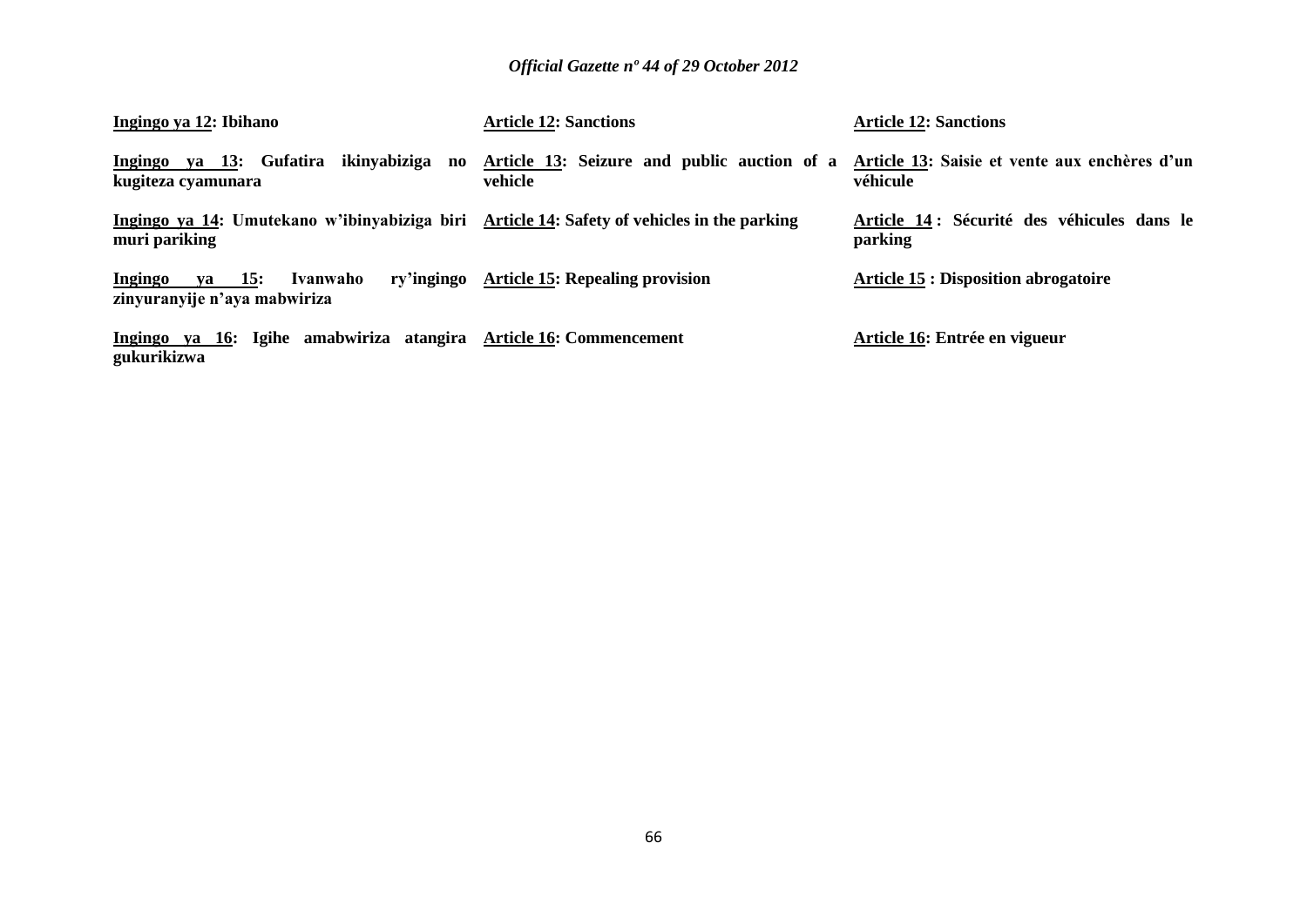| AMABWIRIZA<br>Y'INAMA<br>NJYANAMA<br>KANAMA<br>2012<br><b>KIGALI</b><br>Y'UMUJYI<br><b>WA</b><br>MIHANDA YO MU OF KIGALI<br>PARIKINGI ZO KU<br><b>MUJYI WA KIGALI</b>                                           | $N^{\circ}03/12$ YO KUWA 12 INSTRUCTIONS $N^{\circ}$ 03/12 OF 12 AUGUST<br>OF<br>COUNCIL<br>2012<br>KIGALI<br><b>CITY</b><br>AGENGA RELATING TO PARKINGS IN THE CITY | <b>INSTRUCTIONS N° 03/12 DU 12 AOUT 2012</b><br>DU CONSEIL DE LA VILLE DE KIGALI<br>RELATIVES AUX PARKINGS SUR LES<br>ROUTES DE LA VILLE DE KIGALI |  |  |
|-----------------------------------------------------------------------------------------------------------------------------------------------------------------------------------------------------------------|----------------------------------------------------------------------------------------------------------------------------------------------------------------------|----------------------------------------------------------------------------------------------------------------------------------------------------|--|--|
| Inama Njyanama y'Umujyi wa Kigali,                                                                                                                                                                              | The Kigali City Council,                                                                                                                                             | Le Conseil de la Ville de Kigali,                                                                                                                  |  |  |
| Ishingiye ku itegeko n° 10/2006 ryo ku wa Pursuant to Law n°10/2006 of 03/03/2006 Vu la Loi n° 10/2006 du 03/03/2006 portant<br>03/03/2006 rigena imiterere, imitunganyirize<br>n'imikorere y'Umujyi wa Kigali; | determining the structure, organization and<br>functioning of the City of Kigali;                                                                                    | organisation et fonctionnement de la Ville de<br>Kigali;                                                                                           |  |  |
| <b>ITANZE AMABWIRIZA AKURIKIRA:</b>                                                                                                                                                                             | <b>FOLLOWING</b><br><b>ISSUES</b><br><b>HEREBY</b><br><b>THE</b><br><b>INSTRUCTIONS:</b>                                                                             | <b>INSTRUCTIONS</b><br><b>LES</b><br><b>DONNE</b><br><b>SUIVANTES:</b>                                                                             |  |  |

| Ingingo ya mbere: Icyo aya mabwiriza agamije                                               | <b>Article One: Purpose of these Instructions</b>                                                    | Article<br>Objet<br>présentes<br>premier:<br>des<br><i>instructions</i>                                                             |
|--------------------------------------------------------------------------------------------|------------------------------------------------------------------------------------------------------|-------------------------------------------------------------------------------------------------------------------------------------|
| Aya mabwiriza agenga imikorere ya Parikingi<br>zishyuzwa zo ku mihanda y'Umujyi wa Kigali. | These Instructions regulate the parking spaces on<br>the roadsides chargeable in the City of Kigali. | instructions<br>régulent<br>présentes<br>-le<br>Les.<br>stationnement payant des véhicules sur les routes<br>de la Ville de Kigali. |
| Ingingo ya 2: Igisobanuro cya parikingi                                                    | <b>Article 2: Definition of a parking</b>                                                            | Article 2: Définition du parking                                                                                                    |
| <i>Parikingi</i> ni igice cy'umuhanda<br>ibinyabiziga<br>byemerewe guhagararamo.           | A parking is the space on roadsides where vehicles<br>may park.                                      | Le parking désigne l'espace sur les routes où les<br>véhicules sont autorisés à stationner.                                         |
| Ingingo ya 3: Parikingi zishyurwa                                                          | <b>Article 3: Chargeable parking spaces</b>                                                          | Article $3:$ Parking payants                                                                                                        |

*Parikingi* zishyuzwa ni iziri ku mihanda iherereye mu bice by"ubucuruzi, ahakorerwa n"abantu ku giti cyabo, ahakorerwa imirimo ya Leta, cyangwa ahandi hose hatunganyijwe hagashyirwa n"ibyapa byabugenewe.

around commercial zones, areas where individual activities are carried out, spaces for Government activities, and any other spaces earmarked and labeled.

Chargeable Parking spaces are spaces on roadsides Les parkings payants sont ceux qui sont sur les routes dans les zones commerciales, les zones où les particuliers exercent leurs activités, les zones d"activités de l"Etat, ainsi que toute autre aire aménagée à cet effet.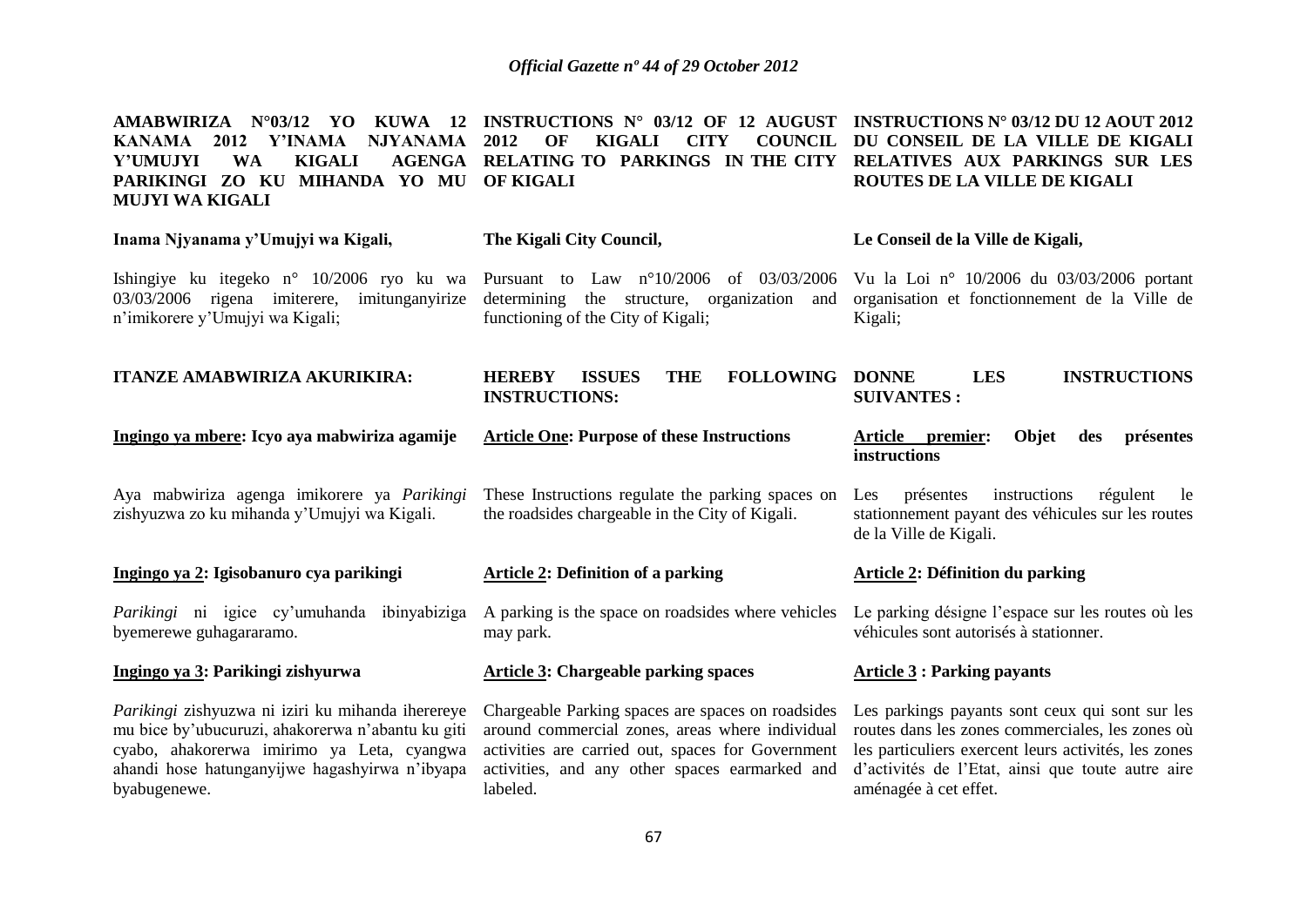#### **Ingingo ya 4: Gucunga parikingi Article 4: Management of parking spaces Article 4 : Gestion des parkings**

*Parikingi* zicungwa n"uwabiherewe ububasha n"Umujyi wa Kigali. Uhawe ububasha ni nawe wishyuza *parikingi* akurikije ibiciro bivugwa muri aya mabwiriza.

#### **Ingingo ya 5: Ibinyabiziga byishyuzwa**

Ibinyabiziga byose bihagarara mu mihanda y"Umujyi wa Kigali ahabugenewe birishyuzwa.

#### **Ingingo ya 6: Ibiciro**

Ikinyabiziga cyose cyishyuzwa hakurikijwe urwego kirimo n"igihe cyamaze muri *parikingi* mu buryo bukurikira:

Parking spaces shall be managed by persons duly authorized by the City of Kigali. Those persons shall proceed to charge basing on the fees determined by these Instructions.

### **Article 5: Vehicles which pay parking fees**

All vehicles which are parked in the earmarked spaces of the roadsides of the City of Kigali shall pay parking fees.

#### **Article 6: Tariffs**

All vehicles shall pay parking fees according to parking as follows:

Les parkings sont gérés par les personnes qui en ont reçu l"autorisation de la Ville de Kigali. Ces personnes perçoivent les frais de parking suivant le tarif indiqué dans les présentes instructions.

#### **Article 5 : Véhicules devant payer les frais de parking**

Tout véhicule qui stationne sur l"espace aménagé des routes de la Ville de Kigali doit payer la redevance de parking.

## **Article 6 : Tarifs**

category of the vehicle and the time spent in the selon sa catégorie et la durée de stationnement de Tout véhicule paie les frais de stationnement la manière suivante :

| yishyurwa<br>Amafaranga<br><b>Ubwoko</b>                         |             |             |             | <b>Parking fees</b><br>of<br>Category                        |             |            |        | Catégorie<br>du                                            | <b>Frais de stationnement</b> |             |        |
|------------------------------------------------------------------|-------------|-------------|-------------|--------------------------------------------------------------|-------------|------------|--------|------------------------------------------------------------|-------------------------------|-------------|--------|
| bw'ibinyabiziga                                                  | parikingi   |             |             | vehicle                                                      |             |            | Per    | véhicule                                                   |                               |             | Par    |
|                                                                  | Ku<br>isaha | Ku<br>munsi | Ku<br>kwezi |                                                              | Per<br>hour | Per<br>day | month  |                                                            | Par<br>heure                  | Par<br>jour | mois   |
| Ipikipiki cyangwa<br>imodoka nto                                 | 100         | 500         | 10.000      | Motorcycle<br><b>or</b><br>small car                         | 100         | 500        | 10,000 | Une<br>motocyclette ou<br>petit véhicule                   | 100                           | 500         | 10.000 |
| Ikamyo<br>nto<br>cyangwa minibisi                                | 200         | 1000        | 12.000      | Small Truck or<br>minibus                                    | 200         | 1000       | 12,000 | Une camionnette<br>et minibus                              | 200                           | 1000        | 12.000 |
| Ikamyo nini idafite<br>remoroki, bisi nini<br>cyangwa taragiteri | 400         | 2000        | 15,000      | Heavy<br>truck<br>without<br>trailers,<br>big<br>bus<br>or a | 400         | 2000       | 15,000 | Un camion lourd<br>remorque,<br>sans<br>autobus ou<br>gros | 400                           | 2000        | 15.000 |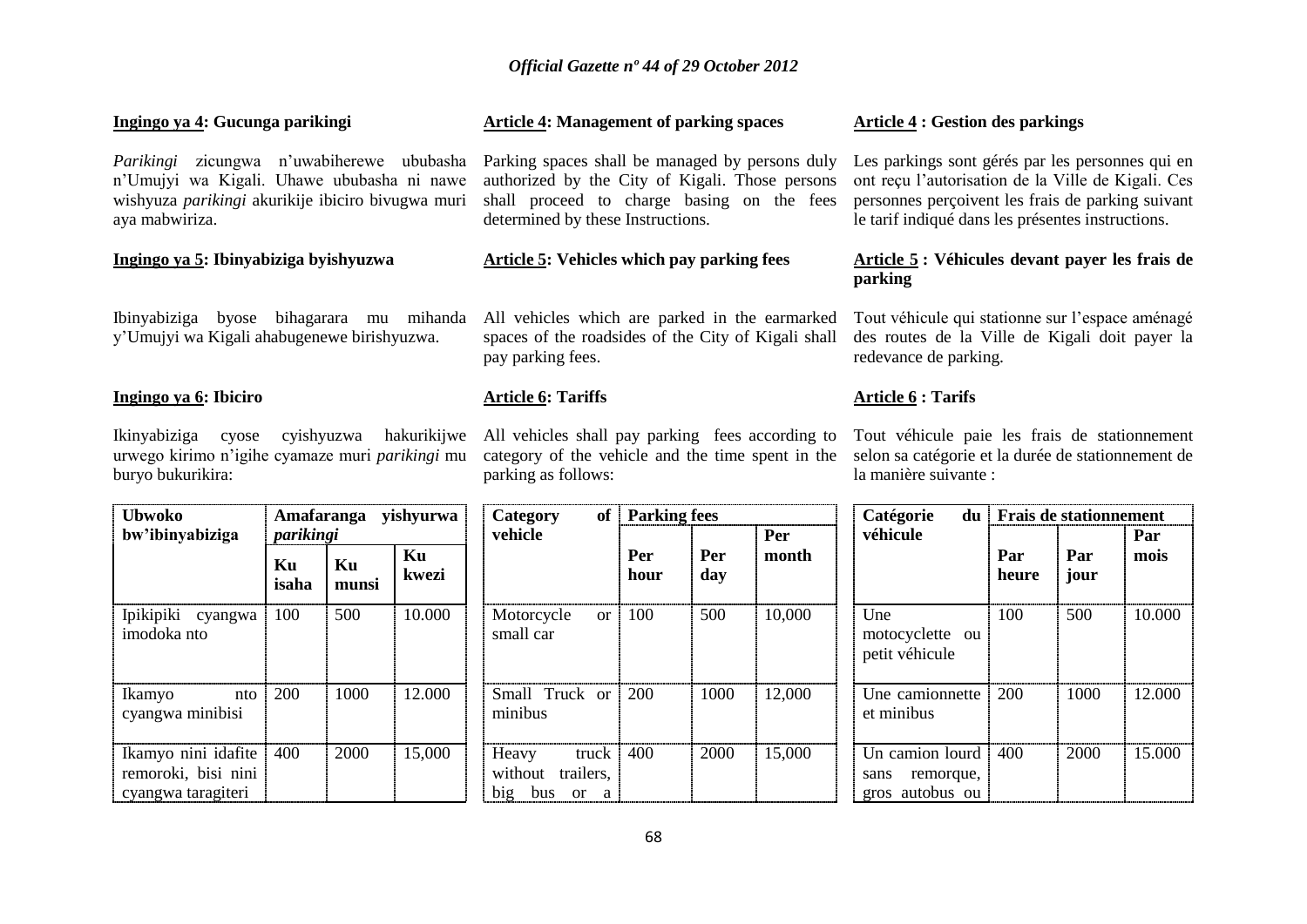|                                                                                                                    |      |      |        | tractor                                                                                      |      |      |        | tracteur                                                                                                                                 |      |      |        |
|--------------------------------------------------------------------------------------------------------------------|------|------|--------|----------------------------------------------------------------------------------------------|------|------|--------|------------------------------------------------------------------------------------------------------------------------------------------|------|------|--------|
| ifite<br>Ikamyo<br>remoroki cyangwa<br>nini<br>imashini<br>ikoreshwa mu<br>mu<br>bwubatsi no mu<br>gukora umihanda | 1000 | 5000 | 20,000 | A Truck with<br>trailer or a heavy<br>machine used in<br>construction of<br>houses and roads | 1000 | 5000 | 20,000 | Un camion avec<br>remorque et un<br>engin<br>lourd<br>utilisé dans les<br>de<br>travaux<br>constructions de<br>bâtiments et de<br>routes | 1000 | 5000 | 20.000 |

#### **Ingingo ya 7: Urwego rushinzwe parikingi**

Ku bufatanye n"Umujyi wa Kigali, Akarere ko mu In collaboration with the City of Kigali, the District Mujyi wa Kigali ni ko gashinzwe kugena of the City of Kigali shall determine areas suitable ahashyirwa *parikingi* zishyuzwa kandi kakahashyira n"ibyangombwa bikenewe byose met for the parking to be chargeable. kugira ngo hitwe *parikingi* yishyuzwa.

## **Ingingo ya 8: Amasezerano yo gucunga parikingi**

Akarere ko mu Mujyi wa Kigali ni ko kagirana amasezerano n"abashinzwe gucunga *parikingi*, bakagena n"uburyo bazajya bagabana amafaranga yishyuwe kuri *parikingi.*

#### **Ingingo ya 9: Ibinyabiziga bitishyura**

Ibinyabiziga bitishyura ni ibi bikurikira:

• Ibinyabiziga bya Leta (GR);

#### **Article 7: Authority in charge of parking spaces**

kandi for parking and ensure that all requirements are

#### **Article 8: Agreement for the management of Article 8 : Contrat de gestion des parkings parking spaces**

The District of the City of Kigali shall sign an agreement with those in charge of parking management. It shall also determine modalities of sharing the collected parking fees.

#### **Article 9: Vehicles exempted from paying parking fees**

paying parking fees:

• Government vehicles (GR):

## **Article 7 : Autorité chargée des parkings**

En collaboration avec la Ville de Kigali, un District dans la Ville de Kigali détermine les endroits convenables pour les parkings payants et doit y mettre les signaux nécessaires pour qu"un parking soit reconnu comme payant.

Un District dans la Ville de Kigali signe un contrat avec les personnes chargées de gérer les parkings. Ce contrat précise les modalités de partage des frais perçus.

#### **Article 9 : Véhicules exonérés des frais de parking**

The following vehicles shall not be subject to Les véhicules suivants ne paient pas de frais de stationnement :

• Les véhicules appartenant à l'Etat (GR);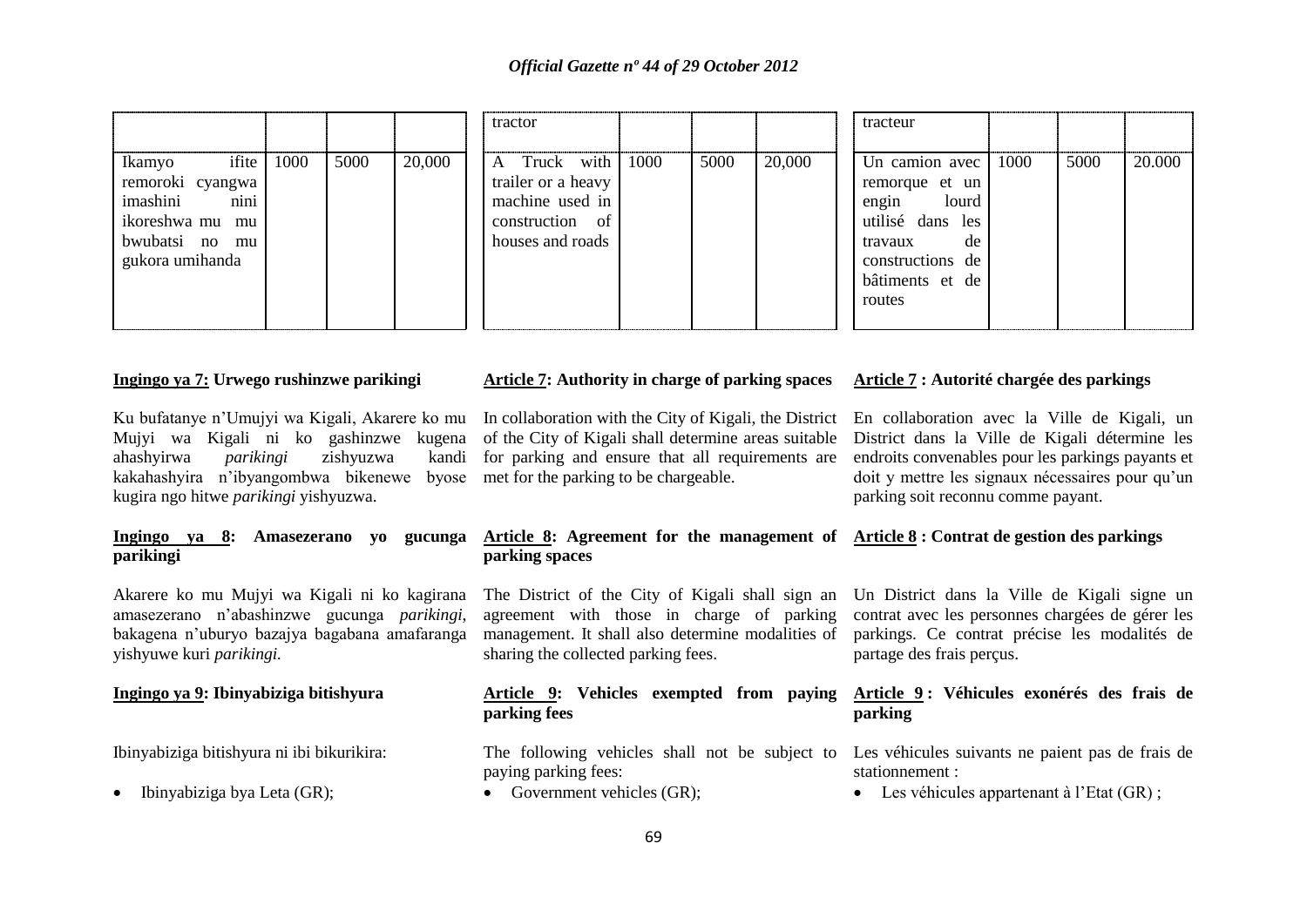- $\bullet$  Ibinyabiziga by'imishinga ya Leta (GP);
- Ibinyabiziga bya Ambassades (CD/CDM);
- Ibinyabiziga bya Loni (UN);
- Ibinyabiziga bya Gisirikare (RDF)
- Ibinyabiziga bya Polisi y"u Rwanda (RNP)

#### **Ingingo ya 10: Iminsi y'akazi**

Iminsi y"akazi ni kuva ku wa mbere kugera ku Working days shall run from Monday to Sunday. cyumweru.

#### **Ingingo ya 11: Amasaha yo kwishyura**

Amasaha yo kwishyura no gucunga *parikingi* mu Mujyi wa Kigali ni makumyabiri n"ane (24) ku munsi.

#### **Ingingo ya 12: Ibihano**

Uzakura ikinyabiziga cye muri *parikingi* atishyuye Any person who evades paying parking fees akarenza uwo munsi atishyuye azacibwa ihazabu beyond the day due shall pay an administrative fine yo mu rwego rw"ubutegetsi y"amafaranga y"u of ten thousand Rwandan francs Rwf (10,000). Rwanda ibihumbi icumi (10.000 Frws).

#### **Ingingo ya 13: Gufatira ikinyabiziga no kugiteza cyamunara**

Umuntu uzaba yaciwe ihazabu ivugwa mu ngingo If a person is penalized for none payment of the Lorsque la personne qui doit payer l'amende ya 13 y"aya mabwiriza ntayitange mu gihe fine as provided for in Article 13 of these prévue à l"article 13 des présentes instructions ne

- Government Project vehicles (GP);
- Vehicles of Embassies (CD/CDM);
- UN vehicles (UN);
- Military vehicles (RDF);
- Rwanda National Police vehicles (RNP)

#### **Article 10: Working days**

#### **Article 11: Chargeable hours**

Chargeable hours and management of parkings shall be twenty four (24) hours a day in the City of Kigali.

#### **Article 12: Sanctions**

**Article 13: Seizure and public auction of a vehicle**

# Les véhicules des projets de l"Etat (GP) ;

- Les véhicules des Ambassades (CD/CDM) ;
- Les véhicules de l"ONU (UN) ;
- Les véhicules militaires (RDF) ;
- Les véhicules de la Police Nationale du Rwanda (RNP)

#### **Article 10: Jours de service**

Les jours de service vont du Lundi au Dimanche.

#### **Article 11: Heures payées**

Dans la Ville de Kigali, les parkings sont payants dans les vingt-quatre heures de la journée (24).

#### **Article 12 : Sanctions**

Toute personne qui sort du parking sans payer les frais de stationnement et qui dépasse un jour, doit payer une amende administrative de dix mille francs rwandais (10.000) Frw.

#### **Article 13 : Saisie et vente aux enchères d'un véhicule**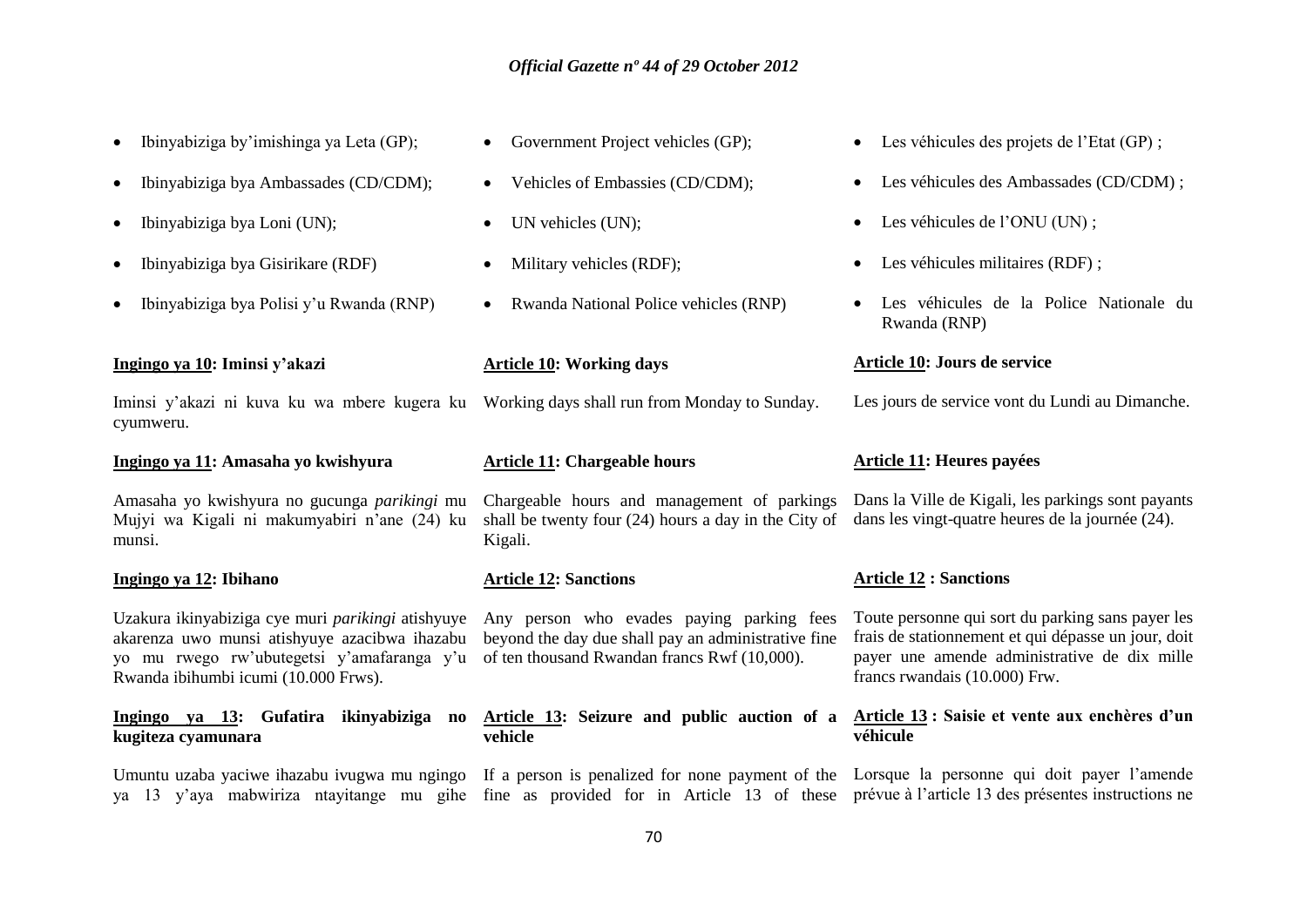cy"iminsi irindwi (7), ikinyabiziga cye kizafatwa na polisi gishyirwe ahabugenewe, kizahakurwa ari uko nyiracyo yishyuye ihazabu yavuzwe haruguru.

Iyo nyuma y"ukwezi kumwe (1) nyir"ikinyabiziga ataje kwishyurira ikinyabiziga cye cyafatirirwe, kizatezwa cyamunara hakurikijwe amategeko abigenga.

#### **Ingingo ya 14: Umutekano w'ibinyabiziga biri Article 14: Safety of vehicles in the parking muri pariking**

Ikinyabiziga cyinjiye muri *parikingi* zishyuzwa kirindirwa umutekano kuva cyinjira kugera gisohotsemo, iyo hagize ikibura kuri icyo kinyabiziga, cyishyurwa n"uwahawe ububasha bwo kwishyuza *parikingi* bimaze kugaragazwa n"inzego zibishinzwe.

**Ingingo ya 15: Ivanwaho ry'ingingo zinyuranyije n'aya mabwiriza**

zinyuranyije nayo zivanyweho.

#### **Ingingo ya 16: Igihe amabwiriza atangirira Article 16: Commencement gukurikizwa**

Aya mabwiriza atangira gukurikizwa ku munsi atangarijweho mu Igazeti ya Leta y"u Rwanda.

Instructions and exceeds seven (7) days without s'exécute pas dans un délai de sept (7) jours, paying the fine, the vehicle shall be seized and parked in a place meant for this purpose. The seized vehicle shall be recovered only after the payment of such a fine.

If the owner of the vehicle fails to pay the fine within One month, his/her vehicle shall be auctioned according to legal procedures of public auction.

The safety of the vehicle shall be ensured from the La sécurité du véhicule qui entre dans un parking time the vehicle enters the parking until the time it goes out. In case of any damage on the vehicle, payment shall be done by the company duly société chargée de la sécurité après approbation authorized to collect parking fees upon approval by competent organs.

**Article 15: Repealing provision**

are hereby repealed.

Republic of Rwanda.

# **Article 14 : Sécurité des véhicules dans le parking**

matière.

mentionnée ci-haut.

payant est assurée depuis son entrée jusqu"à la sortie. Tout dégât sur le véhicule est payé par la par les organes compétents.

son véhicule est saisi par la police et gardé dans un endroit approprié à cet effet. Le véhicule n"en sort que quand la personne paie l"amende

Lorsque, dans un délai d'un mois le propriétaire du véhicule n"a pas payé, le véhicule est vendu aux enchères selon la procédure légale en la

#### **Article 15 : Disposition abrogatoire**

Ingingo z'amabwiriza yose abanziriza aya kandi All prior provisions contrary to these Instructions Toutes les dispositions antérieures contraires aux présentes instructions sont abrogées.

#### **Article 16: Entrée en vigueur**

These instructions shall come into force on the date Les présentes instructions entrent en vigueur le of their publication in the Official Gazette of the jour de leur publication au Journal Officiel de la République du Rwanda.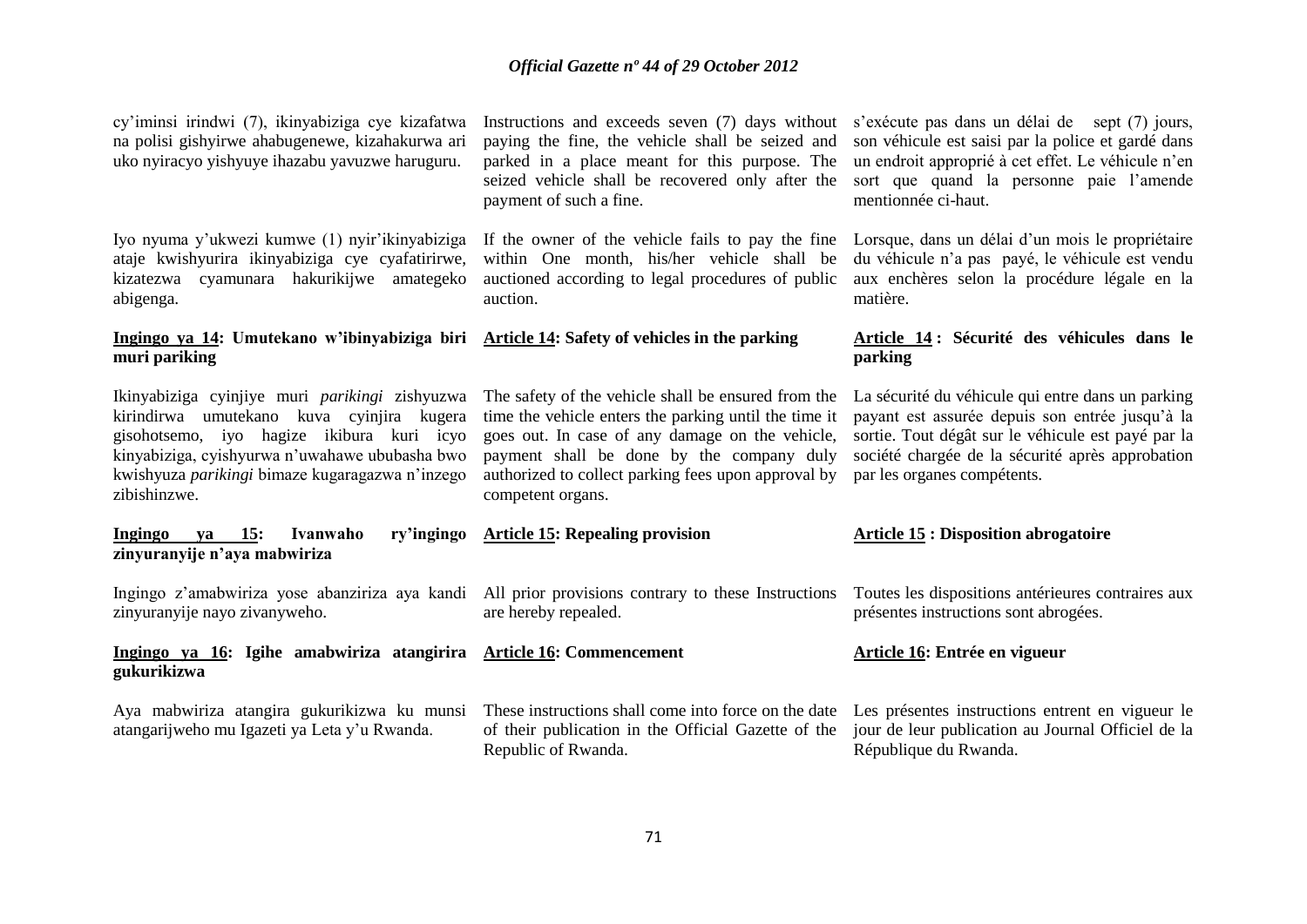Bikorewe i Kigali, ku wa 12/08/2012.

Done at Kigali, on  $12/08/2012$ .

Fait à Kigali, le 12/08/2012.

(sé)

(sé)

**Dr. Dieudonné SEBASHONGORE Umuyobozi w'Inama Njyanama y'Umujyi wa Kigali**

**Dr. Dieudonné SEBASHONGORE Chairperson of the Kigali City Council** (sé)

**Dr. Dieudonné SEBASHONGORE Président du Conseil de la Ville de Kigali**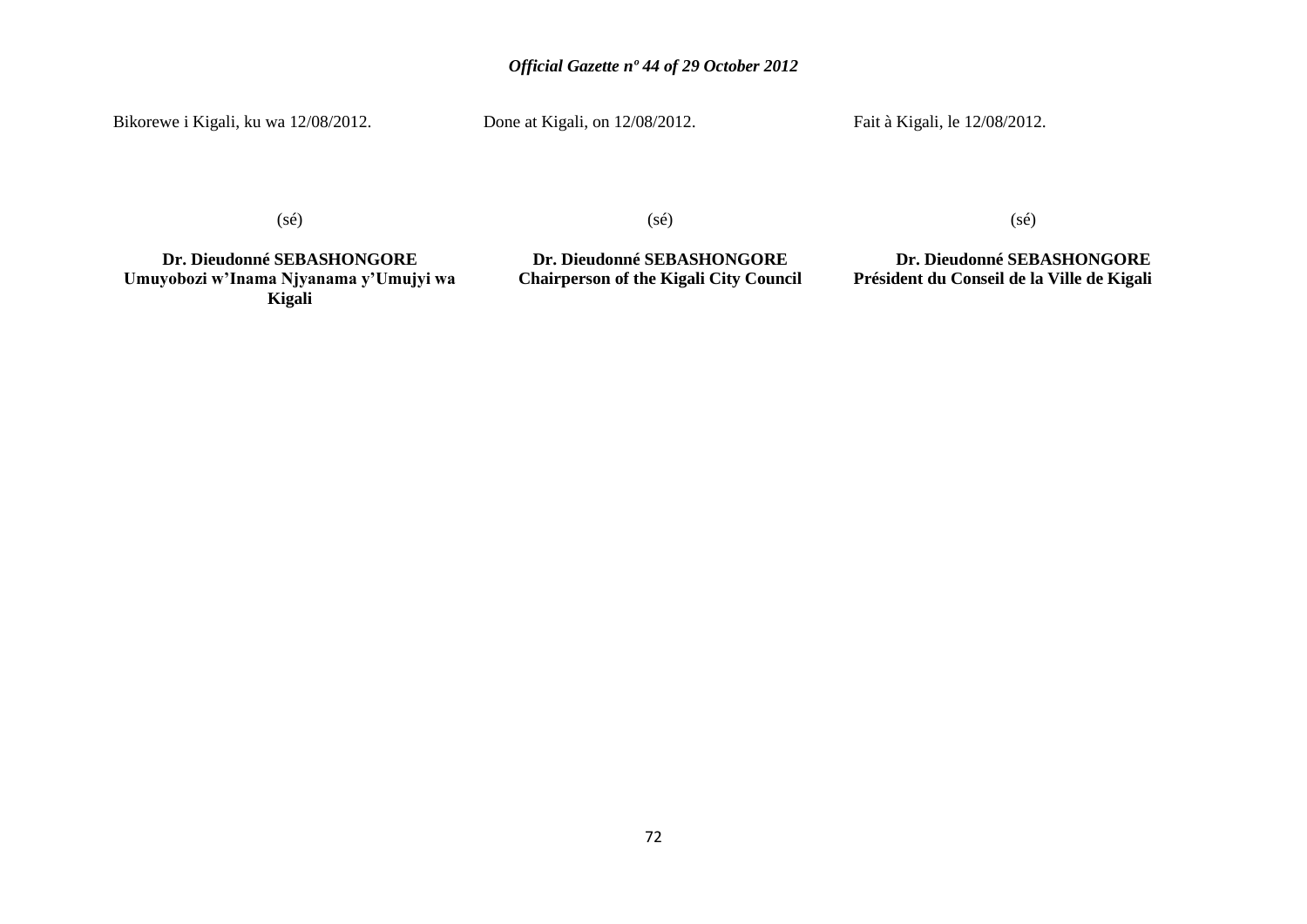**AMABWIRIZA N° 04/12 YO KUWA 12 INSTRUCTIONS N<sup>o</sup> 04/12 OF 12 AUGUST INSTRUCTIONS N<sup>o</sup> 04/12 DU 12 AOUT 2012**  KANAMA 2012 Y'INAMA NJYANAMA 2012 OF KIGALI CITY COUNCIL DU CONSEIL DE LA VILLE DE KIGALI **Y'UMUJYI WA KIGALI AGENGA REGULATING OPERATIONS OF IMIKORERE Y'AMAPIKIPIKI N'UBURYO MOTORCYCLES ON THE ROADS AND MOTOCYCLETTES ET MODALITES DE BWO KUGENDA MU MIHANDA YO MU STREETS OF KIGALI CITY MUJYI WA KIGALI PORTANT FONCTIONNEMENT DES LEUR CIRCULATION DANS LA VILLE DE KIGALI** 

#### **ISHAKIRO**

**TABLE OF CONTENTS**

#### **TABLE DES MATIERES**

| <b>UMUTWE</b><br><b>MBERE:</b><br><b>INGINGO</b><br><b>WA</b><br><b>RUSANGE</b>                                   | <b>CHAPTER ONE: GENERAL PROVISIONS</b>            | <b>DISPOSITIONS</b><br><b>PREMIER:</b><br><b>CHAPITRE</b><br><b>GENERALES</b> |
|-------------------------------------------------------------------------------------------------------------------|---------------------------------------------------|-------------------------------------------------------------------------------|
| Ingingo ya mbere: Icyo aya mabwiriza agamije                                                                      | <b>Article One: Purpose of these Instructions</b> | Objet<br>présentes<br>Article<br>premier:<br>des<br>instructions              |
| Ingingo ya 2: Igisobanuro cy'umuhanda                                                                             | <b>Article 2: Definition of a roadway</b>         | Article 2: Définition de chaussée                                             |
| Ingingo ya 3: Igisobanuro cy'ikinyabiziga                                                                         | <b>Article 3: Definition of a vehicle</b>         | Article 3: Définition de véhicule                                             |
| Ingingo ya 4: Igisobanuro cy'ipikipiki                                                                            | <b>Article 4: Definition of a motorcycle</b>      | Article 4: Définition de motocyclette                                         |
| Ingingo ya 5: Ibitarebwa n'aya mabwiriza                                                                          | <b>Article 5: Non applicability</b>               | <b>Article 5: Non application</b>                                             |
| <b>UMUTWE</b><br><b>IBYEREKEYE</b><br>WA<br>II:<br><b>IMIKORERE Y'IBINYABIZIGA</b>                                | <b>CHAPTER II: OPERATIONS OF VEHICLES</b>         | CHAPITRE II: FONCTIONNEMENT DE<br><b>VEHICULES</b>                            |
| Ingingo ya 6: Gusabwa gutunga uruhushya rwo Article 6: Requirement to hold a driving licence<br>gutwara ipikipiki |                                                   | Article 6: Exigence de permis de conduire                                     |
|                                                                                                                   |                                                   |                                                                               |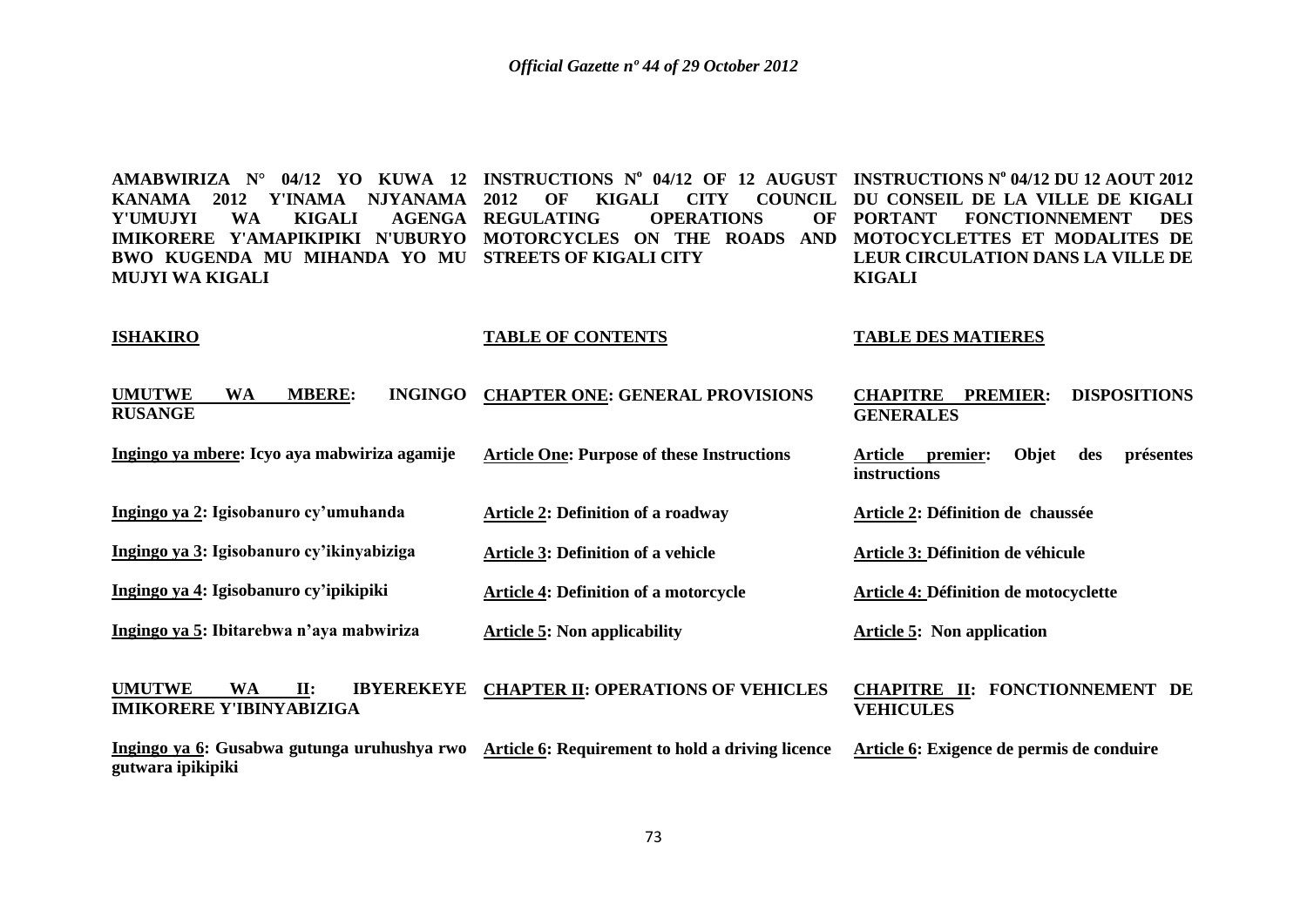| gutwara ipikipiki                                                                                    | Ingingo ya 7: Imiterere y'uruhushya rwo Article 7: Form of the motorcycle driving<br>licence                        | Article 7: Forme du permis de conduire une<br>motocyclette                                                    |
|------------------------------------------------------------------------------------------------------|---------------------------------------------------------------------------------------------------------------------|---------------------------------------------------------------------------------------------------------------|
| Ingingo ya 8: Kwambara ingofero y'umutekano                                                          | Article 8: Wearing a helmet                                                                                         | Article 8: Exigence de porter un casque                                                                       |
| Ingingo ya 9:<br>Ibihano<br>$b$ yo<br>kutambara<br>akanozasuku                                       | Article 9: Sanctions for not wearing a hairnet                                                                      | Article 9: Sanctions pour ne pas porter le filet<br>pour cheveux                                              |
| Ingingo ya 10: Kwambara umwenda uranga Article 10: Wearing a motocyclist uniform<br>utwara ipikipiki |                                                                                                                     | Article 10: Porter l'uniforme de motocycliste                                                                 |
| Ingingo ya 11: Ibibujijwe abatwaye amapikipiki                                                       | <b>Article 11: Prohibitions for motocyclists</b>                                                                    | <b>Article 11: Interdictions aux motocyclistes</b>                                                            |
| Ingingo ya 12: Kugira ahakorerwa hemewe                                                              | <b>Article 12: Recognized zone of operations</b>                                                                    | Article 12: Zone d'activités reconnue                                                                         |
| Ingingo ya 13: Gucana itara                                                                          | <b>Article 13: Flashing Light</b>                                                                                   | Aricle 13: Allumage de phare                                                                                  |
| Ingingo ya 14: Kudatwara umuntu n'ibintu icya<br>rimwe cyangwa abantu barenze umwe                   | Article 14: Prohibition from transporting<br>persons together with property or transporting<br>more than one person | Article 14: Interdiction de transporter une<br>personne et des objets en même temps ou plus<br>d'une personne |
| Ingingo ya 15: Amasaha yo gutwara ipikipiki                                                          | <b>Article 15: Time for riding a motorcycle</b>                                                                     | conduire<br>Article 15:<br>de<br><b>Heures</b><br>une<br>motocyclette                                         |
| <b>UMUTWE</b><br><b>UBURYO</b><br>WA<br>III:<br><b>BWO</b><br><b>KUGENDA KU MUHANDA</b>              | <b>CHAPTER III: ROAD TRAFFIC</b>                                                                                    | <b>CHAPITRE</b><br><b>CIRCULATION</b><br>Ш:<br><b>ROUTIERE</b>                                                |
| Ingingo ya 16: Kutabangamira uburyo bwo<br>kugenda mu muhanda                                        | Article 16: Prohibition from disrupting road<br>traffic                                                             | Article 16: Interdiction de gêner la circulation<br>routière                                                  |
| Ingingo ya 17: Gutuma inzira igendwamo nta<br>nkomyi mu gihe cy'impanuka                             | <b>Article 17: Removing obstacles from a public</b><br>way in case of accident                                      | Aricle 17: Permettre la circulation en cas<br>d'accident                                                      |
| Ingingo ya 18: Kutonona inzira nyabagendwa                                                           | Article 18: Prohibition from damaging a public<br>way                                                               | Article 18: Interdiction d'endommager une<br>voie publique                                                    |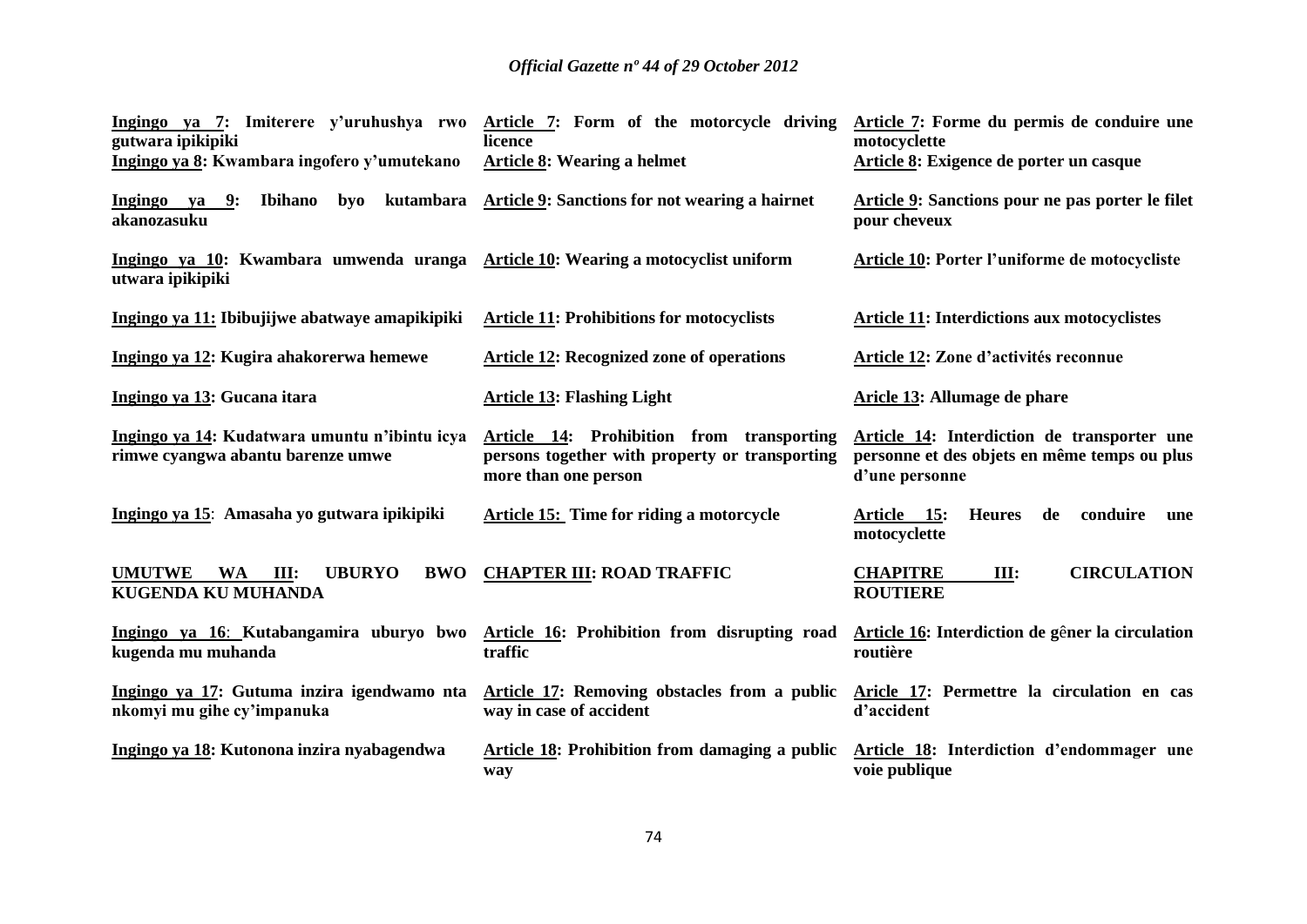| Ingingo ya 19: Kugendera iburyo bw'umuhanda Article 19: Driving on the right side of the road            |                                                                                                              | Article 19: Conduire au coté droit de la<br>chaussée                                          |
|----------------------------------------------------------------------------------------------------------|--------------------------------------------------------------------------------------------------------------|-----------------------------------------------------------------------------------------------|
| 20:<br>Ingingo<br>inzira<br><b>Kutarenga</b><br>va<br>no kutarenza umuvuduko<br>y'abanyamaguru<br>wemewe | Prohibition<br>Article 20:<br>from riding<br>on<br>pedestrians sidewalk and not exceeding the<br>speed limit | Article 20: Interdiction de gêner le trottoir des<br>piétons et de dépasser la vitesse limite |
| UMUTWE WA IV: IBYEREKEYE INGINGO<br>ZINYURANYE N'IZISOZA                                                 | <b>MISCELLANEOUS</b><br>AND<br><b>CHAPTER</b><br>$\mathbf{IV:}$<br><b>FINAL PROVISIONS</b>                   | <b>CHAPITRE IV: DISPOSITIONS DIVERSES</b><br><b>ET FINALES</b>                                |
| Ingingo ya 21: Ibiganiro hagati y'abarebwa Article 21: Consultations between parties<br>n'ikibazo        |                                                                                                              | <b>Article 21: Consultations entre les parties</b>                                            |
| Ingingo ya 22: Raporo ya buri mwaka                                                                      | <b>Article 22: Annual report</b>                                                                             | <b>Article 22: Rapport annuel</b>                                                             |
| 23:<br>Ishyirwaho<br>ry'inama<br><b>Ingingo</b><br>va<br>nyunguranabitekerezo                            | Article 23: Establishment of a Consultative Article 23: Création d'un Comité consultatif<br><b>Committee</b> |                                                                                               |
| Ingingo 24: Ibihano                                                                                      | <b>Article 24: Sanctions</b>                                                                                 | <b>Article 24: Sanctions</b>                                                                  |
| Ingingo ya 25: Igihe aya mabwiriza atangira Article 25: Commencement<br>gukurikizwa                      |                                                                                                              | Article 25: Entrée en vigueur                                                                 |

.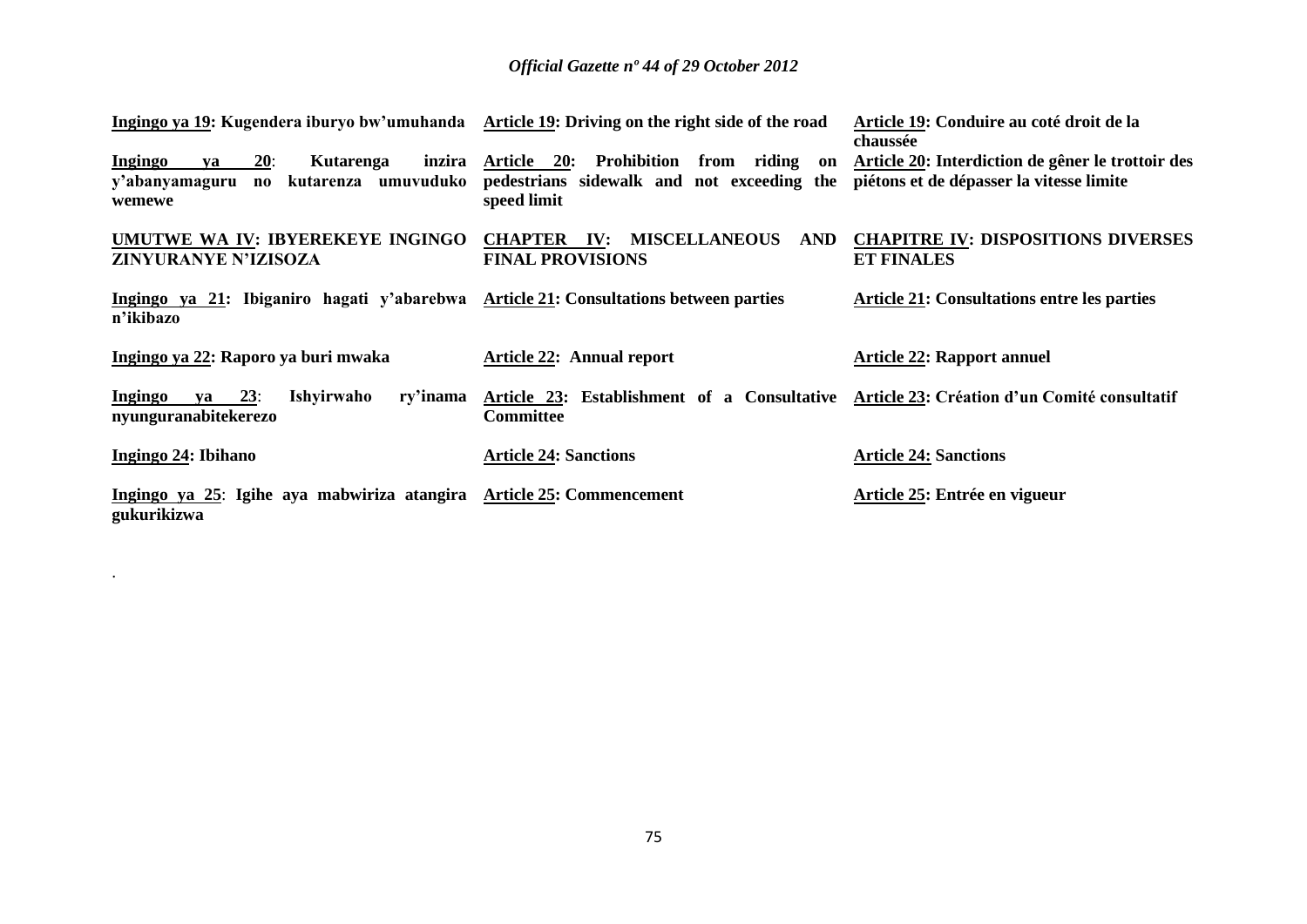**AMABWIRIZA N°04/12 YO KUWA 12 INSTRUCTIONS N<sup>o</sup> 04/12 OF 12 AUGUST INSTRUCTIONS N<sup>o</sup> 04/12 DU 12 AOUT 2012 KANAMA 2012 Y'INAMA NJYANAMA Y'UMUJYI WA KIGALI IMIKORERE Y'AMAPIKIPIKI N'UBURYO MOTORCYCLES IN THE ROADS AND MOTOCYCLETTES ET MODALITES DE BWO KUGENDA MU MIHANDA YO MU STREETS OF KIGALI CITY MUJYI WA KIGALI 2012 OF KIGALI CITY COUNCIL DU CONSEIL DE LA VILLE DE KIGALI AGENGA REGULATING OPERATIONS PORTANT FONCTIONNEMENT DES LEUR CIRCULATION DANS LA VILLE DE KIGALI** 

#### **Inama Njyanama y'Umujyi wa Kigali; Kigali City Council; Le Conseil de la Ville de Kigali;** Vu la Loi nº 10/2006 du 03 mars 2006 portant

Ishingiye ku Itegeko nº 10/2006 ryo kuwa 03 Pursuant to Law nº 10/2006 of 03 March 2006 Werurwe 2006 rishyiraho Imiterere, establishing the organisation and functioning of the Imitunganyirize n"Imikorere y"Umujyi wa Kigali City of Kigali in Articles 23, 24 and 30; mu ngingo zaryo, iya 23, 24 na 30;

Ishingiye ku Itegeko n<sup>o</sup> 34/1987 ryo kuwa 17 Nzeri Pursuant to Law n<sup>o</sup> 34/1987 of 17 September 1987 1987 ryerekeye imihanda n"uburyo bwo kuyigendamo nk"uko ryahinduwe kugeza ubu;

Imaze kubona ko ari ngombwa gushyiraho umurongo ngenderwaho mu byerekeye uburyo bwo kugenda mu mihanda yo mu Mujyi wa Kigali;

**ITANZE AMABWIRIZA AKURIKIRA:**

relating to roads and modalities of riding on roads and streets as modified to date;

Having realised the necessity of providing guidelines regarding riding on the roads and streets of Kigali City;

Vu la Loi nº 34/1987 du 17 septembre 1987 portant police de roulage et de la circulation telle que modifiée à ce jour;

orgnisation et fonctionnement de la Ville de Kigali, spécialement en ses articles 23, 24 et 30;

Après avoir réalisé qu"il est nécessaire d"émettre des instructions de la réglementation de la circulation routière dans la Ville de Kigali;

**DONNE LES INSTRUCTIONS** 

| <b>TIANZE AMABWIRIZA AKURIKIRA:</b>                           | GIVES THE FOLLOWING INSTRUCTIONS:                 | DUNNE<br>LES<br><b>INSTRUCTIONS</b><br><b>SUIVANTES:</b>                       |
|---------------------------------------------------------------|---------------------------------------------------|--------------------------------------------------------------------------------|
| <b>UMUTWE</b><br><b>WA</b><br><b>MBERE:</b><br><b>RUSANGE</b> | INGINGO CHAPTER ONE: GENERAL PROVISIONS           | <b>DISPOSITIONS</b><br><b>PREMIER:</b><br><b>CHAPITRE</b><br><b>GENERALES</b>  |
| Ingingo ya mbere: Icyo aya mabwiriza agamije                  | <b>Article One: Purpose of these Instructions</b> | <b>Objet</b><br>Article<br>présentes<br>premier:<br>des<br><i>instructions</i> |

**GIVES THE FOLLOWING INSTRUCTIONS:**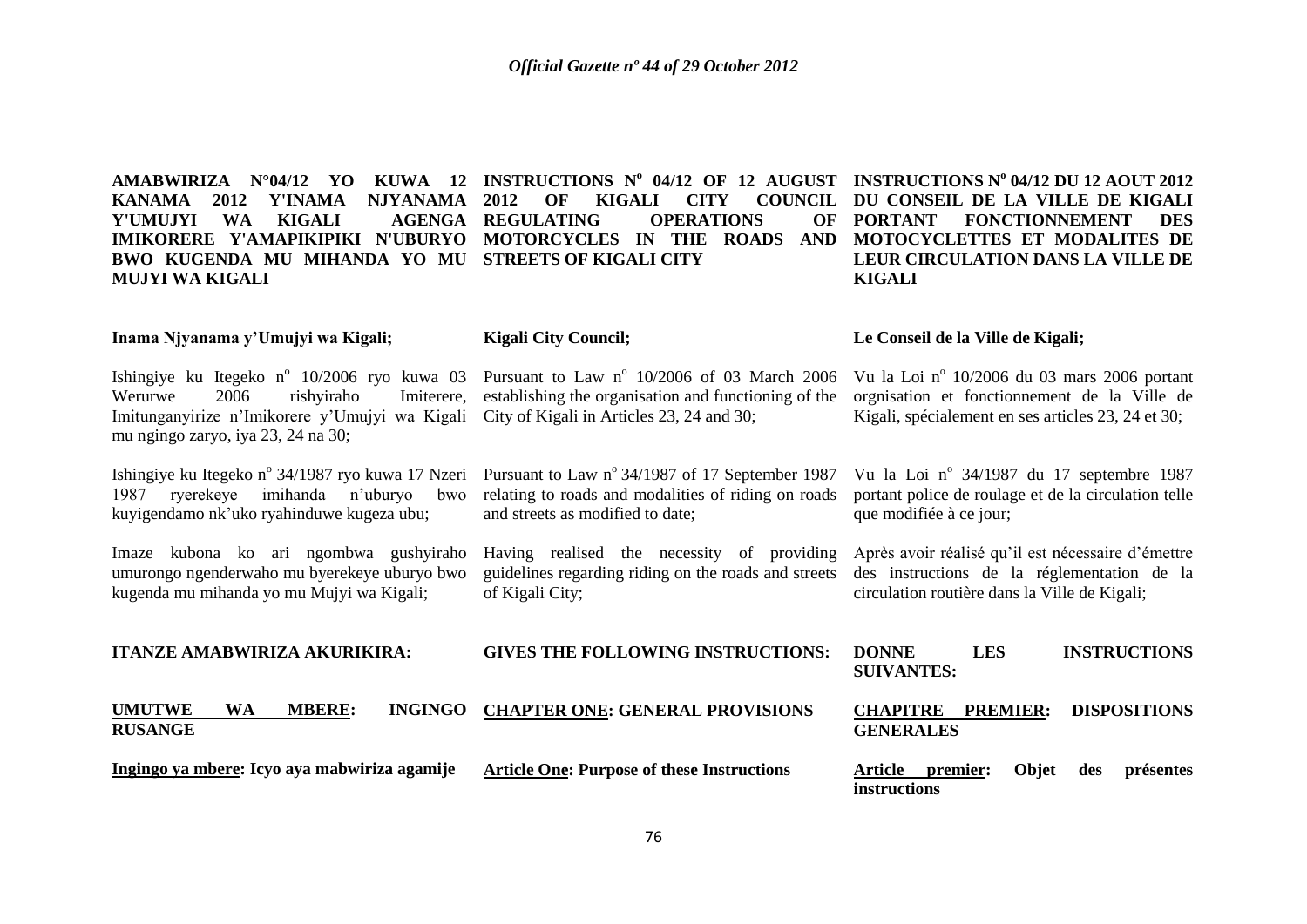Aya mabwiriza agenga imikorere y"amapikipiki These Instructions regulate the operations of wa Kigali.

#### **Ingingo ya 2: Igisobanuro cy'umuhanda**

Umuhanda ni igice cyangwa ibice by"inzira nyabagendwa bigenderwamo n"ibinyabiziga, iyo nzira nyabagendwa ikaba yagira imihanda myinshi itandukanyijwe ku buryo bugaragara n"ubutaka bwayo cyangwa ubusumbane.

#### **Ingingo ya 3: Igisobanuro cy'ikinyabiziga**

Ikinyabiziga ni ikintu cyose gikoreshwa mu gutwara abantu n"ibintu ku butaka, kimwe nganda cyangwa ahandi.

#### **Ingingo ya 4: Igisobanuro cy'ipikipiki**

Ipikipiki ni ikinyabiziga cyose cy'ibiziga bibiri A motorcycle is any vehicle that has two wheels gifite moteri, kandi gifite sentimetero kibe zirenga mirongo itanu (50) cyangwa imbaraga zirenga KVA enye (4) kandi hakurikijwe uko cyakozwe umuvuduko wacyo urenga kilometero mirongo itandatu (60) mu isaha ukuyemo za velomoteri.

Naho velomoteri ni ikinyabiziga gifite ibiziga bibiri A moped is a vehicle with two wheels and with an

n'uburyo bwo kugenda mu mihanda yo mu Mujyi motorcycles on the roads and streets of Kigali city.

#### **Article 2: Definition of a roadway**

A roadway refers to those parts of public places used by vehicles and which may comprise many roads and streets visibly separated by land or measurements.

#### **Article 3: Definition of a vehicle**

n"igikoresho cyose gikoreshwa, mu buhinzi, mu another, in agriculture, in factories or other A vehicle is anything that may be used as public transport on land or as any tool used in a way or places.

#### **Article 4: Definition of a motorcycle**

and an engine, it has over fifty (50) cubic centimeters or over over four (4) KVA and, depending on how it was manufactured, the speed of which exceeds sixty (60) kilometers per hour, except for mopeds.

kandi gifite moteri itarengeje santimetero kibe engine not exceeding fifty (50) cubic centimeters

présentes instructions portent fonctionnement et règlementation de la circulation routière des motocyclistes.

#### **Article 2: Définition de chaussée**

Le terme " chaussée" désigne la ou les parties de la voie publique utilisées pour la circulation des véhicules et pouvant comporter plusieurs chaussées nettement séparées l"une de l"autre notamment par un terre-plein central ou leur niveau;

#### **Article 3: Définition de véhicule**

Le terme "véhicule" désigne tout moyen de transport des personnes et des biens par voie terrestre, ainsi que tout matériel d"usage, utilisé d"une façon ou d"une autre, dans l"agriculture, dans les industries ou ailleurs;

#### **Article 4: Définition de motocyclette**

Le terme "motocyclette" désigne tout véhicule à deux roues au maximum et pourvu d'un moteur d'une cylindrée dépassant cinquante centimètres cubes (50 cm<sup>3</sup>) ou d'une puissance dépassant quatre (4) KVA et dont la vitesse peut, de par son mode de fabrication, excéder soixante (60) kilomètres à l"heure, à l"exception des vélomoteurs.

mirongo itanu (50) cyangwa imbaraga zitarenga and the power of which does not exceed four (4) d'une cylindrée ne dépassant pas cinquante Quant au terme "vélomoteur", il désigne tout véhicule à deux roues et pourvu d'un moteur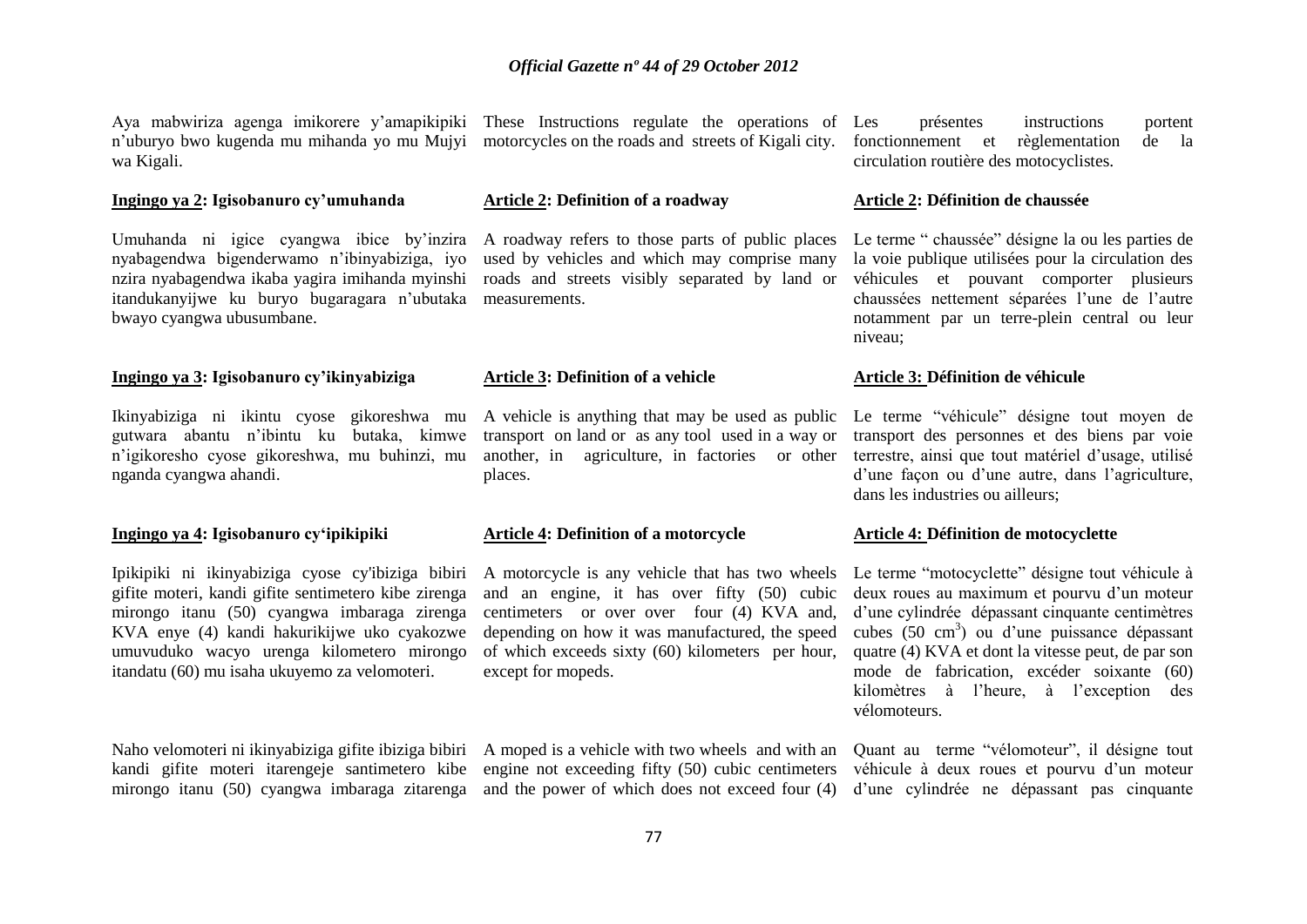| KVA enye (4) kandi, hakurikijwe uko cyakozwe,<br>umuvuduko wacyo nturenze kilometero mirongo<br>itandatu (60) mu isaha, ikaba kandi itagomba<br>gukora akazi ko gutwara abantu.       | KVA and, depending on how it was manifactured,<br>its speed does not exceed sixty (60) kilometers per<br>hour. It shall not be used for transporting persons. | centimètres cubes $(50 \text{ cm}^3)$ ou d'une puissance<br>ne dépassant pas quatre (4) KVA, et selon son<br>mode de fabrication dont la vitesse ne dépasse<br>pas soixante (60) kilomètres à l'heure et qui ne<br>doit pas être utilisé pour le transport des<br>personnes. |
|---------------------------------------------------------------------------------------------------------------------------------------------------------------------------------------|---------------------------------------------------------------------------------------------------------------------------------------------------------------|------------------------------------------------------------------------------------------------------------------------------------------------------------------------------------------------------------------------------------------------------------------------------|
| Ingingo ya 5: Ibitarebwa n'aya mabwiriza                                                                                                                                              | <b>Article 5: Non applicability</b>                                                                                                                           | <b>Article 5:</b> Non application                                                                                                                                                                                                                                            |
| Aya mabwiriza ntareba igare na velomoteri<br>bidahetse ababigenderaho.                                                                                                                | A bicycle and a moped that are not carrying<br>persons shall not be subject to these instructions.                                                            | Le vélo et le vélomoteur qui ne sont pas conduits<br>par leur conducteurs ne sont pas concernés par<br>les présentes instructions.                                                                                                                                           |
| <b>IMIKORERE</b><br><b>UMUTWE</b><br><b>WA</b><br>II:<br>Y'AMAPIKIPIKI                                                                                                                | <b>OPERATIONS</b><br><b>CHAPTER</b><br>II:<br>OF<br><b>MOTORCYCLES</b>                                                                                        | CHAPITRE II: FONCTIONNEMENT DE<br><b>MOTOCYCLETTES</b>                                                                                                                                                                                                                       |
| Ingingo ya 6: Gusabwa gutunga uruhushya rwo<br>gutwara ipikipiki                                                                                                                      | Article 6: Requirement to hold a driving licence                                                                                                              | Article 6: Exigence de permis de conduire                                                                                                                                                                                                                                    |
| Ntawe ushobora gutwara ikinyabiziga cyo mu<br>bwoko bw'ipikipiki mu nzira nyabagendwa adafite<br>kandi atitwaje uruhushya rwo gutwara ibinyabiziga<br>rwatanzwe na Polisi y'u Rwanda. | No person shall operate a motorcycle on the public<br>way without a valid driving licence issued by the<br>Rwanda National Police.                            | Personne ne peut conduire une motocyclette sur<br>la voie publique sans être détenteur d'un permis<br>de conduire délivré par la Police Nationale du<br>Rwanda.                                                                                                              |
| Urwo ruhushya rugomba kuba mu rwego rwa A.                                                                                                                                            | The driving licence shall be of category A.                                                                                                                   | Le permis de conduire doit être de la catégorie A.                                                                                                                                                                                                                           |
| Ingingo ya 7: Imiterere y'uruhushya rwo<br>gutwara ipikipiki                                                                                                                          | Article 7: Form of the motorcycle driving<br>licence                                                                                                          | Article 7: Forme du permis de conduire une<br>motocyclette                                                                                                                                                                                                                   |
| Uruhushya rwo mu rwego rwa A ruhabwa utwara<br>ipikipiki ifite moteri iriho cyangwa idafite intebe<br>ku ruhande.                                                                     | The driving licence in category A shall be issued<br>to the person operating a motor cycle with or<br>without an additional seat.                             | Le permis de conduire de la catégorie A est<br>délivré au conducteur de motocyclette avec ou<br>sans siège additionnel.                                                                                                                                                      |
| Ingingo ya 8: Kwambara ingofero y'umutekano                                                                                                                                           | <b>Article 8: Wearing a helmet</b>                                                                                                                            | Article 8: Exigence de porter un casque                                                                                                                                                                                                                                      |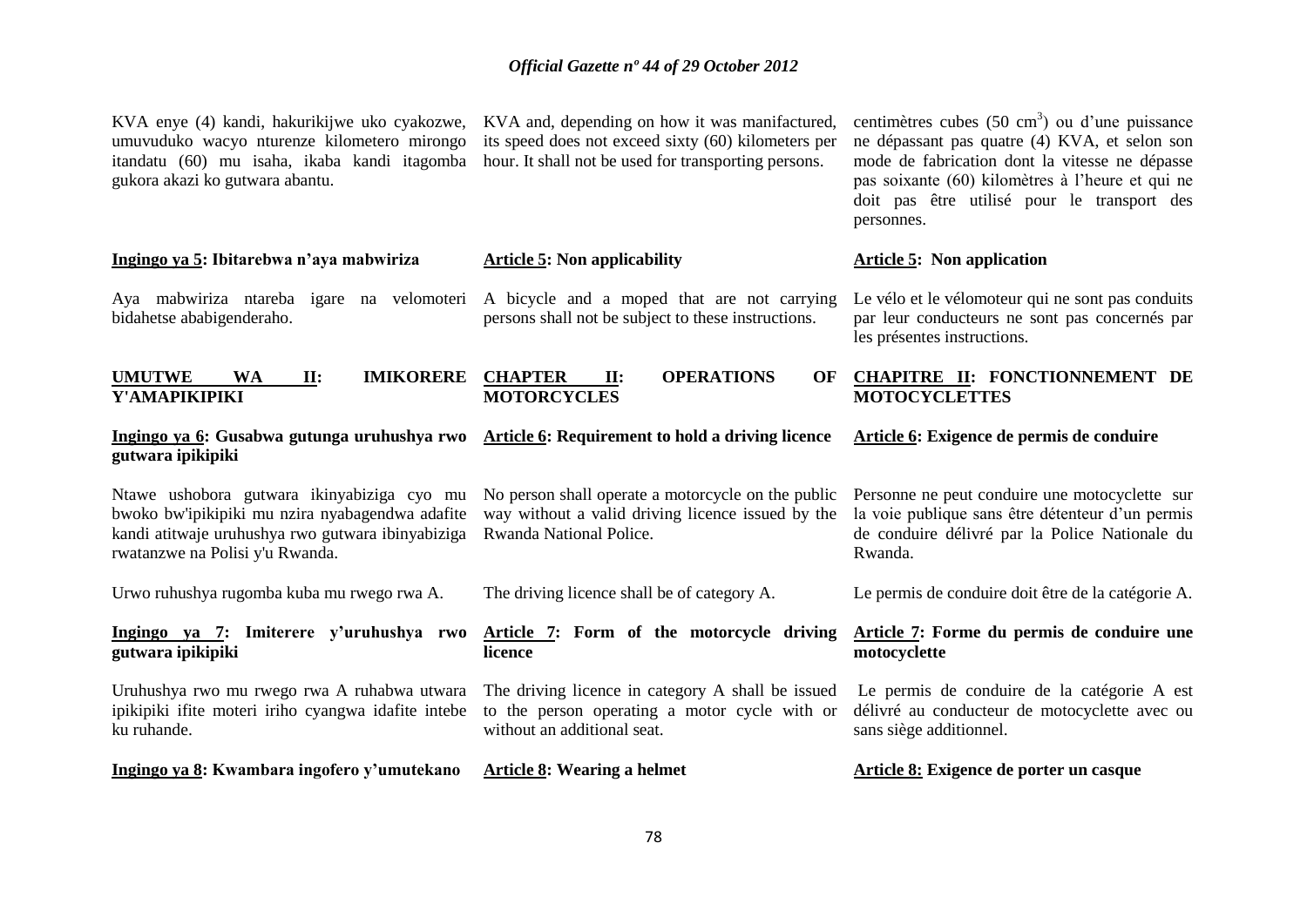| Abatwara amapikipiki n'abayahetsweho bagomba<br>kwambara ingofero yo kubarinda yabigenewe, ifite<br>isuku, ifunze neza kandi iy'umugenzi uhetsweho<br>ikajyana n'akanozasuku. | Any person who operates a motorcycle and any<br>passenger on the motorcycle shall be required to<br>wear clean and well fitting protective helmets and<br>passengers required to add a hairnet. | Toute personne qui conduit une motocyclette<br>ainsi que tout passager doivent porter un casque<br>de protection approprié, qui doit être propre bien<br>attaché et le passager porter en plus un filet pour<br>cheveux. |
|-------------------------------------------------------------------------------------------------------------------------------------------------------------------------------|-------------------------------------------------------------------------------------------------------------------------------------------------------------------------------------------------|--------------------------------------------------------------------------------------------------------------------------------------------------------------------------------------------------------------------------|
| Ingingo ya 9:<br>Ibihano<br>byo<br>akanozasuku                                                                                                                                | kutambara Article 9: Sanctions for not wearing a hairnet                                                                                                                                        | Article 9: Sanctions pour ne pas porter le filet<br>pour cheveux                                                                                                                                                         |
| Ipikipiki itwaye umugenzi utambaye akanozasuku                                                                                                                                | Any motorcyclist with a passenger who does not                                                                                                                                                  | Tout motocycliste transportant un passager qui                                                                                                                                                                           |
| imbere y'ingofero acibwa ihazabu yo mu rwego                                                                                                                                  | wear a hairnet shall be sanctionned by a payment                                                                                                                                                | ne porte pas de filet pour cheveux est passible                                                                                                                                                                          |
| rw'ubutegetsi y' amafaranga y'u Rwanda ibihumbi                                                                                                                               | of administrative fine of ten thousand Rwandan                                                                                                                                                  | d'une amende administrative de dix mille francs                                                                                                                                                                          |
| icumi (10.000 Frw).                                                                                                                                                           | francs only (10. 000RwF).                                                                                                                                                                       | rwandais (10.000 Frw).                                                                                                                                                                                                   |
| Ingingo ya 10: Kwambara umwenda uranga<br>utwara ipikipiki                                                                                                                    | <b>Article 10: Wearing a motocyclist uniform</b>                                                                                                                                                | <b>Article 10: Porter l'uniforme de motocycliste</b>                                                                                                                                                                     |
| Ntawemerewe gutwara ipikipiki mu Mujyi wa<br>Kigali atambaye umwenda umuranga.                                                                                                | No person is allowed to operate a motorcycle in<br>Kigali City without wearing a uniform.                                                                                                       | Personne n'est autorisé de conduire une<br>motocyclette dans la Ville de Kigali sans porter<br>l'uniforme de motocycliste.                                                                                               |
| Uwo mwenda utangwa n'ubuyobozi bw'Umujyi wa                                                                                                                                   | The uniform shall be issued by the City of Kigali                                                                                                                                               | Cette uniforme est délivrée par les autorités de la                                                                                                                                                                      |
| Kigali bumaze kubyumvikanaho n'ubuyobozi bwa                                                                                                                                  | authorities after consultation with the Rwanda                                                                                                                                                  | Ville de Kigali après consultation avec les                                                                                                                                                                              |
| Polisi y' u Rwanda.                                                                                                                                                           | National Police authorities.                                                                                                                                                                    | autorités de la Police Nationale du Rwanda.                                                                                                                                                                              |
| Uwo mwenda uranga utwaye ipikipiki ugomba                                                                                                                                     | The uniform of the motorcyclist shall bear a                                                                                                                                                    | Cette uniforme d'identification de motocycliste                                                                                                                                                                          |
| kuba ufite nimero.                                                                                                                                                            | number.                                                                                                                                                                                         | doit porter un numéro.                                                                                                                                                                                                   |
| Iyo nimero igomba kuba mu mibare minini kandi                                                                                                                                 | The number shall be in big digits and issued by                                                                                                                                                 | Le numéro doit être en grands caractères et                                                                                                                                                                              |
| igatangwa n'ubuyobozi bw' Umujyi wa Kigali                                                                                                                                    | authorities of the City of Kigali in conjuction with                                                                                                                                            | délivré par les autorités de la Ville de Kigali en                                                                                                                                                                       |
| bufatanije n'ubuyobozi bw'ishyirahamwe utwara                                                                                                                                 | authorities of the association in which the                                                                                                                                                     | collaboration avec la direction de l'association                                                                                                                                                                         |
| ipikipiki abarizwamo.                                                                                                                                                         | motorcyclist is registered.                                                                                                                                                                     | dont le motocycliste est membre.                                                                                                                                                                                         |
| Ibivugwa mu gika cya mbere n'icya 2 cy'iyi ngingo                                                                                                                             | Provisions of Paragraph one and 2 of this Article                                                                                                                                               | Les mentions de l'alinéa premier et 2 du présent                                                                                                                                                                         |
| ntibireba udakora umwuga wo gutwara abantu.                                                                                                                                   | shall not concern any person who does not operate                                                                                                                                               | article ne sont pas applicables à un motocycliste                                                                                                                                                                        |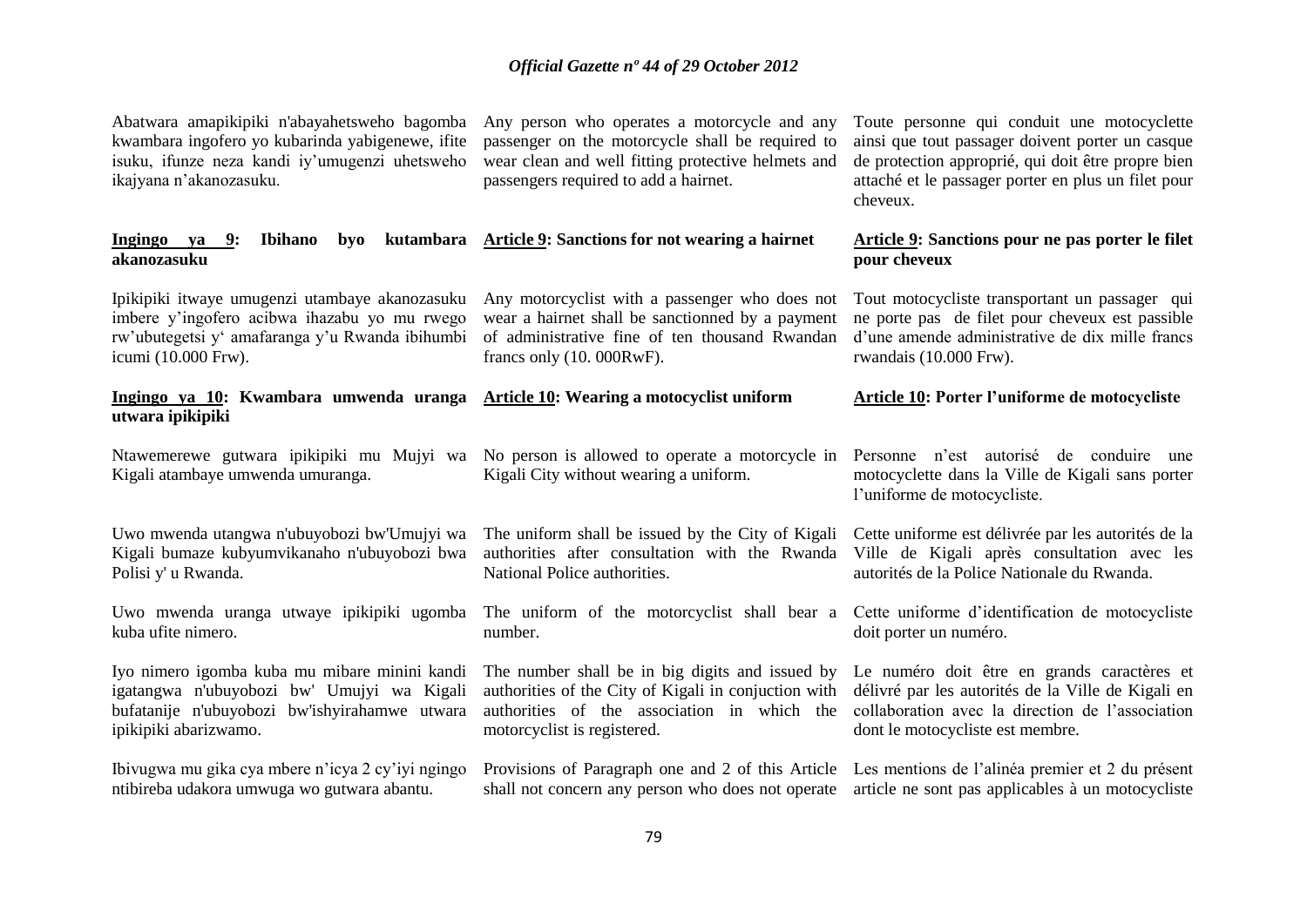the bussiness of public transportation.

#### **Ingingo ya 11: Ibibujijwe abatwaye amapikipiki**

Abatwaye amapikipiki babujijwe :

- Kuyobora badafashe amahembe:
- Kuyobora badakandagiye ku birenge;
- Kuyobora bakurura inyamaswa cyangwa ibintu;
- Kuyobora bakururwa, batwaye, bakurura cyangwa basunika ibintu byabangamira imiyoborere y'ikinyabiziga cyangwa byateza impanuka abandi bagenzi bari mu nzira nyabagendwa;

Abatwaye amapikipiki babujijwe kandi:

- Kurenza umuvuduko wa kilometeri 50 mu isaha;
- Gukoresha amahoni iyo atari ngombwa n"amahoni atarabigenewe;
- Kunyura hagati y'imirongo ibiri ibangikanye y'ibinyabiziga bikurikiranye.

#### **Ingingo ya 12: Kugira ahakorerwa hemewe**

Ukora umwuga wo gutwara abantu ku ipikipiki agira aho akorera hemewe n"inzego z'ubuyobozi bw'Umujyi wa Kigali, ubuyobozi bwa Polisi y"u

#### **Article 11: Prohibitions for motocyclists**

A motorcyclist is prohibited to:

- ride a motorcycle when he/she is not holding handlebars;
- ride a motorcycle without pressing on the pedals;
- ride a motorcycle while pulling any animal or any objects;
- ride a motorcycle when he/she is being pulled, driving, pulling or pushing objects that may hinder effective conduct of the motorcycle or which may cause accidents on the public way.

It is also prohibited for a motorcyclist to-

- exceed 50km/hour:
- use unnecessary horns and where inappropriate;
- pass through two parallel lines of vehicles.

#### **Article 12: Recognized zone of operations**

Any person who operates a business of public transport with a motor cycle shall be required to operate from a place recognised by the authorities dont la profession n"est pas de transporter des passagers.

## **Article 11: Interdictions aux motocyclistes**

Il est interdit à un motocycliste de:

- conduire une motocyclette sans tenir les guidons;
- conduire une motocyclette sans poser les pieds sur les repose-pieds;
- conduire en tirant des animaux ou des objets;
- conduire en tirant, en portant ou en poussant des choses qui pourraient gêner la bonne marche du véhicule ou causer des troubles aux passagers se trouvant sur la voie publique;

Il est aussi interdit à un motocycliste de:

- conduire au-delà de 50 km/heure:
- klaxonner inutilement ou aux endroits non appropriés;
- passer entre deux processions parallèles de véhicules.

#### **Article 12: Zone d'activités reconnue**

Un motocycliste qui exerce la profession de transporter des passagers doit avoir une zone d"activités reconnue par les autorités de la Ville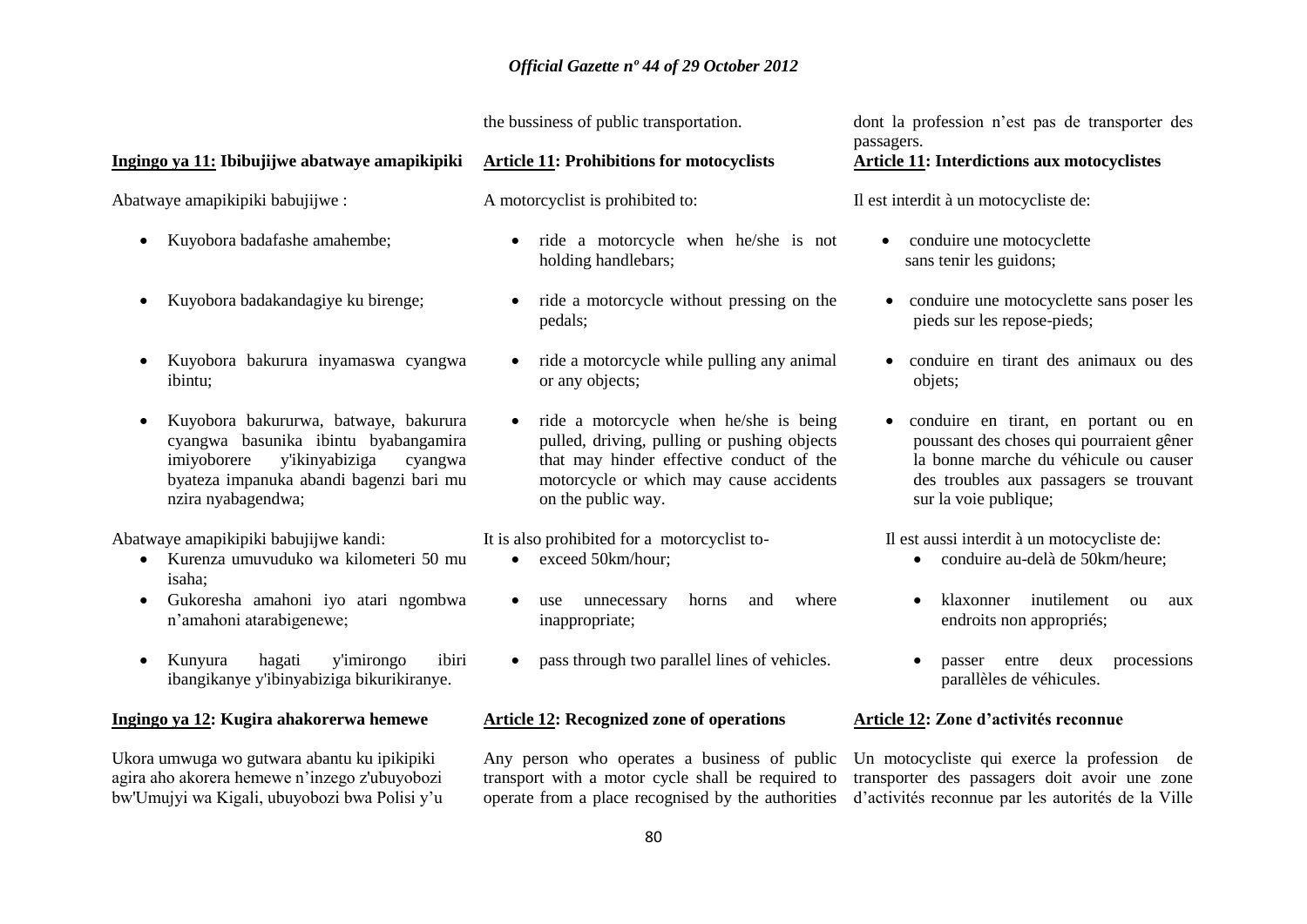Rwanda ndetse n'ubuyobozi bw'ishyirahamwe utwaye ipikipiki abarizwamo.

#### **Ingingo ya 13: Gucana itara**

Igihe cyose utwaye ipikipiki ari mu muhanda nyabagendwa agomba gucana itara. Nyamara itara rishobora kuzimwa iyo ipikipiki ihagaze umwanya muto cyangwa munini.

#### **Ingingo ya 14: Kudatwara umuntu n'ibintu icya rimwe cyangwa abantu barenze umwe**

Utwaye ipikipiki ntiyemerewe by'umwihariko gutwara abantu n"ibintu ku ipikipiki icyarimwe, ntiyemerewe kandi gutwara umuntu urenze umwe.

**Ingingo ya 15**: **Amasaha yo gutwara ipikipiki**

Amapikipiki akorera mu Mujyi wa Kigali akora amasaha makumyabiri n"ane (24) ku munsi. Mu gihe byaba ngombwa kubera impamvu z"umutekano, Polisi y"u Rwanda ishobora kugena amasaha ntarengwa.

#### UMUTWE WA III: UBURYO **KUGENDA KU MUHANDA CHAPTER III: ROAD TRAFFIC**

**kugenda mu muhanda**

and the authorities of the association in which the motor cyclist is registered.

#### **Article 13: Flashing Light**

Every time a motorcyclist on a public road he/she must flash the light. However the person may switch off the light if the motorcycle is parked for a short time or for a long time

### **Article 14: Prohibition from transporting persons together with property or transporting more than one person**

A motorcyclist shall not be allowed to transport persons together with goods, he/she shall also not be allowed to transport more than one person.

#### **Article 15: Time for riding a motorcycle**

Motorcyclists in Kigali City are allowed to ride twenty- four (24) hours per day. However due to security measures, the Rwanda National Police may allocate a limited time for driving motorcycles.

Ingingo ya 16: Kutabangamira uburyo bwo Article 16: Prohibition from disrupting road Article 16: Interdiction de gêner la circulation **traffic**

of the City of Kigali, the Rwanda National Police de Kigali, les autorités de la Police Nationale du Rwanda ainsi que par la direction de l"association dont le motocycliste est membre.

#### **Aricle 13: Allumage de phare**

Tout conducteur d"une motocyclette sur la voie publique doit allumer le phare de la motocyclette. Toutefois, il peut éteindre le phare lors d'un court ou long stationnement.

## **Article 14: Interdiction de transporter une personne et des objets en même temps ou plus d'une personne**

Il est interdit à tout motocycliste de transporter une personne et des objets en même temps ou transporter plus d"une personne.

#### **Article 15: Heures de conduire une motocyclette**

Il est admis aux motocyclistes dans la Ville de Kigali de conduire les motocyclettes pendant vingt -quatre (24) heures par jour. Toutefois, pour mesure de sécurité, la Police Nationale du Rwanda peut fixer les heures limites de conduire les motocyclettes.

| <b>CHAPITRE</b> | Ш: | <b>CIRCULATION</b> |
|-----------------|----|--------------------|
| <b>ROUTIERE</b> |    |                    |

**routière**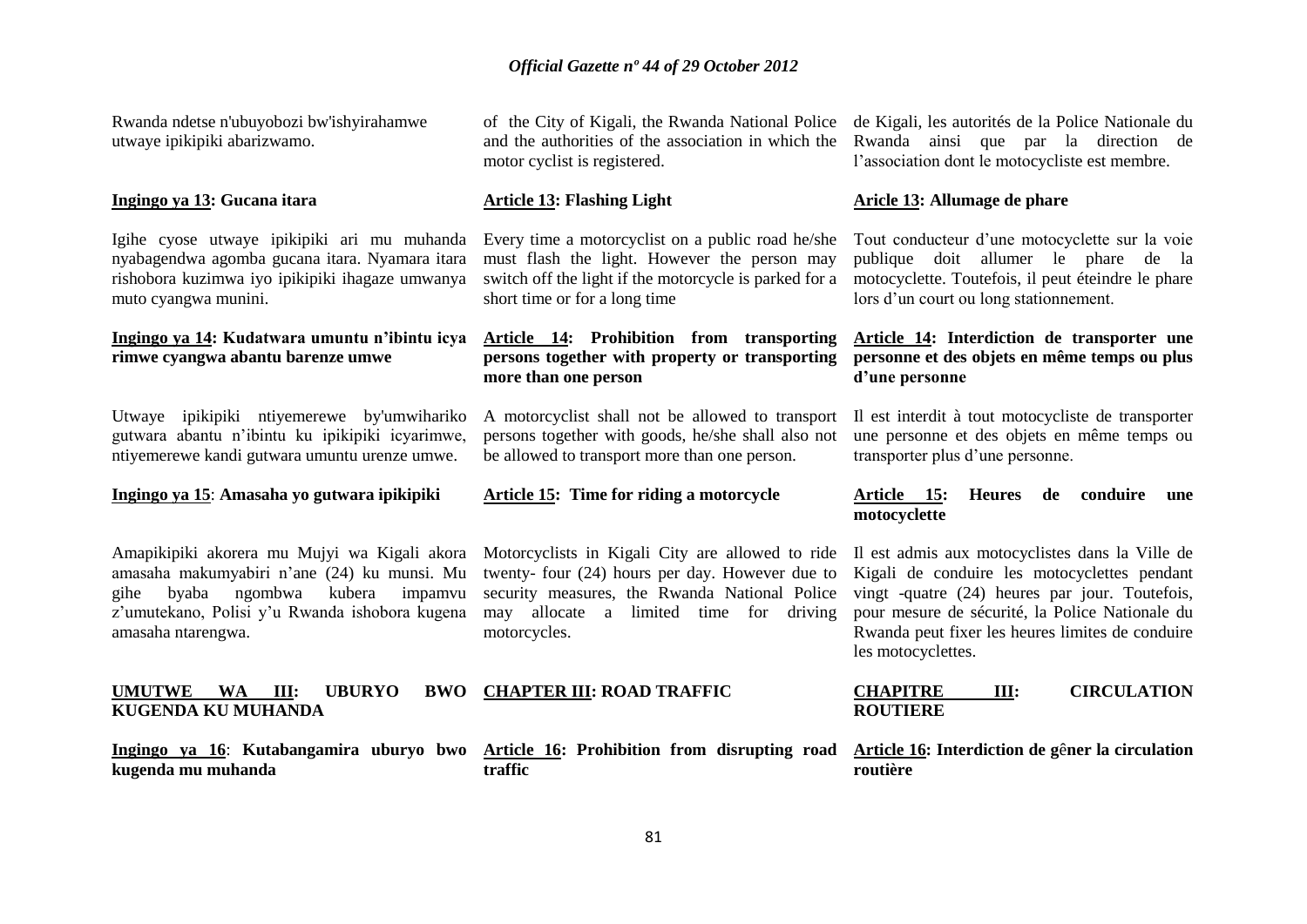Birabujijwe kubangamira uburyo bwo kugenda ku muhanda cyangwa gutuma watera impanuka kubera kujugunya, kurunda, gusiga cyangwa kugusha mu nzira nyabagendwa ibintu ibyo aribyo byose, nk'ibisate by'ibirahure, mazutu, lisansi, gazi n'amavuta, guhuka umwotsi cyangwa ibyuka, cyangwa se kuhashyira ikintu cyose cy'inkomyi.

#### **Ingingo ya 17: Gutuma inzira igendwamo nta nkomyi mu gihe cy'impanuka**

Iyo ipikipiki ihagaze kubera impanuka cyangwa iyo ibyo itwaye cyangwa bimwe muri ibyo biguye mu nzira nyabagendwa, uyiyoboye agomba gukora uko ashoboye kwose kugira ngo inzira igendwemo nta nkomyi. Iyo atabishoboye bikorwa n'utwawe.

#### **Ingingo ya 18: Kutonona inzira nyabagendwa**

Birabujijwe konona inzira nyabagendwa, kuvanaho, kwimura, kwangiza, guhirika cyangwa gusenya imbago, ibimenyetso, ibyapa biyiteyeho cyangwa ibiyubatseho.

#### **Ingingo ya 19: Kugendera iburyo bw'umuhanda**

Utwaye ipikipiki wese agomba gukomeza kugendesha ikinyabiziga atwaye ku ruhande rw'iburyo rw'umuhanda kandi akegera inkombe yawo y'iburyo igihe abonye undi aturutse aho

It is prohibited for a person to disrupt road traffic or causing accident due to throwing, putting, leaving or dumping on the roadway any other objects such as pieces of glass, fuel or oil, diesel, gas and petrol products, spreading smoke or steam or by erecting any traffic obstacle.

## **Article 17: Removing obstacles from a public way in case of accident**

When a motorcycle stops due an accident or where the stuff or some of them it carries falls on a public way, a motorcyclist must take all the necessary measures to ensure continuity of the use of public road without obstacles. In case of his/her incapacity to do so, the passenger shall do it.

#### **Article 18: Prohibition from damaging a public way**

It is prohibited to damage a public road, to remove, to shift, to damage, to knock down or destruct the boundary marks, road signs, signposts erected or built on such a public way.

#### **Article 19: Driving on the right side of the road**

Any motorcyclist must always drive on the right side of the roadway and close to the right border when another user of the public roadway comes in opposite direction or is getting ready to overtake

Il est interdit à toute personne de gêner la circulation routière ou poser des actes susceptibles de causer un accident tel que jeter, entasser, laisser ou faire tomber des objets sur la voie publique notamment des débris des verres, du mazout, de l"essence, du gaz et d"autres produits pétroliers ou propulsion des fumées ou y ériger d"autres obstacles.

#### **Aricle 17: Permettre la circulation en cas d'accident**

Lorsqu"un motocycliste est en stationnement à cause d"un accident ou lorsque les objets ou une partie de ces objets qu"il transporte tombent sur la voie publique, son conducteur doit faire tout ce qui est possible pour permettre la reprise de la circulation. En cas de son incapacité de le faire, son passager y pourvoit.

#### **Article 18: Interdiction d'endommager une voie publique**

Il est interdit à toute personne d"endommager une voie publique par l"enlèvement, le déplacement ou la destruction des bornes, des panneaux de localisation ou des constructions aménagés sur cette voie publique.

#### **Article 19: Conduire au coté droit de la chaussée**

Tout motocycliste doit toujours emprunter le coté droit de la voie publique et serrer sur son extrémité lorsqu"il voit un autre conducteur qui va le croiser ou le dépasser et chaque fois que la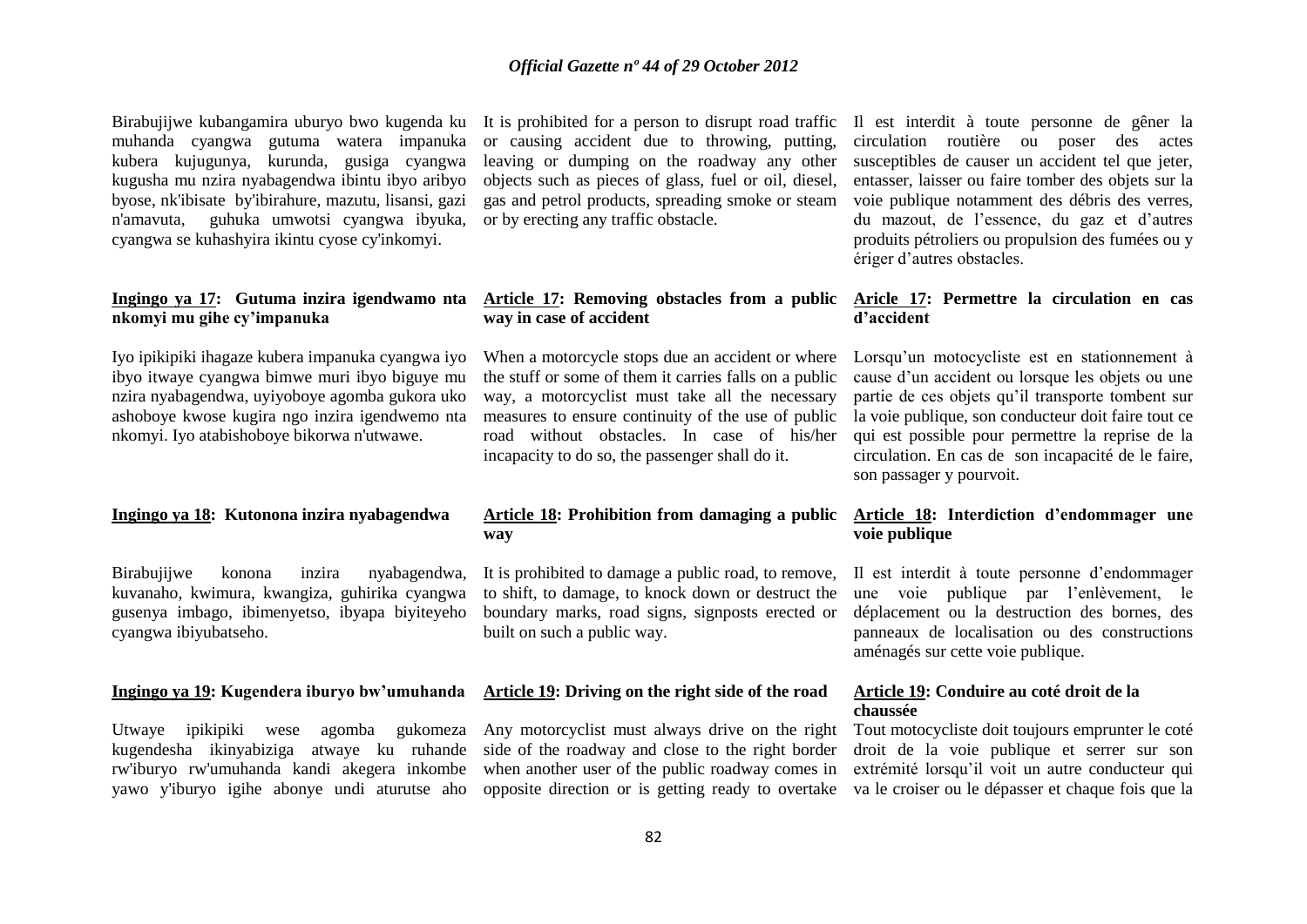cyose atabona imbere ye neza.

#### **Ingingo ya 20: Kutarenga y'abanyamaguru no kutarenza umuvuduko wemewe**

Utwaye ipikipiki wese abujijwe kurengera inzira y'abanyamaguru, ubwikinge, inkombe z'umuhanda cyangwa uduhanda tw'amagare, abigirishije uruhande urwo arirwo rwose rw'ikinyabiziga cyangwa ibyo cyikoreye.

Utwaye ipikipiki wese ntagomba kurenza No motorcyclist shall exceed the speed limit as umuvuduko ntarengwa washyizweho n'amategeko cyane cyane ibiteganywa n'Iteka rya Perezida n<sup>o</sup> 85/01 ryo ku wa 02/09/2002 rishyiraho amabwiriza rusange agenga imihanda n'uburyo bwo kuyigendaho cyane cyane mu ngingo yaryo ya 29.

agana cyangwa agiye kumunyuraho kimwe n'igihe him/her, as well as in all cases where visibility visibilité n'est pas bonne. ahead is not sufficient.

> **Article 20: Prohibition from riding on pedestrians sidewalk and not exceeding the piétons et de dépasser la vitesse limite speed limit**

It is prohibited for every motorcyclist to drive on a pedestrian sidewalk, exterior border of pavement, or bike lane by using any part of the motorcycle or the stuff it carries.

provided for by Law especially, of Article 29 of Presidential Order n*°* 85/01 of 02/09/2002 on general instructions regulating roads and road traffic.

# **Article 20: Interdiction de gêner le trottoir des**

Il est interdit à tout motocycliste de gêner la voie des piétons, des abris, les bords de la route ou d"une piste cyclable, par l"usage de n"importe quelle partie de la motocyclette ou les objets qu"il transporte.

Tout motocycliste doit respecter la vitesse limite prévue par la loi, spécialement les dispositions de l"Arrêté Présidentiel n*°* 85/01 du 02/09/2002 portant règlement général de la police du roulage et de la circulation routière, spécialement en son article 29.

#### **UMUTWE WA IV: INGINGO ZINYURANYE N'IZISOZA CHAPTER IV: MISCELLANEOUS AND FINAL PROVISIONS ET FINALES**

#### **Ingingo ya 21: Ibiganiro hagati y'abarebwa Article 21: Consultations between parties n'ikibazo**

Bitabangamiye ibiteganywa n'amategeko, mbere yo gufata icyemezo ku kibazo bwagejejweho n'abakuriye amashyirahamwe y"amapikipiki, Umuyobozi w'Umujyi wa Kigali ahamagaza abarebwa n"icyo kibazo kugira ngo bakiganireho. Bitewe n'imiterere y'ikibazo, Umuyobozi w'Umujyi wa Kigali cyangwa umwungirije uteganywa n'itegeko ashobora guhita asaba urwego urwo ari rwo rwose kwimura cyangwa guhagarika burundu other organ to re-allocate or ban the station of such

Without prejudice to what is provided for by law, before making a decision on the problem lodged by a representative of motorcyclist associations, the Mayor of the City of Kigali shall summon all the concerned parties in order to discuss the issue. Depending on the nature of the problem, the Mayor of the City of Kigali, or a Vice Mayor as provided for by law, may immediately request any

# **CHAPITRE IV: DISPOSITIONS DIVERSES**

#### **Article 21: Consultations entre les parties**

Sans préjudice des dispositions légales, avant de prendre une décision sur une question lui soumise par des représentants des associations des motocyclistes, le Maire de la Ville de Kigali, convoque les personnes concernées pour en discuter. Selon l"ampleur de l"affaire, le Maire de la Ville de Kigali, ou le Vice Maire prévu par la loi, peut immédiatement demander à un organe quelconque de délocaliser ou de suspendre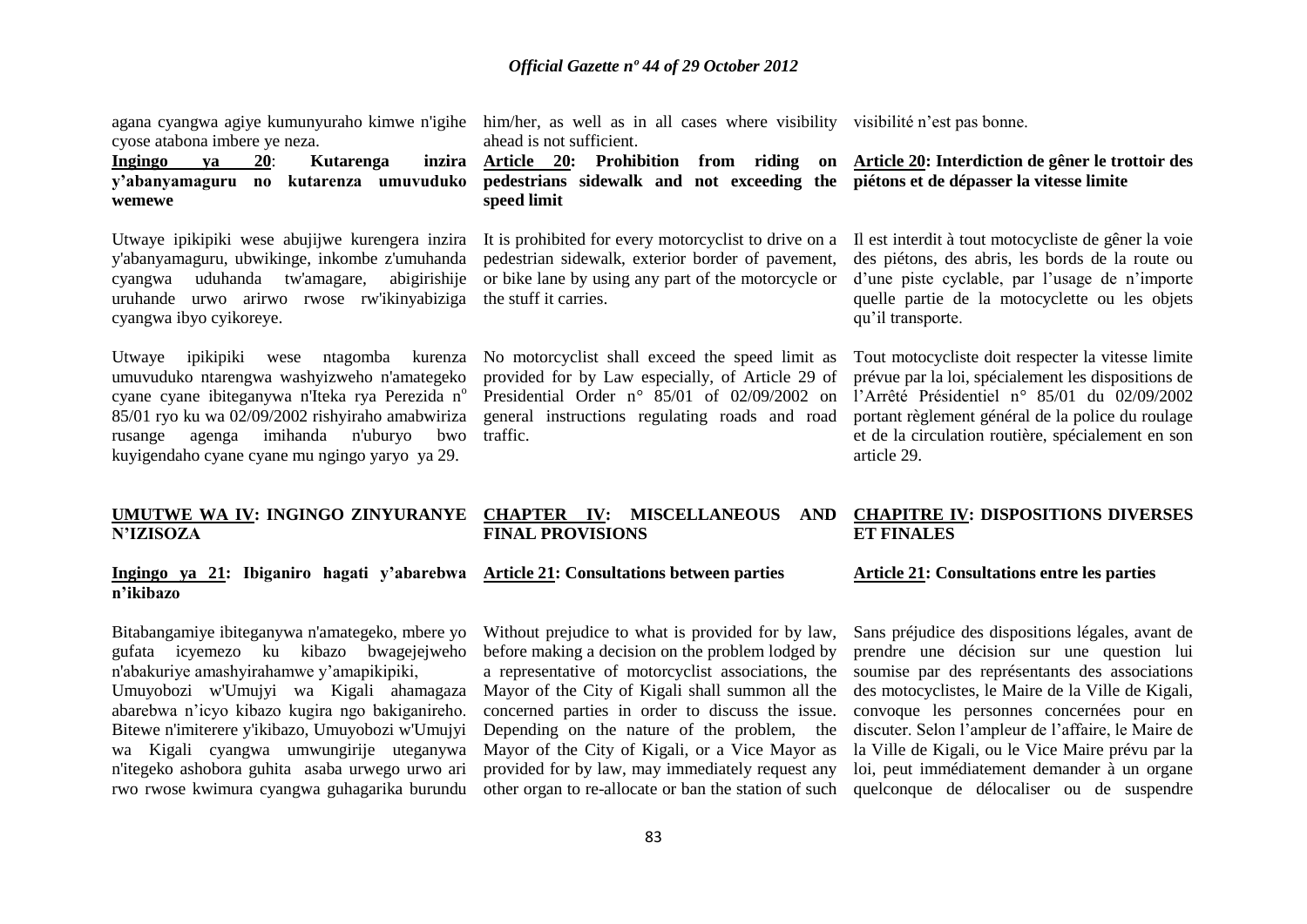aho ibyo binyabiziga byakoreraga.

#### **Ingingo ya 22: Raporo ya buri mwaka**

Buri mwaka kandi bitarenze ukwezi k"Ukuboza, ubuyobozi bw'ishyirahamwe ry"abatwara amapikipiki bushyikiriza Umuyobozi w'Umujyi wa Kigali raporo mpezamwaka igaragaza imikorere n'ubwiyongere bw'ibyo binyabiziga. Buri gihe bagenera kopi Polisi y'u Rwanda.

#### **Ingingo ya 23: Ishyirwaho nyunguranabitekerezo**

Bitabangamiye ibiteganywa n'amategeko, hashyizweho Inama Nyungurabitekerezo ihuza abayobozi b'Umujyi wa Kigali, abayobozi ba Polisi n"abayobozi b'amashyirahamwe y"abatwara amapikipiki. Iyo nama iterana nibura kabiri mu mwaka itumijwe n'Umuyobozi w'Umujyi wa Kigali cyangwa umuhagarariye. Inyandiko z'ubutumire zikubiyemo ingingo zizigwaho zishyikirizwa abatumirwa hasigaye nibura iminsi cumi n"itanu (15) ngo inama iterane.

Inama y"Inama Nyunguranabitekerezo iyoborwa The meeting shall be chaired by the Mayor of the La réunion est présidée par le Maire de la Ville n"Umuyobozi w"Umujyi wa Kigali cyangwa City of Kigali or his/her representative. umuhagarariye.

#### **Ingingo 24: Ibihano**

Abantu bose batwara amapikipiki mu Mujyi wa Kigali banyuranyije n"aya mabwiriza bahanishwa ibihano biteganywa n'amategeko abigenga.

motorcycles.

#### **Article 22: Annual report**

Every year, by the end of December, the management of the association of motorcylists shall submit to the Mayor of the City of Kigali an anual report indicating the functioning and increase of such motorcycles, and shall always, reserve a copy to the Rwanda National Police.

#### **Article 23: Establishment of a Consultative Article 23: Création d'un Comité consultatif Committee**

Without prejudice to legal provisions, there is hereby established a consultative commeeting between authorities of the City of Kigali, the Administration of Police and the Administration of the Motorcyclists Association. The committee shall be convened at least twice a year by the Mayor of the City of Kigali or his/her representative. The invitation letters containing ítems on the agenda shall be submitted to invited persons fifteen (15) days before the actual date of holding the meeting.

#### **Article 24: Sanctions**

Persons who drive motorcycles in Kigali City contrary to these instructions shall be punished in accordance with the relevant law.

définitivement les zones d"activités des motocyclettes. **Article 22: Rapport annuel**

Chaque année, avant la fin du mois de décembre, la direction des associations des motocyclistes soumet au Maire de la Ville de Kigali un rapport annuel portant sur les opérations desdites motocyclettes et leur accroissement en nombre. Une copie y relative est réservée chaquefois à la Police Nationale du Rwanda.

Sans préjudice des dispositions légales, il est créé un Comité consultatif regroupant les autorités de la Ville de Kigali, celles de la Police et les dirigeants des associations des motocyclistes. Le Comité se réunit au moins deux fois par an, sur convocation du Maire de la Ville de Kigali ou son représentant. L"invitation indiquant l"ordre du jour est remise aux personnes invitées au moins dans les quinze (15) jours précédant le jour de la tenue de la réunion.

de Kigali ou son représentant.

#### **Article 24: Sanctions**

Tout motocycliste conduisant une motocyclette dans la Ville de Kigali en violation des dispositions des présentes instructions est puni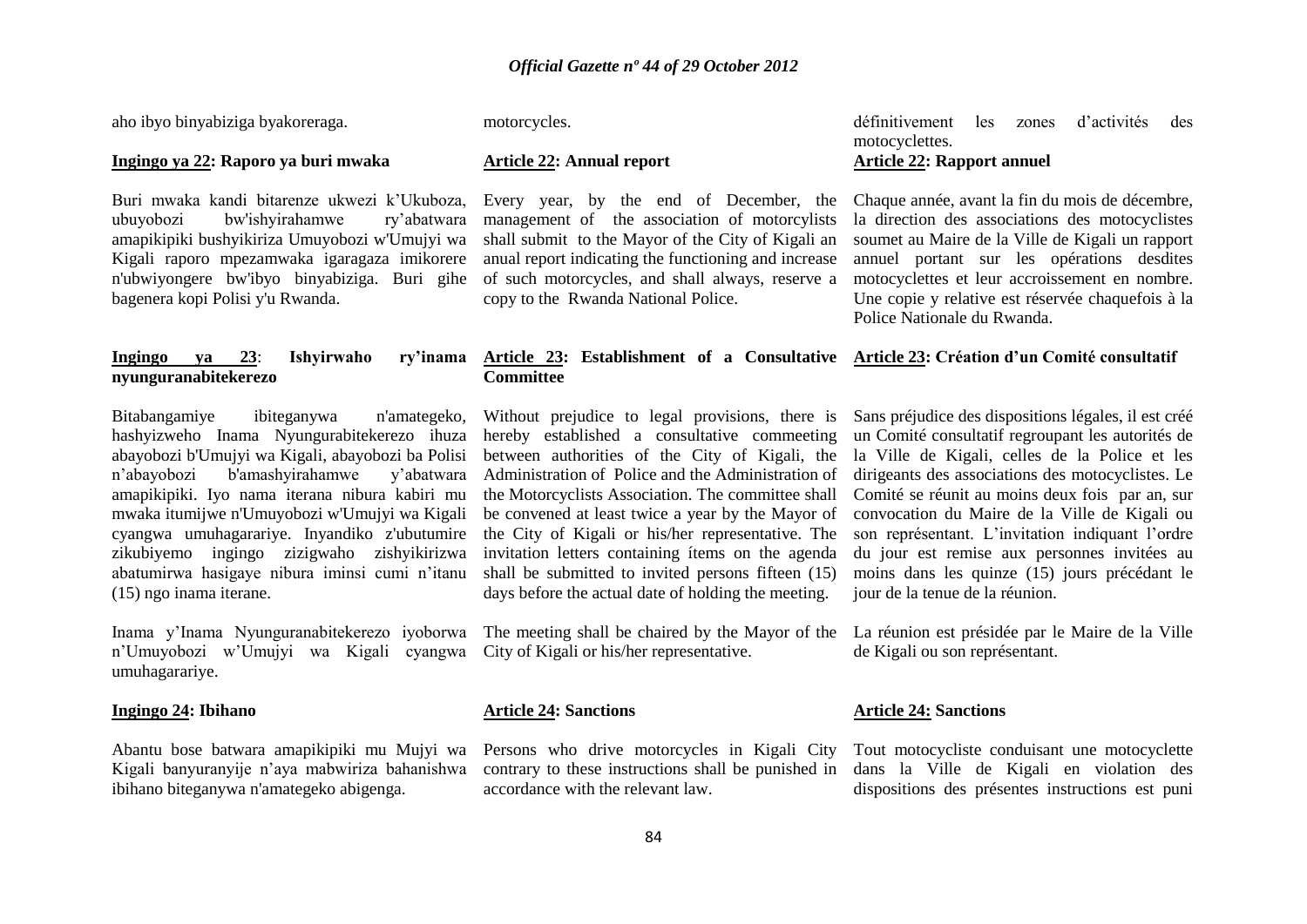des peines prévues par la loi en la matiére.

| Ingingo ya 25: Igihe aya mabwiriza atangira Article 25: Commencement<br>gukurikizwa |                                                                                                                                                                                                                                                                               | Article 25: Entrée en vigueur                                               |
|-------------------------------------------------------------------------------------|-------------------------------------------------------------------------------------------------------------------------------------------------------------------------------------------------------------------------------------------------------------------------------|-----------------------------------------------------------------------------|
| y'u Rwanda.                                                                         | Aya mabwiriza atangira gukurikizwa ku munsi These Instructions shall come into force on the date Les présentes instructions entrent en vigueur le<br>atangarijweho mu Igazeti ya Leta ya Repubulika of their publication in the Oficial Gazette of the<br>Republic of Rwanda. | jour de leur publication au Journal Officiel de la<br>République du Rwanda. |
| Kigali, ku wa 12/08/2012.                                                           | Kigali, on 12/08/2012                                                                                                                                                                                                                                                         | Kigali, le 12/08/2012                                                       |
| (25)                                                                                | (A <sub>2</sub> )                                                                                                                                                                                                                                                             | (a <sub>0</sub> )                                                           |

| Dr. Dieudonné SEBASHONGORE                    | t se<br>Dr. Dieudonné SEBASHONGORE         |  |
|-----------------------------------------------|--------------------------------------------|--|
| Chairperson of the of the Kigali City Council | Président du Conseil de la Ville de Kigali |  |
|                                               |                                            |  |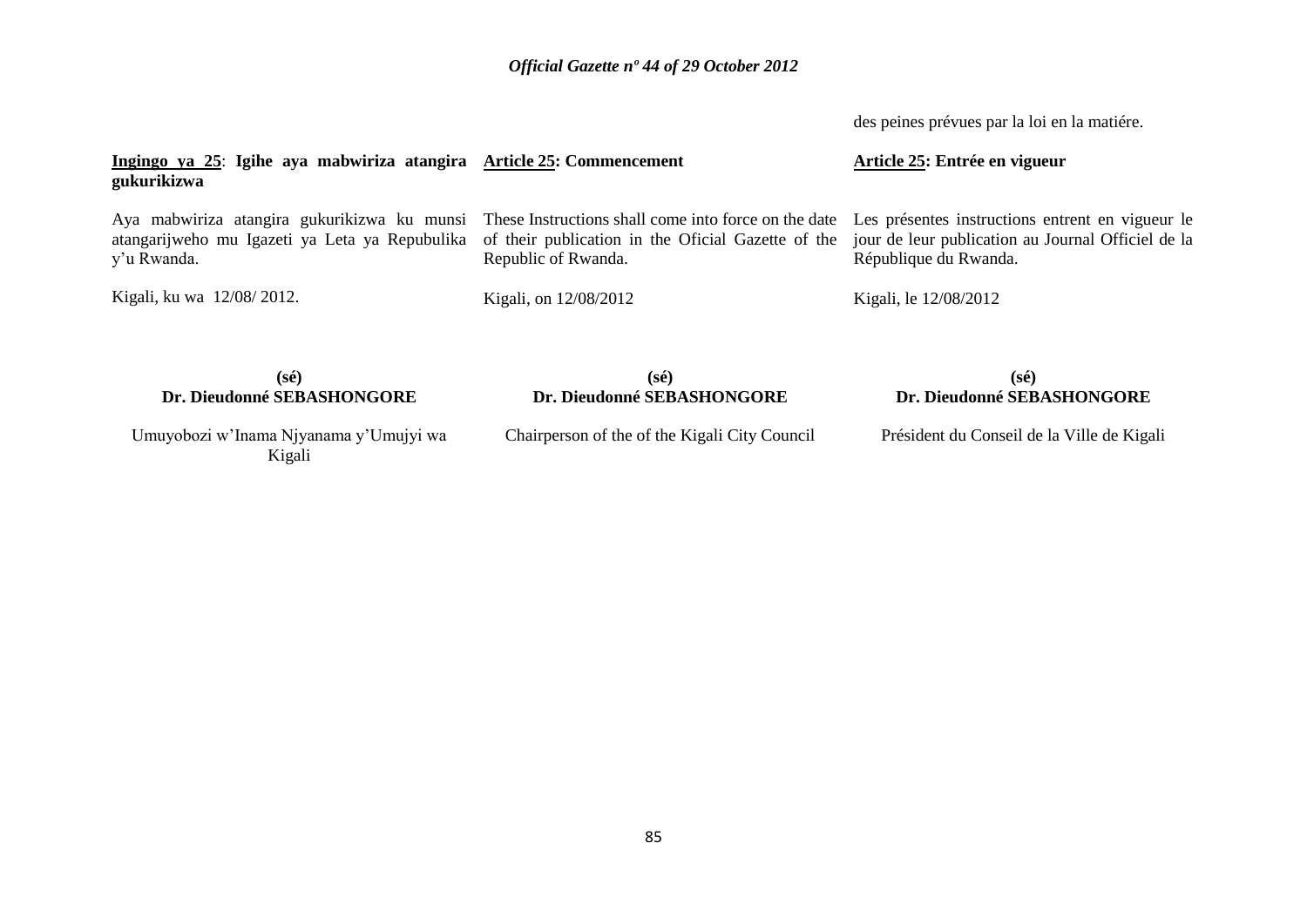**ITEKA RYA MINISITIRI Nº35/08.11 RYO MINISTERIAL ORDER Nº35/08.11 OF ARRETE MINISTERIEL Nº35/08.11 DU KUWA 15/10/2012 RITANGA UBURENGANZIRA BWO GUHINDURA ALTERATION IZINA AUTHORISING 15/10/2012 PORTANT AUTORISATION DE CHANGEMENT DE NOM**

#### **ISHAKIRO**

## **TABLE OF CONTENTS**

**TABLE DES MATIERES** 

| mbere : Uburenganzira<br>Ingingo<br>va<br>guhindura izina         | bwo Article One : Authorisation<br>to alter name                    | Article premier: Autorisation de<br>changement de nom          |
|-------------------------------------------------------------------|---------------------------------------------------------------------|----------------------------------------------------------------|
| Ingingo ya 2 : Igihe cyo guhinduza mu<br>gitabo cy'irangamimerere | <b>Article 2 : Duration for alteration in the</b><br>civil registry | Article 2 : Délai de changement<br>au registre de l'état civil |
| Ingingo ya 3 : Igihe iteka ritangira<br>gukurikizwa               | <b>Article 3 : Commencement</b>                                     | Article 3 : Entrée en vigueur                                  |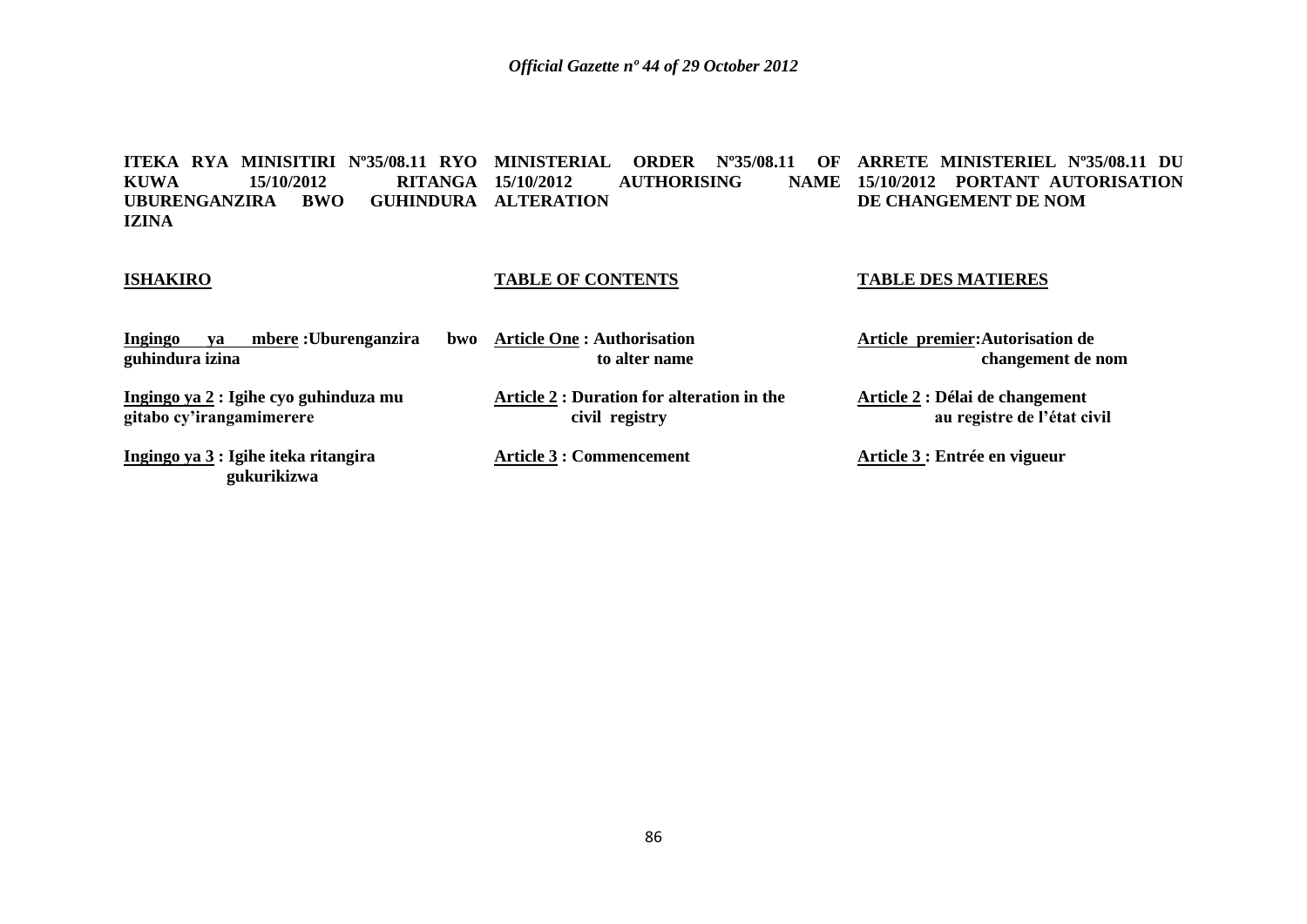#### **ITEKA RYA MINISITIRI Nº35/08.11 RYO MINISTERIAL ORDER Nº35/08.11 OF ARRETE MINISTERIEL Nº35/08.11 DU KUWA 15/10/2012 RITANGA**  UBURENGANZIRA BWO **IZINA AUTHORISING GUHINDURA ALTERATION 15/10/2012 PORTANT AUTORISATION DE CHANGEMENT DE NOM**

**Minisitiri w'Ubutabera/ Intumwa Nkuru ya The Minister of Justice/ Attorney General; Leta ;**

Ashingiye ku Itegeko Nshinga rya Repubulika y"u Pursuant to the Constitution of the Republic of Vu la Constitution de la République du ryavuguruwe kugeza ubu, cyane cyane mu ngingo especially in Articles 120 and 121; zaryo iya 120 n'iya 121;

rw"Amategeko Mbonezamubano, cyane cyane mu 71; ngingo zaryo, kuva kuya 65 kugeza ku ya 71;

Ashingiye ku Iteka rya Perezida nº 27/01 ryo kuwa Pursuant to the Presidential Order nº 27/01 of Vu l'Arrête Présidentiel nº 27/01 du  $18/07/2004$  rigena amwe mu y"Abaminisitiri yemezwa atanyuze mu Nama Orders which are adopted without consideration Ministériels qui ne sont pas adoptés par le y"Abaminisitiri, cyane cyane mu ngingo yaryo ya by the Cabinet, especially in Article One; mbere ;

kuwa 05/12/2001 rihindura Iteka rya Minisitiri 5/12/2001, modifying Ministerial Order nº 097/05 nº097/05 ryo kuwa 25/03/1992 rishyiraho umubare of 25/03/1992, establishing the amount of tees to w"amafaranga atangwa n"abashaka guhinduza be paid for altering names and modalities for their montant des frais relatifs au changement de amazina yabo n"uburyo yakirwa, cyane cyane mu collection, especially in Article One; ngingo yaryo ya mbere ;

Rwanda ryo kuwa 04 Kamena 2003 nk"uko Rwanda of 04 June 2003 as amended to date,

Ashingiye ku Itegeko nº 42/1988 ryo kuwa 27 Pursuant to Law nº 42/ 1988 of 27 October 1988, Ukwakira 1988 rishyiraho Interuro y"Ibanze establishing the Preliminary Title and Volume n"Igitabo cya mbere cy"Urwunge One of the Civil Code, especially in Article 65 to Premier du Code Civil, spécialement en ses

18/07/2004, determining certain Ministerial 18/07/2004 déterminant certains Arrêtés

Amaze kubona Iteka rya Minisitiri nº 019/17 ryo Pursuant Ministerial Order nº 019/17 of

**Le Ministre de la Justice/ Garde des Sceaux ;**

Rwanda du 2003 telle que révisée à ce jour, spécialement en ses articles 120 et 121 ;

Vu la loi nº 42/1988 du 27 Octobre 1988 instituant le Titre Préliminaire et le Livre articles de 65 à 71 ;

Conseil des Ministres, spécialement en son article premier ;

Considérant l"Arrêté Ministériel nº 019/17 du 05/12/2001 modifiant l"Arrêté Ministériel n° 097/05 du 25/03/1992 portant fixation du noms ou prénoms ainsi que les modalités de leur perception, spécialement en son article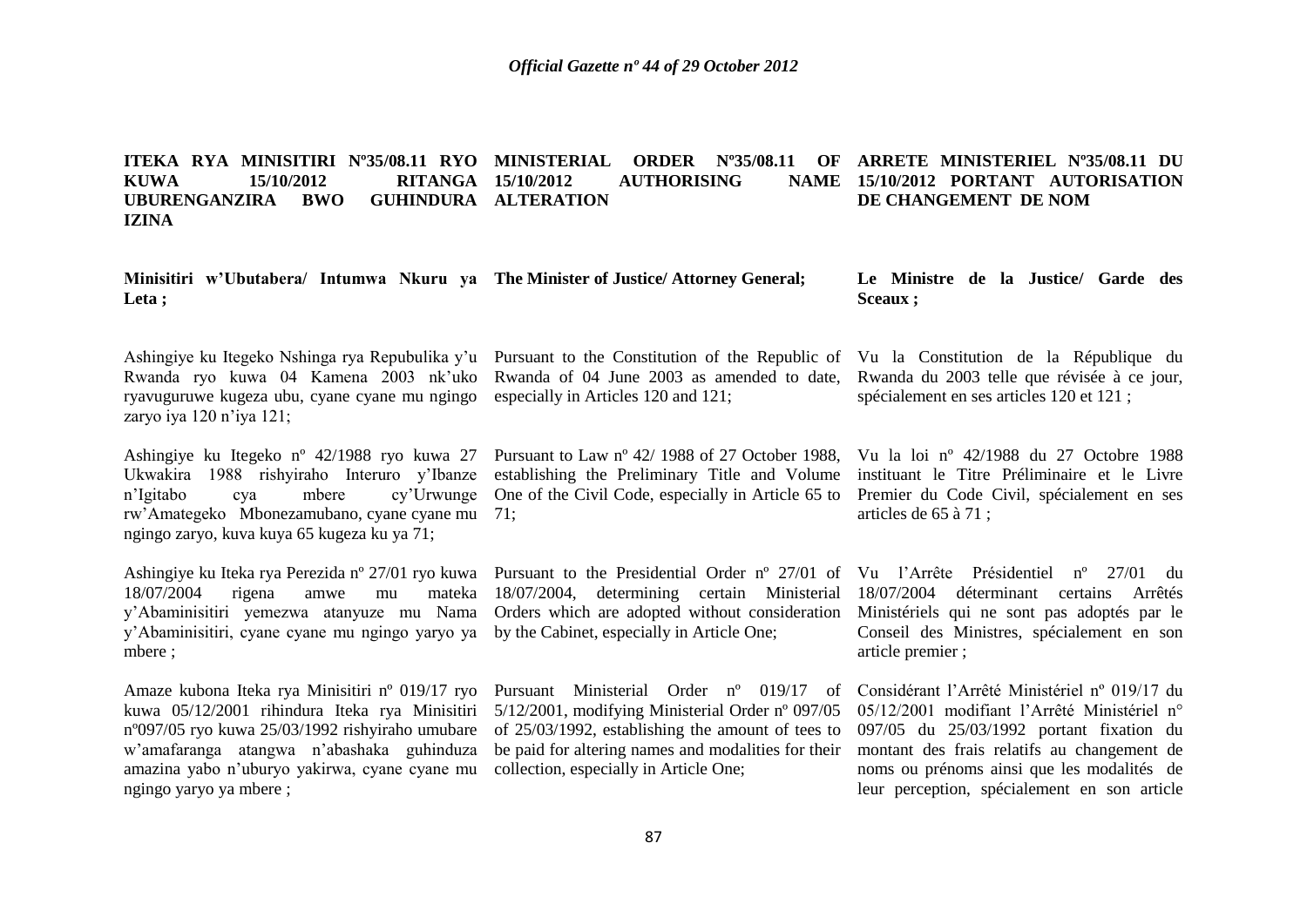Abisabwe na Bwana KAMOSO Charles utuye mu Upon request lodged by Mr. KAMOSO Charles Sur requête de Monsieur KAMOSO Charles Murenge wa Rwezamenyo, Nyarugenge, Umujyi wa Kigali mu ibarwa ye District, Kigali City on 28/12/2011; yakiriwe kuwa 28/12/2011 ;

#### **ATEGETSE :**

**Ingingo ya mbere : Uburenganzira bwo guhindura izina**

Bwana **KAMOSO Charles** utuye mu Murenge wa Rwezamenyo, Akarere ka Nyarugenge, Umujyi wa Kigali, ahawe uburenganzira bwo guhindura amazina ya KAMOSO Charles agasimbuzwa KAMOSO Charles to KIMENYI KAMOSO aya **KIMENYI KAMOSO Charles** mu irangamimerere ye.

**Ingingo ya 2 : Igihe cyo guhinduza mu gitabo cy'irangamimerere** 

Bwana **KAMOSO Charles** ahawe igihe cy"amezi atatu uhereye ku munsi iri teka ritangarijweho mu Igazeti ya Leta ya Repubulika y"u Rwanda kugira ngo ahindure amazina ya **KAMOSO Charles** asimbuzwe aya **K1MENYI KAMOSO Charles** mu gitabo cy"irangamimerere kirimo inyandiko ye y'ivuka.

**Ingingo ya 3: Igihe iteka ritangira gukurikizwa** 

Akarere ka domiciled in Rwezamenyo Secteur, Nyarugenge

#### **ORDERS:**

**Article One : Authorisation to alter name**

Mr. **KAMOSO Charles** domiciled in Rwezamenyo Sector, Nyarugenge District, Kigali City, is hereby authorised to alter the name **Charles** in his identification.

**Article 2 : Duration for alteration in the civil registry** 

Mr. **KAMOSO Charles** is hereby given three months commencing from the date of publication of this Order in the Official Gazette of the Republic of Rwanda to alter the name **KAMOSO Charles** to **KIMENYl KAMOSO Charles** in the Civil Registry of births.

premier;

domicilié dans le Secteur de Rwezamenyo, District de Nyarugenge, Ville de Kigali, reçue le 28/12/2011 ;

#### **ARRETE:**

**Article premier : Autorisation de changement de nom**

Monsieur **KAMOSO Charles** domicilié dans le Secteur de Rwezamenyo, District de Nvarugenge, Ville de Kigali, est autorisé de changer le nom de **KAMOSO Charles** par celui de **KIMENYI KAMOSO Charles** dans son identification.

**Article 2 : Délai de changement au Registre de l'état civil** 

Monsieur **KAMOSO Charles** dispose d'un délai de trois mois à dater de la publication du présent arrêté au Journal Officiel de la République du Rwanda, de changer le nom de **KAMOSO Charles**  par celui de **KIMENYI KAMOSO Charles** dans le registre de l"état civil contenant son acte de naissance.

Article 3: Commencement **Article 3: Entrée en vigueur**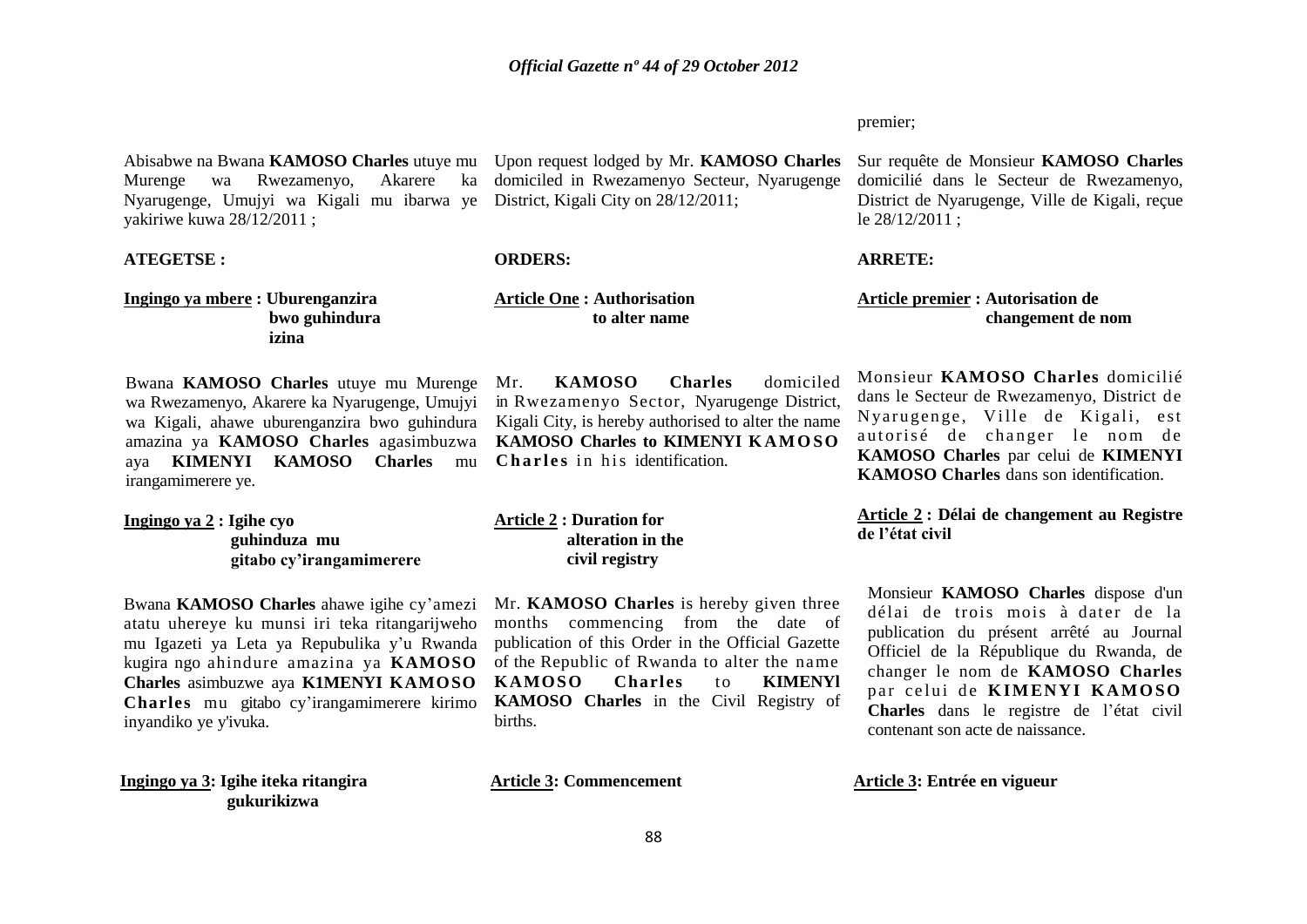ritangirijweho mu Igazeti ya Leta ya Repubulika publication in the Official Gazette of the Republic y"u Rwanda.

Kigali, kuwa **15/10/2012** 

of Rwanda.

Kigali, on **15/10/2012** 

Iri teka ritangira gukurilizwa ku munsi This Order shall come into force on the date of its Le présent arrêté entre en vigueur le jour de sa publication au Journal Officiel de la République du Rwanda.

Kigali, le **15/10/2012** 

 $(sé)$ 

**KARUGARAMA Tharcisse** Minisitiri w"Ubutabera/Intumwa Nkuru ya Leta

(sé) **KARUGARAMA Tharcisse** Minister of Justice/Attorney General

(sé) **KARUGARAMA Tharcisse** Ministre de la Justice/Garde des Sceaux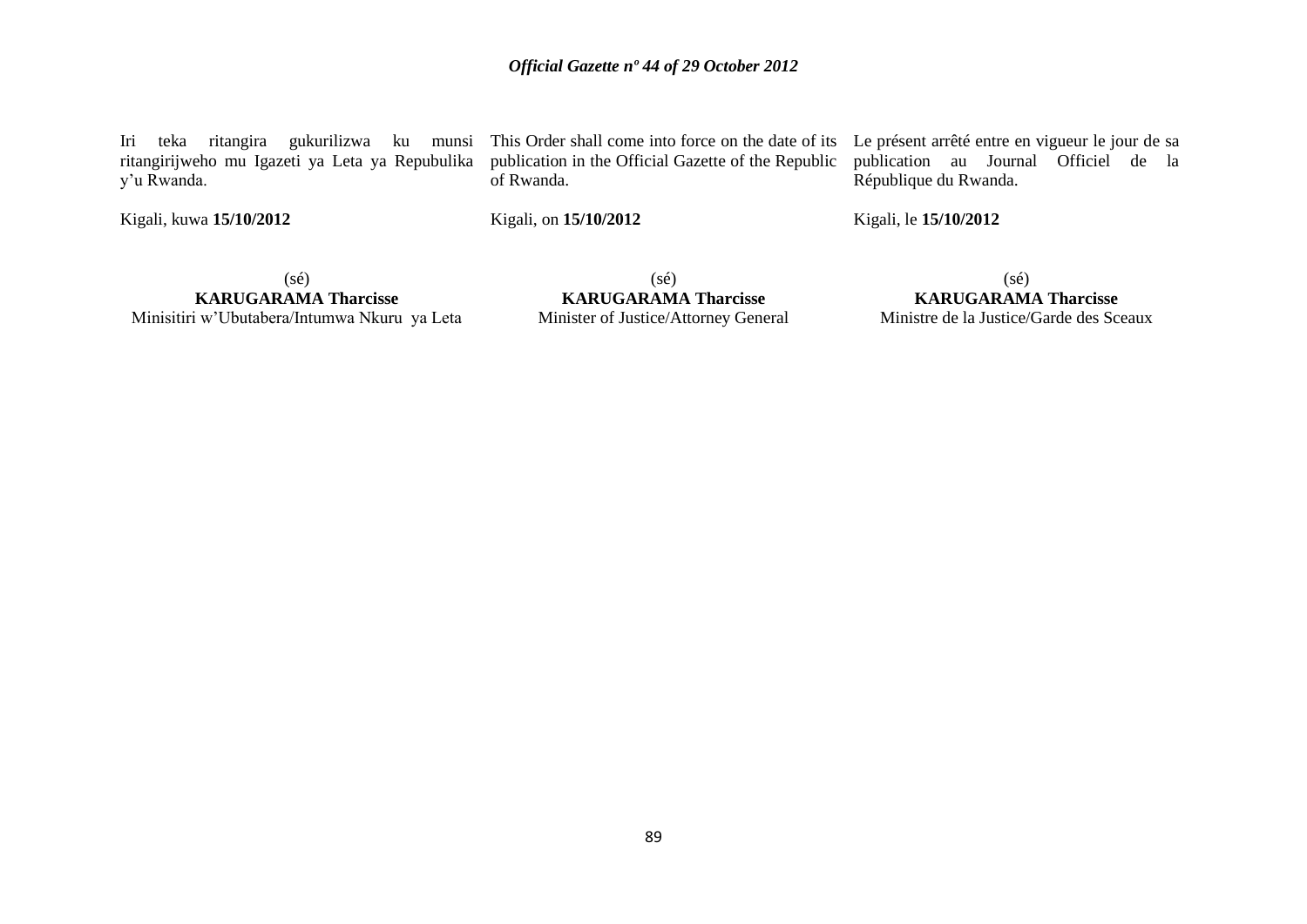# **INGINGO Z'INGENZI Z'URWANDIKO RWA MUGABO ALEX RUSABA GUHINDURA AMAZINA**

Uwitwa **MUGABO ALEX** utuye mu Mudugudu w"Agashyitsi, Akagari ka Rukiri II, Umurenge wa Remera, Akarere ka GASABO, Umujyi wa Kigali, yasabye guhindura izina rye ry"ingereka rya **Alex** akarisumbuza irya **David** mu irangamimerere ye.

Impamvu atanga ngo ni uko iryo zina rya **David** yaribatijwe mu Itorero Africa New Life Ministries nk"uko Umuyobozi Nshingwabikorwa waryo abyemeza, kandi rikaba rifite ibisobanuro muri Bibiliya gusumbya irya **Alex.**

Arifuza rero ko izina rya **Alex** ryasimbuzwa irya **David** mu irangamimerere ye. Izina bwite ryo rikaguma uko riri, bityo akitwa **MUGABO David.**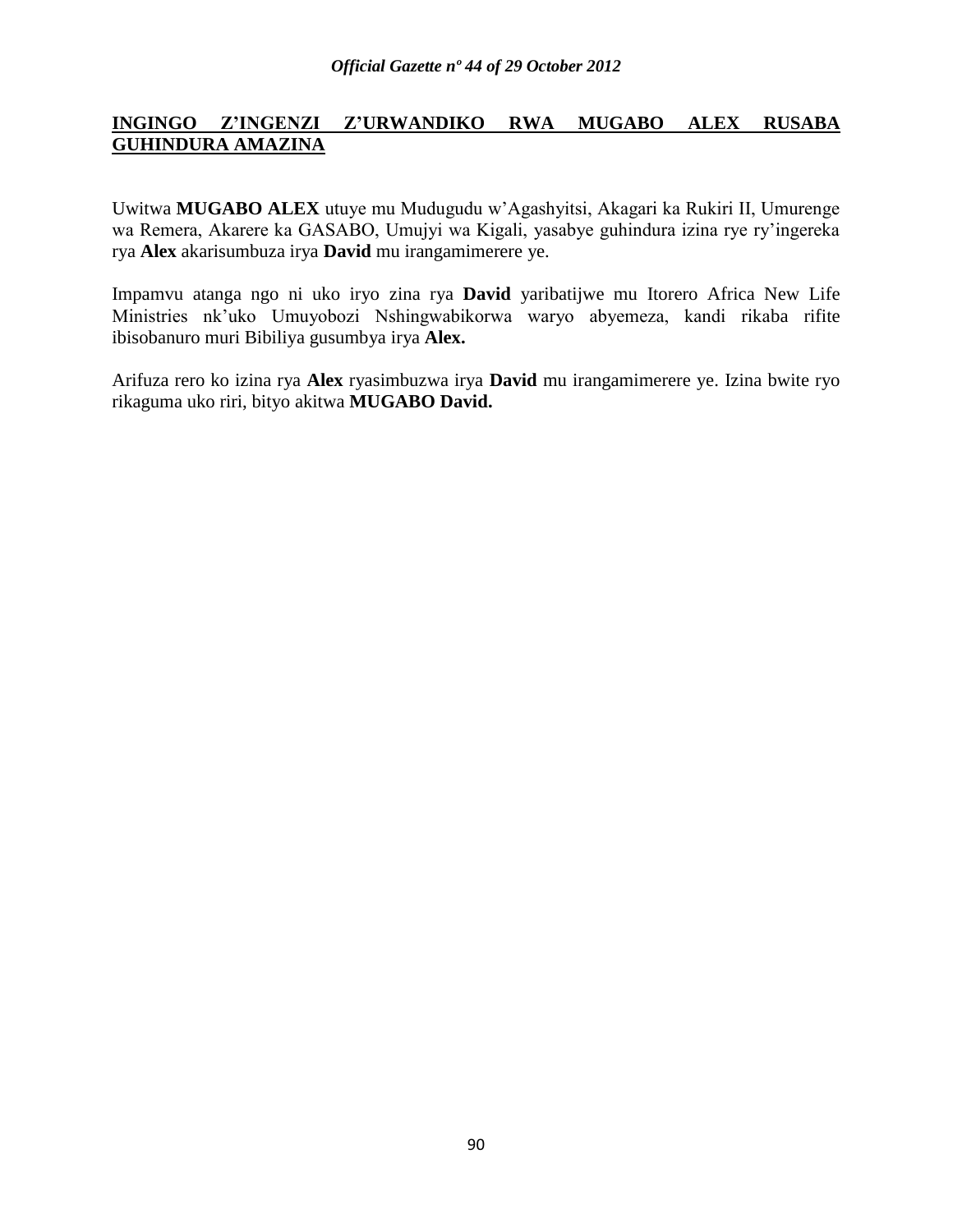# **INGINGO Z'INGENZI Z'URWANDIKO RWA KARABAYE Francis RUSABA GUHINDURA IZINA**

Uwitwa **KARABAYE Francis** utuye mu Murenge wa Kanombe, Akarere ka Kicukiro, Umujyi wa Kigali, yasabye uburenganzira bwo guhindura izina rye rya **KARABAYE** akarisumbuza irya **GASANA** mu irangamimerere ye.

Impamvu atanga ngo ni uko iryo zina rya **KARABAYE** yaryitiwe muri Uganda mu mwaka wa 1982 hatangiye intambara ryerekana ko rikura umutima, yaba kuri we no ku wundi muntu uryumvise, rikaba rimuhoza ku nkeke y"intambara n"ubuhunzi, rikamubuza ubwisanzure mu ruhame bigera n"aho ahitamo kuryandika ariko mu kurivuga akiyita irindi, akaba atifuza kuzashinga urugo ngo abyare yitwa **KARABAYE**.

Arifuza rero ko izina rya **KARABAYE** rikurwa mu mazina asanganywe mu irangamimerere ye; bityo akitwa **GASANA Francis.**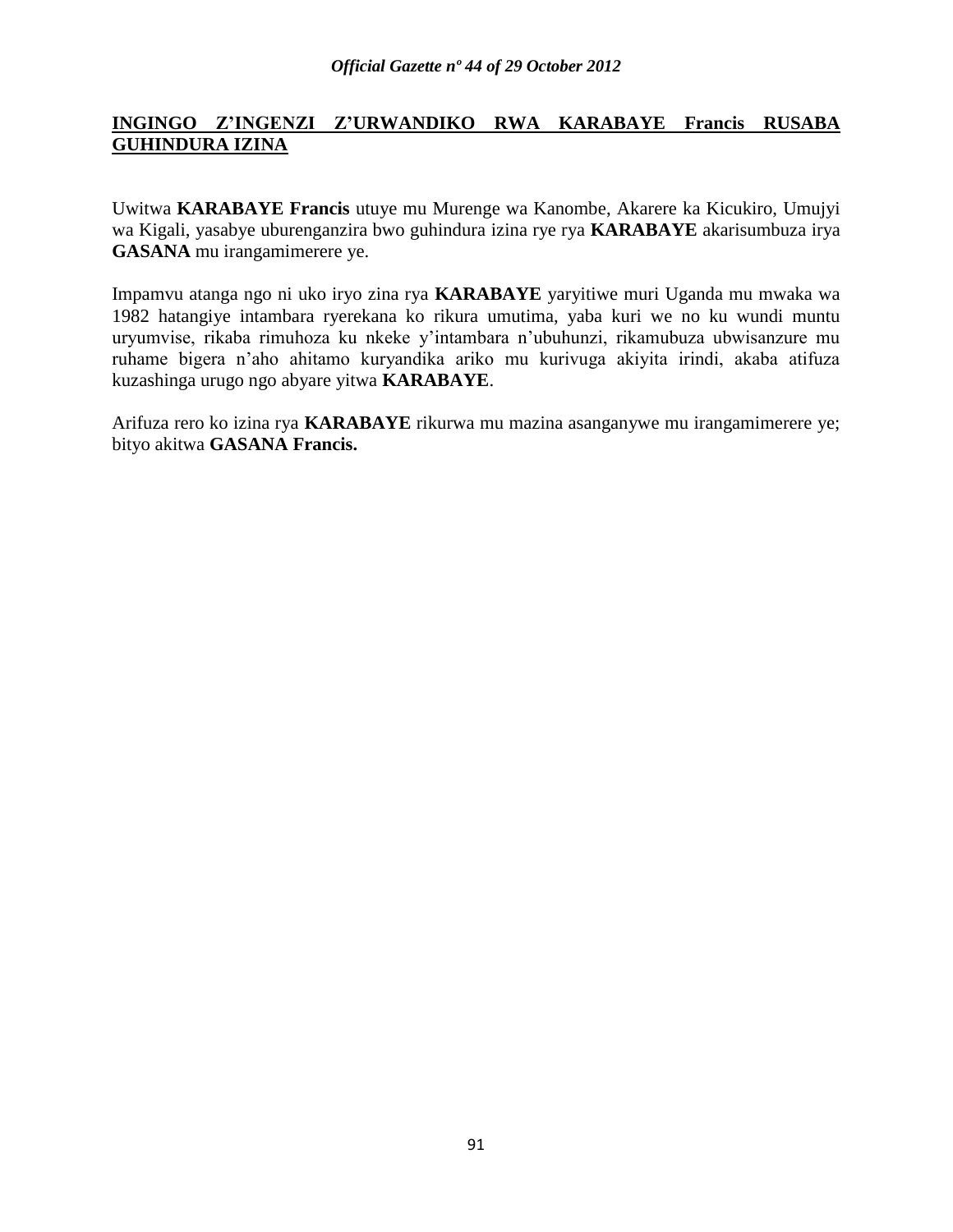# **INGINGO Z'INGENZI Z'URWANDIKO RWA RUGIRA Alphonse RUSABA GUHINDURA AMAZINA**

Uwitwa **RUGIRA Alphonse** utuye mu Granbergstuben 10C 1275 Oslo mu gihugu cya Norway, mu Rwanda akaba abarizwa mu Mudugudu wa Meraneza, Akagari k"Agatare, Umurenge wa Nyarugenge, Akarere ka Nyarugenge, Umujyi wa Kigali, washakanye na NZITONDA Yvonne, yasabye guhindura izina rye bwite rya **RUGIRA** akarisumbuza irya **MUTERAHEJURU** mu irangamimerere ye.

Impamvu atanga ngo ni uko ari Umunyarwanda ukenera ibyangombwa by"igihugu cye cy"u Rwanda kugira ngo akomeze kukigiriramo uburenganzira bwo kukizamo, kugikorera no gukoreramo ibikorwa bisanzwe mu buzima, ariko kugira ngo abigereho bikaba bitamushobokera gukoresha amazina atandukanye ngo muri Norway ari naho yabonye uburyo bwo kubaho neza nk"uko yabyifuzaga akoreshe **MUTERAHEJURU,** mu Rwanda akoresha **RUGIRA**.

Bityo akaba asaba kwemererwa binyuze mu nzira zemewe n"amategeko izina **RUGIRA** rigasimbuzwa irya **MUTERAHEJURU** mu irangamimerere ye. Izina ry"ingereka ryo rikaguma uko riri bityo akitwa **MUTERAHEJURU Alphonse.**